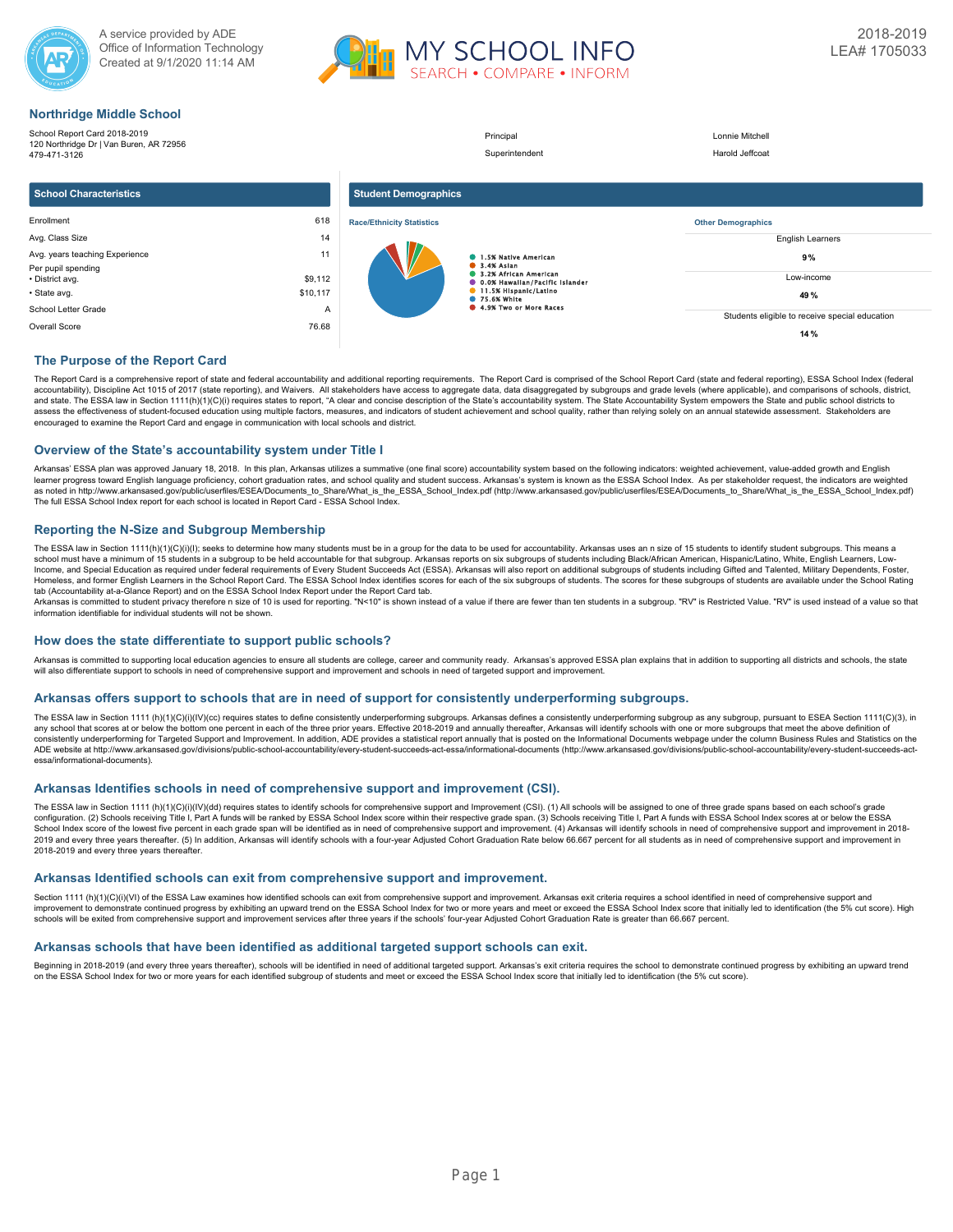



**MODULE: Achievement**

| <b>All Grades All Students Reading</b><br>24.55<br>23.89<br>29.16<br>22.41<br>51.57<br>All Students Percentage of Students<br>$\overline{a}$<br>$\overline{a}$<br>41.27<br>6th Grade English Language Arts (ELA)<br>17.97<br>52.07<br>All Students Percentage of Students<br>>95%<br>29.95<br>25.35<br>26.73<br>43.26<br>46.13<br>65<br>39<br>55<br>58<br>113<br>All Students Number of Students<br>N <sub>10</sub><br>N<10<br>N <sub>10</sub><br>African American<br>N < 10<br>N<10<br>N<10<br>16.67<br>24.73<br><b>RV</b><br><b>RV</b><br>Hispanic<br>>95%<br>37.04<br>14.81<br>51.85<br>40.00<br>39.28<br>Caucasian<br>>95%<br>28.65<br>18.13<br>24.56<br>28.65<br>53.22<br>45.57<br>54.69<br>Economically Disadvantaged<br>>95%<br>39.25<br>14.95<br>23.36<br>22.43<br>45.79<br>36.93<br>36.16<br>Non-Economically Disadvantaged<br>>95%<br>20.91<br>20.91<br>27.27<br>30.91<br>58.18<br>53.76<br>65.70<br>Students with Disabilities<br>>95%<br><b>RV</b><br><b>RV</b><br>$< 5\%$<br>18.75<br>21.88<br>11.69<br>11.37<br><b>Students without Disabilities</b><br>>95%<br>22.70<br>20.00<br>26.49<br>30.81<br>57.30<br>49.61<br>51.59<br><b>RV (RV %)</b><br>Students with the most significant cognitive disabilities who take an alternate assessment: Number (Percent)<br><b>RV</b><br>33.99<br>Current English Learners (EL)<br>>95%<br><b>RV</b><br>36.36<br>9.09<br>45.45<br>27.54<br>>95%<br>17.44<br>28.72<br>52.82<br>46.04<br>Non-English Learners (includes Former EL Monitored 1-4 years)<br>29.74<br>24.10<br>47.68<br>Former English Learner (Monitored 1-4 years)<br>N<10<br>N<10<br>N <sub>10</sub><br>N<10<br>N<10<br>N<10<br>80.00<br>64.19<br><b>RV (RV %)</b><br>Recently Arrived English Learners (RAEL) Excluded from Accountability Indicators: Number (Percent)<br>N <sub>10</sub><br>22.22<br>30.30<br>N<10<br>N<10<br>N<10<br>N<10<br>N<10<br>Homeless<br>N<10<br>N<10<br>N<10<br>N <sub>10</sub><br>0.00<br>22.99<br>Children in Foster Care<br>N<10<br>N<10<br>Children with Parent that is Military Connected<br>$\sim$<br>0.00<br>$\overline{\phantom{a}}$<br>$\overline{a}$<br>$\overline{\phantom{a}}$<br>$\sim$<br>$\sim$<br>$\overline{\phantom{a}}$<br><b>RV</b><br>Gifted and Talented<br>>95%<br>RV<br>$< 5\%$<br>86.36<br>90.91<br>95.35<br>91.31<br><b>Female Students</b><br>>95%<br>19.57<br>20.65<br>22.83<br>36.96<br>59.78<br>51.74<br>52.40<br>Male Students<br>>95%<br>37.60<br>16.00<br>27.20<br>19.20<br>46.40<br>36.68<br>40.14<br>Migrant<br>N<10<br>N<10<br>N<10<br>N<10<br>N<10<br>N <sub>10</sub><br>0.00<br>23.05<br>N<10 is shown instead of a value if there are fewer than ten students is a subgroup. RV is Restricted Value. RV is used instead of a value so that information identifiable for individual students will not be shown.<br><b>6th Grade Mathematics</b><br>>95%<br>27.65<br>38.71<br>22.58<br>61.29<br>57.17<br>53.22<br>All Students Percentage of Students<br>11.06<br>24<br>60<br>84<br>49<br>133<br>All Students Number of Students<br>African American<br>N<10<br>N <sub>10</sub><br>N <sub>10</sub><br>N<10<br>N<10<br>N <sub>10</sub><br>41.67<br>27.74<br>>95%<br><b>RV</b><br><b>RV</b><br>48.15<br>22.22<br>70.37<br>55.56<br>49.31<br>Hispanic<br>29.24<br>22.22<br>59.06<br>>95%<br>11.70<br>36.84<br>56.88<br>62.23<br>Caucasian<br>Economically Disadvantaged<br>>95%<br>14.02<br>28.04<br>15.89<br>57.94<br>52.61<br>43.79<br>42.06<br><b>RV</b><br>Non-Economically Disadvantaged<br>>95%<br>RV<br>35.45<br>29.09<br>64.55<br>64.74<br>71.73<br>>95%<br><b>RV</b><br><b>RV</b><br>Students with Disabilities<br>43.75<br>43.75<br>12.50<br>14.29<br>15.01<br>>95%<br>24.86<br>25.41<br>69.73<br><b>Students without Disabilities</b><br>5.41<br>44.32<br>65.80<br>59.24<br>Students with the most significant cognitive disabilities who take an alternate assessment: Number (Percent)<br><b>RV (RV %)</b><br>50.72<br>46.69<br><b>RV</b><br><b>RV</b><br>31.82<br>72.73<br>Current English Learners (EL)<br>>95%<br>40.91<br>Non-English Learners (includes Former EL Monitored 1-4 years)<br>>95%<br>11.79<br>28.21<br>38.46<br>21.54<br>60.00<br>58.31<br>54.05<br>Former English Learner (Monitored 1-4 years)<br>N<10<br>N<10<br>N <sub>10</sub><br>N<10<br>N<10<br>N <sub>10</sub><br>80.00<br>72.24<br>Recently Arrived English Learners (RAEL) Excluded from Accountability Indicators: Number (Percent)<br><b>RV (RV %)</b><br>N<10<br>N<10<br>N <sub>10</sub><br>N<10<br>N<10<br>N <sub>10</sub><br>22.22<br>36.86<br>Homeless<br>N <sub>10</sub><br>Children in Foster Care<br>N<10<br>N<10<br>N<10<br>N<10<br>N <sub>10</sub><br>50.00<br>32.57<br>Children with Parent that is Military Connected<br>100.00<br>$\overline{\phantom{a}}$<br>$\overline{\phantom{a}}$<br>$\overline{\phantom{a}}$<br>$\overline{\phantom{a}}$<br>$\overline{\phantom{a}}$<br>$\hspace{0.05cm} \ldots$<br>$\cdots$<br>Gifted and Talented<br>>95%<br><b>RV</b><br><b>RV</b><br>13.64<br>81.82<br>>95%<br>97.67<br>91.43<br>Female Students<br>>95%<br><b>RV</b><br>29.35<br><b>RV</b><br>60.87<br>58.21<br>40.22<br>55.38<br>>95%<br>61.60<br>12.00<br>26.40<br>37.60<br>24.00<br>56.37<br>51.16 |               | % Tested<br>2018-2019 | In Need<br>of Support | Close | Ready | <b>Exceeding</b> | Ready or<br><b>Exceeding</b> | <b>District</b><br>Avg<br>Ready or<br><b>Exceeding</b> | <b>State Avg</b><br>Ready or<br>Exceeding |
|-------------------------------------------------------------------------------------------------------------------------------------------------------------------------------------------------------------------------------------------------------------------------------------------------------------------------------------------------------------------------------------------------------------------------------------------------------------------------------------------------------------------------------------------------------------------------------------------------------------------------------------------------------------------------------------------------------------------------------------------------------------------------------------------------------------------------------------------------------------------------------------------------------------------------------------------------------------------------------------------------------------------------------------------------------------------------------------------------------------------------------------------------------------------------------------------------------------------------------------------------------------------------------------------------------------------------------------------------------------------------------------------------------------------------------------------------------------------------------------------------------------------------------------------------------------------------------------------------------------------------------------------------------------------------------------------------------------------------------------------------------------------------------------------------------------------------------------------------------------------------------------------------------------------------------------------------------------------------------------------------------------------------------------------------------------------------------------------------------------------------------------------------------------------------------------------------------------------------------------------------------------------------------------------------------------------------------------------------------------------------------------------------------------------------------------------------------------------------------------------------------------------------------------------------------------------------------------------------------------------------------------------------------------------------------------------------------------------------------------------------------------------------------------------------------------------------------------------------------------------------------------------------------------------------------------------------------------------------------------------------------------------------------------------------------------------------------------------------------------------------------------------------------------------------------------------------------------------------------------------------------------------------------------------------------------------------------------------------------------------------------------------------------------------------------------------------------------------------------------------------------------------------------------------------------------------------------------------------------------------------------------------------------------------------------------------------------------------------------------------------------------------------------------------------------------------------------------------------------------------------------------------------------------------------------------------------------------------------------------------------------------------------------------------------------------------------------------------------------------------------------------------------------------------------------------------------------------------------------------------------------------------------------------------------------------------------------------------------------------------------------------------------------------------------------------------------------------------------------------------------------------------------------------------------------------------------------------------------------------------------------------------------------------------------------------------------------------------------------------------------------------------------------------------------------------------------------------------------------------------------------------------------------------------------------------------------------------------------------------------------------------------------------------------------------------------------------------------------------------------------------------------------------------------------------------------|---------------|-----------------------|-----------------------|-------|-------|------------------|------------------------------|--------------------------------------------------------|-------------------------------------------|
|                                                                                                                                                                                                                                                                                                                                                                                                                                                                                                                                                                                                                                                                                                                                                                                                                                                                                                                                                                                                                                                                                                                                                                                                                                                                                                                                                                                                                                                                                                                                                                                                                                                                                                                                                                                                                                                                                                                                                                                                                                                                                                                                                                                                                                                                                                                                                                                                                                                                                                                                                                                                                                                                                                                                                                                                                                                                                                                                                                                                                                                                                                                                                                                                                                                                                                                                                                                                                                                                                                                                                                                                                                                                                                                                                                                                                                                                                                                                                                                                                                                                                                                                                                                                                                                                                                                                                                                                                                                                                                                                                                                                                                                                                                                                                                                                                                                                                                                                                                                                                                                                                                                                                                                           |               |                       |                       |       |       |                  |                              |                                                        |                                           |
|                                                                                                                                                                                                                                                                                                                                                                                                                                                                                                                                                                                                                                                                                                                                                                                                                                                                                                                                                                                                                                                                                                                                                                                                                                                                                                                                                                                                                                                                                                                                                                                                                                                                                                                                                                                                                                                                                                                                                                                                                                                                                                                                                                                                                                                                                                                                                                                                                                                                                                                                                                                                                                                                                                                                                                                                                                                                                                                                                                                                                                                                                                                                                                                                                                                                                                                                                                                                                                                                                                                                                                                                                                                                                                                                                                                                                                                                                                                                                                                                                                                                                                                                                                                                                                                                                                                                                                                                                                                                                                                                                                                                                                                                                                                                                                                                                                                                                                                                                                                                                                                                                                                                                                                           |               |                       |                       |       |       |                  |                              |                                                        |                                           |
|                                                                                                                                                                                                                                                                                                                                                                                                                                                                                                                                                                                                                                                                                                                                                                                                                                                                                                                                                                                                                                                                                                                                                                                                                                                                                                                                                                                                                                                                                                                                                                                                                                                                                                                                                                                                                                                                                                                                                                                                                                                                                                                                                                                                                                                                                                                                                                                                                                                                                                                                                                                                                                                                                                                                                                                                                                                                                                                                                                                                                                                                                                                                                                                                                                                                                                                                                                                                                                                                                                                                                                                                                                                                                                                                                                                                                                                                                                                                                                                                                                                                                                                                                                                                                                                                                                                                                                                                                                                                                                                                                                                                                                                                                                                                                                                                                                                                                                                                                                                                                                                                                                                                                                                           |               |                       |                       |       |       |                  |                              |                                                        |                                           |
|                                                                                                                                                                                                                                                                                                                                                                                                                                                                                                                                                                                                                                                                                                                                                                                                                                                                                                                                                                                                                                                                                                                                                                                                                                                                                                                                                                                                                                                                                                                                                                                                                                                                                                                                                                                                                                                                                                                                                                                                                                                                                                                                                                                                                                                                                                                                                                                                                                                                                                                                                                                                                                                                                                                                                                                                                                                                                                                                                                                                                                                                                                                                                                                                                                                                                                                                                                                                                                                                                                                                                                                                                                                                                                                                                                                                                                                                                                                                                                                                                                                                                                                                                                                                                                                                                                                                                                                                                                                                                                                                                                                                                                                                                                                                                                                                                                                                                                                                                                                                                                                                                                                                                                                           |               |                       |                       |       |       |                  |                              |                                                        |                                           |
|                                                                                                                                                                                                                                                                                                                                                                                                                                                                                                                                                                                                                                                                                                                                                                                                                                                                                                                                                                                                                                                                                                                                                                                                                                                                                                                                                                                                                                                                                                                                                                                                                                                                                                                                                                                                                                                                                                                                                                                                                                                                                                                                                                                                                                                                                                                                                                                                                                                                                                                                                                                                                                                                                                                                                                                                                                                                                                                                                                                                                                                                                                                                                                                                                                                                                                                                                                                                                                                                                                                                                                                                                                                                                                                                                                                                                                                                                                                                                                                                                                                                                                                                                                                                                                                                                                                                                                                                                                                                                                                                                                                                                                                                                                                                                                                                                                                                                                                                                                                                                                                                                                                                                                                           |               |                       |                       |       |       |                  |                              |                                                        |                                           |
|                                                                                                                                                                                                                                                                                                                                                                                                                                                                                                                                                                                                                                                                                                                                                                                                                                                                                                                                                                                                                                                                                                                                                                                                                                                                                                                                                                                                                                                                                                                                                                                                                                                                                                                                                                                                                                                                                                                                                                                                                                                                                                                                                                                                                                                                                                                                                                                                                                                                                                                                                                                                                                                                                                                                                                                                                                                                                                                                                                                                                                                                                                                                                                                                                                                                                                                                                                                                                                                                                                                                                                                                                                                                                                                                                                                                                                                                                                                                                                                                                                                                                                                                                                                                                                                                                                                                                                                                                                                                                                                                                                                                                                                                                                                                                                                                                                                                                                                                                                                                                                                                                                                                                                                           |               |                       |                       |       |       |                  |                              |                                                        |                                           |
|                                                                                                                                                                                                                                                                                                                                                                                                                                                                                                                                                                                                                                                                                                                                                                                                                                                                                                                                                                                                                                                                                                                                                                                                                                                                                                                                                                                                                                                                                                                                                                                                                                                                                                                                                                                                                                                                                                                                                                                                                                                                                                                                                                                                                                                                                                                                                                                                                                                                                                                                                                                                                                                                                                                                                                                                                                                                                                                                                                                                                                                                                                                                                                                                                                                                                                                                                                                                                                                                                                                                                                                                                                                                                                                                                                                                                                                                                                                                                                                                                                                                                                                                                                                                                                                                                                                                                                                                                                                                                                                                                                                                                                                                                                                                                                                                                                                                                                                                                                                                                                                                                                                                                                                           |               |                       |                       |       |       |                  |                              |                                                        |                                           |
|                                                                                                                                                                                                                                                                                                                                                                                                                                                                                                                                                                                                                                                                                                                                                                                                                                                                                                                                                                                                                                                                                                                                                                                                                                                                                                                                                                                                                                                                                                                                                                                                                                                                                                                                                                                                                                                                                                                                                                                                                                                                                                                                                                                                                                                                                                                                                                                                                                                                                                                                                                                                                                                                                                                                                                                                                                                                                                                                                                                                                                                                                                                                                                                                                                                                                                                                                                                                                                                                                                                                                                                                                                                                                                                                                                                                                                                                                                                                                                                                                                                                                                                                                                                                                                                                                                                                                                                                                                                                                                                                                                                                                                                                                                                                                                                                                                                                                                                                                                                                                                                                                                                                                                                           |               |                       |                       |       |       |                  |                              |                                                        |                                           |
|                                                                                                                                                                                                                                                                                                                                                                                                                                                                                                                                                                                                                                                                                                                                                                                                                                                                                                                                                                                                                                                                                                                                                                                                                                                                                                                                                                                                                                                                                                                                                                                                                                                                                                                                                                                                                                                                                                                                                                                                                                                                                                                                                                                                                                                                                                                                                                                                                                                                                                                                                                                                                                                                                                                                                                                                                                                                                                                                                                                                                                                                                                                                                                                                                                                                                                                                                                                                                                                                                                                                                                                                                                                                                                                                                                                                                                                                                                                                                                                                                                                                                                                                                                                                                                                                                                                                                                                                                                                                                                                                                                                                                                                                                                                                                                                                                                                                                                                                                                                                                                                                                                                                                                                           |               |                       |                       |       |       |                  |                              |                                                        |                                           |
|                                                                                                                                                                                                                                                                                                                                                                                                                                                                                                                                                                                                                                                                                                                                                                                                                                                                                                                                                                                                                                                                                                                                                                                                                                                                                                                                                                                                                                                                                                                                                                                                                                                                                                                                                                                                                                                                                                                                                                                                                                                                                                                                                                                                                                                                                                                                                                                                                                                                                                                                                                                                                                                                                                                                                                                                                                                                                                                                                                                                                                                                                                                                                                                                                                                                                                                                                                                                                                                                                                                                                                                                                                                                                                                                                                                                                                                                                                                                                                                                                                                                                                                                                                                                                                                                                                                                                                                                                                                                                                                                                                                                                                                                                                                                                                                                                                                                                                                                                                                                                                                                                                                                                                                           |               |                       |                       |       |       |                  |                              |                                                        |                                           |
|                                                                                                                                                                                                                                                                                                                                                                                                                                                                                                                                                                                                                                                                                                                                                                                                                                                                                                                                                                                                                                                                                                                                                                                                                                                                                                                                                                                                                                                                                                                                                                                                                                                                                                                                                                                                                                                                                                                                                                                                                                                                                                                                                                                                                                                                                                                                                                                                                                                                                                                                                                                                                                                                                                                                                                                                                                                                                                                                                                                                                                                                                                                                                                                                                                                                                                                                                                                                                                                                                                                                                                                                                                                                                                                                                                                                                                                                                                                                                                                                                                                                                                                                                                                                                                                                                                                                                                                                                                                                                                                                                                                                                                                                                                                                                                                                                                                                                                                                                                                                                                                                                                                                                                                           |               |                       |                       |       |       |                  |                              |                                                        |                                           |
|                                                                                                                                                                                                                                                                                                                                                                                                                                                                                                                                                                                                                                                                                                                                                                                                                                                                                                                                                                                                                                                                                                                                                                                                                                                                                                                                                                                                                                                                                                                                                                                                                                                                                                                                                                                                                                                                                                                                                                                                                                                                                                                                                                                                                                                                                                                                                                                                                                                                                                                                                                                                                                                                                                                                                                                                                                                                                                                                                                                                                                                                                                                                                                                                                                                                                                                                                                                                                                                                                                                                                                                                                                                                                                                                                                                                                                                                                                                                                                                                                                                                                                                                                                                                                                                                                                                                                                                                                                                                                                                                                                                                                                                                                                                                                                                                                                                                                                                                                                                                                                                                                                                                                                                           |               |                       |                       |       |       |                  |                              |                                                        |                                           |
|                                                                                                                                                                                                                                                                                                                                                                                                                                                                                                                                                                                                                                                                                                                                                                                                                                                                                                                                                                                                                                                                                                                                                                                                                                                                                                                                                                                                                                                                                                                                                                                                                                                                                                                                                                                                                                                                                                                                                                                                                                                                                                                                                                                                                                                                                                                                                                                                                                                                                                                                                                                                                                                                                                                                                                                                                                                                                                                                                                                                                                                                                                                                                                                                                                                                                                                                                                                                                                                                                                                                                                                                                                                                                                                                                                                                                                                                                                                                                                                                                                                                                                                                                                                                                                                                                                                                                                                                                                                                                                                                                                                                                                                                                                                                                                                                                                                                                                                                                                                                                                                                                                                                                                                           |               |                       |                       |       |       |                  |                              |                                                        |                                           |
|                                                                                                                                                                                                                                                                                                                                                                                                                                                                                                                                                                                                                                                                                                                                                                                                                                                                                                                                                                                                                                                                                                                                                                                                                                                                                                                                                                                                                                                                                                                                                                                                                                                                                                                                                                                                                                                                                                                                                                                                                                                                                                                                                                                                                                                                                                                                                                                                                                                                                                                                                                                                                                                                                                                                                                                                                                                                                                                                                                                                                                                                                                                                                                                                                                                                                                                                                                                                                                                                                                                                                                                                                                                                                                                                                                                                                                                                                                                                                                                                                                                                                                                                                                                                                                                                                                                                                                                                                                                                                                                                                                                                                                                                                                                                                                                                                                                                                                                                                                                                                                                                                                                                                                                           |               |                       |                       |       |       |                  |                              |                                                        |                                           |
|                                                                                                                                                                                                                                                                                                                                                                                                                                                                                                                                                                                                                                                                                                                                                                                                                                                                                                                                                                                                                                                                                                                                                                                                                                                                                                                                                                                                                                                                                                                                                                                                                                                                                                                                                                                                                                                                                                                                                                                                                                                                                                                                                                                                                                                                                                                                                                                                                                                                                                                                                                                                                                                                                                                                                                                                                                                                                                                                                                                                                                                                                                                                                                                                                                                                                                                                                                                                                                                                                                                                                                                                                                                                                                                                                                                                                                                                                                                                                                                                                                                                                                                                                                                                                                                                                                                                                                                                                                                                                                                                                                                                                                                                                                                                                                                                                                                                                                                                                                                                                                                                                                                                                                                           |               |                       |                       |       |       |                  |                              |                                                        |                                           |
|                                                                                                                                                                                                                                                                                                                                                                                                                                                                                                                                                                                                                                                                                                                                                                                                                                                                                                                                                                                                                                                                                                                                                                                                                                                                                                                                                                                                                                                                                                                                                                                                                                                                                                                                                                                                                                                                                                                                                                                                                                                                                                                                                                                                                                                                                                                                                                                                                                                                                                                                                                                                                                                                                                                                                                                                                                                                                                                                                                                                                                                                                                                                                                                                                                                                                                                                                                                                                                                                                                                                                                                                                                                                                                                                                                                                                                                                                                                                                                                                                                                                                                                                                                                                                                                                                                                                                                                                                                                                                                                                                                                                                                                                                                                                                                                                                                                                                                                                                                                                                                                                                                                                                                                           |               |                       |                       |       |       |                  |                              |                                                        |                                           |
|                                                                                                                                                                                                                                                                                                                                                                                                                                                                                                                                                                                                                                                                                                                                                                                                                                                                                                                                                                                                                                                                                                                                                                                                                                                                                                                                                                                                                                                                                                                                                                                                                                                                                                                                                                                                                                                                                                                                                                                                                                                                                                                                                                                                                                                                                                                                                                                                                                                                                                                                                                                                                                                                                                                                                                                                                                                                                                                                                                                                                                                                                                                                                                                                                                                                                                                                                                                                                                                                                                                                                                                                                                                                                                                                                                                                                                                                                                                                                                                                                                                                                                                                                                                                                                                                                                                                                                                                                                                                                                                                                                                                                                                                                                                                                                                                                                                                                                                                                                                                                                                                                                                                                                                           |               |                       |                       |       |       |                  |                              |                                                        |                                           |
|                                                                                                                                                                                                                                                                                                                                                                                                                                                                                                                                                                                                                                                                                                                                                                                                                                                                                                                                                                                                                                                                                                                                                                                                                                                                                                                                                                                                                                                                                                                                                                                                                                                                                                                                                                                                                                                                                                                                                                                                                                                                                                                                                                                                                                                                                                                                                                                                                                                                                                                                                                                                                                                                                                                                                                                                                                                                                                                                                                                                                                                                                                                                                                                                                                                                                                                                                                                                                                                                                                                                                                                                                                                                                                                                                                                                                                                                                                                                                                                                                                                                                                                                                                                                                                                                                                                                                                                                                                                                                                                                                                                                                                                                                                                                                                                                                                                                                                                                                                                                                                                                                                                                                                                           |               |                       |                       |       |       |                  |                              |                                                        |                                           |
|                                                                                                                                                                                                                                                                                                                                                                                                                                                                                                                                                                                                                                                                                                                                                                                                                                                                                                                                                                                                                                                                                                                                                                                                                                                                                                                                                                                                                                                                                                                                                                                                                                                                                                                                                                                                                                                                                                                                                                                                                                                                                                                                                                                                                                                                                                                                                                                                                                                                                                                                                                                                                                                                                                                                                                                                                                                                                                                                                                                                                                                                                                                                                                                                                                                                                                                                                                                                                                                                                                                                                                                                                                                                                                                                                                                                                                                                                                                                                                                                                                                                                                                                                                                                                                                                                                                                                                                                                                                                                                                                                                                                                                                                                                                                                                                                                                                                                                                                                                                                                                                                                                                                                                                           |               |                       |                       |       |       |                  |                              |                                                        |                                           |
|                                                                                                                                                                                                                                                                                                                                                                                                                                                                                                                                                                                                                                                                                                                                                                                                                                                                                                                                                                                                                                                                                                                                                                                                                                                                                                                                                                                                                                                                                                                                                                                                                                                                                                                                                                                                                                                                                                                                                                                                                                                                                                                                                                                                                                                                                                                                                                                                                                                                                                                                                                                                                                                                                                                                                                                                                                                                                                                                                                                                                                                                                                                                                                                                                                                                                                                                                                                                                                                                                                                                                                                                                                                                                                                                                                                                                                                                                                                                                                                                                                                                                                                                                                                                                                                                                                                                                                                                                                                                                                                                                                                                                                                                                                                                                                                                                                                                                                                                                                                                                                                                                                                                                                                           |               |                       |                       |       |       |                  |                              |                                                        |                                           |
|                                                                                                                                                                                                                                                                                                                                                                                                                                                                                                                                                                                                                                                                                                                                                                                                                                                                                                                                                                                                                                                                                                                                                                                                                                                                                                                                                                                                                                                                                                                                                                                                                                                                                                                                                                                                                                                                                                                                                                                                                                                                                                                                                                                                                                                                                                                                                                                                                                                                                                                                                                                                                                                                                                                                                                                                                                                                                                                                                                                                                                                                                                                                                                                                                                                                                                                                                                                                                                                                                                                                                                                                                                                                                                                                                                                                                                                                                                                                                                                                                                                                                                                                                                                                                                                                                                                                                                                                                                                                                                                                                                                                                                                                                                                                                                                                                                                                                                                                                                                                                                                                                                                                                                                           |               |                       |                       |       |       |                  |                              |                                                        |                                           |
|                                                                                                                                                                                                                                                                                                                                                                                                                                                                                                                                                                                                                                                                                                                                                                                                                                                                                                                                                                                                                                                                                                                                                                                                                                                                                                                                                                                                                                                                                                                                                                                                                                                                                                                                                                                                                                                                                                                                                                                                                                                                                                                                                                                                                                                                                                                                                                                                                                                                                                                                                                                                                                                                                                                                                                                                                                                                                                                                                                                                                                                                                                                                                                                                                                                                                                                                                                                                                                                                                                                                                                                                                                                                                                                                                                                                                                                                                                                                                                                                                                                                                                                                                                                                                                                                                                                                                                                                                                                                                                                                                                                                                                                                                                                                                                                                                                                                                                                                                                                                                                                                                                                                                                                           |               |                       |                       |       |       |                  |                              |                                                        |                                           |
|                                                                                                                                                                                                                                                                                                                                                                                                                                                                                                                                                                                                                                                                                                                                                                                                                                                                                                                                                                                                                                                                                                                                                                                                                                                                                                                                                                                                                                                                                                                                                                                                                                                                                                                                                                                                                                                                                                                                                                                                                                                                                                                                                                                                                                                                                                                                                                                                                                                                                                                                                                                                                                                                                                                                                                                                                                                                                                                                                                                                                                                                                                                                                                                                                                                                                                                                                                                                                                                                                                                                                                                                                                                                                                                                                                                                                                                                                                                                                                                                                                                                                                                                                                                                                                                                                                                                                                                                                                                                                                                                                                                                                                                                                                                                                                                                                                                                                                                                                                                                                                                                                                                                                                                           |               |                       |                       |       |       |                  |                              |                                                        |                                           |
|                                                                                                                                                                                                                                                                                                                                                                                                                                                                                                                                                                                                                                                                                                                                                                                                                                                                                                                                                                                                                                                                                                                                                                                                                                                                                                                                                                                                                                                                                                                                                                                                                                                                                                                                                                                                                                                                                                                                                                                                                                                                                                                                                                                                                                                                                                                                                                                                                                                                                                                                                                                                                                                                                                                                                                                                                                                                                                                                                                                                                                                                                                                                                                                                                                                                                                                                                                                                                                                                                                                                                                                                                                                                                                                                                                                                                                                                                                                                                                                                                                                                                                                                                                                                                                                                                                                                                                                                                                                                                                                                                                                                                                                                                                                                                                                                                                                                                                                                                                                                                                                                                                                                                                                           |               |                       |                       |       |       |                  |                              |                                                        |                                           |
|                                                                                                                                                                                                                                                                                                                                                                                                                                                                                                                                                                                                                                                                                                                                                                                                                                                                                                                                                                                                                                                                                                                                                                                                                                                                                                                                                                                                                                                                                                                                                                                                                                                                                                                                                                                                                                                                                                                                                                                                                                                                                                                                                                                                                                                                                                                                                                                                                                                                                                                                                                                                                                                                                                                                                                                                                                                                                                                                                                                                                                                                                                                                                                                                                                                                                                                                                                                                                                                                                                                                                                                                                                                                                                                                                                                                                                                                                                                                                                                                                                                                                                                                                                                                                                                                                                                                                                                                                                                                                                                                                                                                                                                                                                                                                                                                                                                                                                                                                                                                                                                                                                                                                                                           |               |                       |                       |       |       |                  |                              |                                                        |                                           |
|                                                                                                                                                                                                                                                                                                                                                                                                                                                                                                                                                                                                                                                                                                                                                                                                                                                                                                                                                                                                                                                                                                                                                                                                                                                                                                                                                                                                                                                                                                                                                                                                                                                                                                                                                                                                                                                                                                                                                                                                                                                                                                                                                                                                                                                                                                                                                                                                                                                                                                                                                                                                                                                                                                                                                                                                                                                                                                                                                                                                                                                                                                                                                                                                                                                                                                                                                                                                                                                                                                                                                                                                                                                                                                                                                                                                                                                                                                                                                                                                                                                                                                                                                                                                                                                                                                                                                                                                                                                                                                                                                                                                                                                                                                                                                                                                                                                                                                                                                                                                                                                                                                                                                                                           |               |                       |                       |       |       |                  |                              |                                                        |                                           |
|                                                                                                                                                                                                                                                                                                                                                                                                                                                                                                                                                                                                                                                                                                                                                                                                                                                                                                                                                                                                                                                                                                                                                                                                                                                                                                                                                                                                                                                                                                                                                                                                                                                                                                                                                                                                                                                                                                                                                                                                                                                                                                                                                                                                                                                                                                                                                                                                                                                                                                                                                                                                                                                                                                                                                                                                                                                                                                                                                                                                                                                                                                                                                                                                                                                                                                                                                                                                                                                                                                                                                                                                                                                                                                                                                                                                                                                                                                                                                                                                                                                                                                                                                                                                                                                                                                                                                                                                                                                                                                                                                                                                                                                                                                                                                                                                                                                                                                                                                                                                                                                                                                                                                                                           |               |                       |                       |       |       |                  |                              |                                                        |                                           |
|                                                                                                                                                                                                                                                                                                                                                                                                                                                                                                                                                                                                                                                                                                                                                                                                                                                                                                                                                                                                                                                                                                                                                                                                                                                                                                                                                                                                                                                                                                                                                                                                                                                                                                                                                                                                                                                                                                                                                                                                                                                                                                                                                                                                                                                                                                                                                                                                                                                                                                                                                                                                                                                                                                                                                                                                                                                                                                                                                                                                                                                                                                                                                                                                                                                                                                                                                                                                                                                                                                                                                                                                                                                                                                                                                                                                                                                                                                                                                                                                                                                                                                                                                                                                                                                                                                                                                                                                                                                                                                                                                                                                                                                                                                                                                                                                                                                                                                                                                                                                                                                                                                                                                                                           |               |                       |                       |       |       |                  |                              |                                                        |                                           |
|                                                                                                                                                                                                                                                                                                                                                                                                                                                                                                                                                                                                                                                                                                                                                                                                                                                                                                                                                                                                                                                                                                                                                                                                                                                                                                                                                                                                                                                                                                                                                                                                                                                                                                                                                                                                                                                                                                                                                                                                                                                                                                                                                                                                                                                                                                                                                                                                                                                                                                                                                                                                                                                                                                                                                                                                                                                                                                                                                                                                                                                                                                                                                                                                                                                                                                                                                                                                                                                                                                                                                                                                                                                                                                                                                                                                                                                                                                                                                                                                                                                                                                                                                                                                                                                                                                                                                                                                                                                                                                                                                                                                                                                                                                                                                                                                                                                                                                                                                                                                                                                                                                                                                                                           |               |                       |                       |       |       |                  |                              |                                                        |                                           |
|                                                                                                                                                                                                                                                                                                                                                                                                                                                                                                                                                                                                                                                                                                                                                                                                                                                                                                                                                                                                                                                                                                                                                                                                                                                                                                                                                                                                                                                                                                                                                                                                                                                                                                                                                                                                                                                                                                                                                                                                                                                                                                                                                                                                                                                                                                                                                                                                                                                                                                                                                                                                                                                                                                                                                                                                                                                                                                                                                                                                                                                                                                                                                                                                                                                                                                                                                                                                                                                                                                                                                                                                                                                                                                                                                                                                                                                                                                                                                                                                                                                                                                                                                                                                                                                                                                                                                                                                                                                                                                                                                                                                                                                                                                                                                                                                                                                                                                                                                                                                                                                                                                                                                                                           |               |                       |                       |       |       |                  |                              |                                                        |                                           |
|                                                                                                                                                                                                                                                                                                                                                                                                                                                                                                                                                                                                                                                                                                                                                                                                                                                                                                                                                                                                                                                                                                                                                                                                                                                                                                                                                                                                                                                                                                                                                                                                                                                                                                                                                                                                                                                                                                                                                                                                                                                                                                                                                                                                                                                                                                                                                                                                                                                                                                                                                                                                                                                                                                                                                                                                                                                                                                                                                                                                                                                                                                                                                                                                                                                                                                                                                                                                                                                                                                                                                                                                                                                                                                                                                                                                                                                                                                                                                                                                                                                                                                                                                                                                                                                                                                                                                                                                                                                                                                                                                                                                                                                                                                                                                                                                                                                                                                                                                                                                                                                                                                                                                                                           |               |                       |                       |       |       |                  |                              |                                                        |                                           |
|                                                                                                                                                                                                                                                                                                                                                                                                                                                                                                                                                                                                                                                                                                                                                                                                                                                                                                                                                                                                                                                                                                                                                                                                                                                                                                                                                                                                                                                                                                                                                                                                                                                                                                                                                                                                                                                                                                                                                                                                                                                                                                                                                                                                                                                                                                                                                                                                                                                                                                                                                                                                                                                                                                                                                                                                                                                                                                                                                                                                                                                                                                                                                                                                                                                                                                                                                                                                                                                                                                                                                                                                                                                                                                                                                                                                                                                                                                                                                                                                                                                                                                                                                                                                                                                                                                                                                                                                                                                                                                                                                                                                                                                                                                                                                                                                                                                                                                                                                                                                                                                                                                                                                                                           |               |                       |                       |       |       |                  |                              |                                                        |                                           |
|                                                                                                                                                                                                                                                                                                                                                                                                                                                                                                                                                                                                                                                                                                                                                                                                                                                                                                                                                                                                                                                                                                                                                                                                                                                                                                                                                                                                                                                                                                                                                                                                                                                                                                                                                                                                                                                                                                                                                                                                                                                                                                                                                                                                                                                                                                                                                                                                                                                                                                                                                                                                                                                                                                                                                                                                                                                                                                                                                                                                                                                                                                                                                                                                                                                                                                                                                                                                                                                                                                                                                                                                                                                                                                                                                                                                                                                                                                                                                                                                                                                                                                                                                                                                                                                                                                                                                                                                                                                                                                                                                                                                                                                                                                                                                                                                                                                                                                                                                                                                                                                                                                                                                                                           |               |                       |                       |       |       |                  |                              |                                                        |                                           |
|                                                                                                                                                                                                                                                                                                                                                                                                                                                                                                                                                                                                                                                                                                                                                                                                                                                                                                                                                                                                                                                                                                                                                                                                                                                                                                                                                                                                                                                                                                                                                                                                                                                                                                                                                                                                                                                                                                                                                                                                                                                                                                                                                                                                                                                                                                                                                                                                                                                                                                                                                                                                                                                                                                                                                                                                                                                                                                                                                                                                                                                                                                                                                                                                                                                                                                                                                                                                                                                                                                                                                                                                                                                                                                                                                                                                                                                                                                                                                                                                                                                                                                                                                                                                                                                                                                                                                                                                                                                                                                                                                                                                                                                                                                                                                                                                                                                                                                                                                                                                                                                                                                                                                                                           |               |                       |                       |       |       |                  |                              |                                                        |                                           |
|                                                                                                                                                                                                                                                                                                                                                                                                                                                                                                                                                                                                                                                                                                                                                                                                                                                                                                                                                                                                                                                                                                                                                                                                                                                                                                                                                                                                                                                                                                                                                                                                                                                                                                                                                                                                                                                                                                                                                                                                                                                                                                                                                                                                                                                                                                                                                                                                                                                                                                                                                                                                                                                                                                                                                                                                                                                                                                                                                                                                                                                                                                                                                                                                                                                                                                                                                                                                                                                                                                                                                                                                                                                                                                                                                                                                                                                                                                                                                                                                                                                                                                                                                                                                                                                                                                                                                                                                                                                                                                                                                                                                                                                                                                                                                                                                                                                                                                                                                                                                                                                                                                                                                                                           |               |                       |                       |       |       |                  |                              |                                                        |                                           |
|                                                                                                                                                                                                                                                                                                                                                                                                                                                                                                                                                                                                                                                                                                                                                                                                                                                                                                                                                                                                                                                                                                                                                                                                                                                                                                                                                                                                                                                                                                                                                                                                                                                                                                                                                                                                                                                                                                                                                                                                                                                                                                                                                                                                                                                                                                                                                                                                                                                                                                                                                                                                                                                                                                                                                                                                                                                                                                                                                                                                                                                                                                                                                                                                                                                                                                                                                                                                                                                                                                                                                                                                                                                                                                                                                                                                                                                                                                                                                                                                                                                                                                                                                                                                                                                                                                                                                                                                                                                                                                                                                                                                                                                                                                                                                                                                                                                                                                                                                                                                                                                                                                                                                                                           |               |                       |                       |       |       |                  |                              |                                                        |                                           |
|                                                                                                                                                                                                                                                                                                                                                                                                                                                                                                                                                                                                                                                                                                                                                                                                                                                                                                                                                                                                                                                                                                                                                                                                                                                                                                                                                                                                                                                                                                                                                                                                                                                                                                                                                                                                                                                                                                                                                                                                                                                                                                                                                                                                                                                                                                                                                                                                                                                                                                                                                                                                                                                                                                                                                                                                                                                                                                                                                                                                                                                                                                                                                                                                                                                                                                                                                                                                                                                                                                                                                                                                                                                                                                                                                                                                                                                                                                                                                                                                                                                                                                                                                                                                                                                                                                                                                                                                                                                                                                                                                                                                                                                                                                                                                                                                                                                                                                                                                                                                                                                                                                                                                                                           |               |                       |                       |       |       |                  |                              |                                                        |                                           |
|                                                                                                                                                                                                                                                                                                                                                                                                                                                                                                                                                                                                                                                                                                                                                                                                                                                                                                                                                                                                                                                                                                                                                                                                                                                                                                                                                                                                                                                                                                                                                                                                                                                                                                                                                                                                                                                                                                                                                                                                                                                                                                                                                                                                                                                                                                                                                                                                                                                                                                                                                                                                                                                                                                                                                                                                                                                                                                                                                                                                                                                                                                                                                                                                                                                                                                                                                                                                                                                                                                                                                                                                                                                                                                                                                                                                                                                                                                                                                                                                                                                                                                                                                                                                                                                                                                                                                                                                                                                                                                                                                                                                                                                                                                                                                                                                                                                                                                                                                                                                                                                                                                                                                                                           |               |                       |                       |       |       |                  |                              |                                                        |                                           |
|                                                                                                                                                                                                                                                                                                                                                                                                                                                                                                                                                                                                                                                                                                                                                                                                                                                                                                                                                                                                                                                                                                                                                                                                                                                                                                                                                                                                                                                                                                                                                                                                                                                                                                                                                                                                                                                                                                                                                                                                                                                                                                                                                                                                                                                                                                                                                                                                                                                                                                                                                                                                                                                                                                                                                                                                                                                                                                                                                                                                                                                                                                                                                                                                                                                                                                                                                                                                                                                                                                                                                                                                                                                                                                                                                                                                                                                                                                                                                                                                                                                                                                                                                                                                                                                                                                                                                                                                                                                                                                                                                                                                                                                                                                                                                                                                                                                                                                                                                                                                                                                                                                                                                                                           |               |                       |                       |       |       |                  |                              |                                                        |                                           |
|                                                                                                                                                                                                                                                                                                                                                                                                                                                                                                                                                                                                                                                                                                                                                                                                                                                                                                                                                                                                                                                                                                                                                                                                                                                                                                                                                                                                                                                                                                                                                                                                                                                                                                                                                                                                                                                                                                                                                                                                                                                                                                                                                                                                                                                                                                                                                                                                                                                                                                                                                                                                                                                                                                                                                                                                                                                                                                                                                                                                                                                                                                                                                                                                                                                                                                                                                                                                                                                                                                                                                                                                                                                                                                                                                                                                                                                                                                                                                                                                                                                                                                                                                                                                                                                                                                                                                                                                                                                                                                                                                                                                                                                                                                                                                                                                                                                                                                                                                                                                                                                                                                                                                                                           |               |                       |                       |       |       |                  |                              |                                                        |                                           |
|                                                                                                                                                                                                                                                                                                                                                                                                                                                                                                                                                                                                                                                                                                                                                                                                                                                                                                                                                                                                                                                                                                                                                                                                                                                                                                                                                                                                                                                                                                                                                                                                                                                                                                                                                                                                                                                                                                                                                                                                                                                                                                                                                                                                                                                                                                                                                                                                                                                                                                                                                                                                                                                                                                                                                                                                                                                                                                                                                                                                                                                                                                                                                                                                                                                                                                                                                                                                                                                                                                                                                                                                                                                                                                                                                                                                                                                                                                                                                                                                                                                                                                                                                                                                                                                                                                                                                                                                                                                                                                                                                                                                                                                                                                                                                                                                                                                                                                                                                                                                                                                                                                                                                                                           |               |                       |                       |       |       |                  |                              |                                                        |                                           |
|                                                                                                                                                                                                                                                                                                                                                                                                                                                                                                                                                                                                                                                                                                                                                                                                                                                                                                                                                                                                                                                                                                                                                                                                                                                                                                                                                                                                                                                                                                                                                                                                                                                                                                                                                                                                                                                                                                                                                                                                                                                                                                                                                                                                                                                                                                                                                                                                                                                                                                                                                                                                                                                                                                                                                                                                                                                                                                                                                                                                                                                                                                                                                                                                                                                                                                                                                                                                                                                                                                                                                                                                                                                                                                                                                                                                                                                                                                                                                                                                                                                                                                                                                                                                                                                                                                                                                                                                                                                                                                                                                                                                                                                                                                                                                                                                                                                                                                                                                                                                                                                                                                                                                                                           |               |                       |                       |       |       |                  |                              |                                                        |                                           |
|                                                                                                                                                                                                                                                                                                                                                                                                                                                                                                                                                                                                                                                                                                                                                                                                                                                                                                                                                                                                                                                                                                                                                                                                                                                                                                                                                                                                                                                                                                                                                                                                                                                                                                                                                                                                                                                                                                                                                                                                                                                                                                                                                                                                                                                                                                                                                                                                                                                                                                                                                                                                                                                                                                                                                                                                                                                                                                                                                                                                                                                                                                                                                                                                                                                                                                                                                                                                                                                                                                                                                                                                                                                                                                                                                                                                                                                                                                                                                                                                                                                                                                                                                                                                                                                                                                                                                                                                                                                                                                                                                                                                                                                                                                                                                                                                                                                                                                                                                                                                                                                                                                                                                                                           |               |                       |                       |       |       |                  |                              |                                                        |                                           |
|                                                                                                                                                                                                                                                                                                                                                                                                                                                                                                                                                                                                                                                                                                                                                                                                                                                                                                                                                                                                                                                                                                                                                                                                                                                                                                                                                                                                                                                                                                                                                                                                                                                                                                                                                                                                                                                                                                                                                                                                                                                                                                                                                                                                                                                                                                                                                                                                                                                                                                                                                                                                                                                                                                                                                                                                                                                                                                                                                                                                                                                                                                                                                                                                                                                                                                                                                                                                                                                                                                                                                                                                                                                                                                                                                                                                                                                                                                                                                                                                                                                                                                                                                                                                                                                                                                                                                                                                                                                                                                                                                                                                                                                                                                                                                                                                                                                                                                                                                                                                                                                                                                                                                                                           |               |                       |                       |       |       |                  |                              |                                                        |                                           |
|                                                                                                                                                                                                                                                                                                                                                                                                                                                                                                                                                                                                                                                                                                                                                                                                                                                                                                                                                                                                                                                                                                                                                                                                                                                                                                                                                                                                                                                                                                                                                                                                                                                                                                                                                                                                                                                                                                                                                                                                                                                                                                                                                                                                                                                                                                                                                                                                                                                                                                                                                                                                                                                                                                                                                                                                                                                                                                                                                                                                                                                                                                                                                                                                                                                                                                                                                                                                                                                                                                                                                                                                                                                                                                                                                                                                                                                                                                                                                                                                                                                                                                                                                                                                                                                                                                                                                                                                                                                                                                                                                                                                                                                                                                                                                                                                                                                                                                                                                                                                                                                                                                                                                                                           | Male Students |                       |                       |       |       |                  |                              |                                                        |                                           |

N<10 is shown instead of a value if there are fewer than ten students is a subgroup. RV is Restricted Value. RV is used instead of a value so that information identifiable for individual students will not be shown.

## Page 2

Migrant N<10 N<10 N<10 N<10 N<10 N<10 30.00 38.76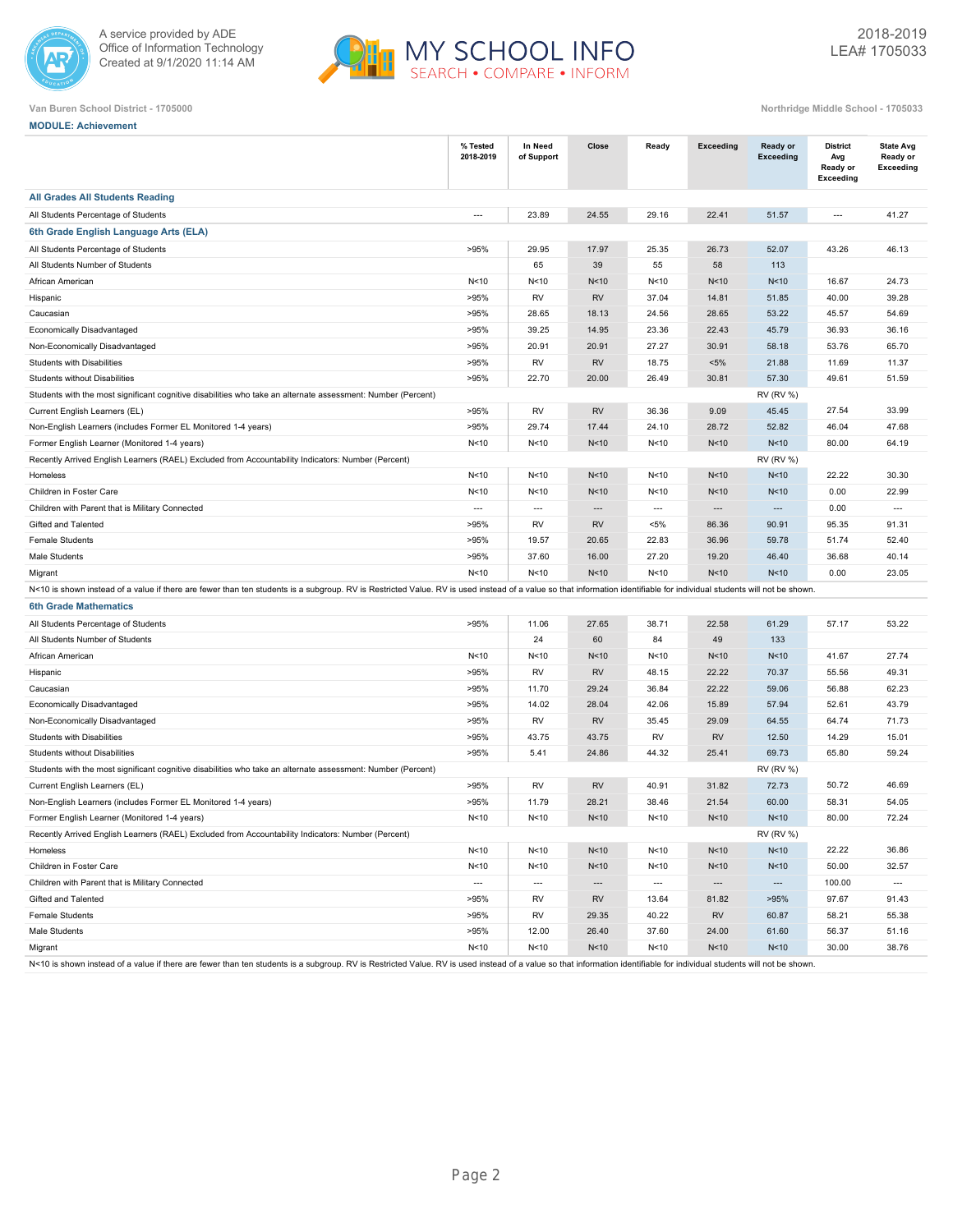



|  | <b>MODULE: Achievement</b> |
|--|----------------------------|
|  |                            |

|                                                                                                                                                                                                                        | % Tested<br>2018-2019 | In Need<br>of Support    | Close                    | Ready          | <b>Exceeding</b>         | Ready or<br><b>Exceeding</b> | <b>District</b><br>Avg<br>Ready or<br><b>Exceeding</b> | <b>State Avg</b><br>Ready or<br><b>Exceeding</b> |
|------------------------------------------------------------------------------------------------------------------------------------------------------------------------------------------------------------------------|-----------------------|--------------------------|--------------------------|----------------|--------------------------|------------------------------|--------------------------------------------------------|--------------------------------------------------|
| <b>6th Grade Science</b>                                                                                                                                                                                               |                       |                          |                          |                |                          |                              |                                                        |                                                  |
| All Students Percentage of Students                                                                                                                                                                                    | >95%                  | 29.49                    | 24.88                    | 23.04          | 22.58                    | 45.62                        | 42.83                                                  | 45.57                                            |
| All Students Number of Students                                                                                                                                                                                        |                       | 64                       | 54                       | 50             | 49                       | 99                           |                                                        |                                                  |
| African American                                                                                                                                                                                                       | N<10                  | N<10                     | N <sub>10</sub>          | N<10           | N<10                     | N <sub>10</sub>              | 16.67                                                  | 20.95                                            |
| Hispanic                                                                                                                                                                                                               | >95%                  | <b>RV</b>                | 37.04                    | <b>RV</b>      | 7.41                     | 33.33                        | 32.22                                                  | 37.21                                            |
| Caucasian                                                                                                                                                                                                              | >95%                  | 28.65                    | 25.15                    | 22.81          | 23.39                    | 46.20                        | 44.95                                                  | 55.55                                            |
| Economically Disadvantaged                                                                                                                                                                                             | >95%                  | 37.38                    | 21.50                    | 18.69          | 22.43                    | 41.12                        | 37.63                                                  | 35.56                                            |
| Non-Economically Disadvantaged                                                                                                                                                                                         | >95%                  | 21.82                    | 28.18                    | 27.27          | 22.73                    | 50.00                        | 51.45                                                  | 65.20                                            |
| Students with Disabilities                                                                                                                                                                                             | >95%                  | RV                       | <b>RV</b>                | $< 5\%$        | 6.25                     | 9.38                         | 9.09                                                   | 12.85                                            |
| <b>Students without Disabilities</b>                                                                                                                                                                                   | >95%                  | 21.62                    | 26.49                    | 26.49          | 25.41                    | 51.89                        | 49.61                                                  | 50.71                                            |
| Students with the most significant cognitive disabilities who take an alternate assessment: Number (Percent)                                                                                                           |                       |                          |                          |                |                          | <b>RV (RV %)</b>             |                                                        |                                                  |
| Current English Learners (EL)                                                                                                                                                                                          | >95%                  | <b>RV</b>                | <b>RV</b>                | 22.73          | 9.09                     | 31.82                        | 24.64                                                  | 32.48                                            |
| Non-English Learners (includes Former EL Monitored 1-4 years)                                                                                                                                                          | >95%                  | 29.23                    | 23.59                    | 23.08          | 24.10                    | 47.18                        | 46.04                                                  | 47.23                                            |
| Former English Learner (Monitored 1-4 years)                                                                                                                                                                           | N<10                  | N<10                     | N <sub>10</sub>          | N<10           | N<10                     | N <sub>10</sub>              | 80.00                                                  | 58.14                                            |
| Recently Arrived English Learners (RAEL) Excluded from Accountability Indicators: Number (Percent)                                                                                                                     |                       |                          |                          |                |                          | <b>RV (RV %)</b>             |                                                        |                                                  |
| Homeless                                                                                                                                                                                                               | N<10                  | N<10                     | N <sub>10</sub>          | N<10           | N<10                     | N <sub>10</sub>              | 0.00                                                   | 28.38                                            |
| Children in Foster Care                                                                                                                                                                                                | N<10                  | N<10                     | N<10                     | N<10           | N<10                     | N <sub>10</sub>              | 50.00                                                  | 26.29                                            |
| Children with Parent that is Military Connected                                                                                                                                                                        | $\sim$                | $\overline{\phantom{a}}$ | $\overline{\phantom{a}}$ | $\overline{a}$ | $\overline{\phantom{a}}$ | ---                          | 0.00                                                   | $\overline{a}$                                   |
| Gifted and Talented                                                                                                                                                                                                    | >95%                  | RV                       | <b>RV</b>                | 13.64          | 77.27                    | 90.91                        | 93.02                                                  | 89.55                                            |
| <b>Female Students</b>                                                                                                                                                                                                 | >95%                  | 30.43                    | 27.17                    | 22.83          | 19.57                    | 42.39                        | 43.78                                                  | 46.39                                            |
| Male Students                                                                                                                                                                                                          | >95%                  | 28.80                    | 23.20                    | 23.20          | 24.80                    | 48.00                        | 42.08                                                  | 44.78                                            |
| Migrant                                                                                                                                                                                                                | N<10                  | N <sub>10</sub>          | N <sub>10</sub>          | N<10           | N<10                     | N <sub>10</sub>              | 10.00                                                  | 23.35                                            |
| N<10 is shown instead of a value if there are fewer than ten students is a subgroup. RV is Restricted Value. RV is used instead of a value so that information identifiable for individual students will not be shown. |                       |                          |                          |                |                          |                              |                                                        |                                                  |
| 7th Grade English Language Arts (ELA)                                                                                                                                                                                  |                       |                          |                          |                |                          |                              |                                                        |                                                  |
| All Students Percentage of Students                                                                                                                                                                                    | >95%                  | 19.90                    | 20.40                    | 21.89          | 37.81                    | 59.70                        | 52.86                                                  | 46.14                                            |
| All Students Number of Students                                                                                                                                                                                        |                       | 40                       | 41                       | 44             | 76                       | 120                          |                                                        |                                                  |
| African American                                                                                                                                                                                                       | N<10                  | N<10                     | N <sub>10</sub>          | N<10           | N<10                     | N <sub>10</sub>              | 35.71                                                  | 24.05                                            |
| Hispanic                                                                                                                                                                                                               | >95%                  | <b>RV</b>                | <b>RV</b>                | 19.05          | 28.57                    | 47.62                        | 45.45                                                  | 40.14                                            |
| Caucasian                                                                                                                                                                                                              | >95%                  | 20.13                    | 19.48                    | 20.78          | 39.61                    | 60.39                        | 54.61                                                  | 54.10                                            |
| Economically Disadvantaged                                                                                                                                                                                             | >95%                  | 25.93                    | 25.93                    | 21.30          | 26.85                    | 48.15                        | 41.95                                                  | 36.26                                            |
| Non-Economically Disadvantaged                                                                                                                                                                                         | >95%                  | 12.90                    | 13.98                    | 22.58          | 50.54                    | 73.12                        | 70.00                                                  | 63.87                                            |
| Students with Disabilities                                                                                                                                                                                             | >95%                  | RV                       | <b>RV</b>                | 12.12          | $< 5\%$                  | 12.12                        | 5.56                                                   | 9.86                                             |
| <b>Students without Disabilities</b>                                                                                                                                                                                   | >95%                  | 8.33                     | 22.62                    | 23.81          | 45.24                    | 69.05                        | 62.19                                                  | 51.78                                            |
| Students with the most significant cognitive disabilities who take an alternate assessment: Number (Percent)                                                                                                           |                       |                          |                          |                |                          | <b>RV (RV %)</b>             |                                                        |                                                  |
| Current English Learners (EL)                                                                                                                                                                                          | >95%                  | <b>RV</b>                | <b>RV</b>                | 23.08          | 7.69                     | 30.77                        | 35.85                                                  | 34.23                                            |
| Non-English Learners (includes Former EL Monitored 1-4 years)                                                                                                                                                          | >95%                  | 19.15                    | 19.15                    | 21.81          | 39.89                    | 61.70                        | 55.21                                                  | 47.58                                            |
| Former English Learner (Monitored 1-4 years)                                                                                                                                                                           | N<10                  | N < 10                   | N <sub>10</sub>          | N<10           | N<10                     | N <sub>10</sub>              | 47.83                                                  | 64.38                                            |
| Recently Arrived English Learners (RAEL) Excluded from Accountability Indicators: Number (Percent)                                                                                                                     |                       |                          |                          |                |                          | <b>RV (RV %)</b>             |                                                        |                                                  |
| Homeless                                                                                                                                                                                                               | N<10                  | N < 10                   | N<10                     | N<10           | N<10                     | N<10                         | 60.00                                                  | 29.35                                            |
| Children in Foster Care                                                                                                                                                                                                | N<10                  | N<10                     | N<10                     | N<10           | N<10                     | N <sub>10</sub>              | 0.00                                                   | 28.95                                            |
| Children with Parent that is Military Connected                                                                                                                                                                        | N<10                  | N<10                     | N<10                     | N < 10         | N<10                     | N<10                         | 100.00                                                 | 60.59                                            |
| Gifted and Talented                                                                                                                                                                                                    | >95%                  | <b>RV</b>                | <b>RV</b>                | 8.33           | 88.89                    | >95%                         | 98.33                                                  | 90.09                                            |
| <b>Female Students</b>                                                                                                                                                                                                 | >95%                  | 11.76                    | 18.63                    | 20.59          | 49.02                    | 69.61                        | 61.50                                                  | 54.93                                            |
| Male Students                                                                                                                                                                                                          | >95%                  | 28.28                    | 22.22                    | 23.23          | 26.26                    | 49.49                        | 43.60                                                  | 37.79                                            |
| Migrant                                                                                                                                                                                                                | N<10                  | N<10                     | N<10                     | N<10           | N<10                     | N<10                         | 0.00                                                   | 21.37                                            |
| N<10 is shown instead of a value if there are fewer than ten students is a subgroup. RV is Restricted Value. RV is used instead of a value so that information identifiable for individual students will not be shown. |                       |                          |                          |                |                          |                              |                                                        |                                                  |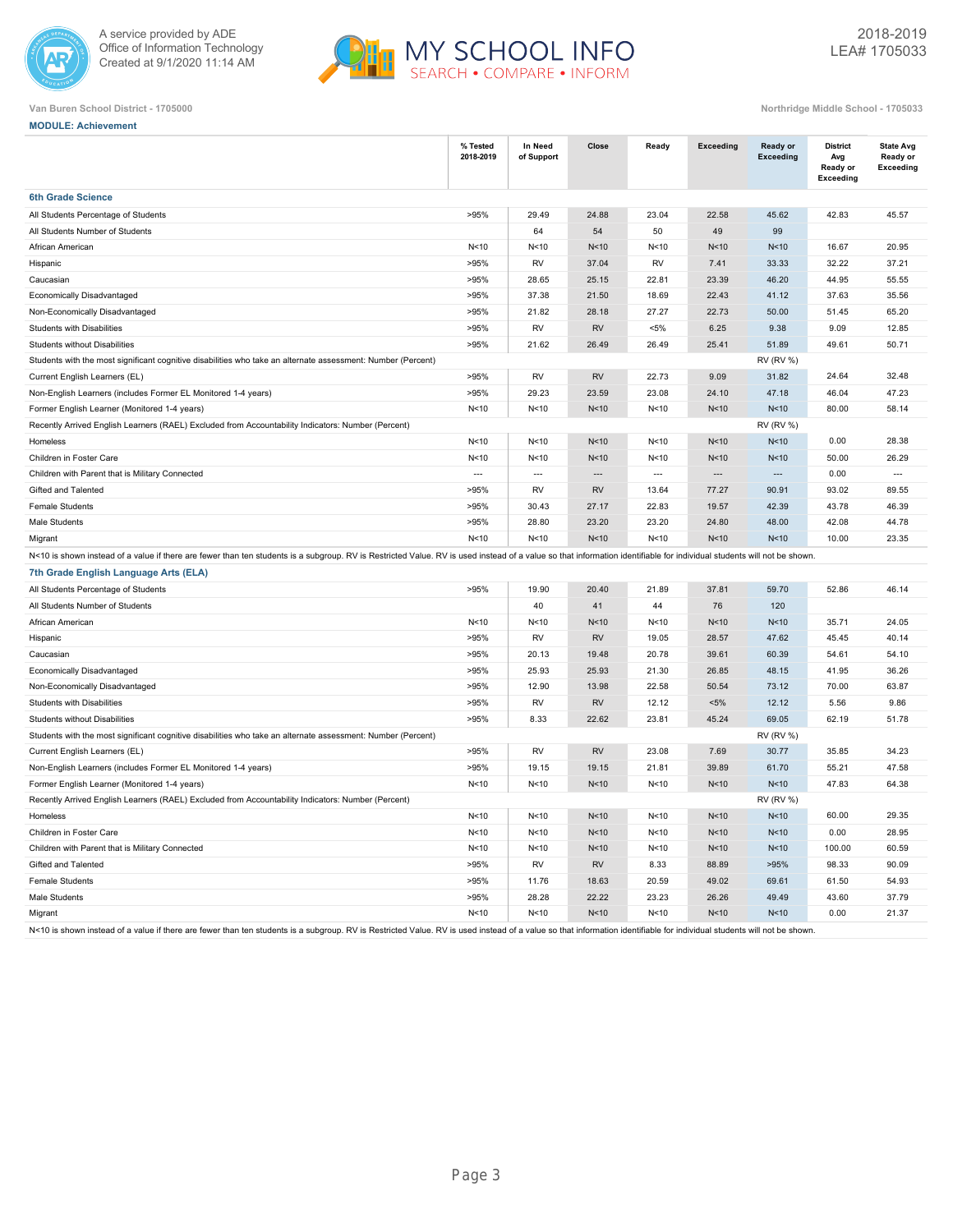



| Northridge Middle School - 1705033 |  |  |
|------------------------------------|--|--|
|                                    |  |  |

| <b>MODULE: Achievement</b>                                                                                                                                                                                             |                       |                       |                 |         |           |                                     |                                                 |                                                  |
|------------------------------------------------------------------------------------------------------------------------------------------------------------------------------------------------------------------------|-----------------------|-----------------------|-----------------|---------|-----------|-------------------------------------|-------------------------------------------------|--------------------------------------------------|
|                                                                                                                                                                                                                        | % Tested<br>2018-2019 | In Need<br>of Support | Close           | Ready   | Exceeding | <b>Ready or</b><br><b>Exceeding</b> | <b>District</b><br>Avg<br>Ready or<br>Exceeding | <b>State Avg</b><br>Ready or<br><b>Exceeding</b> |
| <b>7th Grade Mathematics</b>                                                                                                                                                                                           |                       |                       |                 |         |           |                                     |                                                 |                                                  |
| All Students Percentage of Students                                                                                                                                                                                    | >95%                  | 15.42                 | 29.35           | 25.37   | 29.85     | 55.22                               | 47.60                                           | 47.38                                            |
| All Students Number of Students                                                                                                                                                                                        |                       | 31                    | 59              | 51      | 60        | 111                                 |                                                 |                                                  |
| African American                                                                                                                                                                                                       | N<10                  | N<10                  | N <sub>10</sub> | N<10    | N<10      | N<10                                | 35.71                                           | 22.68                                            |
| Hispanic                                                                                                                                                                                                               | >95%                  | RV                    | RV              | 9.52    | 33.33     | 42.86                               | 36.36                                           | 41.28                                            |
| Caucasian                                                                                                                                                                                                              | >95%                  | 14.29                 | 30.52           | 25.97   | 29.22     | 55.19                               | 49.83                                           | 56.12                                            |
| Economically Disadvantaged                                                                                                                                                                                             | >95%                  | 22.22                 | 33.33           | 25.93   | 18.52     | 44.44                               | 37.83                                           | 36.66                                            |
| Non-Economically Disadvantaged                                                                                                                                                                                         | >95%                  | RV                    | <b>RV</b>       | 24.73   | 43.01     | 67.74                               | 62.94                                           | 66.63                                            |
| <b>Students with Disabilities</b>                                                                                                                                                                                      | >95%                  | <b>RV</b>             | <b>RV</b>       | $< 5\%$ | $< 5\%$   | $< 5\%$                             | 2.78                                            | 8.90                                             |
| <b>Students without Disabilities</b>                                                                                                                                                                                   | <b>RV</b>             | RV                    | 30.95           | RV      | 35.71     | 65.48                               | 56.44                                           | 53.37                                            |
| Students with the most significant cognitive disabilities who take an alternate assessment: Number (Percent)                                                                                                           |                       |                       |                 |         |           | <b>RV (RV %)</b>                    |                                                 |                                                  |
| Current English Learners (EL)                                                                                                                                                                                          | >95%                  | RV                    | <b>RV</b>       | 15.38   | 15.38     | 30.77                               | 28.30                                           | 35.90                                            |
| Non-English Learners (includes Former EL Monitored 1-4 years)                                                                                                                                                          | >95%                  | 14.89                 | 28.19           | 26.06   | 30.85     | 56.91                               | 50.26                                           | 48.78                                            |
| Former English Learner (Monitored 1-4 years)                                                                                                                                                                           | N<10                  | N < 10                | N <sub>10</sub> | N<10    | N<10      | N<10                                | 52.17                                           | 66.60                                            |
| Recently Arrived English Learners (RAEL) Excluded from Accountability Indicators: Number (Percent)                                                                                                                     |                       |                       |                 |         |           | <b>RV (RV %)</b>                    |                                                 |                                                  |
| Homeless                                                                                                                                                                                                               | N<10                  | N < 10                | N <sub>10</sub> | N<10    | N<10      | N<10                                | 80.00                                           | 28.79                                            |
| Children in Foster Care                                                                                                                                                                                                | N<10                  | N < 10                | N <sub>10</sub> | N<10    | N<10      | N<10                                | 0.00                                            | 26.97                                            |
| Children with Parent that is Military Connected                                                                                                                                                                        | N<10                  | N < 10                | N<10            | N<10    | N<10      | N <sub>10</sub>                     | 100.00                                          | 67.83                                            |
| Gifted and Talented                                                                                                                                                                                                    | >95%                  | <b>RV</b>             | <b>RV</b>       | 16.67   | 83.33     | >95%                                | 100.00                                          | 88.46                                            |
| <b>Female Students</b>                                                                                                                                                                                                 | >95%                  | RV                    | 31.37           | RV      | 31.37     | 61.76                               | 53.54                                           | 50.68                                            |
| Male Students                                                                                                                                                                                                          | >95%                  | 24.24                 | 27.27           | 20.20   | 28.28     | 48.48                               | 41.23                                           | 44.24                                            |
| Migrant                                                                                                                                                                                                                | N<10                  | N<10                  | N <sub>10</sub> | N<10    | N<10      | N<10                                | 0.00                                            | 20.24                                            |
| N<10 is shown instead of a value if there are fewer than ten students is a subgroup. RV is Restricted Value. RV is used instead of a value so that information identifiable for individual students will not be shown. |                       |                       |                 |         |           |                                     |                                                 |                                                  |
| <b>7th Grade Science</b>                                                                                                                                                                                               |                       |                       |                 |         |           |                                     |                                                 |                                                  |
| All Students Percentage of Students                                                                                                                                                                                    | >95%                  | 27.36                 | 17.91           | 29.35   | 25.37     | 54.73                               | 46.22                                           | 42.83                                            |
| All Students Number of Students                                                                                                                                                                                        |                       | 55                    | 36              | 59      | 51        | 110                                 |                                                 |                                                  |
| African American                                                                                                                                                                                                       | N<10                  | N < 10                | N <sub>10</sub> | N<10    | N<10      | N<10                                | 35.71                                           | 19.43                                            |
| Hispanic                                                                                                                                                                                                               | >95%                  | RV                    | <b>RV</b>       | 23.81   | 23.81     | 47.62                               | 36.36                                           | 35.39                                            |
| Caucasian                                                                                                                                                                                                              | >95%                  | 27.27                 | 17.53           | 29.87   | 25.32     | 55.19                               | 48.81                                           | 51.58                                            |
| Economically Disadvantaged                                                                                                                                                                                             | >95%                  | 36.11                 | 24.07           | 23.15   | 16.67     | 39.81                               | 34.08                                           | 32.51                                            |
| Non-Economically Disadvantaged                                                                                                                                                                                         | >95%                  | 17.20                 | 10.75           | 36.56   | 35.48     | 72.04                               | 65.29                                           | 61.34                                            |
| Students with Disabilities                                                                                                                                                                                             | >95%                  | RV                    | RV              | 12.12   | $< 5\%$   | 12.12                               | 5.56                                            | 10.51                                            |
| Students without Disabilities                                                                                                                                                                                          | >95%                  | 17.86                 | 19.05           | 32.74   | 30.36     | 63.10                               | 54.25                                           | 47.86                                            |
| Students with the most significant cognitive disabilities who take an alternate assessment: Number (Percent)                                                                                                           |                       |                       |                 |         |           | <b>RV (RV %)</b>                    |                                                 |                                                  |
| Current English Learners (EL)                                                                                                                                                                                          | >95%                  | RV                    | <b>RV</b>       | 30.77   | 7.69      | 38.46                               | 30.19                                           | 30.43                                            |
| Non-English Learners (includes Former EL Monitored 1-4 years)                                                                                                                                                          | >95%                  | 26.60                 | 17.55           | 29.26   | 26.60     | 55.85                               | 48.44                                           | 44.33                                            |
| Former English Learner (Monitored 1-4 years)                                                                                                                                                                           | N<10                  | N<10                  | N<10            | N<10    | N<10      | N<10                                | 43.48                                           | 57.72                                            |
| Recently Arrived English Learners (RAEL) Excluded from Accountability Indicators: Number (Percent)                                                                                                                     |                       |                       |                 |         |           | <b>RV (RV %)</b>                    |                                                 |                                                  |
| Homeless                                                                                                                                                                                                               | N <sub>10</sub>       | N<10                  | N<10            | N<10    | N<10      | N<10                                | 80.00                                           | 27.15                                            |
| Children in Foster Care                                                                                                                                                                                                | N<10                  | N<10                  | N<10            | N<10    | N<10      | N<10                                | 0.00                                            | 28.29                                            |
| Children with Parent that is Military Connected                                                                                                                                                                        | N<10                  | N<10                  | N<10            | N<10    | N<10      | N<10                                | 100.00                                          | 56.15                                            |
| Gifted and Talented                                                                                                                                                                                                    | >95%                  | <b>RV</b>             | RV              | 27.78   | 72.22     | >95%                                | 100.00                                          | 86.76                                            |
| <b>Female Students</b>                                                                                                                                                                                                 | >95%                  | 18.63                 | 23.53           | 33.33   | 24.51     | 57.84                               | 50.88                                           | 44.65                                            |
| Male Students                                                                                                                                                                                                          | >95%                  | 36.36                 | 12.12           | 25.25   | 26.26     | 51.52                               | 41.23                                           | 41.10                                            |
| Migrant                                                                                                                                                                                                                | N<10                  | N<10                  | N<10            | N<10    | N<10      | N<10                                | 0.00                                            | 19.35                                            |
| N<10 is shown instead of a value if there are fewer than ten students is a subgroup. RV is Restricted Value. RV is used instead of a value so that information identifiable for individual students will not be shown. |                       |                       |                 |         |           |                                     |                                                 |                                                  |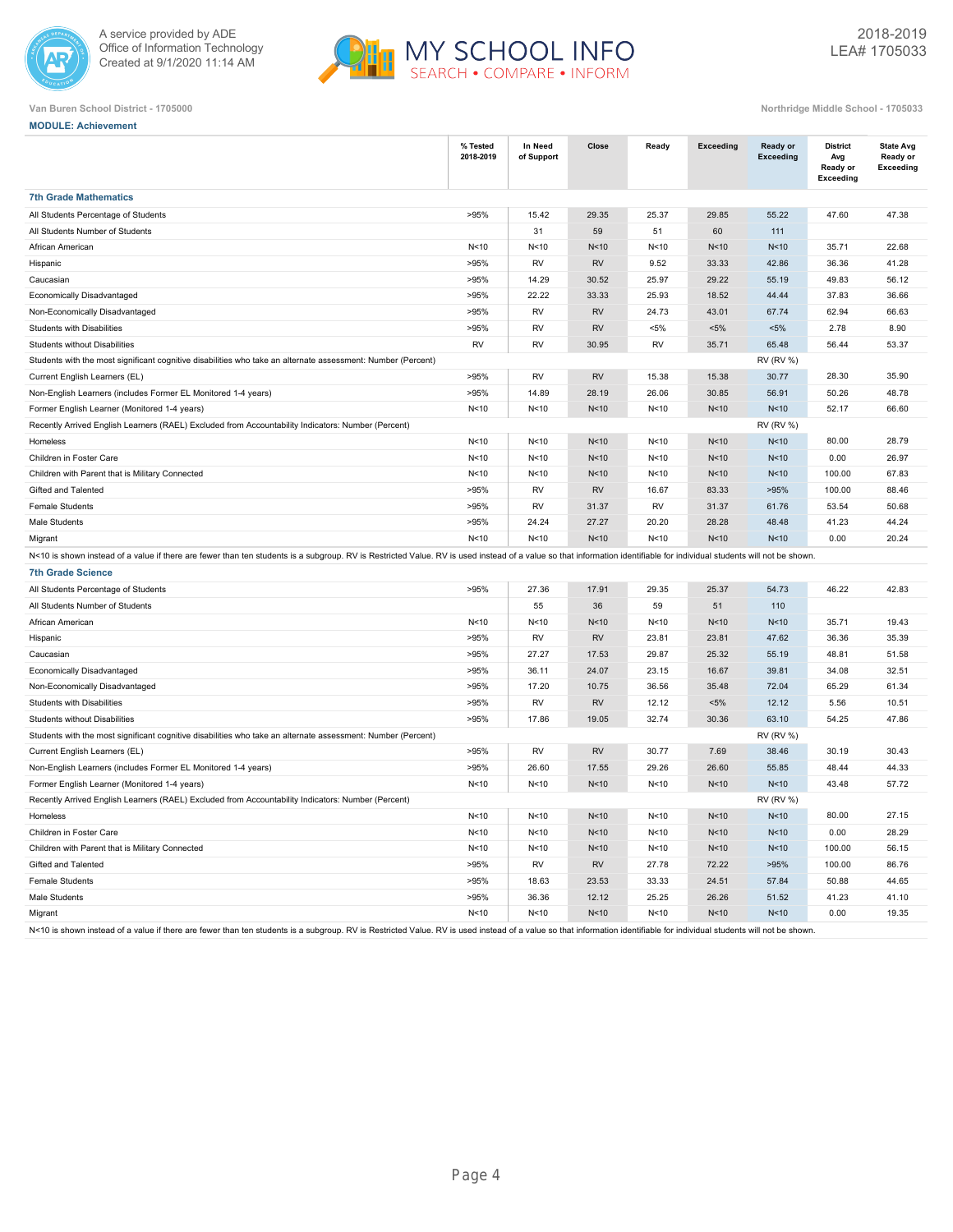



| Northridge Middle School - 170503 |  |  |
|-----------------------------------|--|--|

| <b>MODULE: Achievement</b>                                                                                                                                                                                             |                          |                          |                          |                          |                  |                          |                                                 |                                                  |
|------------------------------------------------------------------------------------------------------------------------------------------------------------------------------------------------------------------------|--------------------------|--------------------------|--------------------------|--------------------------|------------------|--------------------------|-------------------------------------------------|--------------------------------------------------|
|                                                                                                                                                                                                                        | % Tested<br>2018-2019    | In Need<br>of Support    | Close                    | Ready                    | <b>Exceeding</b> | Ready or<br>Exceeding    | <b>District</b><br>Avg<br>Ready or<br>Exceeding | <b>State Avg</b><br>Ready or<br><b>Exceeding</b> |
| <b>8th Grade Reading</b>                                                                                                                                                                                               |                          |                          |                          |                          |                  |                          |                                                 |                                                  |
| All Students Percentage of Students                                                                                                                                                                                    | >95%                     | 23.12                    | 18.59                    | 20.60                    | 37.69            | 58.29                    | 50.68                                           | 49.49                                            |
| All Students Number of Students                                                                                                                                                                                        |                          | 46                       | 37                       | 41                       | 75               | 116                      |                                                 |                                                  |
| African American                                                                                                                                                                                                       | N<10                     | N<10                     | N <sub>10</sub>          | N < 10                   | N<10             | N<10                     | 42.86                                           | 26.45                                            |
| Hispanic                                                                                                                                                                                                               | >95%                     | 52.38                    | <b>RV</b>                | RV                       | 14.29            | 38.10                    | 37.66                                           | 42.54                                            |
| Caucasian                                                                                                                                                                                                              | >95%                     | 18.44                    | 21.99                    | 20.57                    | 39.01            | 59.57                    | 51.97                                           | 57.70                                            |
| <b>Economically Disadvantaged</b>                                                                                                                                                                                      | >95%                     | 29.79                    | 14.89                    | 24.47                    | 30.85            | 55.32                    | 42.46                                           | 38.78                                            |
| Non-Economically Disadvantaged                                                                                                                                                                                         | >95%                     | 17.14                    | 21.90                    | 17.14                    | 43.81            | 60.95                    | 61.70                                           | 67.56                                            |
| Students with Disabilities                                                                                                                                                                                             | >95%                     | RV                       | <b>RV</b>                | 12.50                    | $< 5\%$          | 16.67                    | 6.78                                            | 8.65                                             |
| <b>Students without Disabilities</b>                                                                                                                                                                                   | >95%                     | 17.14                    | 18.86                    | 21.71                    | 42.29            | 64.00                    | 57.48                                           | 55.38                                            |
| Students with the most significant cognitive disabilities who take an alternate assessment: Number (Percent)                                                                                                           |                          |                          |                          |                          |                  | <b>RV (RV %)</b>         |                                                 |                                                  |
| Current English Learners (EL)                                                                                                                                                                                          | >95%                     | RV                       | <b>RV</b>                | 15.79                    | 31.58            | 47.37                    | 41.27                                           | 35.85                                            |
| Non-English Learners (includes Former EL Monitored 1-4 years)                                                                                                                                                          | >95%                     | 20.56                    | 20.00                    | 21.11                    | 38.33            | 59.44                    | 52.25                                           | 51.04                                            |
| Former English Learner (Monitored 1-4 years)                                                                                                                                                                           | N<10                     | N<10                     | N <sub>10</sub>          | N < 10                   | N<10             | N<10                     | 80.00                                           | 73.22                                            |
| Recently Arrived English Learners (RAEL) Excluded from Accountability Indicators: Number (Percent)                                                                                                                     |                          |                          |                          |                          |                  | <b>RV (RV %)</b>         |                                                 |                                                  |
| Homeless                                                                                                                                                                                                               | N<10                     | N < 10                   | N<10                     | N<10                     | N<10             | N<10                     | 37.50                                           | 31.69                                            |
| Children in Foster Care                                                                                                                                                                                                | $\overline{\phantom{a}}$ | $\hspace{0.05cm} \ldots$ | $\overline{\phantom{a}}$ | $\overline{\phantom{a}}$ | ---              | ---                      | 66.67                                           | ---                                              |
| Children with Parent that is Military Connected                                                                                                                                                                        | $\overline{\phantom{a}}$ | $\overline{\phantom{a}}$ | $\cdots$                 | $\overline{\phantom{a}}$ | ---              | ---                      | 0.00                                            | $\overline{a}$                                   |
| Gifted and Talented                                                                                                                                                                                                    | >95%                     | RV                       | <b>RV</b>                | 9.68                     | 90.32            | >95%                     | 100.00                                          | 91.03                                            |
| <b>Female Students</b>                                                                                                                                                                                                 | >95%                     | 19.23                    | 19.23                    | 19.23                    | 42.31            | 61.54                    | 57.42                                           | 58.77                                            |
| Male Students                                                                                                                                                                                                          | >95%                     | 27.37                    | 17.89                    | 22.11                    | 32.63            | 54.74                    | 44.59                                           | 40.70                                            |
| Migrant                                                                                                                                                                                                                | N<10                     | N<10                     | N <sub>10</sub>          | N<10                     | N<10             | N<10                     | 38.46                                           | 28.05                                            |
| N<10 is shown instead of a value if there are fewer than ten students is a subgroup. RV is Restricted Value. RV is used instead of a value so that information identifiable for individual students will not be shown. |                          |                          |                          |                          |                  |                          |                                                 |                                                  |
| <b>8th Grade Mathematics</b>                                                                                                                                                                                           |                          |                          |                          |                          |                  |                          |                                                 |                                                  |
| All Students Percentage of Students                                                                                                                                                                                    | >95%                     | 20.71                    | 24.24                    | 28.28                    | 26.77            | 55.05                    | 47.38                                           | 47.49                                            |
| All Students Number of Students                                                                                                                                                                                        |                          | 41                       | 48                       | 56                       | 53               | 109                      |                                                 |                                                  |
| African American                                                                                                                                                                                                       | N<10                     | N < 10                   | N<10                     | N<10                     | N<10             | N<10                     | 15.38                                           | 21.43                                            |
| Hispanic                                                                                                                                                                                                               | >95%                     | 47.62                    | <b>RV</b>                | RV                       | $< 5\%$          | 19.05                    | 24.68                                           | 40.48                                            |
| Caucasian                                                                                                                                                                                                              | >95%                     | 16.31                    | 24.11                    | 31.21                    | 28.37            | 59.57                    | 52.30                                           | 56.69                                            |
| Economically Disadvantaged                                                                                                                                                                                             | >95%                     | 25.81                    | 30.11                    | 23.66                    | 20.43            | 44.09                    | 37.85                                           | 36.14                                            |
| Non-Economically Disadvantaged                                                                                                                                                                                         | >95%                     | 16.19                    | 19.05                    | 32.38                    | 32.38            | 64.76                    | 60.11                                           | 66.65                                            |
| Students with Disabilities                                                                                                                                                                                             | >95%                     | <b>RV</b>                | <b>RV</b>                | $< 5\%$                  | $< 5\%$          | $< 5\%$                  | 0.00                                            | 7.63                                             |
| Students without Disabilities                                                                                                                                                                                          | >95%                     | 12.64                    | 24.71                    | 32.18                    | 30.46            | 62.64                    | 54.74                                           | 53.24                                            |
| Students with the most significant cognitive disabilities who take an alternate assessment: Number (Percent)                                                                                                           |                          |                          |                          |                          |                  | <b>RV (RV %)</b>         |                                                 |                                                  |
| Current English Learners (EL)                                                                                                                                                                                          | >95%                     | RV                       | <b>RV</b>                | 15.79                    | 21.05            | 36.84                    | 28.57                                           | 34.54                                            |
| Non-English Learners (includes Former EL Monitored 1-4 years)                                                                                                                                                          | >95%                     | 17.32                    | 25.70                    | 29.61                    | 27.37            | 56.98                    | 50.53                                           | 48.96                                            |
| Former English Learner (Monitored 1-4 years)                                                                                                                                                                           | N<10                     | N<10                     | N <sub>10</sub>          | N<10                     | N<10             | N<10                     | 73.33                                           | 67.36                                            |
| Recently Arrived English Learners (RAEL) Excluded from Accountability Indicators: Number (Percent)                                                                                                                     |                          |                          |                          |                          |                  | <b>RV (RV %)</b>         |                                                 |                                                  |
| Homeless                                                                                                                                                                                                               | N<10                     | N<10                     | N<10                     | N<10                     | N<10             | N <sub>10</sub>          | 37.50                                           | 27.34                                            |
| Children in Foster Care                                                                                                                                                                                                | $\overline{\phantom{a}}$ | $\hspace{0.05cm} \ldots$ | $\hspace{0.05cm} \ldots$ | $\hspace{0.05cm} \ldots$ | ---              | $\cdots$                 | 33.33                                           | $\overline{\phantom{a}}$                         |
| Children with Parent that is Military Connected                                                                                                                                                                        | $\overline{a}$           | $\overline{\phantom{a}}$ | $\hspace{0.05cm} \ldots$ | $\hspace{0.05cm} \ldots$ | $\cdots$         | $\hspace{0.05cm} \ldots$ | 100.00                                          | $\overline{\phantom{a}}$                         |
| Gifted and Talented                                                                                                                                                                                                    | >95%                     | <b>RV</b>                | <b>RV</b>                | 9.68                     | 87.10            | >95%                     | 96.15                                           | 88.31                                            |
| <b>Female Students</b>                                                                                                                                                                                                 | >95%                     | 23.08                    | 26.92                    | 28.85                    | 21.15            | 50.00                    | 46.89                                           | 49.70                                            |
| Male Students                                                                                                                                                                                                          | >95%                     | 18.09                    | 21.28                    | 27.66                    | 32.98            | 60.64                    | 47.83                                           | 45.40                                            |
| Migrant                                                                                                                                                                                                                | N<10                     | N<10                     | N<10                     | N<10                     | N<10             | N<10                     | 15.38                                           | 22.76                                            |
| N<10 is shown instead of a value if there are fewer than ten students is a subgroup. RV is Restricted Value. RV is used instead of a value so that information identifiable for individual students will not be shown. |                          |                          |                          |                          |                  |                          |                                                 |                                                  |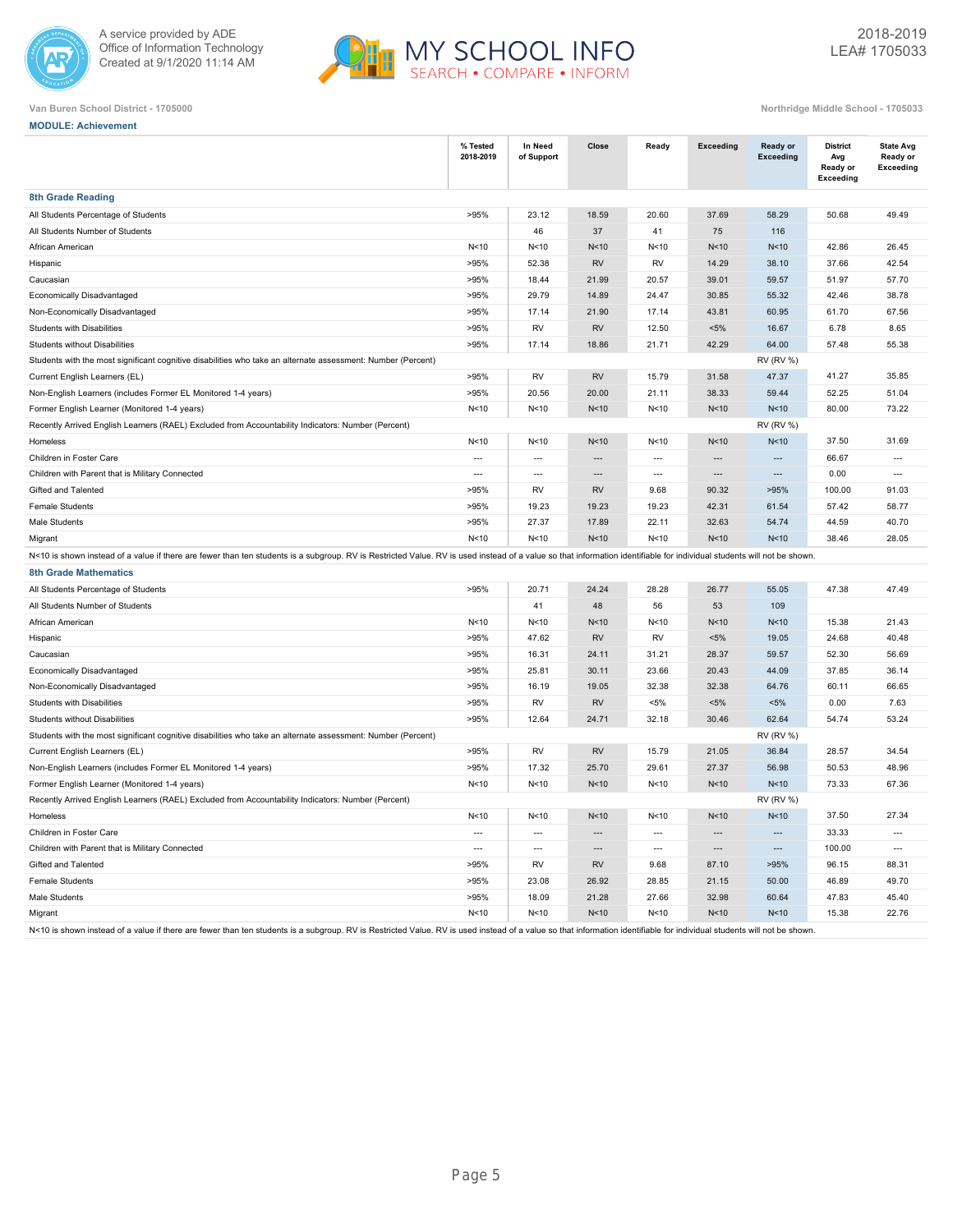



**MODULE: Achievement**

|                                                                                                              | % Tested<br>2018-2019 | In Need<br>of Support    | Close           | Ready                    | Exceeding | Ready or<br>Exceeding | <b>District</b><br>Avg<br>Ready or<br>Exceeding | <b>State Avg</b><br>Ready or<br>Exceeding |
|--------------------------------------------------------------------------------------------------------------|-----------------------|--------------------------|-----------------|--------------------------|-----------|-----------------------|-------------------------------------------------|-------------------------------------------|
| 8th Grade Science                                                                                            |                       |                          |                 |                          |           |                       |                                                 |                                           |
| All Students Percentage of Students                                                                          | >95%                  | 33.33                    | 20.71           | 23.74                    | 22.22     | 45.96                 | 41.00                                           | 42.43                                     |
| All Students Number of Students                                                                              |                       | 66                       | 41              | 47                       | 44        | 91                    |                                                 |                                           |
| African American                                                                                             | N<10                  | N <sub>10</sub>          | N <sub>10</sub> | N<10                     | N<10      | N <sub>10</sub>       | 15.38                                           | 18.10                                     |
| Hispanic                                                                                                     | >95%                  | <b>RV</b>                | <b>RV</b>       | 14.29                    | 9.52      | 23.81                 | 24.68                                           | 34.82                                     |
| Caucasian                                                                                                    | >95%                  | 29.08                    | 20.57           | 29.08                    | 21.28     | 50.35                 | 45.39                                           | 51.28                                     |
| Economically Disadvantaged                                                                                   | >95%                  | 36.56                    | 22.58           | 22.58                    | 18.28     | 40.86                 | 34.26                                           | 31.81                                     |
| Non-Economically Disadvantaged                                                                               | >95%                  | 30.48                    | 19.05           | 24.76                    | 25.71     | 50.48                 | 50.00                                           | 60.35                                     |
| Students with Disabilities                                                                                   | >95%                  | <b>RV</b>                | <b>RV</b>       | $< 5\%$                  | $< 5\%$   | $< 5\%$               | 1.69                                            | 8.35                                      |
| <b>Students without Disabilities</b>                                                                         | >95%                  | 27.01                    | 21.26           | 26.44                    | 25.29     | 51.72                 | 47.11                                           | 47.34                                     |
| Students with the most significant cognitive disabilities who take an alternate assessment: Number (Percent) |                       |                          |                 |                          |           | <b>RV (RV %)</b>      |                                                 |                                           |
| Current English Learners (EL)                                                                                | >95%                  | <b>RV</b>                | <b>RV</b>       | 15.79                    | 21.05     | 36.84                 | 28.57                                           | 28.63                                     |
| Non-English Learners (includes Former EL Monitored 1-4 years)                                                | >95%                  | 31.28                    | 21.79           | 24.58                    | 22.35     | 46.93                 | 43.09                                           | 43.99                                     |
| Former English Learner (Monitored 1-4 years)                                                                 | N<10                  | N<10                     | N<10            | N<10                     | N<10      | N <sub>10</sub>       | 66.67                                           | 59.05                                     |
| Recently Arrived English Learners (RAEL) Excluded from Accountability Indicators: Number (Percent)           |                       |                          |                 |                          |           | <b>RV (RV %)</b>      |                                                 |                                           |
| Homeless                                                                                                     | N<10                  | N <sub>10</sub>          | N <sub>10</sub> | N<10                     | N<10      | N <sub>10</sub>       | 37.50                                           | 24.49                                     |
| Children in Foster Care                                                                                      | $\overline{a}$        | $\hspace{0.05cm} \ldots$ | $\cdots$        | $\hspace{0.05cm} \ldots$ | $\cdots$  | $\cdots$              | 33.33                                           | $\cdots$                                  |
| Children with Parent that is Military Connected                                                              | $---$                 | $\hspace{0.05cm} \ldots$ | $\cdots$        | $\hspace{0.05cm} \ldots$ | $\cdots$  | $\cdots$              | 0.00                                            | $---$                                     |
| Gifted and Talented                                                                                          | >95%                  | <b>RV</b>                | <b>RV</b>       | 25.81                    | 67.74     | 93.55                 | 92.31                                           | 86.12                                     |
| <b>Female Students</b>                                                                                       | >95%                  | 35.58                    | 20.19           | 23.08                    | 21.15     | 44.23                 | 41.15                                           | 44.79                                     |
| Male Students                                                                                                | >95%                  | 30.85                    | 21.28           | 24.47                    | 23.40     | 47.87                 | 40.87                                           | 40.19                                     |
| Migrant                                                                                                      | N<10                  | N <sub>10</sub>          | N <sub>10</sub> | N<10                     | N<10      | N <sub>10</sub>       | 15.38                                           | 20.73                                     |
|                                                                                                              |                       |                          |                 |                          |           |                       |                                                 |                                           |

N<10 is shown instead of a value if there are fewer than ten students is a subgroup. RV is Restricted Value. RV is used instead of a value so that information identifiable for individual students will not be shown.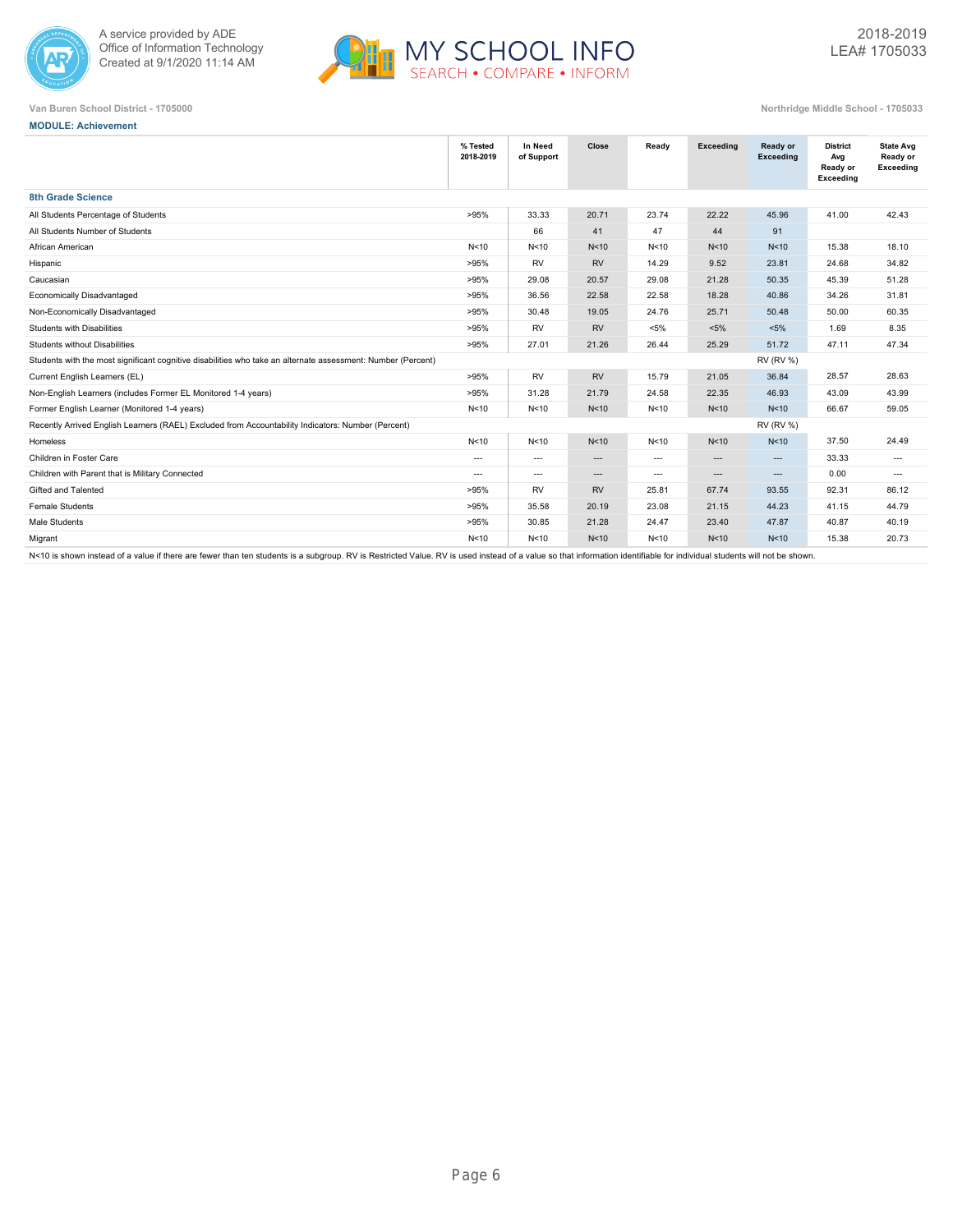



### **MODULE: Growth**

|                                                                                                                                                                                                                                | English<br><b>Language Arts</b><br>(ELA) | Math     | Average ELA +<br>Math (Content) | Science  | ELP*    | Content** with<br><b>ELP</b> |
|--------------------------------------------------------------------------------------------------------------------------------------------------------------------------------------------------------------------------------|------------------------------------------|----------|---------------------------------|----------|---------|------------------------------|
| Grade 6                                                                                                                                                                                                                        |                                          |          |                                 |          |         |                              |
| All Students                                                                                                                                                                                                                   | 82.9631                                  | 85.3623  | 84.1627                         | 80.8686  | 87.9902 | 84.4468                      |
| African-American                                                                                                                                                                                                               | N < 10                                   | N < 10   | N<10                            | N < 10   | N<10    | $\cdots$                     |
| Hispanic                                                                                                                                                                                                                       | 82.3463                                  | 90.0758  | 86.2110                         | 77.5408  | 86.4110 | 86.2810                      |
| Caucasian                                                                                                                                                                                                                      | 83.1309                                  | 84.3078  | 83.7193                         | 80.7617  | N<10    | $\cdots$                     |
| Economically Disadvantaged                                                                                                                                                                                                     | 82.0270                                  | 83.2185  | 82.6228                         | 79.5230  | 88.3350 | 83.1552                      |
| Non-Economically Disadvantaged                                                                                                                                                                                                 | 83.9170                                  | 87.5470  | 85.7320                         | 82.2269  | N<10    | 85.8199                      |
| Students with Disabilities                                                                                                                                                                                                     | 80.8556                                  | 78.2663  | 79.5610                         | 78.9792  | N<10    | 80.0743                      |
| Students without Disabilities                                                                                                                                                                                                  | 83.3240                                  | 86.5777  | 84.9509                         | 81.1817  | 87.4904 | 85.1571                      |
| Current English Learners (EL)                                                                                                                                                                                                  | 82.3087                                  | 92.6060  | 87.4574                         | 80.7872  | 87.9902 | 87.7090                      |
| Non-English Learners (includes Former EL Monitored 1-4 years)                                                                                                                                                                  | 83.0275                                  | 84.6492  | 83.8384                         | 80.8766  | N<10    | $\cdots$                     |
| Former English Learner (Monitored 1-4 years)                                                                                                                                                                                   | N<10                                     | N<10     | N<10                            | N < 10   | N<10    | $\cdots$                     |
| Homeless                                                                                                                                                                                                                       | N < 10                                   | N<10     | N<10                            | N < 10   | N<10    | $\cdots$                     |
| Children in Foster Care                                                                                                                                                                                                        | N < 10                                   | N < 10   | N<10                            | N < 10   | N<10    | $\cdots$                     |
| Children with Parent that is Military Connected                                                                                                                                                                                | $---$                                    | $\cdots$ | $\cdots$                        | $\cdots$ | $---$   | $\cdots$                     |
| Gifted and Talented                                                                                                                                                                                                            | 86.3566                                  | 91.9178  | 89.1372                         | 83.2122  | N < 10  | $\cdots$                     |
| Female Students                                                                                                                                                                                                                | 84.3434                                  | 84.7856  | 84.5645                         | 80.6092  | N<10    | 84.7752                      |
| Male Students                                                                                                                                                                                                                  | 81.9448                                  | 85.7878  | 83.8663                         | 81.0614  | 88.0199 | 84.2098                      |
| Migrant                                                                                                                                                                                                                        | N < 10                                   | N<10     | N<10                            | N<10     | N<10    | N < 10                       |
| FIRE FORET COLORED IN THE ROOM FOREST COLORED TRANSPORTER IN THE COLORED ON FIRE COLORED IN THE COLORED COLORED ON A COLORED IN THE PLANS OF PLANS IN THE PLANS OF THE PLANS OF THE PLANS OF THE PLANS OF THE PLANS OF THE PLA |                                          |          |                                 |          |         |                              |

"ELP is English Learner Progress toward English language proficiency from ELPA21. Content with ELP is the school growth score. ELP is proportionately weighted in school growth depending on the percentage of students with E

|                                                                                                                                                                                                                                | English<br><b>Language Arts</b><br>(ELA) | Math    | Average ELA +<br>Math (Content) | <b>Science</b> | ELP*    | Content** with<br><b>ELP</b> |
|--------------------------------------------------------------------------------------------------------------------------------------------------------------------------------------------------------------------------------|------------------------------------------|---------|---------------------------------|----------------|---------|------------------------------|
| Grade 7                                                                                                                                                                                                                        |                                          |         |                                 |                |         |                              |
| All Students                                                                                                                                                                                                                   | 86.1882                                  | 84.9085 | 85.5483                         | 82.5735        | 86.4916 | 85.5957                      |
| African-American                                                                                                                                                                                                               | N < 10                                   | N < 10  | N < 10                          | N < 10         | N<10    | $\cdots$                     |
| Hispanic                                                                                                                                                                                                                       | 87.1954                                  | 84.0574 | 85.6264                         | 84.6688        | N<10    | 85.9065                      |
| Caucasian                                                                                                                                                                                                                      | 85.7715                                  | 84.4902 | 85.1309                         | 82.1295        | N < 10  | $\cdots$                     |
| Economically Disadvantaged                                                                                                                                                                                                     | 83.7828                                  | 82.3026 | 83.0427                         | 80.3312        | N<10    | 83.2658                      |
| Non-Economically Disadvantaged                                                                                                                                                                                                 | 89.0690                                  | 88.0295 | 88.5492                         | 85.2331        | N<10    | 88.5952                      |
| Students with Disabilities                                                                                                                                                                                                     | 84.1141                                  | 79.1962 | 81.6552                         | 79.2559        | N < 10  | 81.9025                      |
| Students without Disabilities                                                                                                                                                                                                  | 86.5190                                  | 85.8196 | 86.1693                         | 83.1060        | N<10    | 86.2257                      |
| Current English Learners (EL)                                                                                                                                                                                                  | 85.9858                                  | 81.0422 | 83.5140                         | 83.6753        | 86.4916 | 84.8675                      |
| Non-English Learners (includes Former EL Monitored 1-4 years)                                                                                                                                                                  | 86.2019                                  | 85.1706 | 85.6862                         | 82.4984        | N<10    | $\cdots$                     |
| Former English Learner (Monitored 1-4 years)                                                                                                                                                                                   | N < 10                                   | N < 10  | N<10                            | N<10           | N<10    | $\cdots$                     |
| Homeless                                                                                                                                                                                                                       | N < 10                                   | N < 10  | N<10                            | N < 10         | N<10    | $\cdots$                     |
| Children in Foster Care                                                                                                                                                                                                        | N < 10                                   | N < 10  | N<10                            | N < 10         | N < 10  | $\cdots$                     |
| Children with Parent that is Military Connected                                                                                                                                                                                | N < 10                                   | N < 10  | N<10                            | N<10           | N<10    | $\cdots$                     |
| Gifted and Talented                                                                                                                                                                                                            | 87,4067                                  | 91.3987 | 89.4027                         | 83.9081        | N<10    | 89.3074                      |
| Female Students                                                                                                                                                                                                                | 87.2253                                  | 86.3369 | 86.7811                         | 83.5445        | N<10    | 86.8865                      |
| Male Students                                                                                                                                                                                                                  | 85.0473                                  | 83.3372 | 84.1923                         | 81.5163        | N < 10  | 84.1539                      |
| Migrant                                                                                                                                                                                                                        | N<10                                     | N < 10  | N<10                            | N<10           | N<10    | N < 10                       |
| *FLP is English Learner Progress toward English language proficiency from ELPA?1. Content with ELP is the school growth score. ELP is proportionately weighted in school growth depending on the perceptage of students with E |                                          |         |                                 |                |         |                              |

\*ELP is English Learner Progress toward English language proficiency from ELPA21. Content with ELP is the school growth score. ELP is proportionately weighted in school growth depending on the percentage of students with E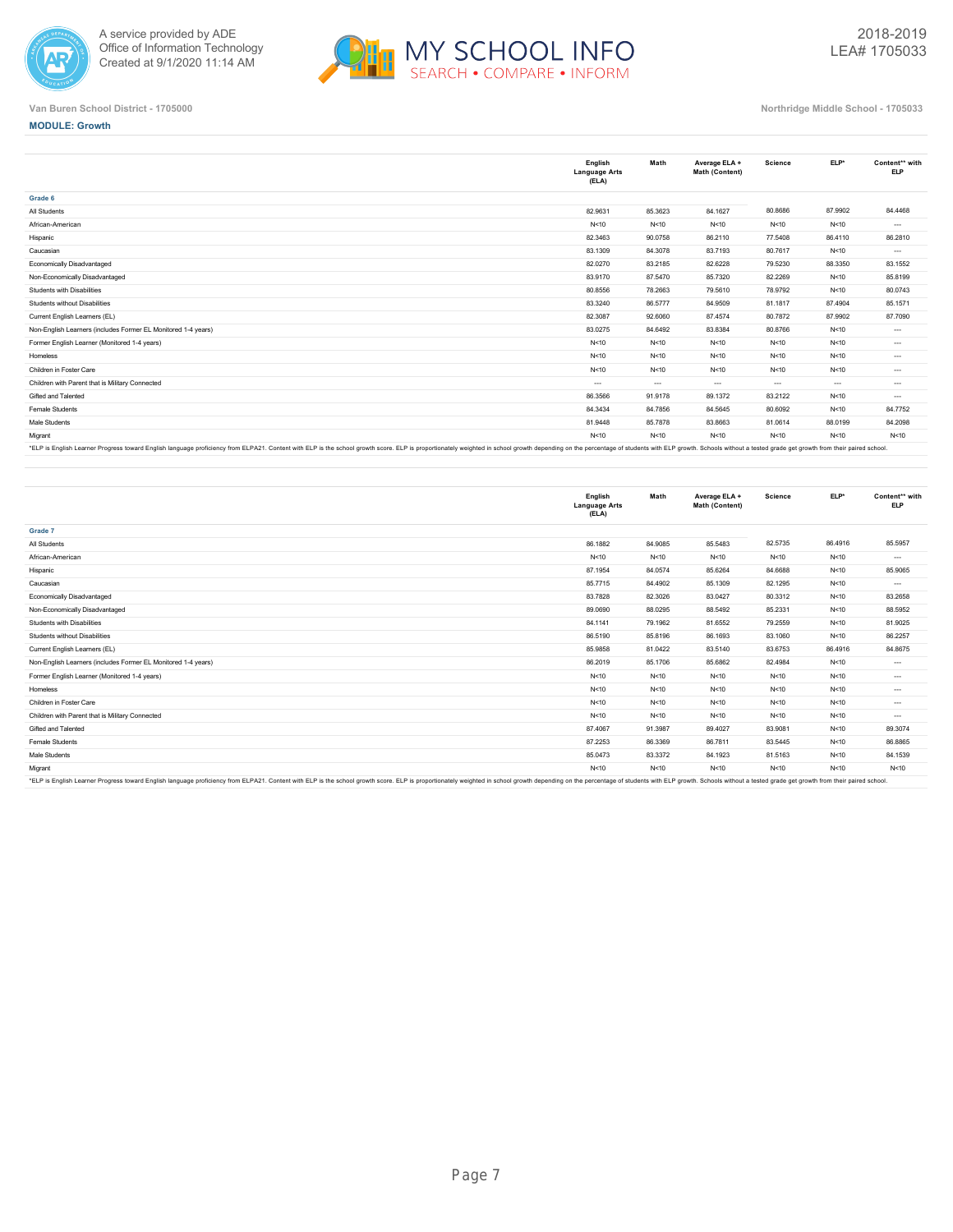



### **MODULE: Growth**

|                                                               | English<br><b>Language Arts</b><br>(ELA) | Math     | Average ELA +<br>Math (Content) | <b>Science</b> | ELP*     | Content** with<br><b>ELP</b> |
|---------------------------------------------------------------|------------------------------------------|----------|---------------------------------|----------------|----------|------------------------------|
| Grade 8                                                       |                                          |          |                                 |                |          |                              |
| All Students                                                  | 82.6839                                  | 82.3061  | 82.4950                         | 80.7160        | 93.1511  | 83.1218                      |
| African-American                                              | N < 10                                   | N < 10   | N<10                            | N<10           | N<10     | $\cdots$                     |
| Hispanic                                                      | 78.4505                                  | 79.4117  | 78.9311                         | 79.3149        | 90.2007  | 82.8172                      |
| Caucasian                                                     | 83.2399                                  | 82.9053  | 83.0726                         | 81.1485        | N<10     | $\cdots$                     |
| Economically Disadvantaged                                    | 82.3451                                  | 81.6741  | 82.0096                         | 80.0154        | 90.2007  | 82.8370                      |
| Non-Economically Disadvantaged                                | 82.9766                                  | 82.8522  | 82.9144                         | 81.3214        | N<10     | 83.3904                      |
| Students with Disabilities                                    | 85.6926                                  | 78.6129  | 82.1527                         | 77,4714        | N<10     | 83.7175                      |
| Students without Disabilities                                 | 82.3341                                  | 82.7355  | 82.5348                         | 81.0933        | N < 10   | 83.0461                      |
| Current English Learners (EL)                                 | 81.9852                                  | 81.5755  | 81.7804                         | 83.1242        | 93.1511  | 87.0284                      |
| Non-English Learners (includes Former EL Monitored 1-4 years) | 82.7389                                  | 82.3636  | 82.5512                         | 80.5266        | N<10     | $\cdots$                     |
| Former English Learner (Monitored 1-4 years)                  | N < 10                                   | N < 10   | N<10                            | N < 10         | N<10     | $\cdots$                     |
| Homeless                                                      | N < 10                                   | N < 10   | N<10                            | N < 10         | N<10     | $\cdots$                     |
| Children in Foster Care                                       | $\cdots$                                 | $\cdots$ | $\cdots$                        | $-1$           | $---$    | $\cdots$                     |
| Children with Parent that is Military Connected               | $\cdots$                                 | $\cdots$ | $\cdots$                        | $\cdots$       | $\ldots$ | $\cdots$                     |
| Gifted and Talented                                           | 82.6519                                  | 82.7966  | 82.7243                         | 83.1406        | N<10     | $\cdots$                     |
| Female Students                                               | 83.7266                                  | 80.6894  | 82.2080                         | 80.1193        | N<10     | 82.5377                      |
| Male Students                                                 | 81.5506                                  | 84.0634  | 82.8070                         | 81.3647        | N<10     | 83.7414                      |
| Migrant                                                       | N < 10                                   | N<10     | N<10                            | N < 10         | N < 10   | N<10                         |
|                                                               |                                          |          |                                 |                |          |                              |

ELP is English Learner Progress toward Eng

|                                                                                                                                                                                                                               | English<br><b>Language Arts</b><br>(ELA) | Math    | Average ELA +<br>Math (Content) | <b>Science</b> | ELP*    | Content** with<br><b>ELP</b> |
|-------------------------------------------------------------------------------------------------------------------------------------------------------------------------------------------------------------------------------|------------------------------------------|---------|---------------------------------|----------------|---------|------------------------------|
| <b>All Grades</b>                                                                                                                                                                                                             |                                          |         |                                 |                |         |                              |
| All Students                                                                                                                                                                                                                  | 83.9006                                  | 84.2281 | 84.0644                         | 81.3614        | 89.1939 | 84.3809                      |
| African-American                                                                                                                                                                                                              | 81.3438                                  | 82.2713 | 81.8075                         | 78.9361        | N<10    | $\cdots$                     |
| Hispanic                                                                                                                                                                                                                      | 82.7677                                  | 85,0909 | 83.9293                         | 80.3195        | 87.6000 | 85.1529                      |
| Caucasian                                                                                                                                                                                                                     | 84.0071                                  | 83.9371 | 83.9721                         | 81.3160        | N<10    | $\cdots$                     |
| Economically Disadvantaged                                                                                                                                                                                                    | 82.7265                                  | 82.4433 | 82.5849                         | 79.9481        | 88.2020 | 83.0971                      |
| Non-Economically Disadvantaged                                                                                                                                                                                                | 85.0946                                  | 86.0434 | 85.5690                         | 82.7890        | N<10    | 85.7749                      |
| Students with Disabilities                                                                                                                                                                                                    | 83.2123                                  | 78.6703 | 80.9413                         | 78.6771        | N<10    | 81.7030                      |
| Students without Disabilities                                                                                                                                                                                                 | 84.0033                                  | 85.0575 | 84.5304                         | 81.7575        | 88.9997 | 84.7914                      |
| Current English Learners (EL)                                                                                                                                                                                                 | 83.1887                                  | 86.0906 | 84.6396                         | 82.2844        | 89.1939 | 86.7541                      |
| Non-English Learners (includes Former EL Monitored 1-4 years)                                                                                                                                                                 | 83.9590                                  | 84.0752 | 84.0171                         | 81.2853        | N<10    | $\cdots$                     |
| Former English Learner (Monitored 1-4 years)                                                                                                                                                                                  | N < 10                                   | N<10    | N<10                            | N<10           | N<10    | $\cdots$                     |
| Homeless                                                                                                                                                                                                                      | N < 10                                   | N<10    | N<10                            | N<10           | N<10    | $\cdots$                     |
| Children in Foster Care                                                                                                                                                                                                       | N < 10                                   | N < 10  | N<10                            | N<10           | N<10    | $\cdots$                     |
| Children with Parent that is Military Connected                                                                                                                                                                               | N < 10                                   | N < 10  | N<10                            | N < 10         | N<10    | $\cdots$                     |
| Gifted and Talented                                                                                                                                                                                                           | 85.4910                                  | 88.5308 | 87.0109                         | 83.4688        | N<10    | 86.9983                      |
| Female Students                                                                                                                                                                                                               | 85.1172                                  | 83.8996 | 84.5084                         | 81.4379        | 88.5308 | 84.7319                      |
| Male Students                                                                                                                                                                                                                 | 82.7440                                  | 84.5404 | 83.6422                         | 81.2886        | 89.7063 | 84.0515                      |
| Migrant                                                                                                                                                                                                                       | N < 10                                   | N < 10  | N<10                            | N<10           | N<10    | N < 10                       |
| *El D ie Englieb Lagrage Dragger bward English Januara proficianu from El DA?1. Contant with El D ie the echoal growth ecores. El D ie proportionately weighted in echoal growth departing on the parameters of etudents with |                                          |         |                                 |                |         |                              |

\*ELP is English Learner Progress toward English language proficiency from ELPA21. Content with ELP is the school growth score. ELP is proportionately weighted in school growth depending on the percentage of students with E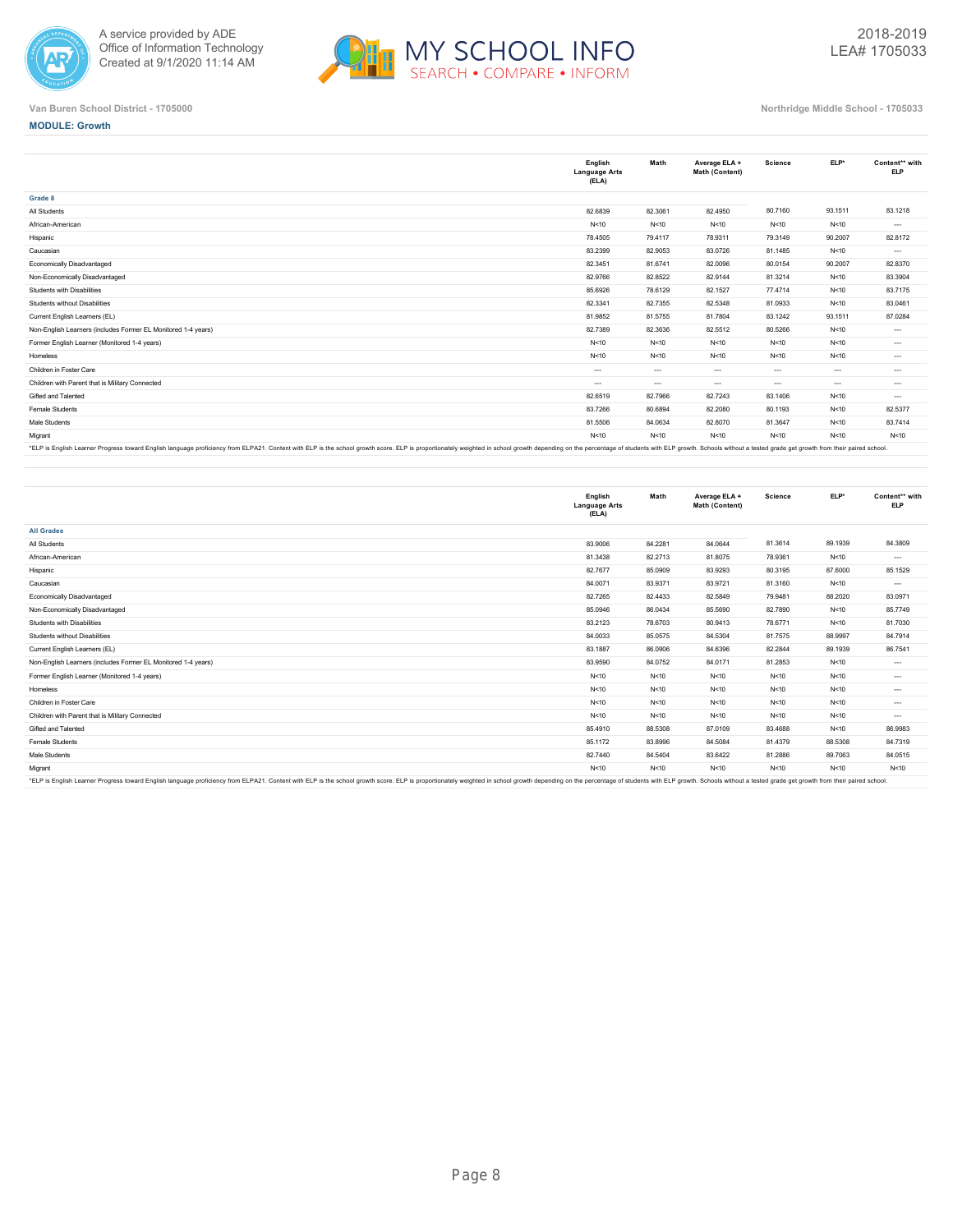



**MODULE: English Language Proficiency of English Learners on English Language Proficiency Exam (ELPA21)**

|           | <b>Tested</b> | Proficient | Number ELs Number ELs Percent ELs<br>Proficient |
|-----------|---------------|------------|-------------------------------------------------|
| Grade All | 39            | 11         | 28.21 %                                         |
| Grade 06  | 13            |            | 30.77 %                                         |
| Grade 07  | 13            |            | 30.77 %                                         |
| Grade 08  | 13            |            | 23.08 %                                         |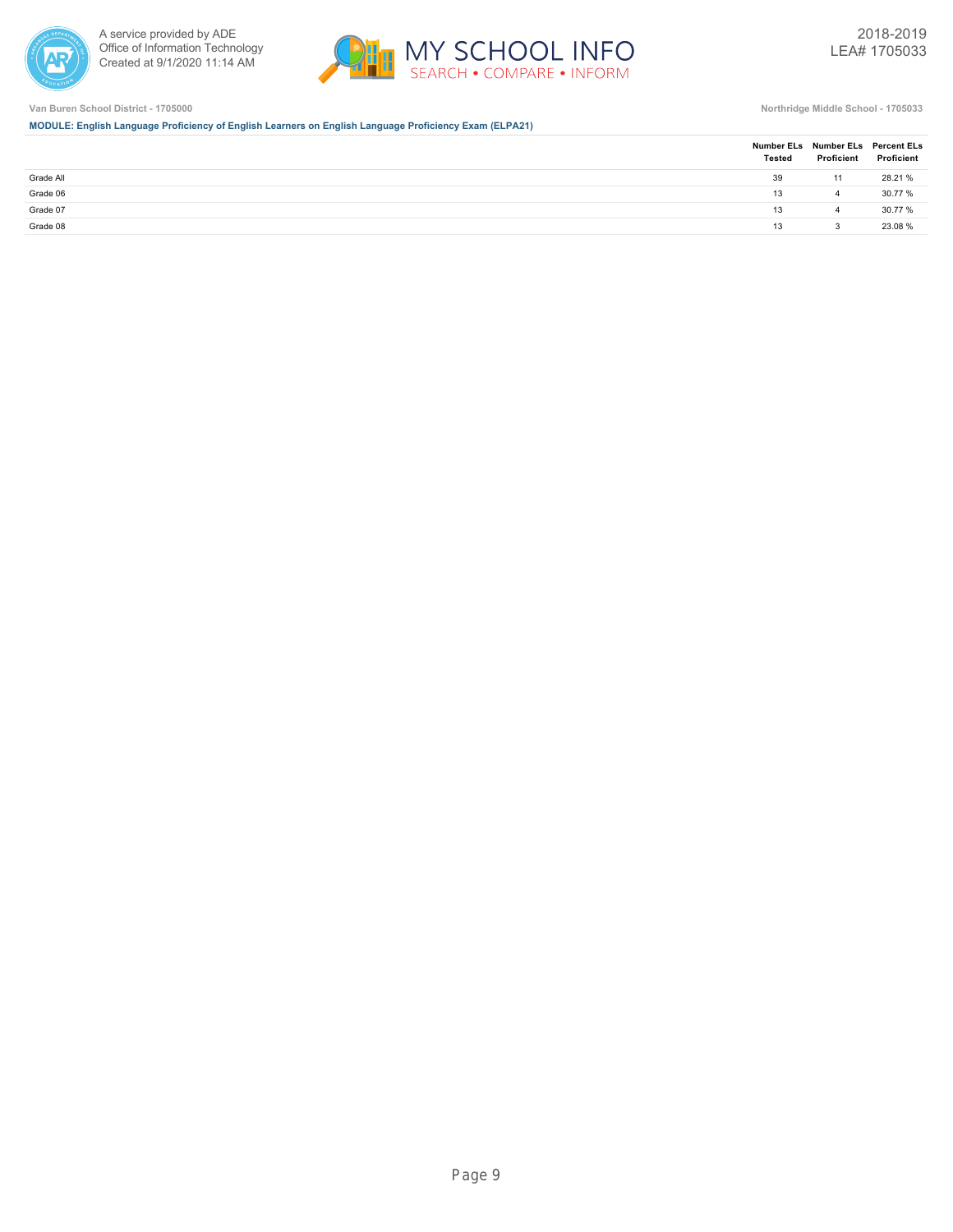



**MODULE: SQSS**

|                                                                  | <b>Student</b><br>Engagement | <b>Science</b><br>Achievement | <b>Reading At</b><br><b>Grade Level</b> | Science<br>Growth | <b>ACT</b><br>Composite<br>$>=19$ | Final GPA >=2.8 | Community<br>Service<br>Learning | Computer<br><b>Science</b><br>Credits | On-Time<br>Credits | <b>ACT Readiness</b><br><b>Benchmark</b> | AP/IB/Concurrent<br>Credit | Total    |
|------------------------------------------------------------------|------------------------------|-------------------------------|-----------------------------------------|-------------------|-----------------------------------|-----------------|----------------------------------|---------------------------------------|--------------------|------------------------------------------|----------------------------|----------|
| Grade 6                                                          |                              |                               |                                         |                   |                                   |                 |                                  |                                       |                    |                                          |                            |          |
| All Students                                                     | 76.96                        | 47.52                         | 48.02                                   | 53.00             | N<10                              | N<10            | N<10                             | N < 10                                | N<10               | N < 10                                   | N<10                       | 57.07    |
| African-American                                                 | N<10                         | N<10                          | N < 10                                  | N<10              | N<10                              | N<10            | N<10                             | N<10                                  | N<10               | N<10                                     | N<10                       | N < 10   |
| Hispanic                                                         | 82.76                        | 36.00                         | 48.00                                   | 44.00             | N<10                              | N<10            | N<10                             | N < 10                                | N<10               | N < 10                                   | N<10                       | 53.85    |
| Caucasian                                                        | 76.24                        | 47.80                         | 49.06                                   | 53.16             | N<10                              | N<10            | N<10                             | N<10                                  | N<10               | N<10                                     | N<10                       | 57.23    |
| <b>Economically Disadvantaged</b>                                | 75.23                        | 42.57                         | 43.56                                   | 51.00             | N<10                              | N<10            | N<10                             | N<10                                  | N<10               | N < 10                                   | N<10                       | 53.63    |
| Non-Economically Disadvantaged                                   | 78.57                        | 52.48                         | 52.48                                   | 55.00             | N<10                              | N<10            | N<10                             | N<10                                  | N<10               | N < 10                                   | N<10                       | 60.45    |
| Students with Disabilities                                       | 75.81                        | 10.71                         | 17.86                                   | 51.92             | N<10                              | N<10            | N<10                             | N < 10                                | N<10               | N<10                                     | N<10                       | 39.82    |
| Students without Disabilities                                    | 77.14                        | 53.45                         | 52.87                                   | 53.16             | N<10                              | N<10            | N<10                             | N<10                                  | N<10               | N < 10                                   | N<10                       | 59.78    |
| Current English Learners (EL)                                    | 82.50                        | 27.78                         | 38.89                                   | 50.00             | N<10                              | N<10            | N<10                             | N < 10                                | N<10               | N<10                                     | N<10                       | 50.68    |
| Non-English Learners (includes Former EL Monitored 1-4<br>years) | 76.43                        | 49.46                         | 48.91                                   | 53.30             | N<10                              | N<10            | N<10                             | N < 10                                | N<10               | N<10                                     | N<10                       | 57.70    |
| Former English Learner (Monitored 1-4 years)                     | N<10                         | N<10                          | N<10                                    | N<10              | N<10                              | N<10            | N<10                             | N < 10                                | N<10               | N < 10                                   | N<10                       | N < 10   |
| Homeless                                                         | N<10                         | N<10                          | N<10                                    | N<10              | N<10                              | N<10            | N<10                             | N<10                                  | N<10               | N < 10                                   | N<10                       | N < 10   |
| Children in Foster Care                                          | N<10                         | N<10                          | N < 10                                  | N<10              | N<10                              | N<10            | N<10                             | N<10                                  | N<10               | N<10                                     | N<10                       | N < 10   |
| Children with Parent that is Military Connected                  | $---$                        | $\cdots$                      | $\sim$                                  | $\sim$ $\sim$     | $\cdots$                          | $---$           | $- - -$                          | $- - -$                               | $-$                | $\cdots$                                 | $\cdots$                   | $\cdots$ |
| Gifted and Talented                                              | 84.78                        | 95.24                         | 95.24                                   | 64.29             | N<10                              | N<10            | N<10                             | N<10                                  | N<10               | N<10                                     | N<10                       | 84.88    |
| Female Students                                                  | 77.55                        | 42.53                         | 49.43                                   | 52.30             | N<10                              | N<10            | N<10                             | N<10                                  | N<10               | N<10                                     | N<10                       | 56.13    |
| Male Students                                                    | 76.52                        | 51.30                         | 46.96                                   | 53.54             | N<10                              | N<10            | N<10                             | N < 10                                | N<10               | N<10                                     | N<10                       | 57.79    |
| Migrant                                                          | N < 10                       | N<10                          | N < 10                                  | N<10              | N<10                              | N<10            | N<10                             | N < 10                                | N<10               | N<10                                     | N<10                       | N < 10   |
|                                                                  |                              |                               |                                         |                   |                                   |                 |                                  |                                       |                    |                                          |                            |          |

|                                                                  | Student<br>Engagement | Science<br>Achievement | <b>Reading At</b><br><b>Grade Level</b> | Science<br>Growth | <b>ACT</b><br>Composite<br>$>=19$ | Final GPA >=2.8 | Community<br>Service<br>Learning | Computer<br><b>Science</b><br>Credits | On-Time<br>Credits | <b>ACT Readiness</b><br><b>Benchmark</b> | AP/IB/Concurrent<br>Credit | Total  |
|------------------------------------------------------------------|-----------------------|------------------------|-----------------------------------------|-------------------|-----------------------------------|-----------------|----------------------------------|---------------------------------------|--------------------|------------------------------------------|----------------------------|--------|
| Grade 7                                                          |                       |                        |                                         |                   |                                   |                 |                                  |                                       |                    |                                          |                            |        |
| All Students                                                     | 82.78                 | 55.50                  | 50.80                                   | 54.72             | N<10                              | N < 10          | N<10                             | N < 10                                | N < 10             | N<10                                     | N<10                       | 61.60  |
| African-American                                                 | N<10                  | N < 10                 | N<10                                    | N<10              | N<10                              | N < 10          | N<10                             | N < 10                                | N<10               | N < 10                                   | N<10                       | N < 10 |
| Hispanic                                                         | 95.45                 | 47.62                  | 38.10                                   | 59.52             | N<10                              | N < 10          | N<10                             | N < 10                                | N<10               | N<10                                     | N<10                       | 60.59  |
| Caucasian                                                        | 81.13                 | 55.86                  | 51.77                                   | 54.07             | N<10                              | N<10            | N<10                             | N < 10                                | N<10               | N<10                                     | N<10                       | 61.38  |
| Economically Disadvantaged                                       | 77.23                 | 39.80                  | 37.50                                   | 47.34             | N<10                              | N<10            | N<10                             | N < 10                                | N<10               | N<10                                     | N<10                       | 51.50  |
| Non-Economically Disadvantaged                                   | 89.18                 | 72.04                  | 64.84                                   | 62.79             | N<10                              | N<10            | N<10                             | N < 10                                | N<10               | N<10                                     | N<10                       | 72.62  |
| Students with Disabilities                                       | 80.30                 | 13.33                  | 3.85                                    | 45.83             | N<10                              | N < 10          | N<10                             | N < 10                                | N<10               | N<10                                     | N<10                       | 37.61  |
| Students without Disabilities                                    | 83.24                 | 63.35                  | 58.39                                   | 56.09             | N<10                              | N<10            | N<10                             | N < 10                                | N<10               | N<10                                     | N<10                       | 65.75  |
| Current English Learners (EL)                                    | 84.62                 | 33.33                  | 16.67                                   | 58.33             | N<10                              | N < 10          | N<10                             | N < 10                                | N<10               | N<10                                     | N<10                       | 48.98  |
| Non-English Learners (includes Former EL Monitored 1-4<br>years) | 82.65                 | 56.98                  | 53.14                                   | 54.46             | N<10                              | N<10            | N<10                             | N < 10                                | N<10               | N<10                                     | N<10                       | 62.47  |
| Former English Learner (Monitored 1-4 years)                     | N<10                  | N < 10                 | N < 10                                  | N<10              | N < 10                            | N<10            | N<10                             | N < 10                                | N<10               | N<10                                     | N<10                       | N<10   |
| Homeless                                                         | N<10                  | N < 10                 | N<10                                    | N<10              | N<10                              | N<10            | N<10                             | N < 10                                | N<10               | N<10                                     | N<10                       | N<10   |
| Children in Foster Care                                          | N<10                  | N < 10                 | N < 10                                  | N < 10            | N<10                              | N<10            | N<10                             | N < 10                                | N < 10             | N<10                                     | N<10                       | N < 10 |
| Children with Parent that is Military Connected                  | N<10                  | N<10                   | N<10                                    | N < 10            | N<10                              | N<10            | N<10                             | N < 10                                | N<10               | N<10                                     | N<10                       | N < 10 |
| Gifted and Talented                                              | 91.67                 | 100.00                 | 97.22                                   | 59.72             | N < 10                            | N<10            | N<10                             | N < 10                                | N < 10             | N<10                                     | N<10                       | 87.15  |
| Female Students                                                  | 84.58                 | 58.16                  | 55.10                                   | 57.37             | N < 10                            | N<10            | N<10                             | N < 10                                | N < 10             | N < 10                                   | N<10                       | 64.32  |
| Male Students                                                    | 80.88                 | 52.69                  | 46.07                                   | 51.76             | N < 10                            | N<10            | N < 10                           | N < 10                                | N<10               | N<10                                     | N<10                       | 58.67  |
| Migrant                                                          | N<10                  | N < 10                 | N<10                                    | N < 10            | N<10                              | N<10            | N<10                             | N < 10                                | N < 10             | N<10                                     | N<10                       | N < 10 |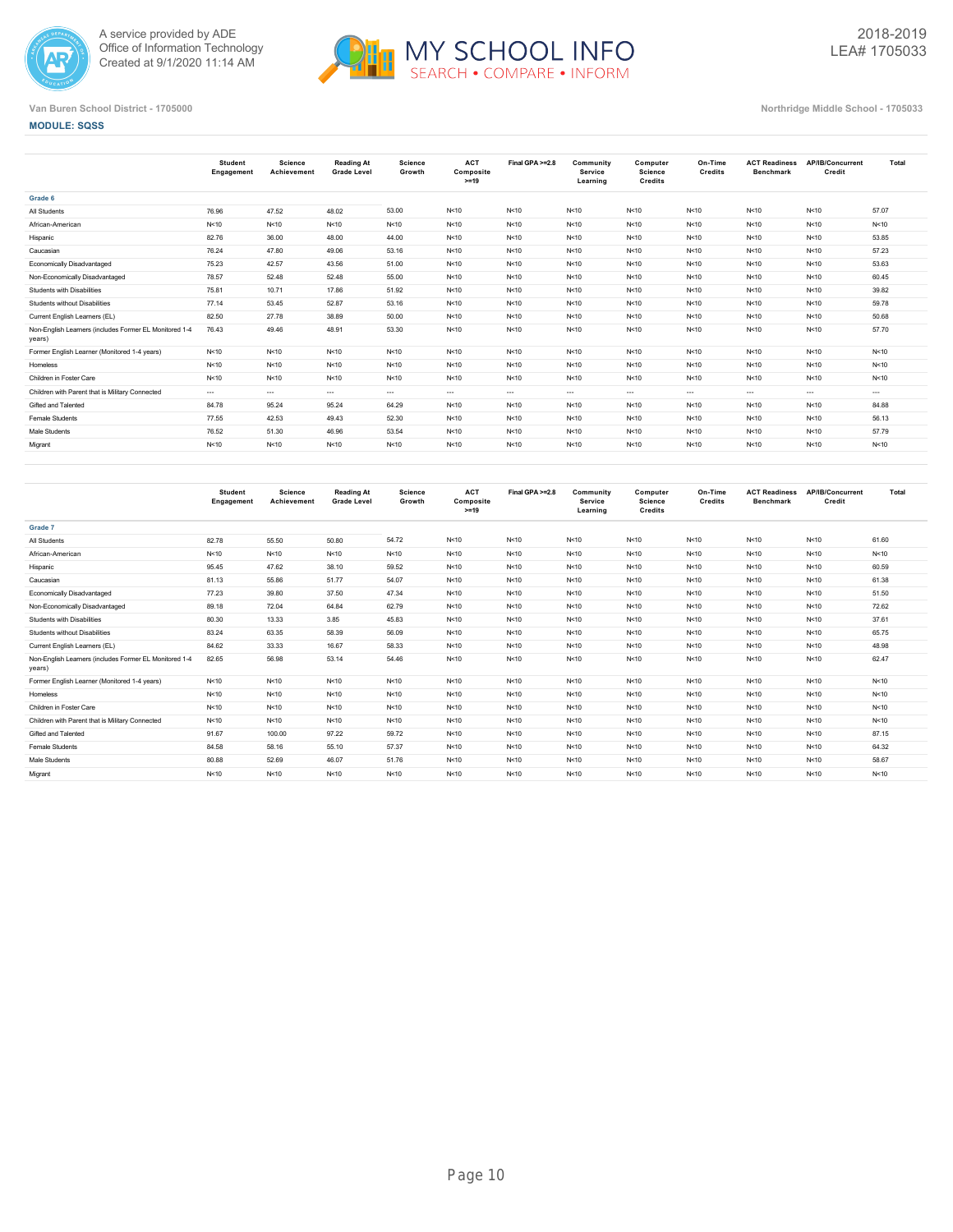



### **MODULE: SQSS**

|                                                                  | <b>Student</b><br>Engagement | <b>Science</b><br>Achievement | Reading At<br><b>Grade Level</b> | <b>Science</b><br>Growth | <b>ACT</b><br>Composite<br>$>=19$ | Final GPA >=2.8 | Community<br>Service<br>Learning | Computer<br>Science<br><b>Credits</b> | On-Time<br>Credits | <b>ACT Readiness</b><br><b>Benchmark</b> | <b>AP/IB/Concurrent</b><br>Credit | Total    |
|------------------------------------------------------------------|------------------------------|-------------------------------|----------------------------------|--------------------------|-----------------------------------|-----------------|----------------------------------|---------------------------------------|--------------------|------------------------------------------|-----------------------------------|----------|
| Grade 8                                                          |                              |                               |                                  |                          |                                   |                 |                                  |                                       |                    |                                          |                                   |          |
| All Students                                                     | 75.97                        | 47.78                         | 60.80                            | 53.41                    | N<10                              | N < 10          | N < 10                           | N < 10                                | N<10               | N < 10                                   | N < 10                            | 60.09    |
| African-American                                                 | N<10                         | N<10                          | N < 10                           | N<10                     | N<10                              | N < 10          | N<10                             | N < 10                                | N<10               | N < 10                                   | N < 10                            | N < 10   |
| Hispanic                                                         | 64.29                        | 21.05                         | 27.78                            | 47.22                    | N<10                              | N < 10          | N<10                             | N < 10                                | N<10               | N<10                                     | N<10                              | 40.79    |
| Caucasian                                                        | 78.04                        | 51.54                         | 62.99                            | 55.91                    | N<10                              | N < 10          | N<10                             | N < 10                                | N<10               | N < 10                                   | N<10                              | 62.69    |
| Economically Disadvantaged                                       | 73.40                        | 42.17                         | 56.96                            | 52.53                    | N<10                              | N < 10          | N<10                             | N < 10                                | N<10               | N < 10                                   | N<10                              | 56.87    |
| Non-Economically Disadvantaged                                   | 78.13                        | 52.58                         | 63.92                            | 54.12                    | N<10                              | N < 10          | N<10                             | N < 10                                | N<10               | N < 10                                   | N<10                              | 62.78    |
| Students with Disabilities                                       | 72.00                        | 4.35                          | 21.05                            | 39.47                    | N<10                              | N < 10          | N < 10                           | N < 10                                | N<10               | N < 10                                   | N<10                              | 35.47    |
| Students without Disabilities                                    | 76.52                        | 54.14                         | 65.61                            | 55.10                    | N<10                              | N < 10          | N < 10                           | N < 10                                | N<10               | N < 10                                   | N<10                              | 63.34    |
| Current English Learners (EL)                                    | 59.38                        | 33.33                         | 35.71                            | 53.57                    | N<10                              | N < 10          | N < 10                           | N < 10                                | N<10               | N<10                                     | N < 10                            | 45.76    |
| Non-English Learners (includes Former EL Monitored 1-4<br>years) | 77.37                        | 49.09                         | 62.96                            | 53.40                    | N<10                              | N < 10          | N<10                             | N < 10                                | N<10               | N<10                                     | N<10                              | 61.34    |
| Former English Learner (Monitored 1-4 years)                     | N<10                         | N<10                          | N < 10                           | N<10                     | N<10                              | N < 10          | N < 10                           | N < 10                                | N<10               | N<10                                     | N<10                              | N < 10   |
| Homeless                                                         | N<10                         | N<10                          | N<10                             | N<10                     | N<10                              | N < 10          | N<10                             | N < 10                                | N<10               | N < 10                                   | N<10                              | N < 10   |
| Children in Foster Care                                          | N<10                         | N<10                          | N < 10                           | N<10                     | N<10                              | N < 10          | N < 10                           | N < 10                                | N<10               | N < 10                                   | N<10                              | N < 10   |
| Children with Parent that is Military Connected                  | $\cdots$                     | $\cdots$                      | $\sim$                           | $\cdots$                 | $\cdots$                          | $\cdots$        | $\cdots$                         | $\cdots$                              | $\cdots$           | $\cdots$                                 | $\sim$ $\sim$                     | $\cdots$ |
| Gifted and Talented                                              | 88.71                        | 93.33                         | 100.00                           | 58.33                    | N<10                              | N < 10          | N < 10                           | N < 10                                | N<10               | N < 10                                   | N < 10                            | 85.12    |
| <b>Female Students</b>                                           | 75.00                        | 45.74                         | 65.22                            | 52.17                    | N<10                              | N < 10          | N < 10                           | N < 10                                | N<10               | N < 10                                   | N < 10                            | 60.10    |
| Male Students                                                    | 77.04                        | 50.00                         | 55.95                            | 54.76                    | N<10                              | N < 10          | N<10                             | N < 10                                | N<10               | N < 10                                   | N<10                              | 60.09    |
| Migrant                                                          | N<10                         | N<10                          | N < 10                           | N<10                     | N<10                              | N < 10          | N<10                             | N < 10                                | N<10               | N<10                                     | N<10                              | N < 10   |
|                                                                  |                              |                               |                                  |                          |                                   |                 |                                  |                                       |                    |                                          |                                   |          |

|                                                                  | <b>Student</b><br>Engagement | Science<br>Achievement | Reading At<br><b>Grade Level</b> | <b>Science</b><br>Growth | <b>ACT</b><br>Composite<br>$>=19$ | Final GPA >=2.8 | Community<br><b>Service</b><br>Learning | Computer<br><b>Science</b><br>Credits | On-Time<br>Credits | <b>ACT Readiness</b><br><b>Benchmark</b> | AP/IB/Concurrent<br>Credit | Total  |
|------------------------------------------------------------------|------------------------------|------------------------|----------------------------------|--------------------------|-----------------------------------|-----------------|-----------------------------------------|---------------------------------------|--------------------|------------------------------------------|----------------------------|--------|
| <b>All Grades</b>                                                |                              |                        |                                  |                          |                                   |                 |                                         |                                       |                    |                                          |                            |        |
| All Students                                                     | 78.53                        | 50.26                  | 52.92                            | 53.69                    | N < 10                            | N<10            | N < 10                                  | N < 10                                | N < 10             | N<10                                     | N<10                       | 59.51  |
| African-American                                                 | 69.05                        | 35.29                  | 35.29                            | 46.67                    | N<10                              | N<10            | N < 10                                  | N<10                                  | N<10               | N<10                                     | N<10                       | 47.86  |
| Hispanic                                                         | 81.25                        | 35.38                  | 39.06                            | 50.00                    | N<10                              | N<10            | N<10                                    | N<10                                  | N<10               | N<10                                     | N<10                       | 52.26  |
| Caucasian                                                        | 78.38                        | 51.61                  | 54.10                            | 54.29                    | N<10                              | N < 10          | N < 10                                  | N<10                                  | N<10               | N<10                                     | N<10                       | 60.23  |
| <b>Economically Disadvantaged</b>                                | 75.39                        | 41.49                  | 45.29                            | 50.18                    | N<10                              | N<10            | N < 10                                  | N<10                                  | N<10               | N<10                                     | N<10                       | 53.83  |
| Non-Economically Disadvantaged                                   | 81.55                        | 58.76                  | 60.21                            | 57.07                    | N < 10                            | N<10            | N < 10                                  | N < 10                                | N<10               | N<10                                     | N<10                       | 64.99  |
| Students with Disabilities                                       | 76.40                        | 9.88                   | 13.70                            | 46.38                    | N<10                              | N<10            | N < 10                                  | N<10                                  | N<10               | N<10                                     | N<10                       | 37.82  |
| Students without Disabilities                                    | 78.87                        | 56.91                  | 58.74                            | 54.72                    | N<10                              | N<10            | N < 10                                  | N<10                                  | N < 10             | N<10                                     | N<10                       | 62.85  |
| Current English Learners (EL)                                    | 75.51                        | 31.11                  | 31.82                            | 53.41                    | N<10                              | N<10            | N < 10                                  | N<10                                  | N<10               | N<10                                     | N<10                       | 48.63  |
| Non-English Learners (includes Former EL Monitored 1-4<br>years) | 78.78                        | 51.89                  | 54.70                            | 53.71                    | N<10                              | N<10            | N<10                                    | N<10                                  | N < 10             | N<10                                     | N<10                       | 60.43  |
| Former English Learner (Monitored 1-4 years)                     | N<10                         | N<10                   | N < 10                           | N<10                     | N<10                              | N<10            | N < 10                                  | N<10                                  | N < 10             | N<10                                     | N<10                       | N<10   |
| Homeless                                                         | N<10                         | N<10                   | N < 10                           | N<10                     | N < 10                            | N<10            | N < 10                                  | N < 10                                | N < 10             | N<10                                     | N<10                       | N < 10 |
| Children in Foster Care                                          | N<10                         | N<10                   | N < 10                           | N<10                     | N<10                              | N<10            | N < 10                                  | N<10                                  | N<10               | N<10                                     | N<10                       | N<10   |
| Children with Parent that is Military Connected                  | N<10                         | N<10                   | N < 10                           | N<10                     | N<10                              | N<10            | N < 10                                  | N<10                                  | N<10               | N<10                                     | N<10                       | N<10   |
| Gifted and Talented                                              | 88.89                        | 96.55                  | 97.70                            | 60.34                    | N<10                              | N<10            | N < 10                                  | N < 10                                | N < 10             | N < 10                                   | N < 10                     | 85.90  |
| Female Students                                                  | 79.07                        | 49.10                  | 56.68                            | 54.01                    | N<10                              | N<10            | N < 10                                  | N<10                                  | N < 10             | N < 10                                   | N<10                       | 60.32  |
| Male Students                                                    | 78.01                        | 51.36                  | 49.31                            | 53.37                    | N<10                              | N<10            | N < 10                                  | N < 10                                | N < 10             | N<10                                     | N<10                       | 58.74  |
| Migrant                                                          | N < 10                       | N<10                   | N < 10                           | N<10                     | N<10                              | N<10            | N<10                                    | N<10                                  | N<10               | N<10                                     | N<10                       | N < 10 |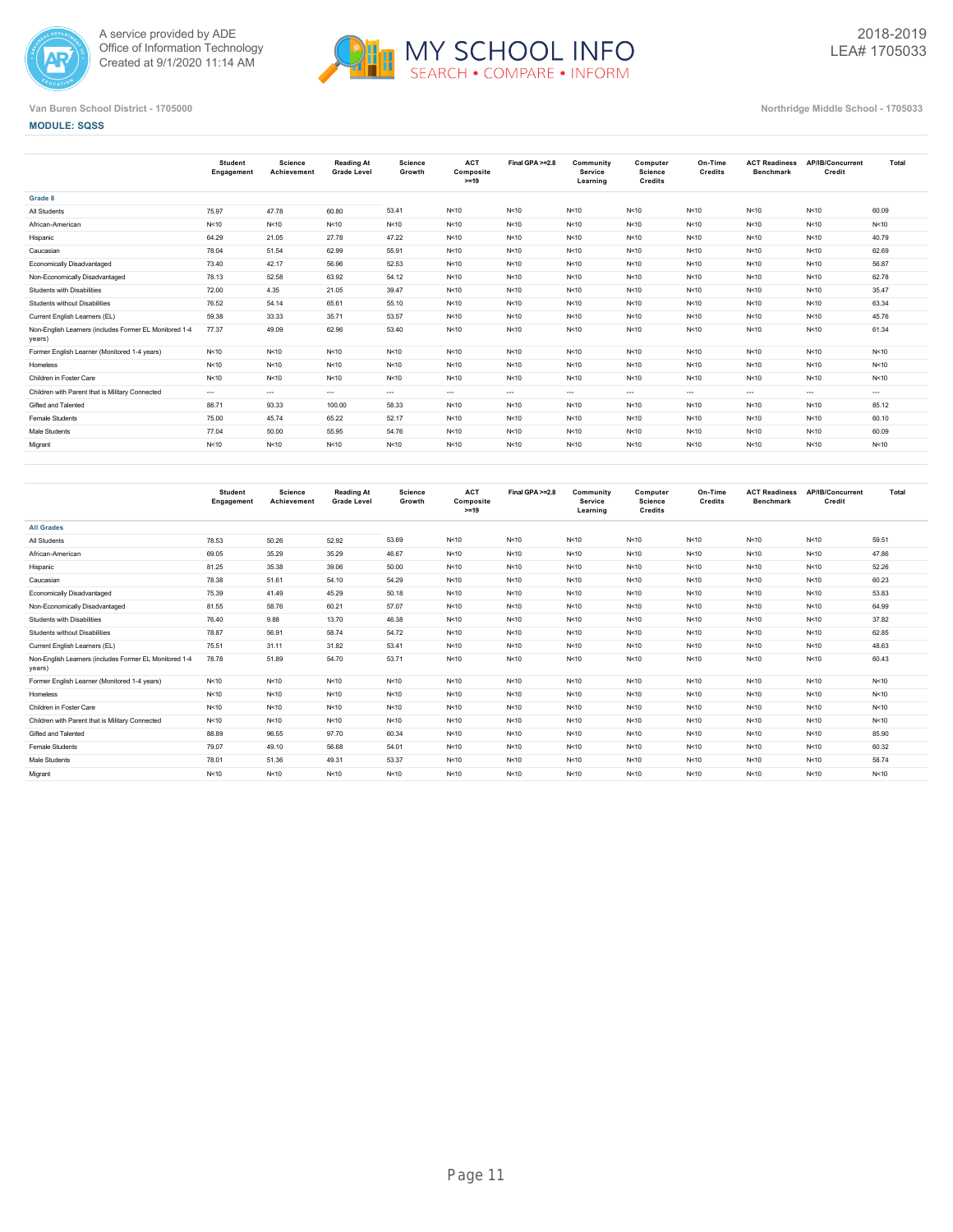







| <b>Four-Year Graduation Rate</b><br>Four-Year Graduation Rate All Students<br>89.1%<br>87.6%<br>$---$<br>Four-Year Graduation Rate African-American<br>91.7%<br>83.4 %<br>Four-Year Graduation Rate Asian<br>93.9%<br>>95%<br>$---$<br>87.3%<br>89.6%<br>Four-Year Graduation Rate Caucasian<br>$\overline{a}$<br>Four-Year Graduation Rate Hawaiian/Pacific Islander<br>76.1%<br>N<10<br>$\overline{a}$<br>>95%<br>84.7%<br>Four-Year Graduation Rate Hispanic<br>$\sim$<br>Four-Year Graduation Rate Native American<br>N<10<br>78.6%<br>$- - -$<br>Four-Year Graduation Rate Two or More Races<br>88.5%<br>87.1%<br>$- - -$<br>Four-Year Graduation Rate Economically Disadvantaged<br>86.2%<br>84.8%<br>N/A<br>N/A<br>Four-Year Graduation Rate Non-Economically Disadvantaged<br>N/A<br>Four-Year Graduation Rate Students with Disabilities<br>85.4 %<br>82.6%<br>$\sim$<br>N/A<br>N/A<br>Four-Year Graduation Rate Students without Disabilities<br>N/A<br>94.3%<br>82.8%<br>Four-Year Graduation Rate Current English Learners (EL)<br>$\overline{a}$<br>Four-Year Graduation Rate Non-English Learners (includes Former EL Monitored 1-4 years)<br>N/A<br>N/A<br>N/A<br>Four-Year Graduation Rate Homeless<br>N<10<br>75.6%<br>$\overline{a}$<br>Four-Year Graduation Rate Children in Foster Care<br>68.0%<br>N<10<br>$- - -$<br>Four-Year Graduation Rate Children with Parent that is Military Connected<br>95.3%<br>N<10<br>$\overline{a}$<br>Four-Year Graduation Rate Gifted and Talented<br>N<10<br>97.3%<br>$\overline{a}$<br>Four-Year Graduation Rate Female Students<br>91.0%<br>90.0%<br>$- - -$<br>85.2%<br>Four-Year Graduation Rate Male Students<br>87.3%<br>$\overline{a}$<br>Four-Year Graduation Rate Migrant<br>>95%<br>82.6%<br>$---$ | School | <b>District</b> | <b>State</b> |
|---------------------------------------------------------------------------------------------------------------------------------------------------------------------------------------------------------------------------------------------------------------------------------------------------------------------------------------------------------------------------------------------------------------------------------------------------------------------------------------------------------------------------------------------------------------------------------------------------------------------------------------------------------------------------------------------------------------------------------------------------------------------------------------------------------------------------------------------------------------------------------------------------------------------------------------------------------------------------------------------------------------------------------------------------------------------------------------------------------------------------------------------------------------------------------------------------------------------------------------------------------------------------------------------------------------------------------------------------------------------------------------------------------------------------------------------------------------------------------------------------------------------------------------------------------------------------------------------------------------------------------------------------------------------------------------------------------------------------------------------------------------------|--------|-----------------|--------------|
|                                                                                                                                                                                                                                                                                                                                                                                                                                                                                                                                                                                                                                                                                                                                                                                                                                                                                                                                                                                                                                                                                                                                                                                                                                                                                                                                                                                                                                                                                                                                                                                                                                                                                                                                                                     |        |                 |              |
|                                                                                                                                                                                                                                                                                                                                                                                                                                                                                                                                                                                                                                                                                                                                                                                                                                                                                                                                                                                                                                                                                                                                                                                                                                                                                                                                                                                                                                                                                                                                                                                                                                                                                                                                                                     |        |                 |              |
|                                                                                                                                                                                                                                                                                                                                                                                                                                                                                                                                                                                                                                                                                                                                                                                                                                                                                                                                                                                                                                                                                                                                                                                                                                                                                                                                                                                                                                                                                                                                                                                                                                                                                                                                                                     |        |                 |              |
|                                                                                                                                                                                                                                                                                                                                                                                                                                                                                                                                                                                                                                                                                                                                                                                                                                                                                                                                                                                                                                                                                                                                                                                                                                                                                                                                                                                                                                                                                                                                                                                                                                                                                                                                                                     |        |                 |              |
|                                                                                                                                                                                                                                                                                                                                                                                                                                                                                                                                                                                                                                                                                                                                                                                                                                                                                                                                                                                                                                                                                                                                                                                                                                                                                                                                                                                                                                                                                                                                                                                                                                                                                                                                                                     |        |                 |              |
|                                                                                                                                                                                                                                                                                                                                                                                                                                                                                                                                                                                                                                                                                                                                                                                                                                                                                                                                                                                                                                                                                                                                                                                                                                                                                                                                                                                                                                                                                                                                                                                                                                                                                                                                                                     |        |                 |              |
|                                                                                                                                                                                                                                                                                                                                                                                                                                                                                                                                                                                                                                                                                                                                                                                                                                                                                                                                                                                                                                                                                                                                                                                                                                                                                                                                                                                                                                                                                                                                                                                                                                                                                                                                                                     |        |                 |              |
|                                                                                                                                                                                                                                                                                                                                                                                                                                                                                                                                                                                                                                                                                                                                                                                                                                                                                                                                                                                                                                                                                                                                                                                                                                                                                                                                                                                                                                                                                                                                                                                                                                                                                                                                                                     |        |                 |              |
|                                                                                                                                                                                                                                                                                                                                                                                                                                                                                                                                                                                                                                                                                                                                                                                                                                                                                                                                                                                                                                                                                                                                                                                                                                                                                                                                                                                                                                                                                                                                                                                                                                                                                                                                                                     |        |                 |              |
|                                                                                                                                                                                                                                                                                                                                                                                                                                                                                                                                                                                                                                                                                                                                                                                                                                                                                                                                                                                                                                                                                                                                                                                                                                                                                                                                                                                                                                                                                                                                                                                                                                                                                                                                                                     |        |                 |              |
|                                                                                                                                                                                                                                                                                                                                                                                                                                                                                                                                                                                                                                                                                                                                                                                                                                                                                                                                                                                                                                                                                                                                                                                                                                                                                                                                                                                                                                                                                                                                                                                                                                                                                                                                                                     |        |                 |              |
|                                                                                                                                                                                                                                                                                                                                                                                                                                                                                                                                                                                                                                                                                                                                                                                                                                                                                                                                                                                                                                                                                                                                                                                                                                                                                                                                                                                                                                                                                                                                                                                                                                                                                                                                                                     |        |                 |              |
|                                                                                                                                                                                                                                                                                                                                                                                                                                                                                                                                                                                                                                                                                                                                                                                                                                                                                                                                                                                                                                                                                                                                                                                                                                                                                                                                                                                                                                                                                                                                                                                                                                                                                                                                                                     |        |                 |              |
|                                                                                                                                                                                                                                                                                                                                                                                                                                                                                                                                                                                                                                                                                                                                                                                                                                                                                                                                                                                                                                                                                                                                                                                                                                                                                                                                                                                                                                                                                                                                                                                                                                                                                                                                                                     |        |                 |              |
|                                                                                                                                                                                                                                                                                                                                                                                                                                                                                                                                                                                                                                                                                                                                                                                                                                                                                                                                                                                                                                                                                                                                                                                                                                                                                                                                                                                                                                                                                                                                                                                                                                                                                                                                                                     |        |                 |              |
|                                                                                                                                                                                                                                                                                                                                                                                                                                                                                                                                                                                                                                                                                                                                                                                                                                                                                                                                                                                                                                                                                                                                                                                                                                                                                                                                                                                                                                                                                                                                                                                                                                                                                                                                                                     |        |                 |              |
|                                                                                                                                                                                                                                                                                                                                                                                                                                                                                                                                                                                                                                                                                                                                                                                                                                                                                                                                                                                                                                                                                                                                                                                                                                                                                                                                                                                                                                                                                                                                                                                                                                                                                                                                                                     |        |                 |              |
|                                                                                                                                                                                                                                                                                                                                                                                                                                                                                                                                                                                                                                                                                                                                                                                                                                                                                                                                                                                                                                                                                                                                                                                                                                                                                                                                                                                                                                                                                                                                                                                                                                                                                                                                                                     |        |                 |              |
|                                                                                                                                                                                                                                                                                                                                                                                                                                                                                                                                                                                                                                                                                                                                                                                                                                                                                                                                                                                                                                                                                                                                                                                                                                                                                                                                                                                                                                                                                                                                                                                                                                                                                                                                                                     |        |                 |              |
|                                                                                                                                                                                                                                                                                                                                                                                                                                                                                                                                                                                                                                                                                                                                                                                                                                                                                                                                                                                                                                                                                                                                                                                                                                                                                                                                                                                                                                                                                                                                                                                                                                                                                                                                                                     |        |                 |              |
|                                                                                                                                                                                                                                                                                                                                                                                                                                                                                                                                                                                                                                                                                                                                                                                                                                                                                                                                                                                                                                                                                                                                                                                                                                                                                                                                                                                                                                                                                                                                                                                                                                                                                                                                                                     |        |                 |              |
|                                                                                                                                                                                                                                                                                                                                                                                                                                                                                                                                                                                                                                                                                                                                                                                                                                                                                                                                                                                                                                                                                                                                                                                                                                                                                                                                                                                                                                                                                                                                                                                                                                                                                                                                                                     |        |                 |              |

|                                                                                         | School         | <b>District</b> | <b>State</b> |
|-----------------------------------------------------------------------------------------|----------------|-----------------|--------------|
| <b>Five-Year Graduation Rate</b>                                                        |                |                 |              |
| Five-Year Graduation Rate All Students                                                  | $---$          | 88.5%           | 90.2%        |
| Five-Year Graduation Rate African-American                                              | ---            | >95%            | 86.8%        |
| Five-Year Graduation Rate Asian                                                         | $- - -$        | >95%            | 96.3%        |
| Five-Year Graduation Rate Caucasian                                                     | $---$          | 87.1%           | 91.8%        |
| Five-Year Graduation Rate Hawaiian/Pacific Islander                                     | $- - -$        | N<10            | 77.1%        |
| Five-Year Graduation Rate Hispanic                                                      | $---$          | 89.2%           | 87.5%        |
| Five-Year Graduation Rate Native American                                               | $---$          | N<10            | 85.7%        |
| Five-Year Graduation Rate Two or More Races                                             | $---$          | >95%            | 90.5%        |
| Five-Year Graduation Rate Economically Disadvantaged                                    | $---$          | 87.4 %          | 87.9%        |
| Five-Year Graduation Rate Non-Economically Disadvantaged                                | N/A            | N/A             | N/A          |
| Five-Year Graduation Rate Students with Disabilities                                    | $\overline{a}$ | 83.9%           | 86.7%        |
| Five-Year Graduation Rate Students without Disabilities                                 | N/A            | N/A             | N/A          |
| Five-Year Graduation Rate Current English Learners (EL)                                 | $---$          | 92.1%           | 85.3%        |
| Five-Year Graduation Rate Non-English Learners (includes Former EL Monitored 1-4 years) | N/A            | N/A             | N/A          |
| Five-Year Graduation Rate Homeless                                                      | $\overline{a}$ | N<10            | 82.7%        |
| Five-Year Graduation Rate Children in Foster Care                                       | $\overline{a}$ | N<10            | 77.3%        |
| Five-Year Graduation Rate Children with Parent that is Military Connected               | $- - -$        | N<10            | 94.7%        |
| Five-Year Graduation Rate Gifted and Talented                                           | $---$          | N<10            | 97.8%        |
| Five-Year Graduation Rate Female Students                                               | $- - -$        | 90.0%           | 92.7%        |
| Five-Year Graduation Rate Male Students                                                 | $\overline{a}$ | 86.9%           | 87.8%        |
| Five-Year Graduation Rate Migrant                                                       | $- - -$        | >95%            | 86.2%        |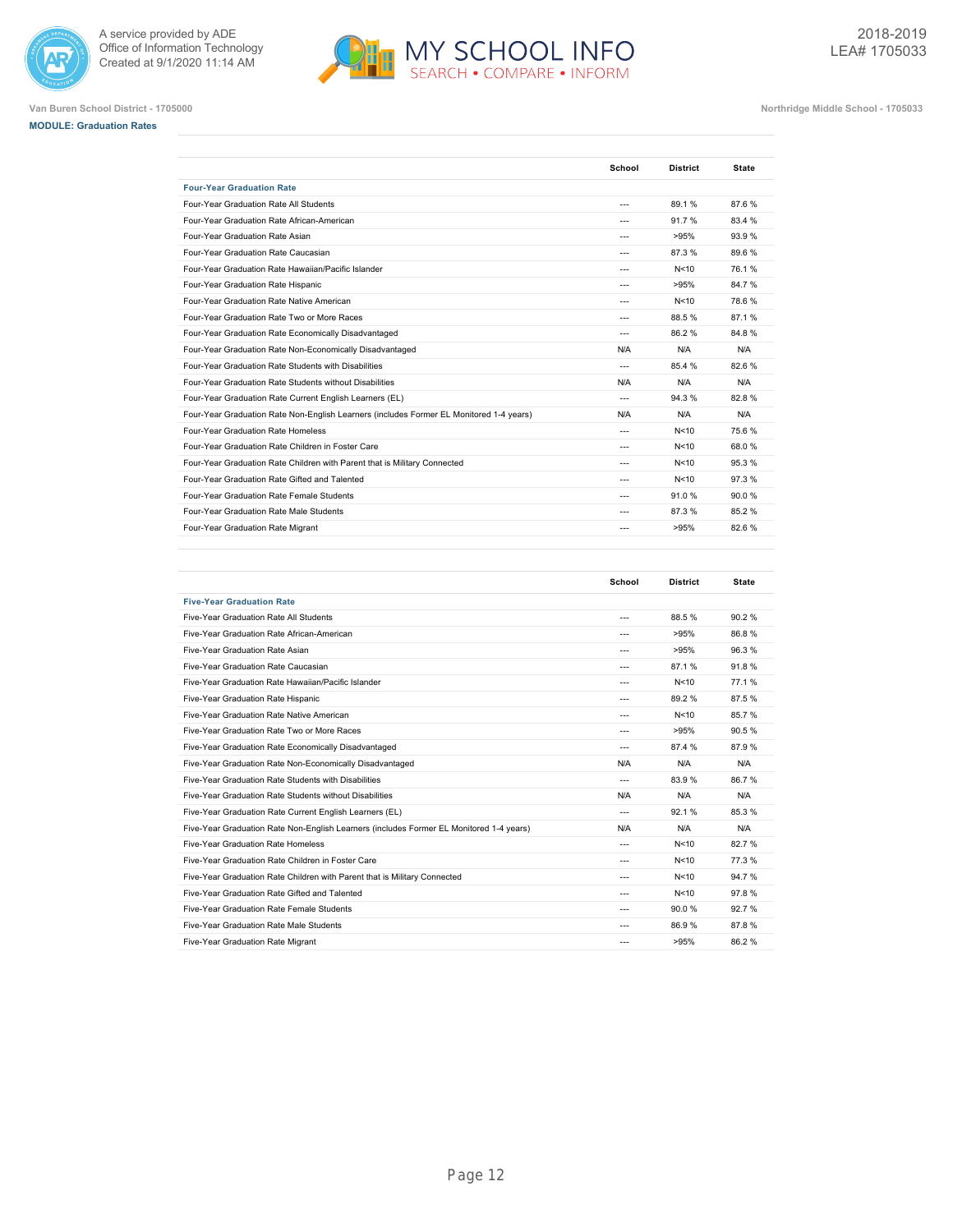



**Van Buren School District - 1705000 Northridge Middle School - 1705033**

|  |  | <b>MODULE: College Readiness</b> |  |
|--|--|----------------------------------|--|
|--|--|----------------------------------|--|

|                                                                                                                                                                                                                                                                                                             | School                   | <b>District</b>          | State  |
|-------------------------------------------------------------------------------------------------------------------------------------------------------------------------------------------------------------------------------------------------------------------------------------------------------------|--------------------------|--------------------------|--------|
| <b>American College Test (ACT)</b>                                                                                                                                                                                                                                                                          |                          |                          |        |
| Participation in Grade 11 Statewide ACT Administration                                                                                                                                                                                                                                                      |                          | 424                      | 31,568 |
| District Provided Remediation for Students Taking ACT                                                                                                                                                                                                                                                       |                          |                          |        |
| Number of Students Taking ACT in Grades 9-11                                                                                                                                                                                                                                                                |                          | 560                      | 39,377 |
| Number of Graduates that have taken ACT in High School                                                                                                                                                                                                                                                      |                          | 390                      | 29,631 |
| <b>ACT Reading Average</b>                                                                                                                                                                                                                                                                                  |                          | 20.26                    | 20.18  |
| <b>ACT English Average</b>                                                                                                                                                                                                                                                                                  |                          | 19.79                    | 19.28  |
| <b>ACT Math Average</b>                                                                                                                                                                                                                                                                                     |                          | 19.66                    | 18.91  |
| <b>ACT Science Average</b>                                                                                                                                                                                                                                                                                  |                          | 20.13                    | 19.74  |
| <b>ACT Composite Average</b>                                                                                                                                                                                                                                                                                |                          | 20.11                    | 19.68  |
| The School Performance website at the following link has comparison of state and national ACT scores: http://www.arkansased.gov/divisions/public-school-accountability/school-<br>performance/report-card (http://www.arkansased.gov/divisions/public-school-accountability/school-performance/report-card) |                          |                          |        |
| <b>SAT® by College Board</b>                                                                                                                                                                                                                                                                                |                          |                          |        |
| Number of Students Taking SAT College Admission Test                                                                                                                                                                                                                                                        |                          | 8                        | 1,351  |
| SAT Critical Reading Mean                                                                                                                                                                                                                                                                                   |                          | 545                      | 591    |
| SAT Math Mean                                                                                                                                                                                                                                                                                               |                          | 555                      | 569    |
| <b>SAT Writing Mean</b>                                                                                                                                                                                                                                                                                     |                          |                          |        |
| <b>Advanced Placement Courses (AP)</b>                                                                                                                                                                                                                                                                      |                          |                          |        |
| Number of Students Taking Advanced Placement (AP) Courses                                                                                                                                                                                                                                                   |                          | 375                      | 28,163 |
| Number of AP Exams Taken                                                                                                                                                                                                                                                                                    |                          | 593                      | 46,500 |
| Number of AP Exams Scored 3, 4, or 5                                                                                                                                                                                                                                                                        |                          | 255                      | 16,863 |
| <b>International Baccalaureate Courses</b>                                                                                                                                                                                                                                                                  |                          |                          |        |
| Number of Students Taking International Baccalaureate Courses                                                                                                                                                                                                                                               | $\overline{a}$           | $\overline{\phantom{a}}$ | 367    |
| <b>College Going Rates</b>                                                                                                                                                                                                                                                                                  |                          |                          |        |
| All Students                                                                                                                                                                                                                                                                                                | $\overline{\phantom{a}}$ | 45.3%                    | 48.8%  |
| African-American                                                                                                                                                                                                                                                                                            | $\overline{a}$           | 45.5 %                   | 43.8%  |
| Hispanic                                                                                                                                                                                                                                                                                                    | $\overline{a}$           | 46.1%                    | 39.8%  |
| Caucasian                                                                                                                                                                                                                                                                                                   | $\overline{a}$           | 44.0%                    | 52.3%  |
| Economically Disadvantaged                                                                                                                                                                                                                                                                                  | $\overline{a}$           | 37.7%                    | 41.2%  |
| Students with Disabilities                                                                                                                                                                                                                                                                                  | $\overline{a}$           | 9.1%                     | 18.3%  |
| Current English Learners (EL)                                                                                                                                                                                                                                                                               |                          | 31.0%                    | 25.9%  |
| Homeless                                                                                                                                                                                                                                                                                                    | $\overline{a}$           | 25.0%                    | 32.7%  |
| Children in Foster Care                                                                                                                                                                                                                                                                                     | $\overline{a}$           | 100.0%                   | 40.5%  |
| Children with Parent that is Military Connected                                                                                                                                                                                                                                                             | $\overline{a}$           | 0.0%                     | 54.1%  |
| Gifted and Talented                                                                                                                                                                                                                                                                                         | $\overline{\phantom{a}}$ | 62.9%                    | 71.8%  |
| <b>College Credit Accumulation Rates</b>                                                                                                                                                                                                                                                                    |                          |                          |        |
| All Students                                                                                                                                                                                                                                                                                                | $\overline{a}$           | 59.4 %                   | 56.1%  |
| African-American                                                                                                                                                                                                                                                                                            |                          | 20.0%                    | 39.4 % |
| Hispanic                                                                                                                                                                                                                                                                                                    | $\overline{a}$           | 54.8%                    | 47.5%  |
| Caucasian                                                                                                                                                                                                                                                                                                   | $\overline{a}$           | 61.4 %                   | 61.4%  |
| Economically Disadvantaged                                                                                                                                                                                                                                                                                  | $\overline{a}$           | 53.4 %                   | 44.9%  |
| <b>Students with Disabilities</b>                                                                                                                                                                                                                                                                           | $\overline{a}$           | 40.0%                    | 23.5%  |
| Current English Learners (EL)                                                                                                                                                                                                                                                                               | $\overline{a}$           | 55.6 %                   | 38.1%  |
| Homeless                                                                                                                                                                                                                                                                                                    | $\overline{a}$           | 28.6%                    | 35.5%  |
| Children in Foster Care                                                                                                                                                                                                                                                                                     | $\sim$                   | 0.0 %                    | 42.0%  |
| Children with Parent that is Military Connected                                                                                                                                                                                                                                                             | $---$                    | 0.0%                     | 60.8%  |
| Gifted and Talented                                                                                                                                                                                                                                                                                         | $\overline{a}$           | 86.1%                    | 71.2%  |

\* The College Credit Accumulation Rate definition from the U.S. Department of Education gives high school graduates two years at an institution of higher education to complete at least one year's worth of college credit th a degree. Students graduating in the last school year listed have not yet had two years to complete a year of college credit. Only a basic level of suppression had been applied to CGR and CCAR datasets.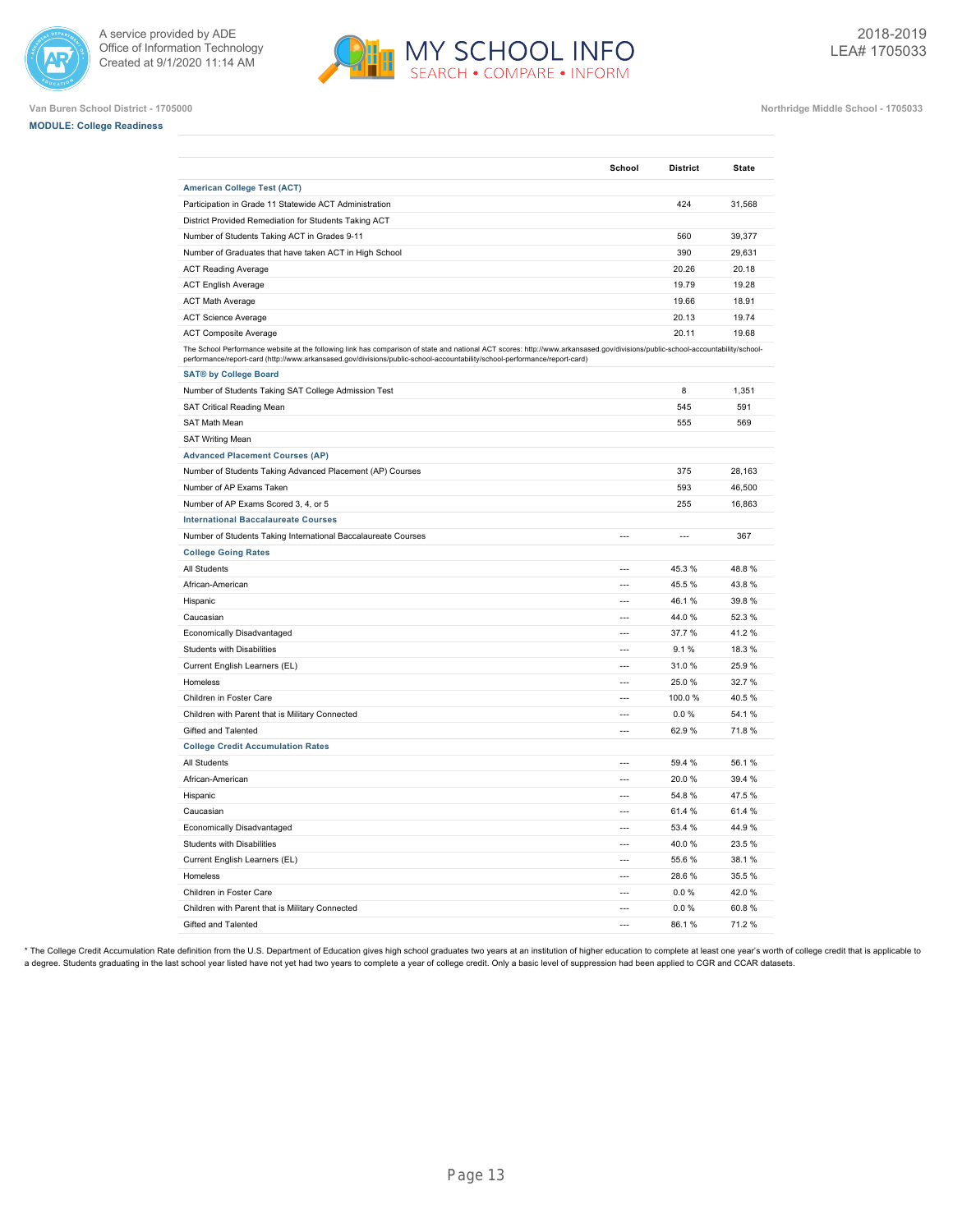





|                                                                                                                                                                                                                                                                    | School  | <b>District</b> | <b>State</b> |
|--------------------------------------------------------------------------------------------------------------------------------------------------------------------------------------------------------------------------------------------------------------------|---------|-----------------|--------------|
| <b>School Performance Rating</b>                                                                                                                                                                                                                                   | A       | N/A             | N/A          |
| Overall ESSA Index Score                                                                                                                                                                                                                                           | 76.68   | N/A             | N/A          |
| The following link has more information about school rating: http://www.arkansased.gov/divisions/public-school-accountability/school-<br>performance/report-card (http://www.arkansased.gov/divisions/public-school-accountability/school-performance/report-card) |         |                 |              |
| Count of Schools with Rating = A                                                                                                                                                                                                                                   |         | 3               | 169          |
| Count of Schools with Rating = B                                                                                                                                                                                                                                   |         | 3               | 311          |
| Count of Schools with Rating = C                                                                                                                                                                                                                                   |         | 5               | 358          |
| Count of Schools with Rating = D                                                                                                                                                                                                                                   |         | $\Omega$        | 150          |
| Count of Schools with Rating = F                                                                                                                                                                                                                                   |         | 0               | 38           |
| District Provides Textbooks or Digital Resources for all Pupils                                                                                                                                                                                                    |         |                 |              |
| District Provides Textbooks or Digital Resources for all Pupils                                                                                                                                                                                                    |         | Y               | 100 %        |
| <b>Annual Accreditation Status</b>                                                                                                                                                                                                                                 |         |                 |              |
| Accredited                                                                                                                                                                                                                                                         | Y       | 11              | 1,053        |
| <b>Accredited Cited</b>                                                                                                                                                                                                                                            | N       | 0               | 0            |
| <b>Accredited Probationary</b>                                                                                                                                                                                                                                     | N       | $\Omega$        | 1            |
| <b>Attendance Rate</b>                                                                                                                                                                                                                                             |         |                 |              |
| Attendance Rate All Students                                                                                                                                                                                                                                       | 95.79%  | 95.1%           | 94.11%       |
| Attendance Rate African American                                                                                                                                                                                                                                   | 95.62%  | 94.7%           | 93.87 %      |
| Attendance Rate Hispanic                                                                                                                                                                                                                                           | 96.09 % | 95.92%          | 94.25 %      |
| Attendance Rate Caucasian                                                                                                                                                                                                                                          | 95.38 % | 94.68%          | 93.68%       |
| Attendance Rate Economically Disadvantaged                                                                                                                                                                                                                         | 95.61%  | 94.85%          | 93.83%       |
| Attendance Rate Non-Economically Disadvantaged                                                                                                                                                                                                                     | 96.03%  | 95.68%          | 93.67 %      |
| Attendance Rate Students with Disabilities                                                                                                                                                                                                                         | 95.88 % | 94.96%          | 93.91 %      |
| Attendance Rate Students without Disabilities                                                                                                                                                                                                                      | 95.76 % | 95.17%          | 94.16 %      |
| Attendance Rate English Learners (EL)                                                                                                                                                                                                                              | 95.55 % | 96.12%          | 94.72%       |
| Attendance Rate Non-EL (includes Former EL Monitored 1-4 years)                                                                                                                                                                                                    | 95.52 % | 96.29%          | 95.05 %      |
| Attendance Rate Former EL (Monitored 1-4 years)                                                                                                                                                                                                                    | 95.36 % | 96.98%          | 95.75 %      |
| <b>Attendance Rate Homeless</b>                                                                                                                                                                                                                                    | N<10    | 88.16%          | 90.33 %      |
| Attendance Rate Children in Foster Care                                                                                                                                                                                                                            |         | 94.96%          | 92.7%        |
| Attendance Rate Children with Parent on Active Military Duty                                                                                                                                                                                                       | N<10    | 95.47%          | 94.92 %      |
| Attendance Rate Gifted and Talented                                                                                                                                                                                                                                | 96.92%  | 95.95%          | 95.95 %      |
| Attendance Rate Female Students                                                                                                                                                                                                                                    | 95.65 % | 95.1%           | 94.06 %      |
| Attendance Rate Male Students                                                                                                                                                                                                                                      | 95.92 % | 95.06%          | 94.15 %      |
| Attendance Rate Migrant                                                                                                                                                                                                                                            | N<10    | 95.33%          | 91.92 %      |
| <b>Dropout Rate</b>                                                                                                                                                                                                                                                |         |                 |              |
| Dropout Rate                                                                                                                                                                                                                                                       |         | 2.10%           | 2.00%        |
| <b>College Remediation Rate</b>                                                                                                                                                                                                                                    |         |                 |              |
| <b>College Remediation Rate</b>                                                                                                                                                                                                                                    |         | 57.7 %          | 64.9%        |
| <b>Enrollment</b>                                                                                                                                                                                                                                                  |         |                 |              |
| October 1 Enrollment                                                                                                                                                                                                                                               | 618     | 5,732           | 478,318      |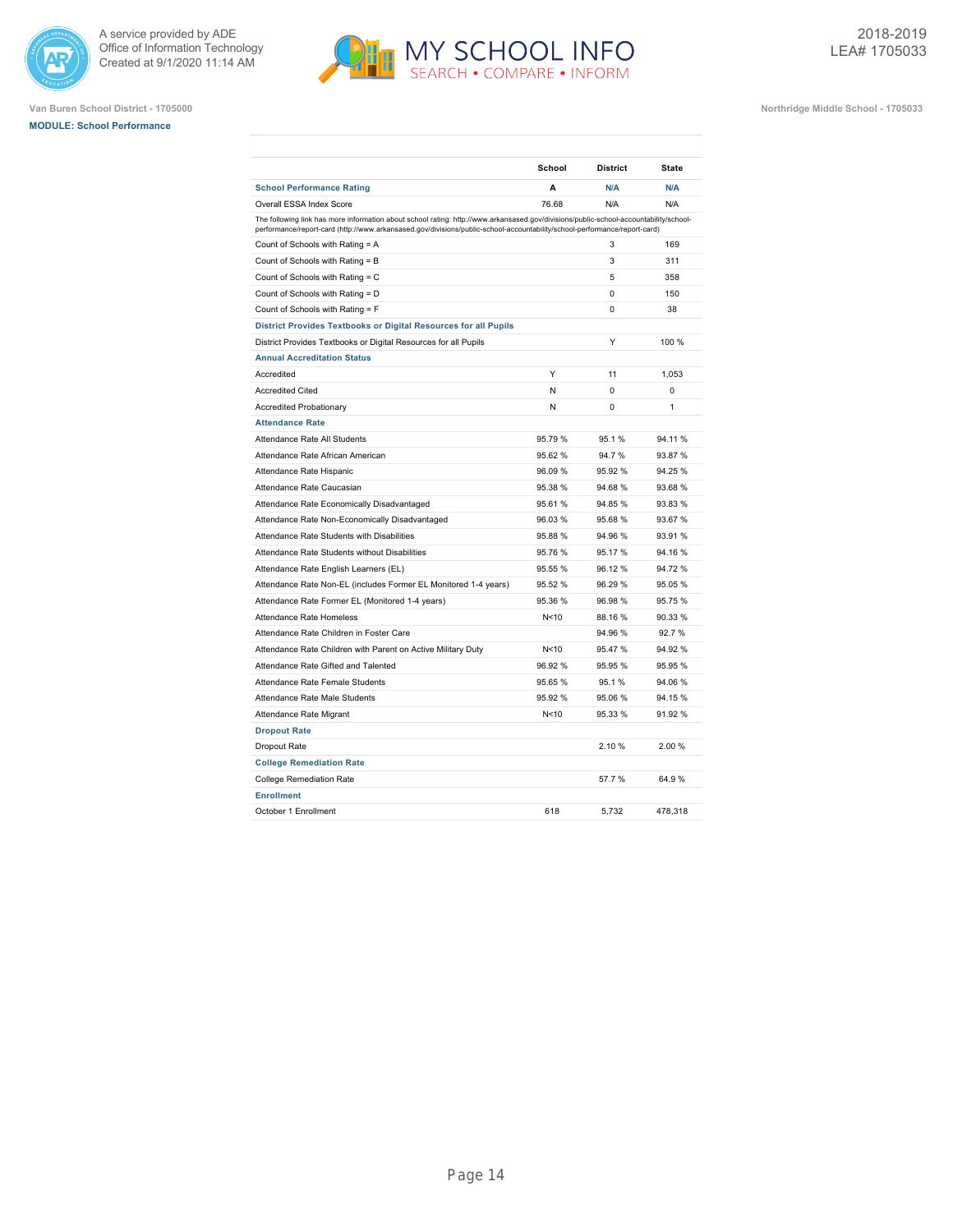





### **Van Buren School District - 1705000 Northridge Middle School - 1705033**

|                                                      | School | <b>District</b> | <b>State</b> |
|------------------------------------------------------|--------|-----------------|--------------|
| Discipline Policies Distributed to Parents           | Υ      | 100 %           | 100 %        |
| Discipline Training Provided to Staff                | Υ      | 100 %           | 100%         |
| Parental Involvement Plan Adopted                    | Υ      | 100 %           | 100%         |
| District Alternative Learning Environment Compliance |        | Υ               | 100 %        |
| Expulsions                                           |        | 15              | 926          |
| Weapons Incidents                                    | 3      | 20              | 787          |
| <b>Staff Assaults</b>                                |        | $\overline{2}$  | 744          |
| <b>Student Assaults</b>                              |        | 8               | 2.761        |
| Referrals to Law Enforcement                         |        | $\Omega$        | 95           |
| School-related Arrests                               |        | $\Omega$        | 30           |

### **Civil Rights Data Collection (CRDC) 2015-2016**

|                                      | Chronic<br><b>Absences</b> | In-School<br><b>Suspensions</b> | Out-of-<br>School<br><b>Suspensions</b> | <b>Expulsions</b> | Incidents<br>of<br>Violence | <b>Referrals to</b><br>Law<br>Enforcement | School-<br>Related<br><b>Arrests</b> |
|--------------------------------------|----------------------------|---------------------------------|-----------------------------------------|-------------------|-----------------------------|-------------------------------------------|--------------------------------------|
| All Students                         | 63                         | 118                             | 57                                      | <b>RV</b>         | 21                          | <b>RV</b>                                 | <b>RV</b>                            |
| African-<br>American                 | <b>RV</b>                  | <b>RV</b>                       | <b>RV</b>                               | <b>RV</b>         | $\overline{a}$              | <b>RV</b>                                 | <b>RV</b>                            |
| Hispanic                             | <b>RV</b>                  | 17                              | 10                                      | <b>RV</b>         | ---                         | <b>RV</b>                                 | <b>RV</b>                            |
| Caucasian                            | 43                         | 86                              | 33                                      | <b>RV</b>         | ---                         | <b>RV</b>                                 | <b>RV</b>                            |
| Economically<br>Disadvantaged        | $- - -$                    | ---                             | ---                                     | ---               | ---                         | $- - -$                                   | ---                                  |
| Students with<br><b>Disabilities</b> | <b>RV</b>                  | 19                              | 14                                      | <b>RV</b>         | ---                         | <b>RV</b>                                 | <b>RV</b>                            |
| English<br>Learner                   | <b>RV</b>                  | 11                              | <b>RV</b>                               | <b>RV</b>         | $\overline{a}$              | <b>RV</b>                                 | <b>RV</b>                            |
| Male                                 | 35                         | 91                              | 45                                      | <b>RV</b>         | ---                         | <b>RV</b>                                 | <b>RV</b>                            |
| Female                               | 28                         | 27                              | 12                                      | <b>RV</b>         | ---                         | <b>RV</b>                                 | <b>RV</b>                            |

### **Civil Rights Data Collection (CRDC) 2015-2016**

|                                      | Pre-K<br>Enrollment | Percentage<br>in Pre-K | AP<br>Enrollment | IB.<br>Enrollment | Concurrent<br>Enrollment | Percentage in<br><b>AP/IB/Concurrent</b> |
|--------------------------------------|---------------------|------------------------|------------------|-------------------|--------------------------|------------------------------------------|
| <b>All Students</b>                  | <b>RV</b>           | 0.00%                  | <b>RV</b>        | <b>RV</b>         | <b>RV</b>                | 0.00%                                    |
| African-American                     | <b>RV</b>           | 0.00%                  | <b>RV</b>        | <b>RV</b>         | <b>RV</b>                | 0.00%                                    |
| Hispanic                             | <b>RV</b>           | 0.00%                  | <b>RV</b>        | <b>RV</b>         | <b>RV</b>                | 0.00%                                    |
| Caucasian                            | <b>RV</b>           | 0.00%                  | <b>RV</b>        | <b>RV</b>         | <b>RV</b>                | 0.00%                                    |
| Economically<br>Disadvantaged        | ---                 |                        | ---              | ---               | ---                      | ---                                      |
| Students with<br><b>Disabilities</b> | <b>RV</b>           | 0.00%                  | <b>RV</b>        | <b>RV</b>         | <b>RV</b>                | 0.00%                                    |
| English Learner                      | <b>RV</b>           | 0.00 %                 | <b>RV</b>        | <b>RV</b>         | <b>RV</b>                | 0.00%                                    |
| Male                                 | <b>RV</b>           | 0.00%                  | <b>RV</b>        | <b>RV</b>         | <b>RV</b>                | 0.00%                                    |
| Female                               | <b>RV</b>           | 0.00%                  | <b>RV</b>        | <b>RV</b>         | <b>RV</b>                | 0.00%                                    |

Link for Civil Rights Data Collection: [https://ocrdata.ed.gov/ \(https://ocrdata.ed.gov/\)](https://ocrdata.ed.gov/)

The CRDC is required by the Office for Civil Rights. CRDC collects data on key education and civil rights issues in the nation's public schools. It collects a variety of information on enrollment, programs, and services, m disaggregated into the subgroups of race/ethnicity, sex, limited English proficiency, and disability. The latest CRDS data is from year 2015-2016.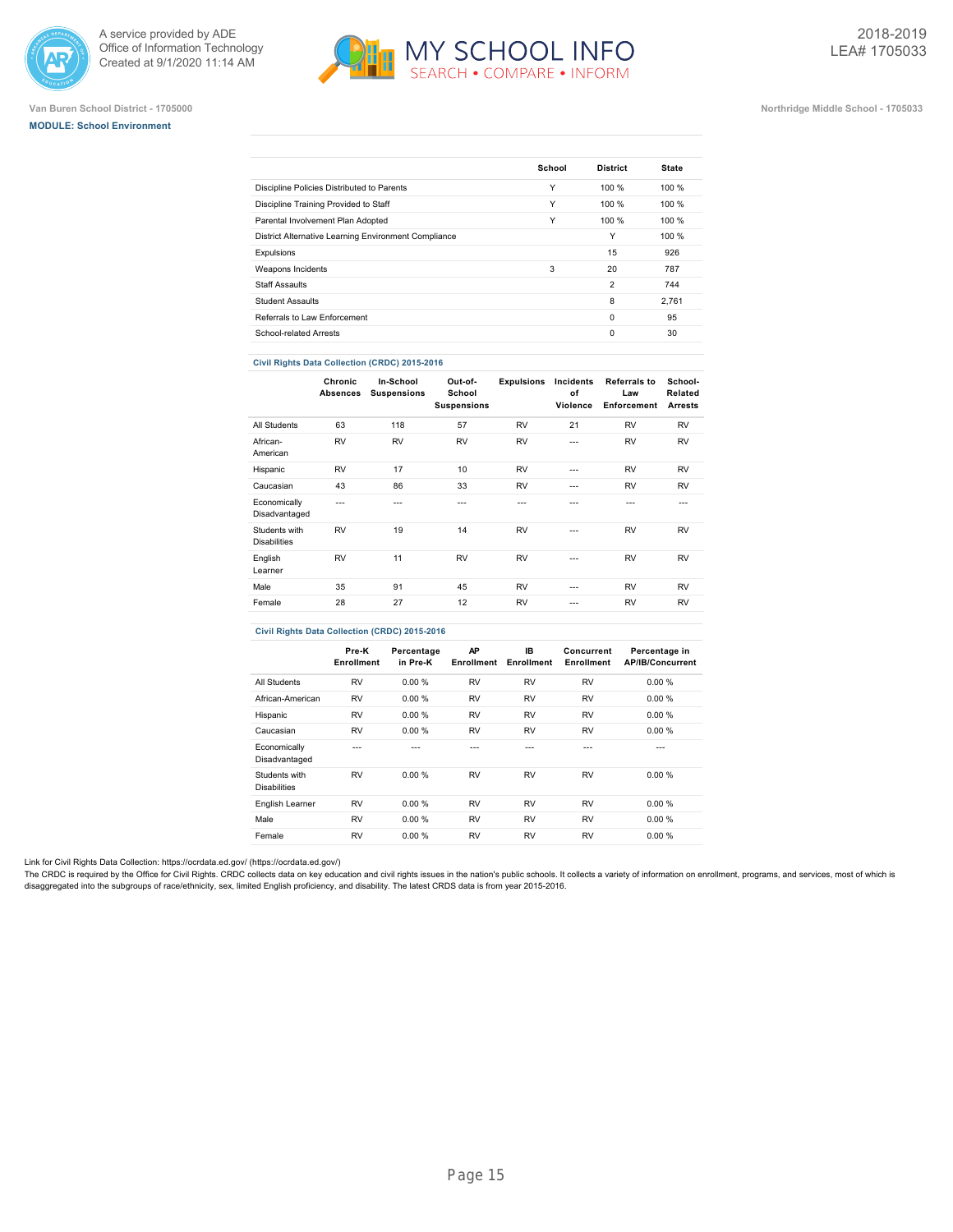





|                                         | School   | <b>District</b> | <b>State</b> |
|-----------------------------------------|----------|-----------------|--------------|
| Number of Students Retained at Grade 1  | $\Omega$ | 1               | 948          |
| Percent of Students Retained at Grade 1 | 0.00%    | 0.25%           | 2.58%        |
| Number of Students Retained at Grade 2  | $\Omega$ | $\Omega$        | 338          |
| Percent of Students Retained at Grade 2 | 0.00%    | 0.00%           | 0.94%        |
| Number of Students Retained at Grade 3  | $\Omega$ | $\Omega$        | 133          |
| Percent of Students Retained at Grade 3 | 0.00%    | 0.00%           | 0.36%        |
| Number of Students Retained at Grade 4  | $\Omega$ | $\Omega$        | 59           |
| Percent of Students Retained at Grade 4 | 0.00%    | 0.00%           | 0.16%        |
| Number of Students Retained at Grade 5  | $\Omega$ | $\Omega$        | 53           |
| Percent of Students Retained at Grade 5 | 0.00%    | 0.00%           | 0.14%        |
| Number of Students Retained at Grade 6  | $\Omega$ | 1               | 129          |
| Percent of Students Retained at Grade 6 | 0.00%    | 0.22%           | 0.33%        |
| Number of Students Retained at Grade 7  | $\Omega$ | $\Omega$        | 208          |
| Percent of Students Retained at Grade 7 | 0.00%    | 0.00%           | 0.57%        |
| Number of Students Retained at Grade 8  | $\Omega$ | $\Omega$        | 169          |
| Percent of Students Retained at Grade 8 | 0.00 %   | 0.00%           | 0.46%        |
|                                         |          |                 |              |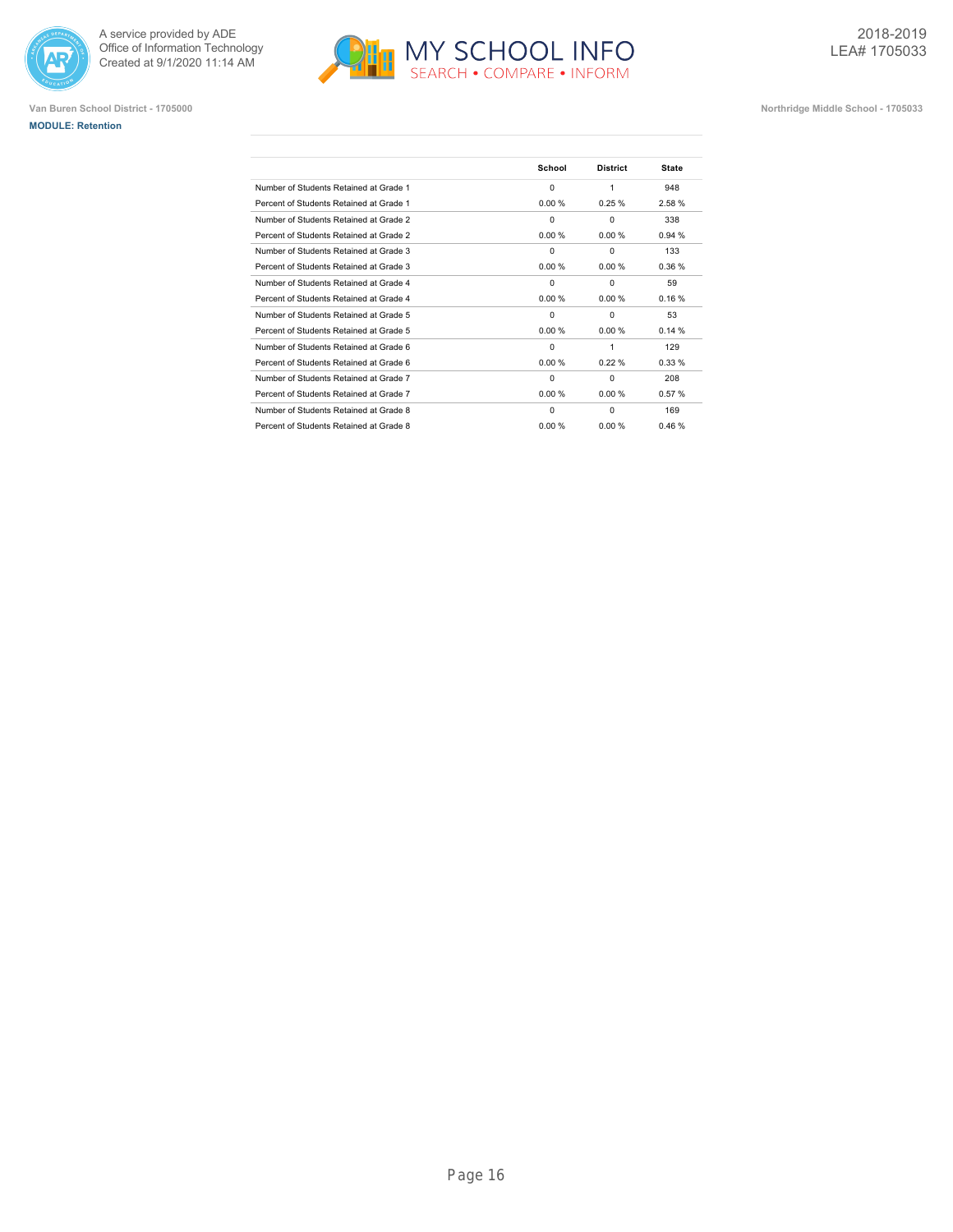







**Van Buren School District - 1705000 Northridge Middle School - 1705033**

|                                                                                                                        | School                   | <b>District</b>          | State          |
|------------------------------------------------------------------------------------------------------------------------|--------------------------|--------------------------|----------------|
| Percentage of Teachers Certified (Licensed)                                                                            | 100.0%                   | 92.1 %                   | 95.9%          |
| Percentage of Teachers having Bachelor's Degree as Highest Degree Awarded                                              | 63.0%                    | 74.0%                    | 52.0%          |
| Percentage of Teachers having Master's Degree as Highest Degree Awarded                                                | 37.0%                    | 25.0%                    | 43.0%          |
| Percentage of Teachers with Advanced Degree                                                                            | 0.0%                     | 1.0%                     | 1.0%           |
|                                                                                                                        | School                   | <b>District</b>          | <b>State</b>   |
| All Economic Levels (All Quartiles All Schools)                                                                        |                          |                          |                |
| Number of Teachers (Certified Teachers)                                                                                | 47                       | 488                      | 42,200         |
| Number of Teachers Required to Receive a Summative Evaluation this year under Teacher Excellence and<br>Support System | $\overline{a}$           | $\overline{a}$           | 6,952          |
| Number of Teachers Effective or Above under Teacher Excellence and Support System                                      | $\overline{a}$           | $\overline{a}$           | 6,731          |
| Number Certified by National Board for Professional Teaching Standards                                                 | $\overline{2}$           | 44                       | 2,377          |
| Number of Teachers Teaching with Licensure Exceptions (AWL, CWL or SOI) *                                              | $\Omega$                 | 6                        | 1,142          |
| Percentage of Teachers Teaching with Licensure Exceptions (AWL, CWL or SOI)                                            | 0.0%                     | 1.2%                     | 2.7%           |
| Number of Teachers Teaching Out-of-field on Additional Licensure Plan (ALP)                                            | $\mathbf 0$              | 6                        | 867            |
| Percentage of Teachers Teaching Out-of-field on Additional Licensure Plan (ALP)                                        | 0.0%                     | 1.2%                     | 2.1%           |
| Number of Inexperienced Teachers                                                                                       | 8                        | 61                       | 7.348          |
| Percentage of Teachers who are Inexperienced                                                                           | 17.0%                    | 12.5 %                   | 17.4 %         |
| Number of Teachers, Principals, and Assistant Principals                                                               | 49                       | 510                      | 1,862          |
| Number of Inexperienced Teachers, Principals, and Assistant Principals                                                 | $\overline{a}$           | $\overline{a}$           | $\overline{a}$ |
| Percentage of Teachers, Principals, and Assistant Principals who are Inexperienced                                     | $\overline{a}$           | $\overline{a}$           | $\overline{a}$ |
| * AWL - Act 1240 Waive Licensure, CWL - Charter School Waive Licensure, SOI - Schools of Innovation                    |                          |                          |                |
|                                                                                                                        | School                   | <b>District</b>          | <b>State</b>   |
| High Poverty (Highest Quartile of Schools Free and Reduced Lunch Percentage)                                           |                          |                          |                |
| Number of Teachers (Certified Teachers)                                                                                | $---$                    | $---$                    | 6,990          |
| Number of Teachers Required to Receive a Summative Evaluation this year under Teacher Excellence and<br>Support System | ---                      | $\overline{a}$           | 875            |
| Number of Teachers Effective or Above under Teacher Excellence and Support System                                      | ---                      | $\overline{a}$           | 819            |
| Number Certified by National Board for Professional Teaching Standards                                                 | $\overline{a}$           | $\overline{a}$           | 251            |
| Number of Teachers Teaching with Licensure Exceptions (AWL, CWL or SOI) *                                              | $---$                    | $---$                    | 328            |
| Percentage of Teachers Teaching with Licensure Exceptions (AWL, CWL or SOI)                                            | $\overline{a}$           | $\overline{a}$           | 4.7%           |
| Number of Teachers Teaching Out-of-field on Additional Licensure Plan (ALP)                                            |                          | $\overline{a}$           | 162            |
| Percentage of Teachers Teaching Out-of-field on Additional Licensure Plan (ALP)                                        | $\overline{a}$           | $\overline{\phantom{a}}$ | 2.3%           |
| Number of Inexperienced Teachers                                                                                       | $\overline{a}$           | $\overline{a}$           | 1,367          |
| Percentage of Teachers who are Inexperienced                                                                           | ---                      | $\overline{a}$           | 19.6%          |
| Number of Teachers, Principals, and Assistant Principals                                                               |                          | $\overline{a}$           | 302            |
| Number of Inexperienced Teachers, Principals, and Assistant Principals                                                 | $\overline{a}$           | $\overline{a}$           | $\overline{a}$ |
| Percentage of Teachers, Principals, and Assistant Principals who are Inexperienced                                     | $\overline{a}$           | $\overline{a}$           | $\overline{a}$ |
| MWL - Act 1240 Waive Licensure, CWL - Charter School Waive Licensure, SOI - Schools of Innovation *                    |                          |                          |                |
|                                                                                                                        | School                   | <b>District</b>          | <b>State</b>   |
| Low Poverty (Lowest Quartile of Schools Free and Reduced Lunch Percentage)                                             |                          |                          |                |
| Number of Teachers (Certified Teachers)                                                                                | 47                       | 73                       | 14,212         |
| Number of Teachers Required to Receive a Summative Evaluation this year under Teacher Excellence and<br>Support System | $---$                    | $\overline{a}$           | 2,466          |
| Number of Teachers Effective or Above under Teacher Excellence and Support System                                      | $\overline{a}$           | $\overline{\phantom{a}}$ | 2,407          |
| Number Certified by National Board for Professional Teaching Standards                                                 | $\overline{2}$           | 13                       | 1,085          |
| Number of Teachers Teaching with Licensure Exceptions (AWL, CWL or SOI) *                                              | $\mathsf{O}\xspace$      | 0                        | 261            |
| Percentage of Teachers Teaching with Licensure Exceptions (AWL, CWL or SOI)                                            | 0.0%                     | 0.0 %                    | 1.8%           |
| Number of Teachers Teaching Out-of-field on Additional Licensure Plan (ALP)                                            | $\mathbf 0$              | 0                        | 265            |
| Percentage of Teachers Teaching Out-of-field on Additional Licensure Plan (ALP)                                        | 0.0%                     | 0.0 %                    | 1.9%           |
| Number of Inexperienced Teachers                                                                                       | 8                        | 11                       | 2,422          |
| Percentage of Teachers who are Inexperienced                                                                           | 17.0 %                   | 15.1 %                   | 17.0%          |
| Number of Teachers, Principals, and Assistant Principals                                                               | 49                       | 77                       | 643            |
| Number of Inexperienced Teachers, Principals, and Assistant Principals                                                 | $\overline{a}$           | ---                      | ---            |
|                                                                                                                        |                          | $\overline{\phantom{a}}$ |                |
| Percentage of Teachers, Principals, and Assistant Principals who are Inexperienced                                     | $\overline{\phantom{a}}$ |                          | ---            |

**District**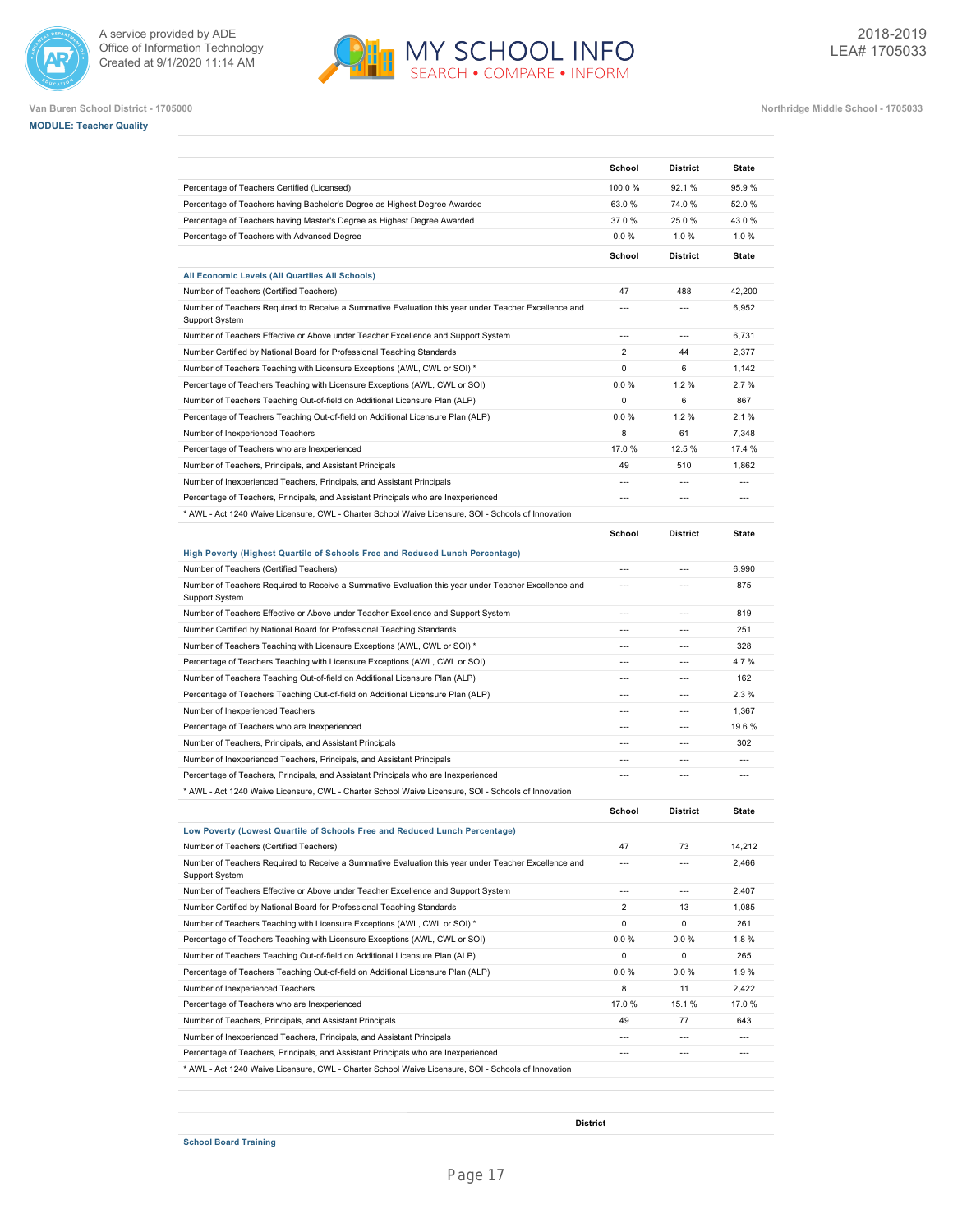



| <b>School Board Member</b>     | <b>Hours of Training</b> |
|--------------------------------|--------------------------|
| Kevin Bell                     | 10.50                    |
| Theresa Bell                   | 17.75                    |
| <b>Bob Freeman</b>             | 34.50                    |
| Lance Lanier                   | 33.75                    |
| Christy Mayo                   | 23.25                    |
| <b>Candice Settle-Beshears</b> | 16.50                    |
| Carman Young                   | 23.25                    |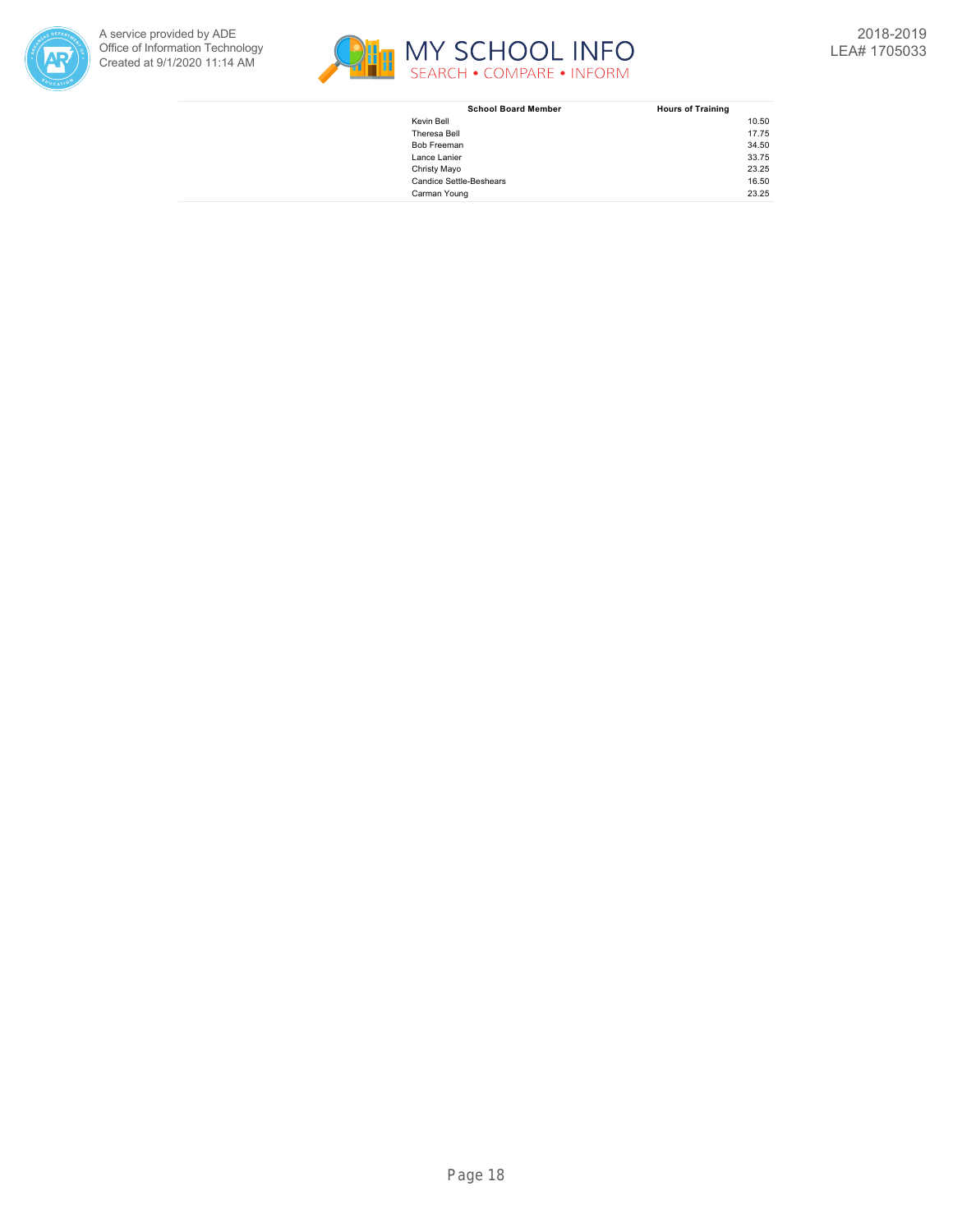



**Van Buren School District - 1705000 Northridge Middle School - 1705033**

**School District State**

## **MODULE: School Expenditures**

| <b>State and Local Expenditures</b>                  |               |                 |                 |
|------------------------------------------------------|---------------|-----------------|-----------------|
| State and Local Personnel Expenditures               | \$3,898,270   | \$35,428,484    | \$3,000,419,199 |
| State and Local Non-Personnel Expenditures           | \$855,720     | \$9,510,709     | \$1,026,560,444 |
| State and Local Grand Total Expenditures             | \$4,753,990   | \$44,939,193    | \$4,026,979,643 |
| State and Local Personnel Per-pupil Expenditures     | \$6,284       | \$6,201         | \$6,316         |
| State and Local Non-Personnel Per-pupil Expenditures | \$1,379       | \$1,665         | \$2,161         |
| State and Local Per-pupil Expenditures               | \$7.663       | \$7.866         | \$8,477         |
|                                                      | School        | <b>District</b> | <b>State</b>    |
| <b>Federal Expenditures</b>                          |               |                 |                 |
| <b>Federal Personnel Expenditures</b>                | \$580,366     | \$5,240,337     | \$622,312,827   |
| Federal Non-Personnel Expenditures                   | \$168,425     | \$1,880,982     | \$157,024,285   |
| <b>Federal Grand Total Expenditures</b>              | \$748,791     | \$7,121,319     | \$779,337,112   |
| Federal Personnel Per-pupil Expenditures             | \$936         | \$917           | \$1,310         |
| Federal Non-Personnel Per-pupil Expenditures         | \$272         | \$329           | \$331           |
| Federal Per-pupil Expenditures                       | \$1,207       | \$1,246         | \$1,641         |
|                                                      | <b>School</b> | <b>District</b> | <b>State</b>    |
| <b>Total Expenditures</b>                            |               |                 |                 |
| <b>Total Personnel Expenditures</b>                  | \$4,478,636   | \$40,668,821    | \$3,622,732,026 |
| <b>Total Non-Personnel Expenditures</b>              | \$1,024,146   | \$11,391,691    | \$1,183,584,728 |
| <b>Total Grand Total Expenditures</b>                | \$5,502,781   | \$52,060,512    | \$4,806,316,754 |
| Total Personnel Per-pupil Expenditures               | \$7,220       | \$7,118         | \$7,626         |
| Total Non-Personnel Per-pupil Expenditures           | \$1,651       | \$1,994         | \$2,491         |
| <b>Total Per-pupil Expenditures</b>                  | \$8.871       | \$9.112         | \$10.117        |

\* Personnel Expenditures Salaries and Employee Benefits (Object Series 100 and 200)

\*\* Non-Personnel Expenditures = Personnel Expenditures subtracted from Total Expenditures.

|                                                         | School | <b>District</b> | <b>State</b>  |
|---------------------------------------------------------|--------|-----------------|---------------|
| Mills Voted                                             |        | 42.6            | 38.5          |
| Average Teacher Salary                                  |        | \$51.731        | \$50,295      |
| <b>Extracurricular Expenditures</b>                     |        | \$4,608,569     | \$188,643,761 |
| Capital Expenditures                                    |        | \$11.580.875    | \$728,022,446 |
| Debt Service Expenditures                               |        | \$5,082,321     | \$317.051.272 |
| <b>Free and Reduced Meals</b>                           |        |                 |               |
| Percent of Students Eligible for Free and Reduced Meals | 48.5%  | 59.4 %          | 59.6 %        |
| State Free and Reduced-Price Meal Rate++                |        |                 | 59.7 %        |
| National Free and Reduced-Price Meal Rate+              |        |                 | 56.9%         |

† Source: FNS National databank.

†† State Free and Reduced Meal Rate includes preschool and adult education students.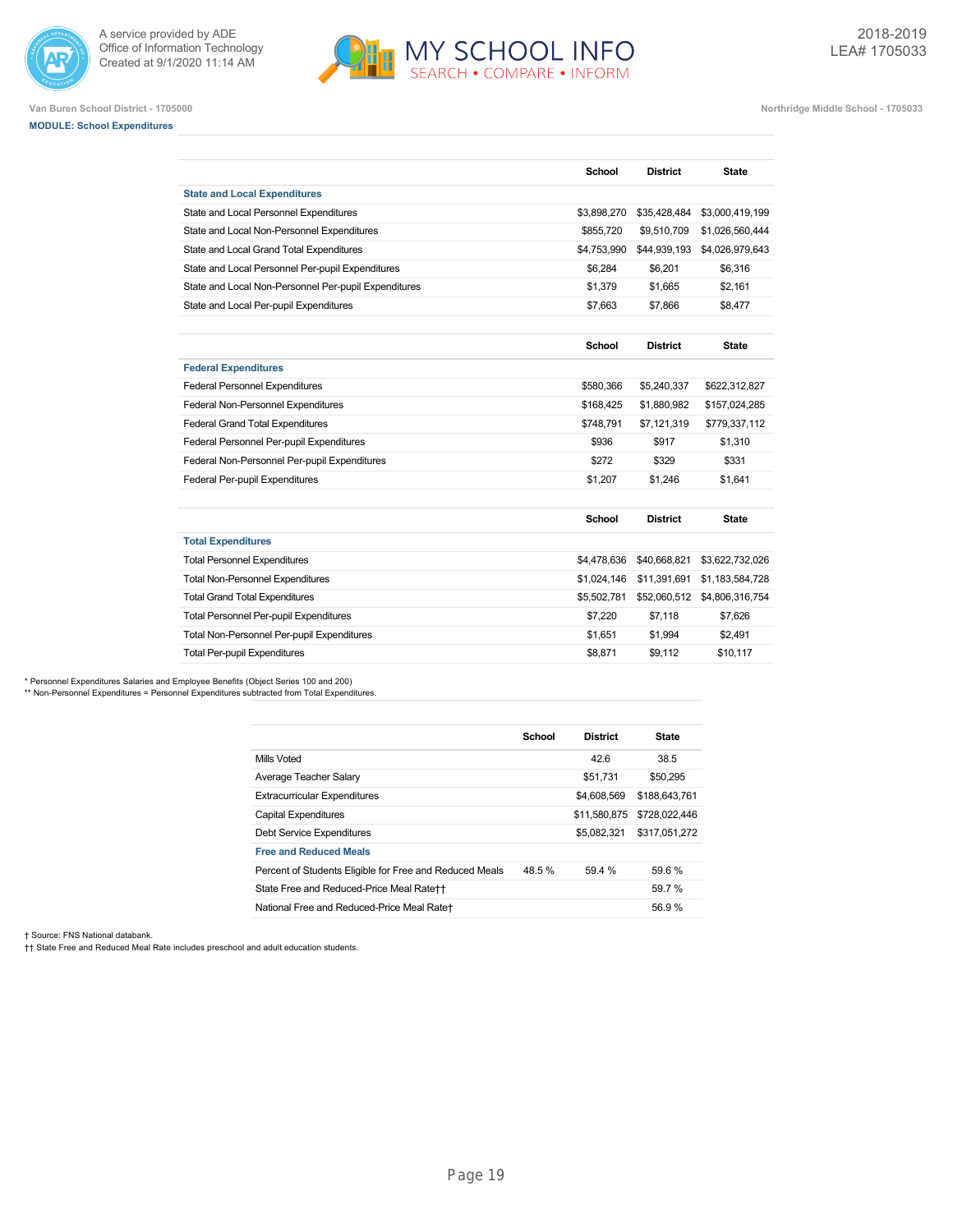

ł.







|         | <b>ELA</b> | Math      | <b>Science</b> |
|---------|------------|-----------|----------------|
| Grade 6 | <b>RV</b>  | <b>RV</b> | <b>RV</b>      |
| Grade 7 | <b>RV</b>  | <b>RV</b> | <b>RV</b>      |
| Grade 8 | <b>RV</b>  | <b>RV</b> | <b>RV</b>      |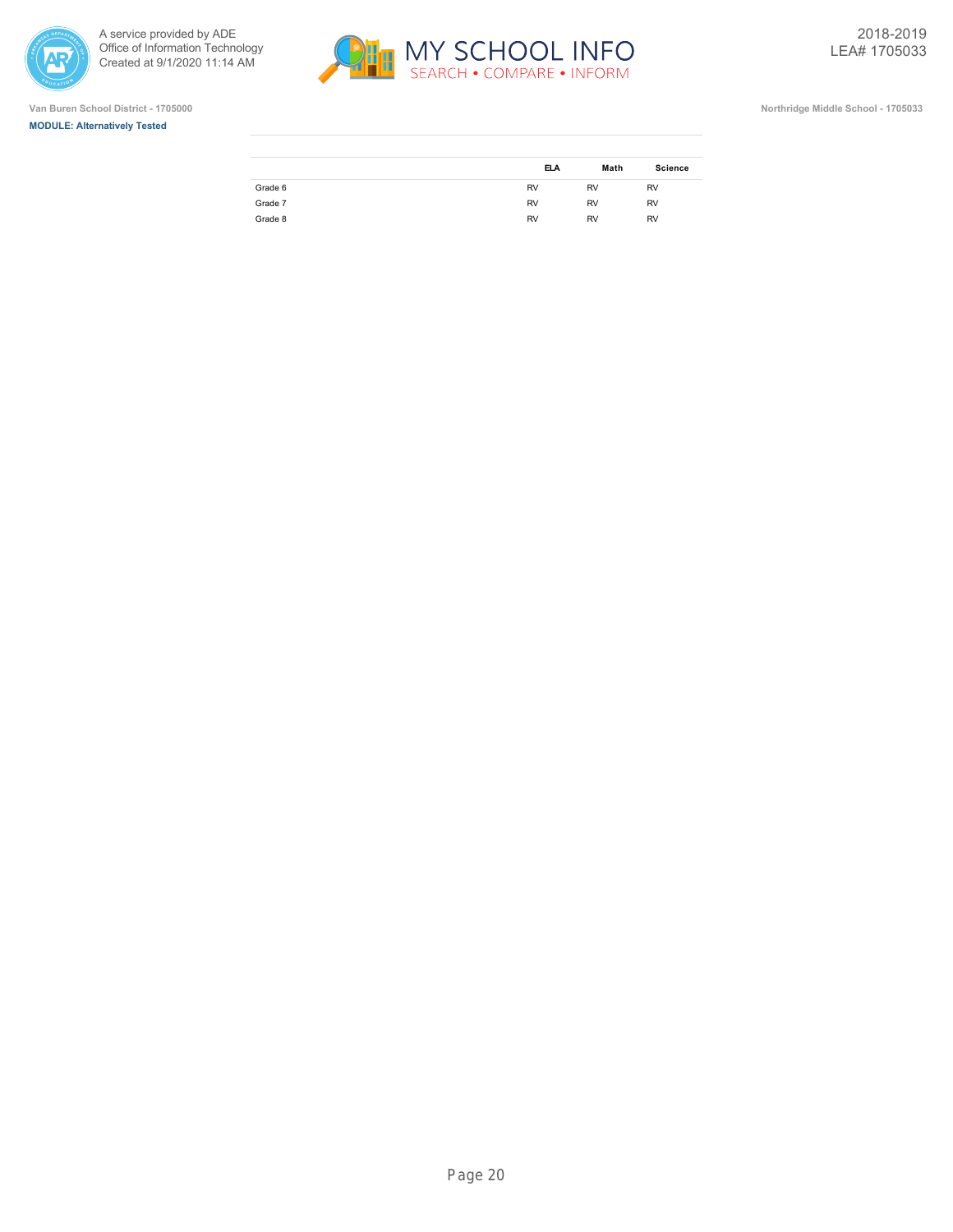





|                                                                      | % Tested        | % In Need<br>of Support | % Close         | % Ready         | % Exceeds |
|----------------------------------------------------------------------|-----------------|-------------------------|-----------------|-----------------|-----------|
| Grade 6 English Language Arts (ELA)                                  |                 |                         |                 |                 |           |
| All                                                                  | >95%            | 29.95                   | 17.97           | 25.35           | 26.73     |
| <b>Students with Disabilities</b>                                    | >95%            | <b>RV</b>               | <b>RV</b>       | 18.75           | $< 5\%$   |
| <b>Students without Disabilities</b>                                 | >95%            | 22.7                    | 20              | 26.49           | 30.81     |
| English Learner                                                      | >95%            | <b>RV</b>               | <b>RV</b>       | 36.36           | 9.09      |
| Non-English Learner                                                  | >95%            | 29.74                   | 17.44           | 24.1            | 28.72     |
| English Learner Students with<br><b>Disabilities</b>                 | N<10            | N<10                    | N < 10          | N <sub>10</sub> | N<10      |
| English Learner Students without<br><b>Disabilities</b>              | >95%            | <b>RV</b>               | <b>RV</b>       | 31.58           | 10.53     |
| Non-English Learner Students with<br><b>Disabilities</b>             | >95%            | <b>RV</b>               | RV              | 13.79           | <5%       |
| Non-English Learner Students<br>without Disabilities                 | >95%            | 21.69                   | 19.28           | 25.9            | 33.13     |
| Female                                                               | >95%            | 19.57                   | 20.65           | 22.83           | 36.96     |
| Female Students with Disabilities                                    | >95%            | <b>RV</b>               | <b>RV</b>       | 36.36           | 9.09      |
| Female Students without Disabilities                                 | >95%            | 16.05                   | 22.22           | 20.99           | 40.74     |
| Female English Learner                                               | N<10            | N<10                    | N <sub>10</sub> | N <sub>10</sub> | N<10      |
| Female Non-English Learner                                           | >95%            | 19.05                   | 20.24           | 20.24           | 40.48     |
| Female English Learner with<br><b>Disabilities</b>                   | N <sub>10</sub> | N<10                    | N < 10          | N <sub>10</sub> | N<10      |
| Female English Learner without<br><b>Disabilities</b>                | N<10            | N<10                    | N<10            | N < 10          | N<10      |
| Female Non-English Learner with<br><b>Disabilities</b>               | N<10            | N<10                    | N<10            | N <sub>10</sub> | N<10      |
| Female Non-English Learner without<br><b>Disabilities</b>            | >95%            | 14.67                   | 21.33           | 20              | 44        |
| Male                                                                 | >95%            | 37.6                    | 16              | 27.2            | 19.2      |
| Male Students with Disabilities                                      | >95%            | <b>RV</b>               | <b>RV</b>       | 9.52            | <5%       |
| Male Students without Disabilities                                   | >95%            | 27.88                   | 18.27           | 30.77           | 23.08     |
| Male English Learner                                                 | >95%            | <b>RV</b>               | <b>RV</b>       | 28.57           | 14.29     |
| Male Non-English Learner                                             | >95%            | 37.84                   | 15.32           | 27.03           | 19.82     |
| Male English Learner with Disabilities                               | N<10            | N<10                    | N<10            | N<10            | N<10      |
| Male English Learner without<br><b>Disabilities</b>                  | >95%            | RV                      | RV              | 30.77           | 15.38     |
| Male Non-English Learner with<br><b>Disabilities</b>                 | >95%            | RV                      | <b>RV</b>       | 10              | <5%       |
| Male Non-English Learner without<br><b>Disabilities</b>              | >95%            | 27.47                   | 17.58           | 30.77           | 24.18     |
| African-American                                                     | N<10            | N<10                    | N<10            | N < 10          | N<10      |
| African-American Students with<br><b>Disabilities</b>                | N<10            | N<10                    | N < 10          | N<10            | N<10      |
| African-American Students without<br><b>Disabilities</b>             | N <sub>10</sub> | N<10                    | N < 10          | N <sub>10</sub> | N<10      |
| African-American Non-English<br>Learner                              | N<10            | N<10                    | N<10            | N<10            | N<10      |
| African-American Non-English<br>Learner with Disabilities            | N<10            | N<10                    | N<10            | N<10            | N<10      |
| African-American Non-English<br>Learner without Disabilities         | N<10            | N<10                    | N<10            | N<10            | N<10      |
| African-American Female                                              | N<10            | N<10                    | N<10            | N<10            | N<10      |
| African-American Female with<br><b>Disabilities</b>                  | N<10            | N<10                    | N<10            | N<10            | N<10      |
| African-American Female without<br><b>Disabilities</b>               | N<10            | N<10                    | N<10            | N <sub>10</sub> | N<10      |
| African-American Female Non-<br>English Learner                      | N<10            | N<10                    | N<10            | N<10            | N<10      |
| African-American Female Non-<br>English Learner with Disabilities    | N <sub>10</sub> | N<10                    | N<10            | N<10            | N<10      |
| African-American Female Non-<br>English Learner without Disabilities | N<10            | N<10                    | N<10            | N<10            | N<10      |
| African-American Male                                                | N<10            | N<10                    | N<10            | N<10            | N<10      |
| African-American Male with<br><b>Disabilities</b>                    | N<10            | N<10                    | N<10            | N<10            | N<10      |
| African-American Male without<br>Disabilities                        | N<10            | N<10                    | N<10            | N<10            | N<10      |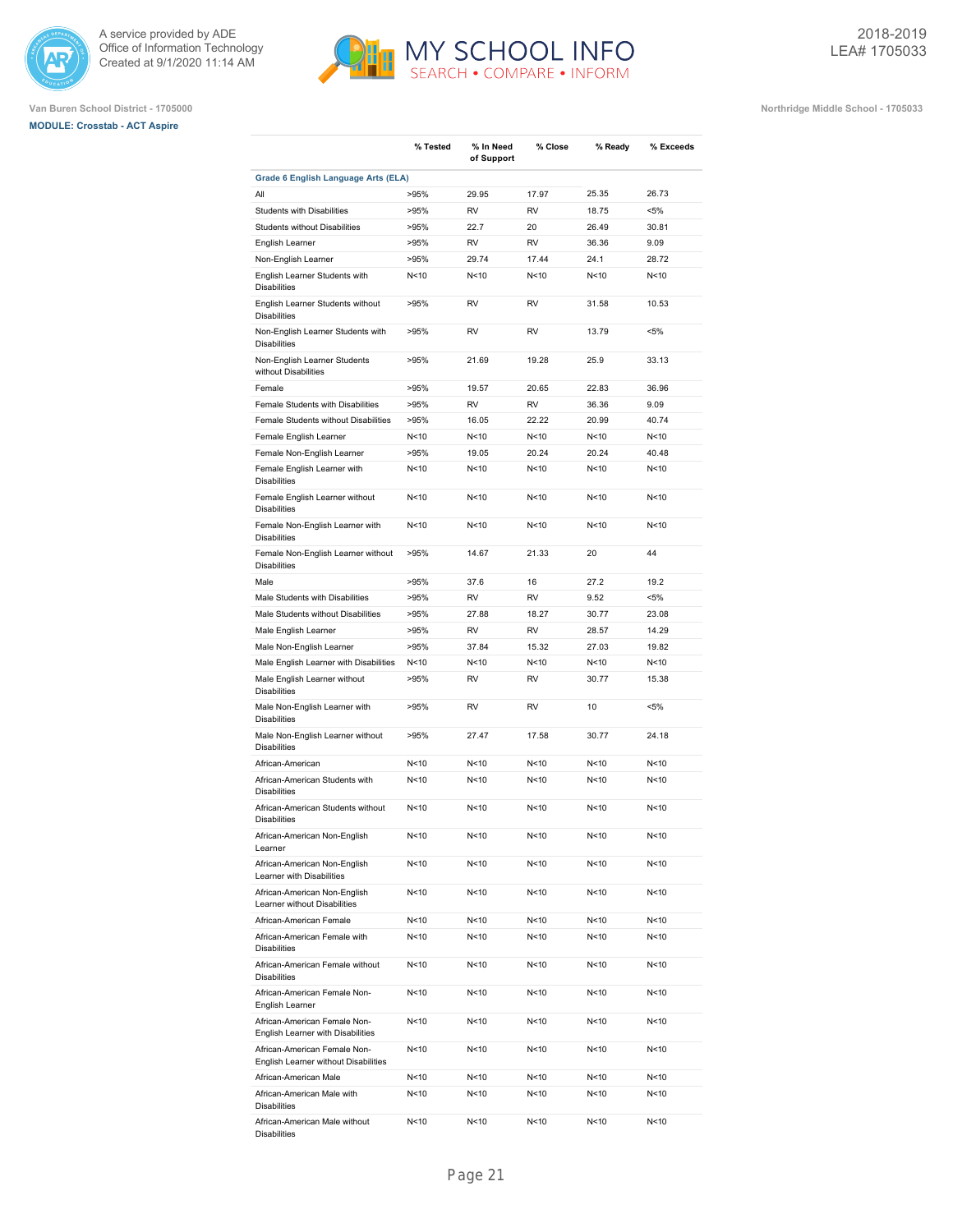



| African-American Male Non-English<br>Learner                                              | N<10                     | N<10           | N<10           | N<10            | N < 10 |
|-------------------------------------------------------------------------------------------|--------------------------|----------------|----------------|-----------------|--------|
| African-American Male Non-English<br>Learner with Disabilities                            | N<10                     | N<10           | N<10           | N<10            | N<10   |
| African-American Male Non-English<br>Learner without Disabilities                         | N<10                     | N<10           | N<10           | N <sub>10</sub> | N<10   |
| Hispanic                                                                                  | >95%                     | <b>RV</b>      | <b>RV</b>      | 37.04           | 14.81  |
| Hispanic Students with Disabilities                                                       | N <sub>10</sub>          | N<10           | N<10           | N <sub>10</sub> | N<10   |
| Hispanic Students without Disabilities                                                    | >95%                     | <b>RV</b>      | <b>RV</b>      | 34.78           | 17.39  |
|                                                                                           | >95%                     | RV             | <b>RV</b>      | 36.84           | 10.53  |
| Hispanic English Learner                                                                  |                          |                |                |                 |        |
| Hispanic Non-English Learner                                                              | N<10                     | N<10           | N<10           | N<10            | N<10   |
| Hispanic English Learner with<br><b>Disabilities</b>                                      | N<10                     | N<10           | N < 10         | N<10            | N<10   |
| Hispanic English Learner without<br><b>Disabilities</b>                                   | >95%                     | <b>RV</b>      | <b>RV</b>      | 31.25           | 12.5   |
| Hispanic Non-English Learner with<br><b>Disabilities</b>                                  | N < 10                   | N<10           | N < 10         | N < 10          | N<10   |
| Hispanic Non-English Learner without<br><b>Disabilities</b>                               | N < 10                   | N<10           | N<10           | N < 10          | N<10   |
| Hispanic Female                                                                           | >95%                     | <b>RV</b>      | <b>RV</b>      | 40              | 10     |
| Hispanic Female with Disabilities                                                         | N<10                     | N<10           | N<10           | N<10            | N<10   |
| Hispanic Female without Disabilities                                                      | N<10                     | N<10           | N<10           | N<10            | N<10   |
| Hispanic Female English Learner                                                           | N<10                     | N<10           | N<10           | N<10            | N<10   |
| Hispanic Female Non-English                                                               | N < 10                   | N<10           | N < 10         | N<10            | N<10   |
| Learner                                                                                   |                          |                |                |                 |        |
| Hispanic Female English Learner with<br><b>Disabilities</b>                               | N < 10                   | N<10           | N<10           | N < 10          | N<10   |
| Hispanic Female English Learner<br>without Disabilities                                   | N < 10                   | N < 10         | N < 10         | N<10            | N<10   |
| Hispanic Female Non-English<br>Learner with Disabilities                                  |                          | $\overline{a}$ |                | $\overline{a}$  |        |
| Hispanic Female Non-English<br>Learner without Disabilities                               | N<10                     | N<10           | N < 10         | N <sub>10</sub> | N<10   |
| Hispanic Male                                                                             | >95%                     | <b>RV</b>      | <b>RV</b>      | 35.29           | 17.65  |
| Hispanic Male with Disabilities                                                           | N<10                     | N<10           | N<10           | N<10            | N<10   |
|                                                                                           |                          |                |                |                 |        |
| Hispanic Male without Disabilities                                                        | >95%                     | <b>RV</b>      | <b>RV</b>      | 40              | 20     |
| Hispanic Male English Learner                                                             | >95%                     | <b>RV</b>      | <b>RV</b>      | 27.27           | 18.18  |
|                                                                                           | N < 10                   | N<10           | N<10           | N<10            | N<10   |
| Hispanic Male Non-English Learner<br>Hispanic Male English Learner with                   | N < 10                   | N<10           | N < 10         | N < 10          | N<10   |
| <b>Disabilities</b><br>Hispanic Male English Learner                                      | >95%                     | RV             | RV             | 30              | 20     |
| without Disabilities<br>Hispanic Male Non-English Learner                                 | N<10                     | N<10           | N<10           | N<10            | N<10   |
| with Disabilities<br>Hispanic Male Non-English Learner                                    | N < 10                   | N<10           | N<10           | N <sub>10</sub> | N<10   |
| without Disabilities                                                                      |                          |                |                |                 |        |
| Caucasian                                                                                 | >95%                     | 28.65          | 18.13          | 24.56           | 28.65  |
| Caucasian Students with Disabilities                                                      | >95%                     | RV             | RV             | 13.04           | <5%    |
| Caucasian Students without<br><b>Disabilities</b>                                         | >95%                     | 21.62          | 19.59          | 26.35           | 32.43  |
| Caucasian English Learner                                                                 | ---                      | ---            | ---            | ---             | ---    |
| Caucasian Non-English Learner                                                             | >95%                     | 28.65          | 18.13          | 24.56           | 28.65  |
| Caucasian English Learner without<br><b>Disabilities</b>                                  | $\overline{a}$           | $\overline{a}$ | $\overline{a}$ | ---             | ---    |
| Caucasian Non-English Learner with<br><b>Disabilities</b>                                 | >95%                     | RV             | RV             | 13.04           | <5%    |
| Caucasian Non-English Learner<br>without Disabilities                                     | >95%                     | 21.62          | 19.59          | 26.35           | 32.43  |
| Caucasian Female                                                                          | >95%                     | 18.92          | 20.27          | 21.62           | 39.19  |
| Caucasian Female with Disabilities                                                        | N<10                     | N<10           | N<10           | N<10            | N<10   |
| Caucasian Female without Disabilities                                                     | >95%                     | 15.15          | 21.21          | 21.21           | 42.42  |
|                                                                                           | ---                      | $\overline{a}$ | $\overline{a}$ | ---             | ---    |
| Caucasian Female English Learner<br>Caucasian Female Non-English                          | >95%                     | 18.92          | 20.27          | 21.62           | 39.19  |
| Learner<br>Caucasian Female English Learner                                               | $\overline{\phantom{a}}$ | $\overline{a}$ | $\overline{a}$ | ---             | ---    |
| without Disabilities<br>Caucasian Female Non-English                                      | N<10                     | N<10           | N<10           | N<10            | N<10   |
| Learner with Disabilities<br>Caucasian Female Non-English<br>Learner without Disabilities | >95%                     | 15.15          | 21.21          | 21.21           | 42.42  |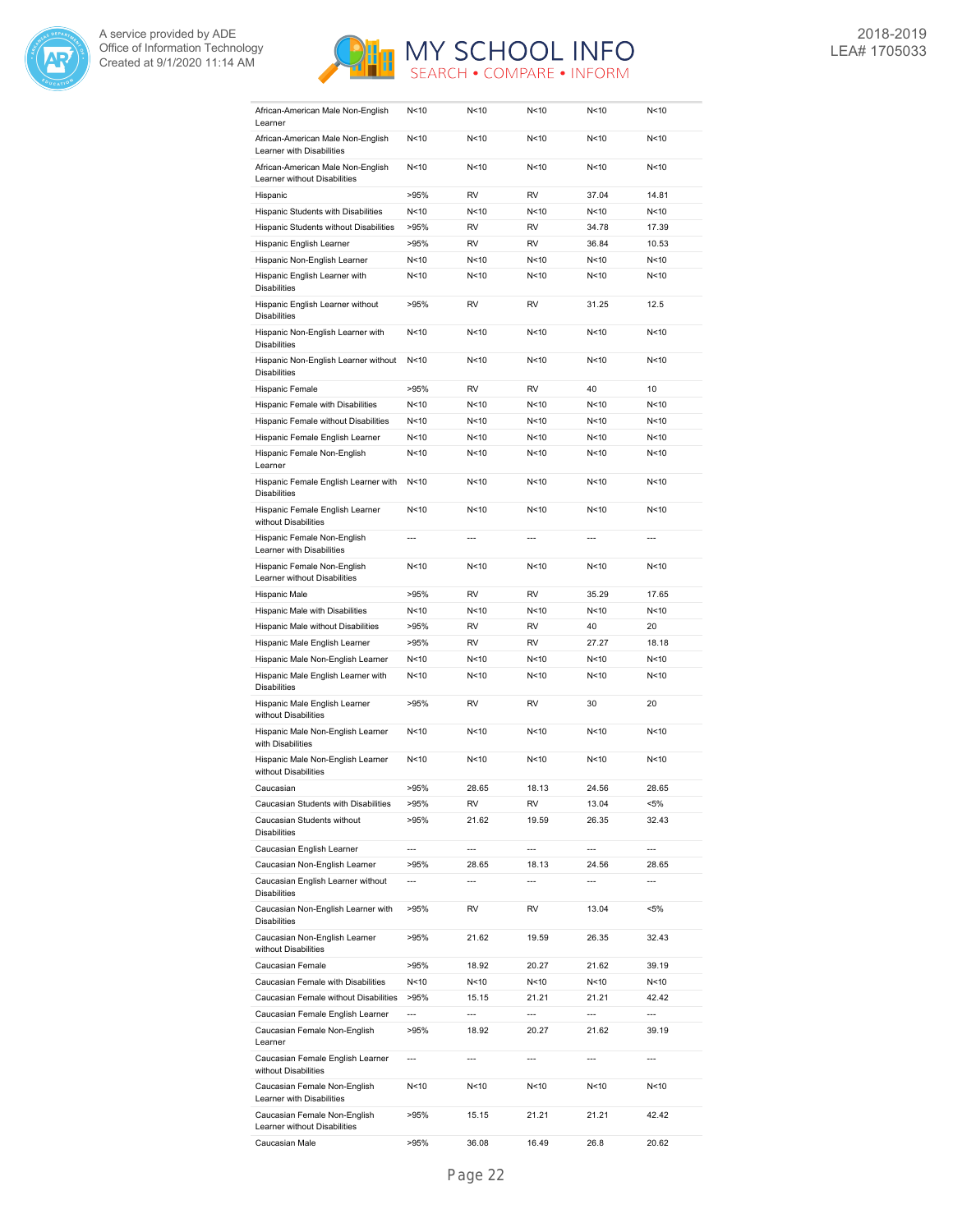



| Caucasian Male with Disabilities                           | >95% | RV    | RV    | 6.67  | $< 5\%$ |
|------------------------------------------------------------|------|-------|-------|-------|---------|
| Caucasian Male without Disabilities                        | >95% | 26.83 | 18.29 | 30.49 | 24.39   |
| Caucasian Male Non-English Learner                         | >95% | 36.08 | 16.49 | 26.8  | 20.62   |
| Caucasian Male Non-English Learner<br>with Disabilities    | >95% | RV    | RV    | 6.67  | $< 5\%$ |
| Caucasian Male Non-English Learner<br>without Disabilities | >95% | 26.83 | 18.29 | 30.49 | 24.39   |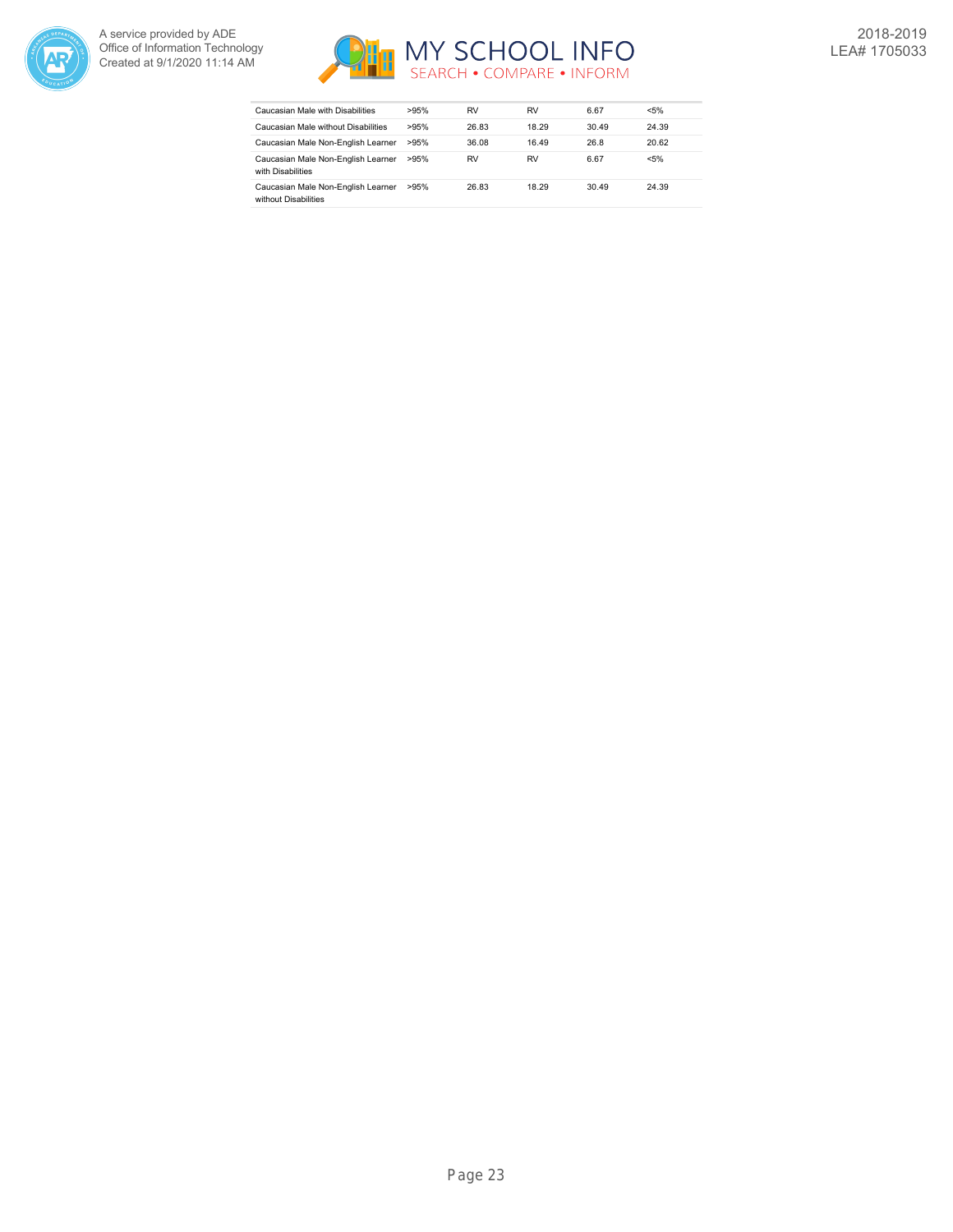





|                                                                      | % Tested        | % In Need<br>of Support | % Close         | % Ready         | % Exceeds |
|----------------------------------------------------------------------|-----------------|-------------------------|-----------------|-----------------|-----------|
| <b>Grade 6 Mathematics</b>                                           |                 |                         |                 |                 |           |
| All                                                                  | >95%            | 11.06                   | 27.65           | 38.71           | 22.58     |
| Students with Disabilities                                           | >95%            | 43.75                   | 43.75           | <b>RV</b>       | <b>RV</b> |
| <b>Students without Disabilities</b>                                 | >95%            | 5.41                    | 24.86           | 44.32           | 25.41     |
| English Learner                                                      | >95%            | <b>RV</b>               | <b>RV</b>       | 40.91           | 31.82     |
| Non-English Learner                                                  | >95%            | 11.79                   | 28.21           | 38.46           | 21.54     |
| English Learner Students with<br><b>Disabilities</b>                 | N<10            | N<10                    | N<10            | N <sub>10</sub> | N<10      |
| English Learner Students without<br><b>Disabilities</b>              | >95%            | <b>RV</b>               | <b>RV</b>       | 42.11           | 36.84     |
| Non-English Learner Students with<br><b>Disabilities</b>             | >95%            | 48.28                   | 41.38           | <b>RV</b>       | <b>RV</b> |
| Non-English Learner Students<br>without Disabilities                 | >95%            | <b>RV</b>               | 25.9            | 44.58           | <b>RV</b> |
| Female                                                               | >95%            | <b>RV</b>               | 29.35           | 40.22           | <b>RV</b> |
| Female Students with Disabilities                                    | >95%            | <b>RV</b>               | <b>RV</b>       | 9.09            | 9.09      |
| Female Students without Disabilities                                 | >95%            | <b>RV</b>               | 27.16           | 44.44           | <b>RV</b> |
| Female English Learner                                               | N <sub>10</sub> | N<10                    | N<10            | N<10            | N<10      |
| Female Non-English Learner                                           | >95%            | <b>RV</b>               | 28.57           | 40.48           | <b>RV</b> |
| Female English Learner with                                          |                 | N<10                    | N<10            | N<10            | N<10      |
| <b>Disabilities</b>                                                  | N<10            |                         |                 |                 |           |
| Female English Learner without<br><b>Disabilities</b>                | N<10            | N<10                    | N<10            | N <sub>10</sub> | N<10      |
| Female Non-English Learner with<br><b>Disabilities</b>               | N<10            | N<10                    | N<10            | N <sub>10</sub> | N<10      |
| Female Non-English Learner without<br><b>Disabilities</b>            | >95%            | <b>RV</b>               | 26.67           | 45.33           | <b>RV</b> |
| Male                                                                 | >95%            | 12                      | 26.4            | 37.6            | 24        |
| Male Students with Disabilities                                      | >95%            | 47.62                   | <b>RV</b>       | <b>RV</b>       | $< 5\%$   |
| Male Students without Disabilities                                   | <b>RV</b>       | <b>RV</b>               | <b>RV</b>       | 44.23           | 27.88     |
| Male English Learner                                                 | >95%            | <b>RV</b>               | RV              | 42.86           | 42.86     |
| Male Non-English Learner                                             | >95%            | 13.51                   | 27.93           | 36.94           | 21.62     |
| Male English Learner with Disabilities                               | N<10            | N <sub>10</sub>         | N < 10          | N <sub>10</sub> | N<10      |
| Male English Learner without<br><b>Disabilities</b>                  | >95%            | <b>RV</b>               | <b>RV</b>       | 46.15           | 46.15     |
| Male Non-English Learner with<br><b>Disabilities</b>                 | >95%            | 50                      | <b>RV</b>       | <b>RV</b>       | 5         |
| Male Non-English Learner without<br><b>Disabilities</b>              | >95%            | <b>RV</b>               | <b>RV</b>       | 43.96           | 25.27     |
| African-American                                                     | N<10            | N<10                    | N <sub>10</sub> | N<10            | N<10      |
| African-American Students with<br><b>Disabilities</b>                | N<10            | N<10                    | N<10            | N<10            | N<10      |
| African-American Students without<br><b>Disabilities</b>             | N<10            | N<10                    | N <sub>10</sub> | N<10            | N<10      |
| African-American Non-English<br>Learner                              | N<10            | N<10                    | N<10            | N<10            | N<10      |
| African-American Non-English<br>Learner with Disabilities            | N<10            | N<10                    | N<10            | N<10            | N<10      |
| African-American Non-English<br>Learner without Disabilities         | N<10            | N<10                    | N<10            | N<10            | N<10      |
| African-American Female                                              | N<10            | N<10                    | N <sub>10</sub> | N<10            | N<10      |
| African-American Female with<br><b>Disabilities</b>                  | N<10            | N<10                    | N<10            | N<10            | N<10      |
| African-American Female without<br><b>Disabilities</b>               | N<10            | N<10                    | N<10            | N<10            | N<10      |
| African-American Female Non-<br>English Learner                      | N<10            | N<10                    | N<10            | N<10            | N<10      |
| African-American Female Non-<br>English Learner with Disabilities    | N<10            | N<10                    | N<10            | N <sub>10</sub> | N<10      |
| African-American Female Non-<br>English Learner without Disabilities | N <sub>10</sub> | N<10                    | N<10            | N<10            | N<10      |
| African-American Male                                                | N <sub>10</sub> | N<10                    | N<10            | N <sub>10</sub> | N<10      |
| African-American Male with<br><b>Disabilities</b>                    | N<10            | N<10                    | N<10            | N<10            | N<10      |
| African-American Male without<br><b>Disabilities</b>                 | N <sub>10</sub> | N<10                    | N<10            | N <sub>10</sub> | N<10      |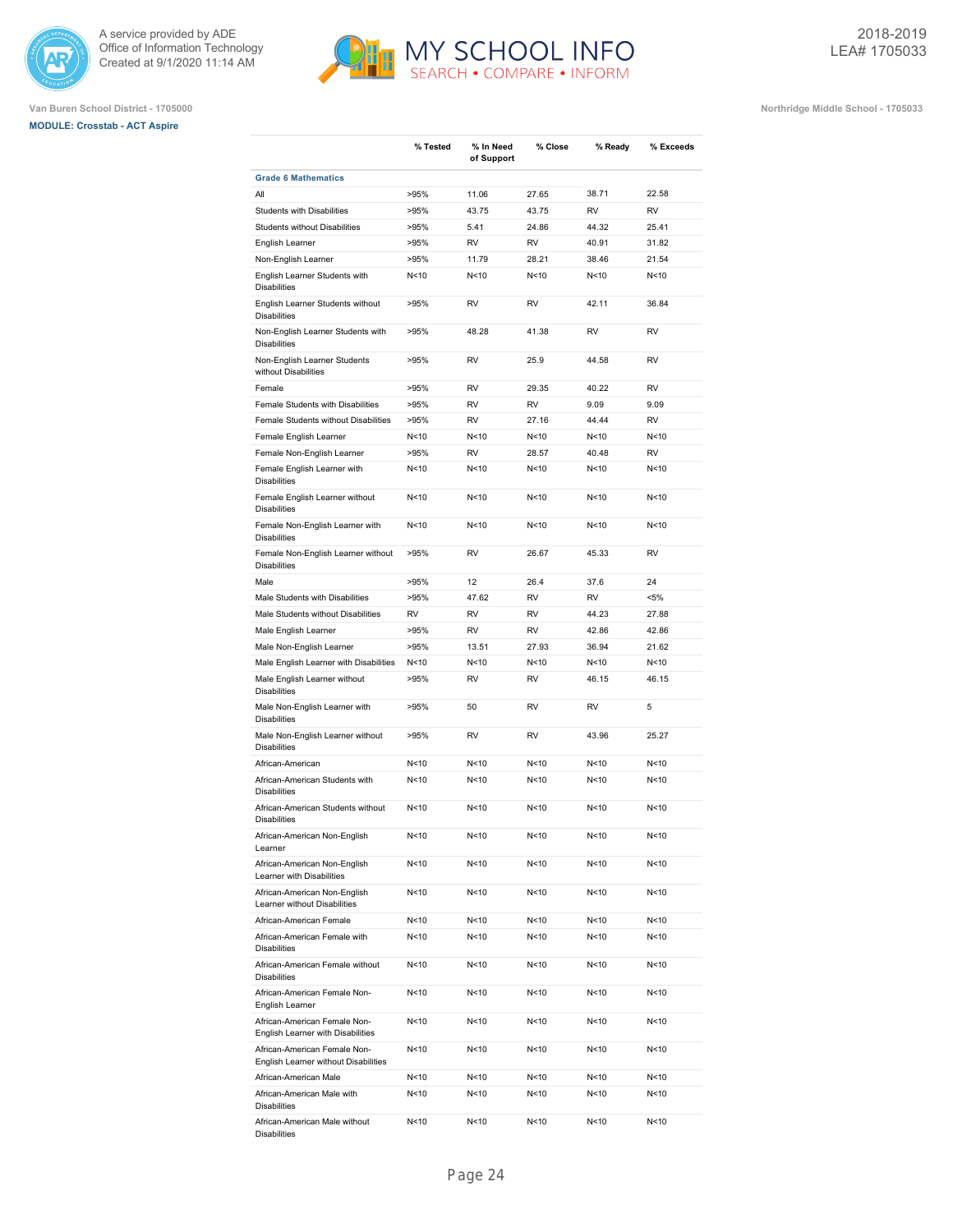



| African-American Male Non-English<br>Learner                                              | N < 10                   | N<10           | N < 10                   | N < 10                   | N<10                     |
|-------------------------------------------------------------------------------------------|--------------------------|----------------|--------------------------|--------------------------|--------------------------|
| African-American Male Non-English<br>Learner with Disabilities                            | N<10                     | N<10           | N<10                     | N<10                     | N<10                     |
| African-American Male Non-English<br>Learner without Disabilities                         | N<10                     | N < 10         | N<10                     | N<10                     | N<10                     |
| Hispanic                                                                                  | >95%                     | <b>RV</b>      | <b>RV</b>                | 48.15                    | 22.22                    |
| Hispanic Students with Disabilities                                                       | N<10                     | N<10           | N <sub>10</sub>          | N<10                     | N<10                     |
| Hispanic Students without Disabilities                                                    | >95%                     | <b>RV</b>      | <b>RV</b>                | 52.17                    | 26.09                    |
| Hispanic English Learner                                                                  | >95%                     | RV             | <b>RV</b>                | 42.11                    | 26.32                    |
| Hispanic Non-English Learner                                                              | N<10                     | N<10           | N<10                     | N<10                     | N<10                     |
| Hispanic English Learner with                                                             | N < 10                   | N<10           | N<10                     | N<10                     | N<10                     |
| <b>Disabilities</b><br>Hispanic English Learner without                                   | >95%                     | <b>RV</b>      | <b>RV</b>                | 43.75                    | 31.25                    |
| <b>Disabilities</b>                                                                       |                          |                |                          |                          |                          |
| Hispanic Non-English Learner with<br><b>Disabilities</b>                                  | N < 10                   | N<10           | N<10                     | N < 10                   | N<10                     |
| Hispanic Non-English Learner without<br><b>Disabilities</b>                               | N<10                     | N<10           | N<10                     | N<10                     | N<10                     |
| Hispanic Female                                                                           | >95%                     | RV             | RV                       | 50                       | 10                       |
| Hispanic Female with Disabilities                                                         | N<10                     | N<10           | N < 10                   | N<10                     | N<10                     |
| Hispanic Female without Disabilities                                                      | N < 10                   | N<10           | N < 10                   | N<10                     | N<10                     |
| Hispanic Female English Learner                                                           | N < 10                   | N<10           | N < 10                   | N<10                     | N<10                     |
| Hispanic Female Non-English<br>Learner                                                    | N < 10                   | N<10           | N < 10                   | N<10                     | N<10                     |
| Hispanic Female English Learner with<br><b>Disabilities</b>                               | N < 10                   | N<10           | N<10                     | N < 10                   | N<10                     |
| Hispanic Female English Learner<br>without Disabilities                                   | N < 10                   | N<10           | N<10                     | N < 10                   | N<10                     |
| Hispanic Female Non-English<br>Learner with Disabilities                                  | ---                      | $\overline{a}$ | $\overline{a}$           | ---                      | $\overline{a}$           |
| Hispanic Female Non-English<br>Learner without Disabilities                               | N<10                     | N<10           | N < 10                   | N<10                     | N<10                     |
| Hispanic Male                                                                             | >95%                     | RV             | RV                       | 47.06                    | 29.41                    |
| Hispanic Male with Disabilities                                                           | N<10                     | N<10           | N < 10                   | N<10                     | N<10                     |
|                                                                                           |                          |                |                          |                          |                          |
| Hispanic Male without Disabilities                                                        | >95%                     | RV             | <b>RV</b>                | 53.33                    | 33.33                    |
| Hispanic Male English Learner                                                             | >95%                     | <b>RV</b>      | <b>RV</b>                | 45.45                    | 36.36                    |
| Hispanic Male Non-English Learner                                                         | N < 10                   | N<10           | N<10                     | N<10                     | N<10                     |
| Hispanic Male English Learner with<br><b>Disabilities</b>                                 | N < 10                   | N<10           | N < 10                   | N < 10                   | N<10                     |
| Hispanic Male English Learner<br>without Disabilities                                     | >95%                     | RV             | RV                       | 50                       | 40                       |
| Hispanic Male Non-English Learner<br>with Disabilities                                    | N <sub>10</sub>          | N<10           | N < 10                   | N<10                     | N<10                     |
| Hispanic Male Non-English Learner<br>without Disabilities                                 | N < 10                   | N < 10         | N < 10                   | N<10                     | N<10                     |
| Caucasian                                                                                 | >95%                     | 11.7           | 29.24                    | 36.84                    | 22.22                    |
| Caucasian Students with Disabilities                                                      | >95%                     | 52.17          | RV                       | RV                       | 8.7                      |
| Caucasian Students without<br><b>Disabilities</b>                                         | >95%                     | RV             | 28.38                    | 41.89                    | RV                       |
|                                                                                           | ---                      | ---            | $\overline{\phantom{a}}$ | $\overline{\phantom{a}}$ | ---                      |
| Caucasian English Learner                                                                 | >95%                     | 11.7           | 29.24                    | 36.84                    | 22.22                    |
| Caucasian Non-English Learner<br>Caucasian English Learner without                        | ---                      | ---            | $\overline{\phantom{a}}$ | ---                      | ---                      |
| <b>Disabilities</b><br>Caucasian Non-English Learner with                                 | >95%                     | 52.17          | RV                       | RV                       | 8.7                      |
| <b>Disabilities</b><br>Caucasian Non-English Learner                                      | >95%                     | RV             | 28.38                    | 41.89                    | RV                       |
| without Disabilities<br>Caucasian Female                                                  | >95%                     | RV             | 31.08                    | 36.49                    | RV                       |
| Caucasian Female with Disabilities                                                        | N<10                     | N<10           | N<10                     | N<10                     | N<10                     |
| Caucasian Female without Disabilities                                                     | >95%                     | RV             | 30.3                     | 40.91                    | RV                       |
| Caucasian Female English Learner                                                          | $\overline{\phantom{a}}$ | ---            | $\overline{a}$           | ---                      | ---                      |
| Caucasian Female Non-English                                                              | >95%                     | RV             | 31.08                    | 36.49                    | RV                       |
| Learner<br>Caucasian Female English Learner                                               | $\overline{\phantom{a}}$ | ---            | $---$                    | ---                      | $\overline{\phantom{a}}$ |
| without Disabilities<br>Caucasian Female Non-English                                      | N<10                     | N<10           | N<10                     | N<10                     | N<10                     |
| Learner with Disabilities<br>Caucasian Female Non-English<br>Learner without Disabilities | >95%                     | RV             | 30.3                     | 40.91                    | RV                       |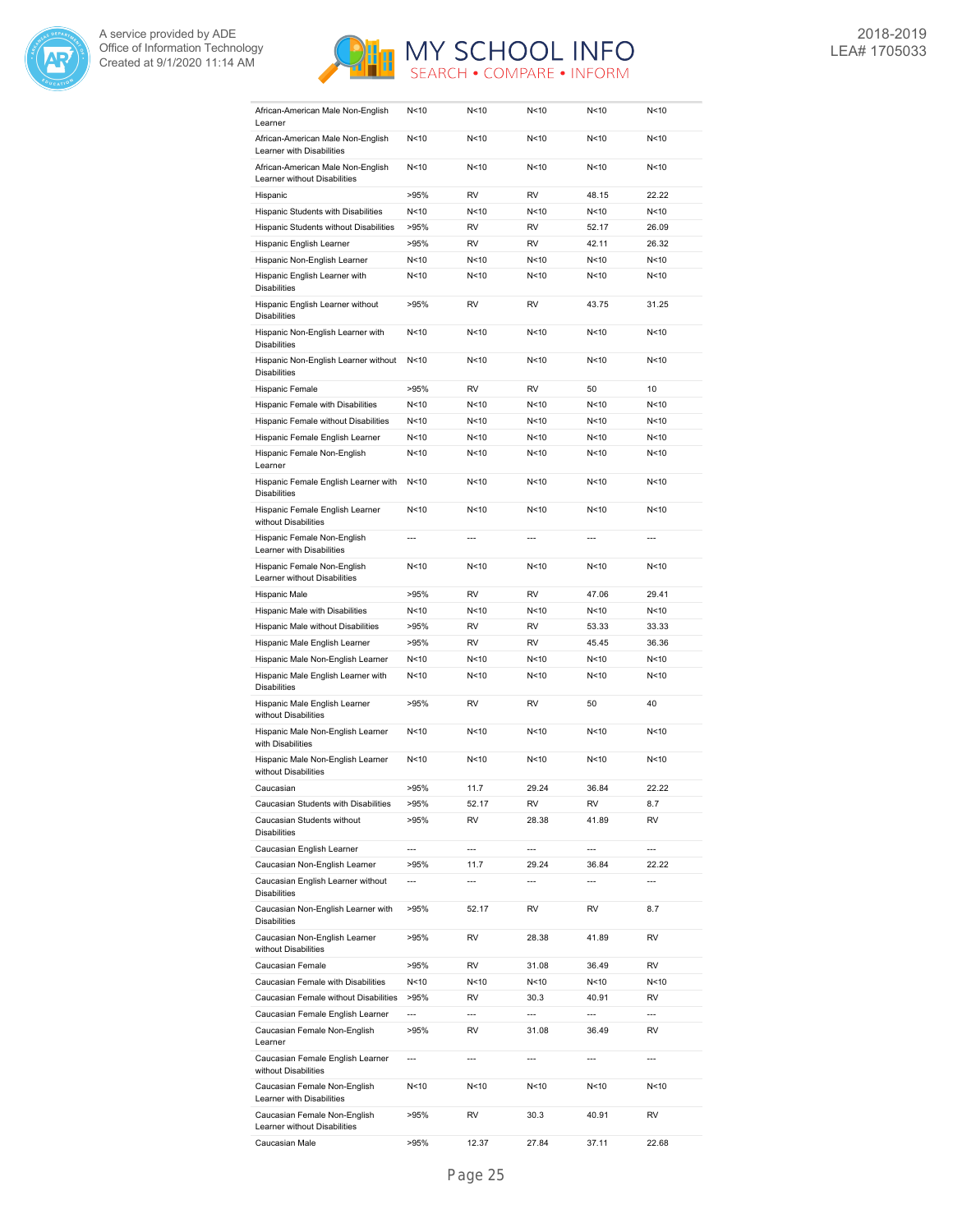



| Caucasian Male with Disabilities                           | >95%      | RV    | RV        | 6.67  | 6.67  |
|------------------------------------------------------------|-----------|-------|-----------|-------|-------|
| Caucasian Male without Disabilities                        | <b>RV</b> | RV    | 26.83     | 42.68 | RV    |
| Caucasian Male Non-English Learner                         | >95%      | 12.37 | 27.84     | 37.11 | 22.68 |
| Caucasian Male Non-English Learner<br>with Disabilities    | >95%      | RV    | <b>RV</b> | 6.67  | 6.67  |
| Caucasian Male Non-English Learner<br>without Disabilities | <b>RV</b> | RV    | 26.83     | 42.68 | RV    |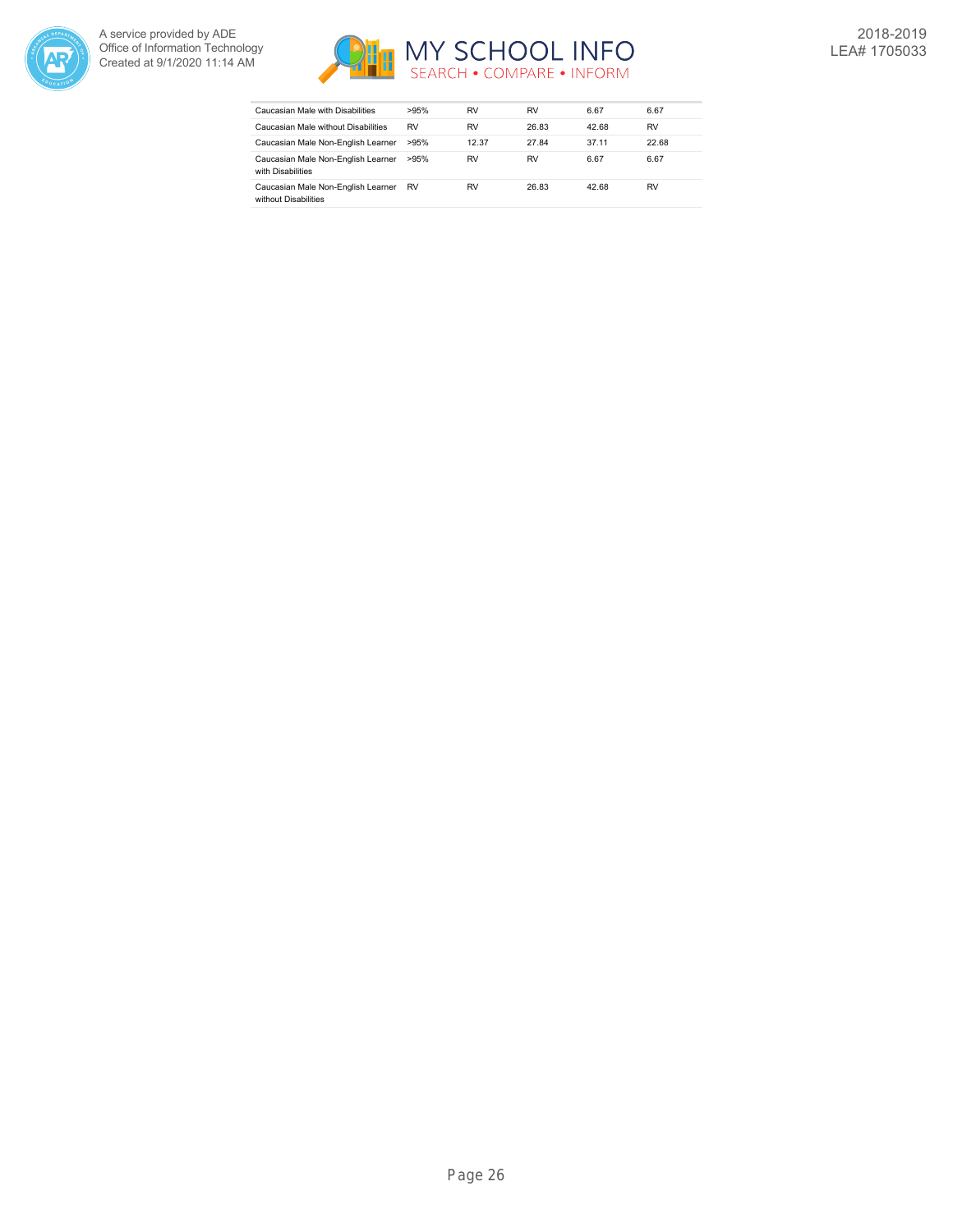





|                                                                      | % Tested        | % In Need<br>of Support | % Close         | % Ready         | % Exceeds |
|----------------------------------------------------------------------|-----------------|-------------------------|-----------------|-----------------|-----------|
| <b>Grade 6 Science</b>                                               |                 |                         |                 |                 |           |
| All                                                                  | >95%            | 29.49                   | 24.88           | 23.04           | 22.58     |
| <b>Students with Disabilities</b>                                    | >95%            | <b>RV</b>               | <b>RV</b>       | $< 5\%$         | 6.25      |
| Students without Disabilities                                        | >95%            | 21.62                   | 26.49           | 26.49           | 25.41     |
| English Learner                                                      | >95%            | <b>RV</b>               | <b>RV</b>       | 22.73           | 9.09      |
| Non-English Learner                                                  | >95%            | 29.23                   | 23.59           | 23.08           | 24.1      |
| English Learner Students with<br><b>Disabilities</b>                 | N <sub>10</sub> | N<10                    | N<10            | N <sub>10</sub> | N<10      |
| English Learner Students without<br><b>Disabilities</b>              | >95%            | <b>RV</b>               | <b>RV</b>       | 26.32           | 10.53     |
| Non-English Learner Students with<br><b>Disabilities</b>             | >95%            | <b>RV</b>               | <b>RV</b>       | $< 5\%$         | 6.9       |
| Non-English Learner Students<br>without Disabilities                 | >95%            | 21.08                   | 25.3            | 26.51           | 27.11     |
| Female                                                               | >95%            | 30.43                   | 27.17           | 22.83           | 19.57     |
| Female Students with Disabilities                                    | >95%            | <b>RV</b>               | <b>RV</b>       | 9.09            | $< 5\%$   |
| Female Students without Disabilities                                 | >95%            | 24.69                   | 28.4            | 24.69           | 22.22     |
| Female English Learner                                               | N<10            | N<10                    | N<10            | N <sub>10</sub> | N<10      |
| Female Non-English Learner                                           | >95%            | 28.57                   | 25              | 25              | 21.43     |
| Female English Learner with<br><b>Disabilities</b>                   | N<10            | N<10                    | N <sub>10</sub> | N <sub>10</sub> | N<10      |
| Female English Learner without<br><b>Disabilities</b>                | N<10            | N<10                    | N<10            | N <sub>10</sub> | N < 10    |
| Female Non-English Learner with<br><b>Disabilities</b>               | N <sub>10</sub> | N<10                    | N <sub>10</sub> | N <sub>10</sub> | N<10      |
| Female Non-English Learner without<br><b>Disabilities</b>            | >95%            | 22.67                   | 26.67           | 26.67           | 24        |
| Male                                                                 | >95%            | 28.8                    | 23.2            | 23.2            | 24.8      |
| Male Students with Disabilities                                      | >95%            | <b>RV</b>               | <b>RV</b>       | $< 5\%$         | 9.52      |
| Male Students without Disabilities                                   | >95%            | 19.23                   | 25              | 27.88           | 27.88     |
| Male English Learner                                                 | >95%            | <b>RV</b>               | <b>RV</b>       | 35.71           | 14.29     |
| Male Non-English Learner                                             | >95%            | 29.73                   | 22.52           | 21.62           | 26.13     |
| Male English Learner with Disabilities                               | N < 10          | N<10                    | N <sub>10</sub> | N <sub>10</sub> | N<10      |
| Male English Learner without<br><b>Disabilities</b>                  | >95%            | <b>RV</b>               | <b>RV</b>       | 38.46           | 15.38     |
| Male Non-English Learner with<br><b>Disabilities</b>                 | >95%            | <b>RV</b>               | <b>RV</b>       | <5%             | 10        |
| Male Non-English Learner without<br><b>Disabilities</b>              | >95%            | 19.78                   | 24.18           | 26.37           | 29.67     |
| African-American                                                     | N <sub>10</sub> | N<10                    | N <sub>10</sub> | N <sub>10</sub> | N<10      |
| African-American Students with<br><b>Disabilities</b>                | N<10            | N<10                    | N <sub>10</sub> | N <sub>10</sub> | N<10      |
| African-American Students without<br><b>Disabilities</b>             | N <sub>10</sub> | N<10                    | N <sub>10</sub> | N <sub>10</sub> | N<10      |
| African-American Non-English<br>Learner                              | N<10            | N<10                    | N<10            | N<10            | N<10      |
| African-American Non-English<br>Learner with Disabilities            | N<10            | N<10                    | N<10            | N<10            | N<10      |
| African-American Non-English<br>Learner without Disabilities         | N<10            | N<10                    | N<10            | N<10            | N<10      |
| African-American Female                                              | N <sub>10</sub> | N<10                    | N<10            | N<10            | N<10      |
| African-American Female with<br><b>Disabilities</b>                  | N<10            | N<10                    | N<10            | N <sub>10</sub> | N<10      |
| African-American Female without<br><b>Disabilities</b>               | N<10            | N<10                    | N<10            | N <sub>10</sub> | N<10      |
| African-American Female Non-<br>English Learner                      | N<10            | N<10                    | N <sub>10</sub> | N<10            | N<10      |
| African-American Female Non-<br>English Learner with Disabilities    | N<10            | N<10                    | N<10            | N<10            | N<10      |
| African-American Female Non-<br>English Learner without Disabilities | N<10            | N<10                    | N<10            | N<10            | N<10      |
| African-American Male                                                | N<10            | N<10                    | N<10            | N<10            | N<10      |
| African-American Male with<br><b>Disabilities</b>                    | N<10            | N<10                    | N<10            | N<10            | N<10      |
| African-American Male without<br>Disabilities                        | N<10            | N<10                    | N<10            | N<10            | N<10      |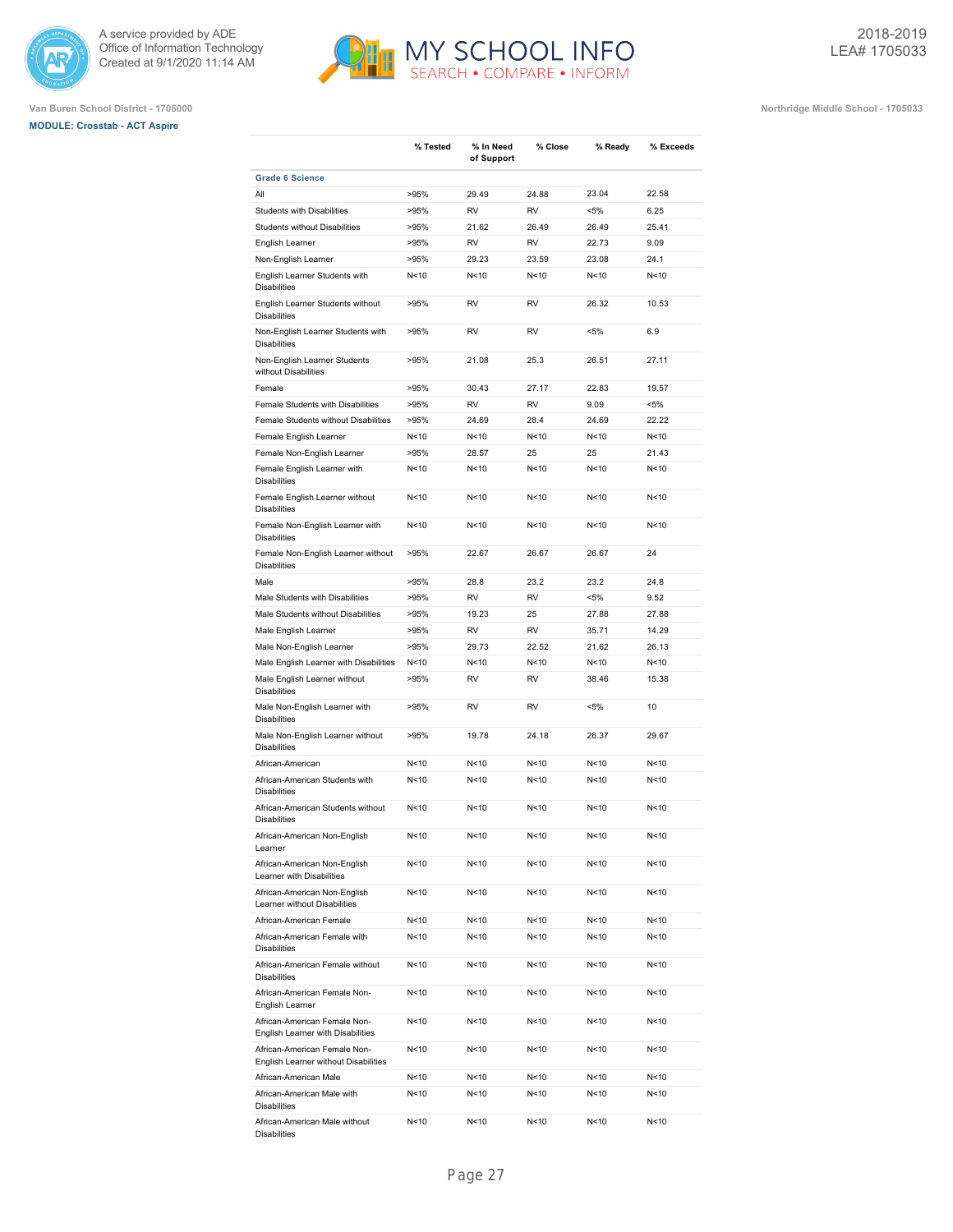



| African-American Male Non-English<br>Learner                                              | N<10            | N<10                     | N<10            | N <sub>10</sub> | N<10           |
|-------------------------------------------------------------------------------------------|-----------------|--------------------------|-----------------|-----------------|----------------|
| African-American Male Non-English<br>Learner with Disabilities                            | N<10            | N<10                     | N <sub>10</sub> | N<10            | N<10           |
| African-American Male Non-English<br>Learner without Disabilities                         | N<10            | N < 10                   | N <sub>10</sub> | N < 10          | N<10           |
| Hispanic                                                                                  | >95%            | <b>RV</b>                | 37.04           | <b>RV</b>       | 7.41           |
| Hispanic Students with Disabilities                                                       | N<10            | N<10                     | N <sub>10</sub> | N <sub>10</sub> | N<10           |
| Hispanic Students without Disabilities                                                    | >95%            | RV                       | <b>RV</b>       | 30.43           | 8.7            |
| Hispanic English Learner                                                                  | >95%            | RV                       | <b>RV</b>       | 15.79           | 5.26           |
| Hispanic Non-English Learner                                                              | N<10            | N<10                     | N < 10          | N<10            | N<10           |
| Hispanic English Learner with                                                             | N<10            | N<10                     | N < 10          | N<10            | N<10           |
| <b>Disabilities</b>                                                                       |                 | RV                       |                 |                 |                |
| Hispanic English Learner without<br><b>Disabilities</b>                                   | >95%            |                          | RV              | 18.75           | 6.25           |
| Hispanic Non-English Learner with<br><b>Disabilities</b>                                  | N<10            | N<10                     | N < 10          | N < 10          | N<10           |
| Hispanic Non-English Learner without<br><b>Disabilities</b>                               | N<10            | N<10                     | N<10            | N<10            | N<10           |
| Hispanic Female                                                                           | >95%            | <b>RV</b>                | <b>RV</b>       | 10              | $< 5\%$        |
| Hispanic Female with Disabilities                                                         | N<10            | N<10                     | N <sub>10</sub> | N <sub>10</sub> | N<10           |
| Hispanic Female without Disabilities                                                      | N<10            | N<10                     | N<10            | N<10            | N<10           |
| Hispanic Female English Learner                                                           | N <sub>10</sub> | N<10                     | N<10            | N<10            | N<10           |
| Hispanic Female Non-English<br>Learner                                                    | N<10            | N<10                     | N<10            | N<10            | N<10           |
| Hispanic Female English Learner with<br><b>Disabilities</b>                               | N<10            | N<10                     | N < 10          | N < 10          | N<10           |
| Hispanic Female English Learner<br>without Disabilities                                   | N < 10          | N<10                     | N < 10          | N<10            | N<10           |
| Hispanic Female Non-English<br>Learner with Disabilities                                  | $\overline{a}$  | $\overline{\phantom{a}}$ | $\overline{a}$  | $\overline{a}$  | $\overline{a}$ |
| Hispanic Female Non-English<br>Learner without Disabilities                               | N <sub>10</sub> | N<10                     | N <sub>10</sub> | N <sub>10</sub> | N<10           |
| Hispanic Male                                                                             | >95%            | <b>RV</b>                | <b>RV</b>       | 35.29           | 11.76          |
| Hispanic Male with Disabilities                                                           | N<10            | N<10                     | N <sub>10</sub> | N <sub>10</sub> | N<10           |
|                                                                                           |                 |                          |                 |                 |                |
| Hispanic Male without Disabilities                                                        | >95%            | <b>RV</b>                | <b>RV</b>       | 40              | 13.33          |
| Hispanic Male English Learner                                                             | >95%            | <b>RV</b>                | <b>RV</b>       | 27.27           | 9.09           |
| Hispanic Male Non-English Learner                                                         | N<10            | N<10                     | N < 10          | N < 10          | N<10           |
| Hispanic Male English Learner with<br><b>Disabilities</b>                                 | N<10            | N<10                     | N<10            | N<10            | N<10           |
| Hispanic Male English Learner<br>without Disabilities                                     | >95%            | RV                       | RV              | 30              | 10             |
| Hispanic Male Non-English Learner<br>with Disabilities                                    | N<10            | N<10                     | N <sub>10</sub> | N <sub>10</sub> | N<10           |
| Hispanic Male Non-English Learner<br>without Disabilities                                 | N<10            | N<10                     | N <sub>10</sub> | N <sub>10</sub> | N<10           |
| Caucasian                                                                                 |                 |                          |                 | 22.81           | 23.39          |
|                                                                                           | >95%            | 28.65                    | 25.15           |                 | <5%            |
| Caucasian Students with Disabilities<br>Caucasian Students without<br><b>Disabilities</b> | >95%<br>>95%    | RV<br>21.62              | RV<br>26.35     | <5%<br>25.68    | 26.35          |
|                                                                                           |                 |                          |                 |                 |                |
| Caucasian English Learner                                                                 | ---             | ---                      | ---             | ---             | ---            |
| Caucasian Non-English Learner<br>Caucasian English Learner without                        | >95%<br>---     | 28.65<br>---             | 25.15<br>---    | 22.81<br>---    | 23.39<br>---   |
| <b>Disabilities</b><br>Caucasian Non-English Learner with                                 | >95%            | RV                       | RV              | $< 5\%$         | <5%            |
| <b>Disabilities</b><br>Caucasian Non-English Learner                                      | >95%            | 21.62                    | 26.35           | 25.68           | 26.35          |
| without Disabilities<br>Caucasian Female                                                  | >95%            | 29.73                    | 25.68           | 25.68           | 18.92          |
| Caucasian Female with Disabilities                                                        | N<10            | N<10                     | N<10            | N<10            | N<10           |
| Caucasian Female without Disabilities                                                     | >95%            | 24.24                    | 27.27           | 27.27           | 21.21          |
| Caucasian Female English Learner                                                          | ---             | ---                      | ---             | ---             | $\overline{a}$ |
| Caucasian Female Non-English<br>Learner                                                   | >95%            | 29.73                    | 25.68           | 25.68           | 18.92          |
| Caucasian Female English Learner<br>without Disabilities                                  | ---             | ---                      | ---             | ---             | ---            |
| Caucasian Female Non-English<br>Learner with Disabilities                                 | N < 10          | N<10                     | N<10            | N<10            | N<10           |
| Caucasian Female Non-English<br>Learner without Disabilities                              | >95%            | 24.24                    | 27.27           | 27.27           | 21.21          |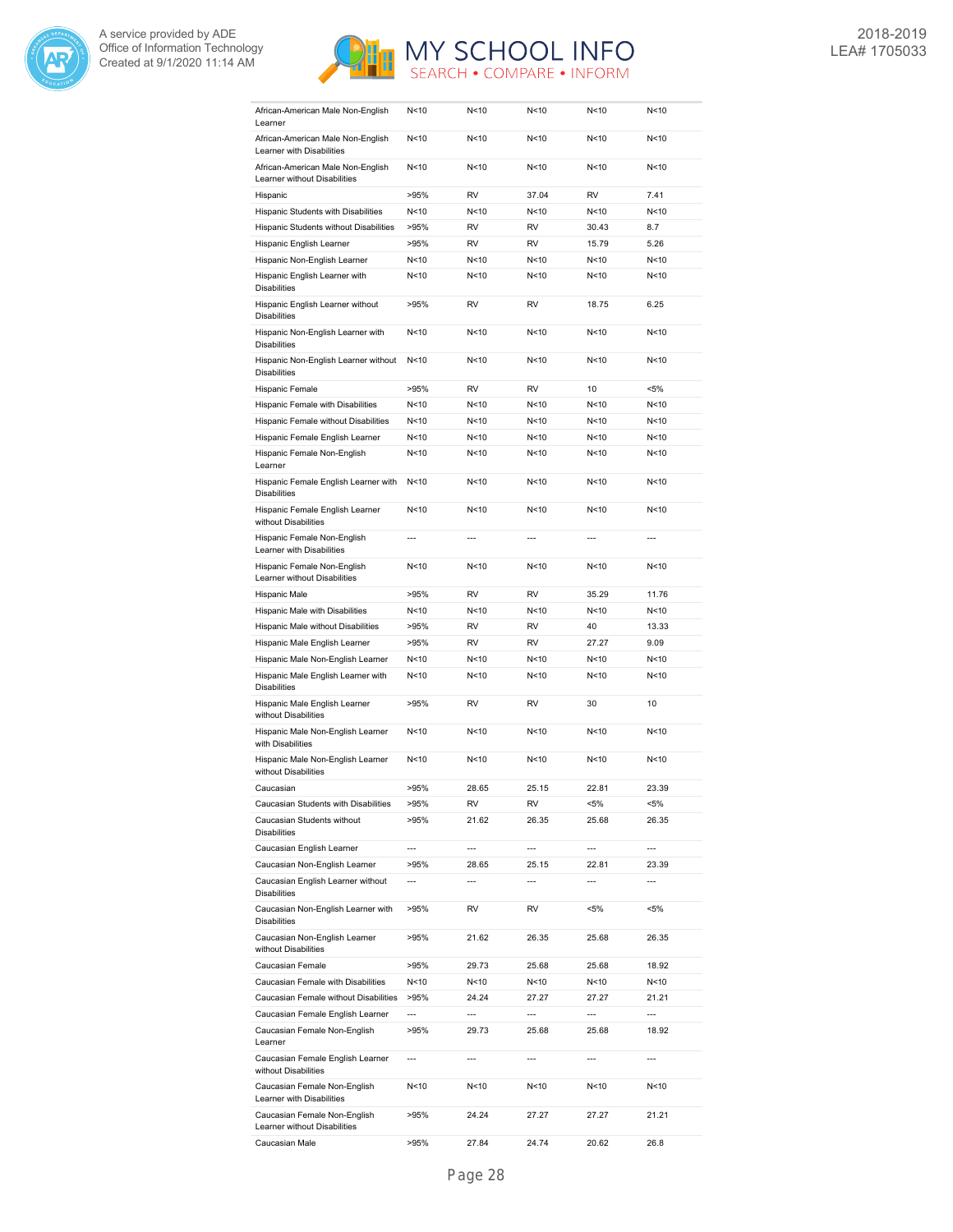



| Caucasian Male with Disabilities                           | >95% | RV    | RV    | $< 5\%$ | 6.67  |
|------------------------------------------------------------|------|-------|-------|---------|-------|
| Caucasian Male without Disabilities                        | >95% | 19.51 | 25.61 | 24.39   | 30.49 |
| Caucasian Male Non-English Learner                         | >95% | 27.84 | 24.74 | 20.62   | 26.8  |
| Caucasian Male Non-English Learner<br>with Disabilities    | >95% | RV    | RV    | $< 5\%$ | 6.67  |
| Caucasian Male Non-English Learner<br>without Disabilities | >95% | 19.51 | 25.61 | 24.39   | 30.49 |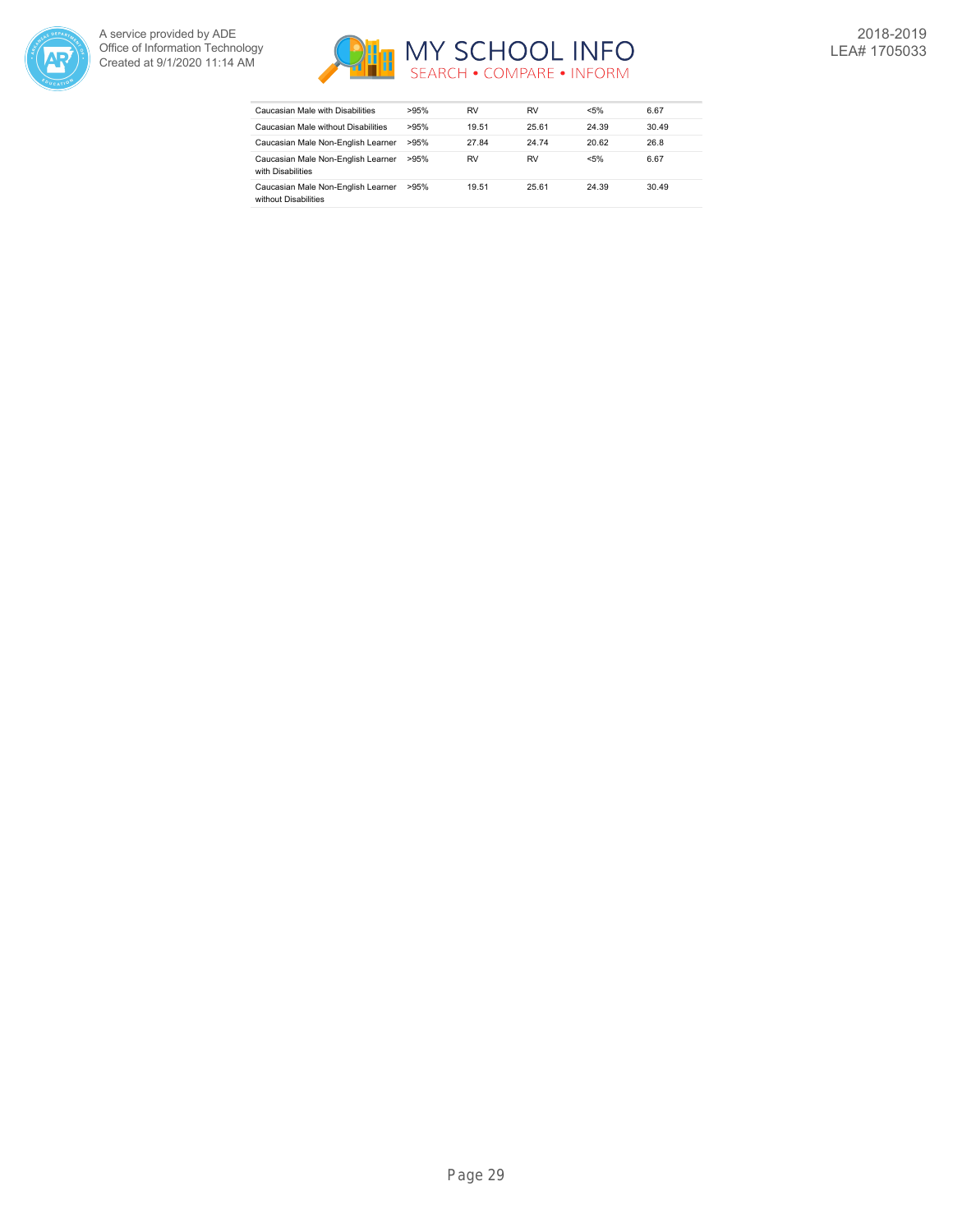





|                                                                      | % Tested        | % In Need<br>of Support | % Close         | % Ready         | % Exceeds      |
|----------------------------------------------------------------------|-----------------|-------------------------|-----------------|-----------------|----------------|
| Grade 7 English Language Arts (ELA)                                  |                 |                         |                 |                 |                |
| All                                                                  | >95%            | 19.9                    | 20.4            | 21.89           | 37.81          |
| <b>Students with Disabilities</b>                                    | >95%            | <b>RV</b>               | <b>RV</b>       | 12.12           | $< 5\%$        |
| <b>Students without Disabilities</b>                                 | >95%            | 8.33                    | 22.62           | 23.81           | 45.24          |
| English Learner                                                      | >95%            | <b>RV</b>               | <b>RV</b>       | 23.08           | 7.69           |
| Non-English Learner                                                  | >95%            | 19.15                   | 19.15           | 21.81           | 39.89          |
| English Learner Students with<br><b>Disabilities</b>                 | N < 10          | N<10                    | N<10            | N<10            | N<10           |
| English Learner Students without<br><b>Disabilities</b>              | >95%            | RV                      | <b>RV</b>       | 30              | 10             |
| Non-English Learner Students with<br><b>Disabilities</b>             | >95%            | RV                      | <b>RV</b>       | 13.33           | $< 5\%$        |
| Non-English Learner Students<br>without Disabilities                 | >95%            | 8.23                    | 20.89           | 23.42           | 47.47          |
| Female                                                               | >95%            | 11.76                   | 18.63           | 20.59           | 49.02          |
| Female Students with Disabilities                                    | N < 10          | N<10                    | N<10            | N <sub>10</sub> | N<10           |
| Female Students without Disabilities                                 | <b>RV</b>       | <b>RV</b>               | <b>RV</b>       | 22.58           | 53.76          |
| Female English Learner                                               | N<10            | N<10                    | N<10            | N <sub>10</sub> | N<10           |
| Female Non-English Learner                                           | >95%            | 12.77                   | 15.96           | 19.15           | 52.13          |
| Female English Learner with                                          | $\overline{a}$  | $\overline{a}$          | $\overline{a}$  | $\overline{a}$  | $\overline{a}$ |
| <b>Disabilities</b>                                                  | N<10            |                         |                 |                 |                |
| Female English Learner without<br><b>Disabilities</b>                |                 | N<10                    | N<10            | N<10            | N<10           |
| Female Non-English Learner with<br><b>Disabilities</b>               | N<10            | N<10                    | N<10            | N <sub>10</sub> | N<10           |
| Female Non-English Learner without<br><b>Disabilities</b>            | RV              | RV                      | <b>RV</b>       | 21.18           | 57.65          |
| Male                                                                 | >95%            | 28.28                   | 22.22           | 23.23           | 26.26          |
| Male Students with Disabilities                                      | >95%            | <b>RV</b>               | <b>RV</b>       | 16.67           | $< 5\%$        |
| Male Students without Disabilities                                   | >95%            | 14.67                   | 25.33           | 25.33           | 34.67          |
| Male English Learner                                                 | N < 10          | N<10                    | N<10            | N <sub>10</sub> | N<10           |
| Male Non-English Learner                                             | >95%            | 25.53                   | 22.34           | 24.47           | 27.66          |
| Male English Learner with Disabilities                               | N<10            | N<10                    | N<10            | N <sub>10</sub> | N<10           |
| Male English Learner without<br><b>Disabilities</b>                  | N<10            | N<10                    | N < 10          | N <sub>10</sub> | N<10           |
| Male Non-English Learner with<br><b>Disabilities</b>                 | >95%            | <b>RV</b>               | <b>RV</b>       | 19.05           | $< 5\%$        |
| Male Non-English Learner without<br><b>Disabilities</b>              | >95%            | 13.7                    | 24.66           | 26.03           | 35.62          |
| African-American                                                     | N <sub>10</sub> | N<10                    | N < 10          | N <sub>10</sub> | N<10           |
| African-American Students with<br><b>Disabilities</b>                | N <sub>10</sub> | N<10                    | N <sub>10</sub> | N <sub>10</sub> | N<10           |
| African-American Students without<br><b>Disabilities</b>             | N <sub>10</sub> | N<10                    | N<10            | N<10            | N<10           |
| African-American Non-English<br>Learner                              | N <sub>10</sub> | N<10                    | N<10            | N<10            | N<10           |
| African-American Non-English<br>Learner with Disabilities            | N<10            | N<10                    | N < 10          | N<10            | N<10           |
| African-American Non-English<br>Learner without Disabilities         | N<10            | N<10                    | N < 10          | N<10            | N<10           |
| African-American Female                                              | N < 10          | N<10                    | N < 10          | N < 10          | N<10           |
| African-American Female with<br><b>Disabilities</b>                  | $\overline{a}$  | $\overline{a}$          | ---             |                 | ---            |
| African-American Female without<br><b>Disabilities</b>               | N<10            | N<10                    | N < 10          | N<10            | N<10           |
| African-American Female Non-<br>English Learner                      | N<10            | N<10                    | N<10            | N<10            | N<10           |
| African-American Female Non-<br>English Learner with Disabilities    | ---             | ---                     | ---             | ---             | ---            |
| African-American Female Non-<br>English Learner without Disabilities | N<10            | N<10                    | N<10            | N<10            | N<10           |
| African-American Male                                                | N <sub>10</sub> | N<10                    | N<10            | N<10            | N<10           |
| African-American Male with<br><b>Disabilities</b>                    | N<10            | N<10                    | N<10            | N<10            | N<10           |
| African-American Male without<br><b>Disabilities</b>                 | N<10            | N<10                    | N<10            | N<10            | N<10           |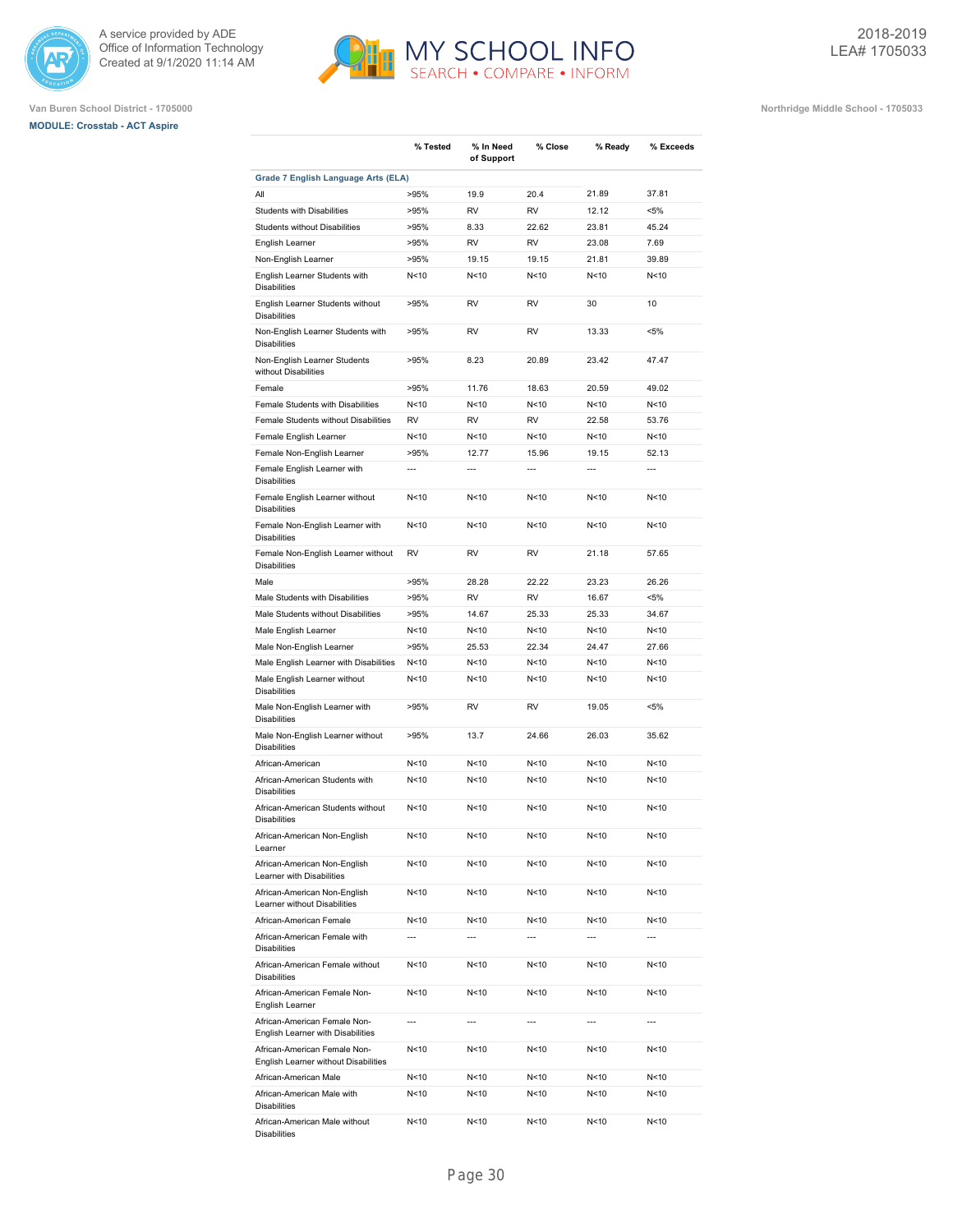



| African-American Male Non-English<br>Learner                      | N < 10                   | N<10                     | N < 10                   | N < 10                   | N<10                     |
|-------------------------------------------------------------------|--------------------------|--------------------------|--------------------------|--------------------------|--------------------------|
| African-American Male Non-English<br>Learner with Disabilities    | N<10                     | N<10                     | N<10                     | N <sub>10</sub>          | N<10                     |
| African-American Male Non-English<br>Learner without Disabilities | N < 10                   | N<10                     | N<10                     | N <sub>10</sub>          | N<10                     |
| Hispanic                                                          | >95%                     | RV                       | <b>RV</b>                | 19.05                    | 28.57                    |
| Hispanic Students with Disabilities                               | N < 10                   | N<10                     | N<10                     | N < 10                   | N<10                     |
| Hispanic Students without Disabilities                            | >95%                     | <b>RV</b>                | <b>RV</b>                | 23.53                    | 35.29                    |
| Hispanic English Learner                                          | >95%                     | RV                       | <b>RV</b>                | 18.18                    | $< 5\%$                  |
| Hispanic Non-English Learner                                      | >95%                     | <b>RV</b>                | <b>RV</b>                | 20                       | 60                       |
| Hispanic English Learner with                                     | N < 10                   | N<10                     | N<10                     | N<10                     | N<10                     |
| <b>Disabilities</b>                                               |                          |                          |                          |                          |                          |
| Hispanic English Learner without<br><b>Disabilities</b>           | N<10                     | N<10                     | N<10                     | N<10                     | N<10                     |
| Hispanic Non-English Learner with<br><b>Disabilities</b>          | N<10                     | N<10                     | N<10                     | N<10                     | N<10                     |
| Hispanic Non-English Learner without<br><b>Disabilities</b>       | N<10                     | N<10                     | N<10                     | N<10                     | N<10                     |
| Hispanic Female                                                   | >95%                     | RV                       | <b>RV</b>                | 30.77                    | 30.77                    |
| Hispanic Female with Disabilities                                 | N<10                     | N<10                     | N<10                     | N<10                     | N<10                     |
| Hispanic Female without Disabilities                              | >95%                     | <b>RV</b>                | <b>RV</b>                | 33.33                    | 33.33                    |
| Hispanic Female English Learner                                   | N < 10                   | N<10                     | N<10                     | N <sub>10</sub>          | N<10                     |
| Hispanic Female Non-English<br>Learner                            | N < 10                   | N<10                     | N<10                     | N < 10                   | N<10                     |
| Hispanic Female English Learner with<br><b>Disabilities</b>       | $\overline{a}$           | $---$                    | $---$                    | ---                      | $\overline{a}$           |
| Hispanic Female English Learner<br>without Disabilities           | N<10                     | N<10                     | N<10                     | N<10                     | N<10                     |
| Hispanic Female Non-English<br>Learner with Disabilities          | N<10                     | N<10                     | N<10                     | N < 10                   | N<10                     |
| Hispanic Female Non-English<br>Learner without Disabilities       | N < 10                   | N<10                     | N < 10                   | N < 10                   | N<10                     |
| Hispanic Male                                                     | N < 10                   | N<10                     | N<10                     | N < 10                   | N<10                     |
| Hispanic Male with Disabilities                                   | N < 10                   | N<10                     | N < 10                   | N < 10                   | N<10                     |
| Hispanic Male without Disabilities                                | N < 10                   | N<10                     | N<10                     | N < 10                   | N<10                     |
| Hispanic Male English Learner                                     | N < 10                   | N<10                     | N<10                     | N < 10                   | N<10                     |
| Hispanic Male Non-English Learner                                 | N < 10                   | N<10                     | N<10                     | N < 10                   | N<10                     |
| Hispanic Male English Learner with<br><b>Disabilities</b>         | N<10                     | N<10                     | N<10                     | N < 10                   | N<10                     |
| Hispanic Male English Learner<br>without Disabilities             | N <sub>10</sub>          | N<10                     | N<10                     | N <sub>10</sub>          | N<10                     |
| Hispanic Male Non-English Learner<br>with Disabilities            | $\overline{\phantom{a}}$ | $\overline{a}$           | $\overline{a}$           | $\overline{a}$           | $\overline{a}$           |
| Hispanic Male Non-English Learner<br>without Disabilities         | N < 10                   | N<10                     | N <sub>10</sub>          | N<10                     | N<10                     |
| Caucasian                                                         | >95%                     | 20.13                    | 19.48                    | 20.78                    | 39.61                    |
| Caucasian Students with Disabilities                              | >95%                     | RV                       | RV                       | 16.67                    | <5%                      |
| Caucasian Students without<br><b>Disabilities</b>                 | >95%                     | 9.23                     | 22.31                    | 21.54                    | 46.92                    |
| Caucasian English Learner                                         | $\overline{a}$           | ---                      | ---                      | $\overline{a}$           | $\overline{a}$           |
| Caucasian Non-English Learner                                     | >95%                     | 20.13                    | 19.48                    | 20.78                    | 39.61                    |
| Caucasian English Learner without                                 | $\overline{\phantom{a}}$ | $\overline{\phantom{a}}$ | ---                      | $\overline{\phantom{a}}$ | $\overline{\phantom{a}}$ |
| <b>Disabilities</b><br>Caucasian Non-English Learner with         | >95%                     | RV                       | RV                       | 16.67                    | $< 5\%$                  |
| <b>Disabilities</b><br>Caucasian Non-English Learner              | >95%                     | 9.23                     | 22.31                    | 21.54                    | 46.92                    |
| without Disabilities<br>Caucasian Female                          | >95%                     | 14.1                     | 15.38                    | 16.67                    | 53.85                    |
| Caucasian Female with Disabilities                                | N<10                     | N<10                     | N<10                     | N<10                     | N<10                     |
| Caucasian Female without Disabilities                             | RV                       | RV                       | RV                       | 18.57                    | 60                       |
| Caucasian Female English Learner                                  | $\overline{a}$           | $\overline{a}$           | $\overline{a}$           | ---                      | ---                      |
| Caucasian Female Non-English<br>Learner                           | >95%                     | 14.1                     | 15.38                    | 16.67                    | 53.85                    |
| Caucasian Female English Learner<br>without Disabilities          | $\overline{\phantom{a}}$ | $\overline{\phantom{a}}$ | $\overline{\phantom{a}}$ | $\overline{\phantom{a}}$ | ---                      |
| Caucasian Female Non-English<br>Learner with Disabilities         | N<10                     | N<10                     | N<10                     | N<10                     | N<10                     |
| Caucasian Female Non-English<br>Learner without Disabilities      | RV                       | RV                       | RV                       | 18.57                    | 60                       |
| Caucasian Male                                                    | >95%                     | 26.32                    | 23.68                    | 25                       | 25                       |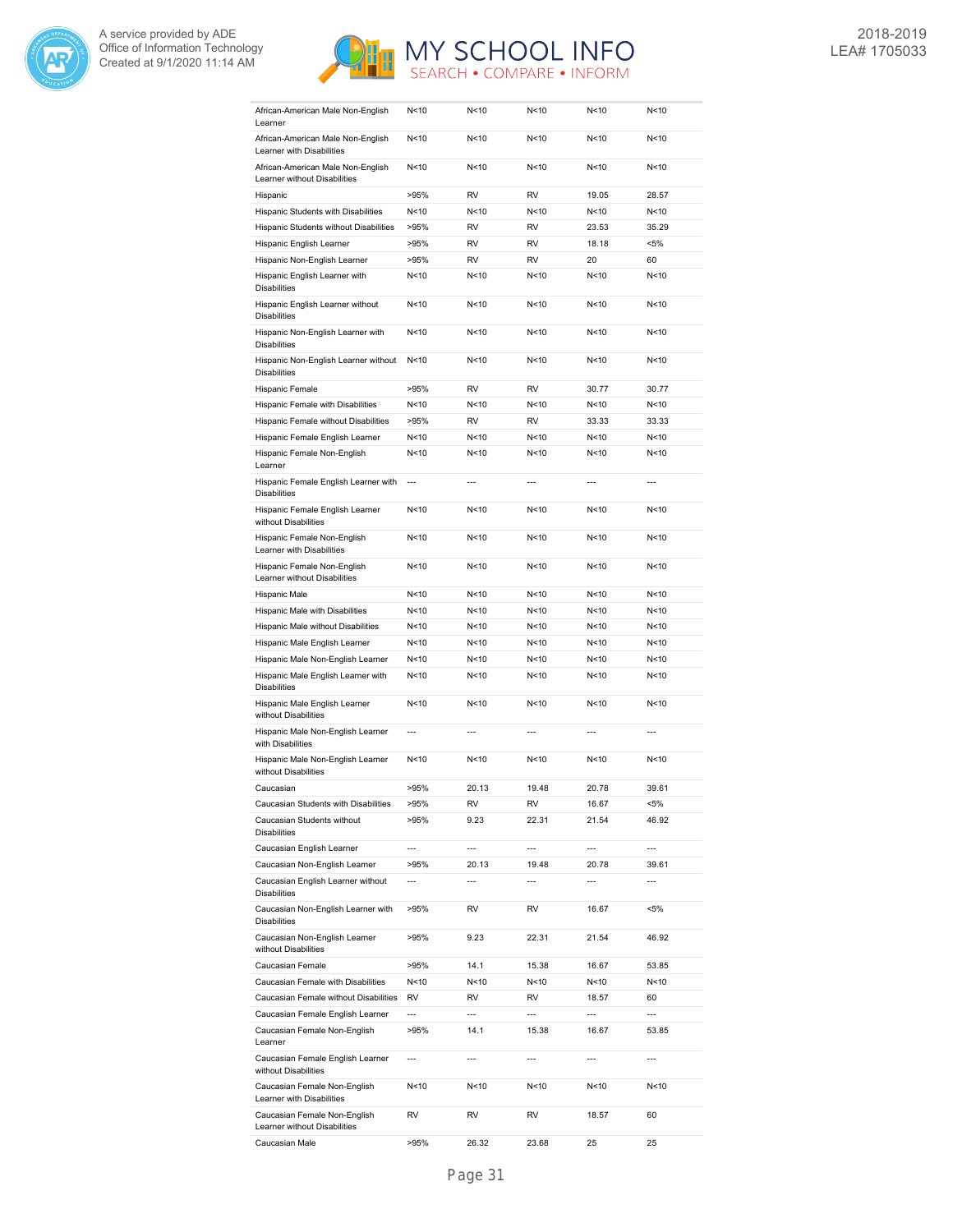



| Caucasian Male with Disabilities                           | >95% | RV    | RV    | 25        | $< 5\%$ |
|------------------------------------------------------------|------|-------|-------|-----------|---------|
| Caucasian Male without Disabilities                        | >95% | RV    | 28.33 | <b>RV</b> | 31.67   |
| Caucasian Male Non-English Learner                         | >95% | 26.32 | 23.68 | 25        | 25      |
| Caucasian Male Non-English Learner<br>with Disabilities    | >95% | RV    | RV    | 25        | $< 5\%$ |
| Caucasian Male Non-English Learner<br>without Disabilities | >95% | RV    | 28.33 | <b>RV</b> | 31.67   |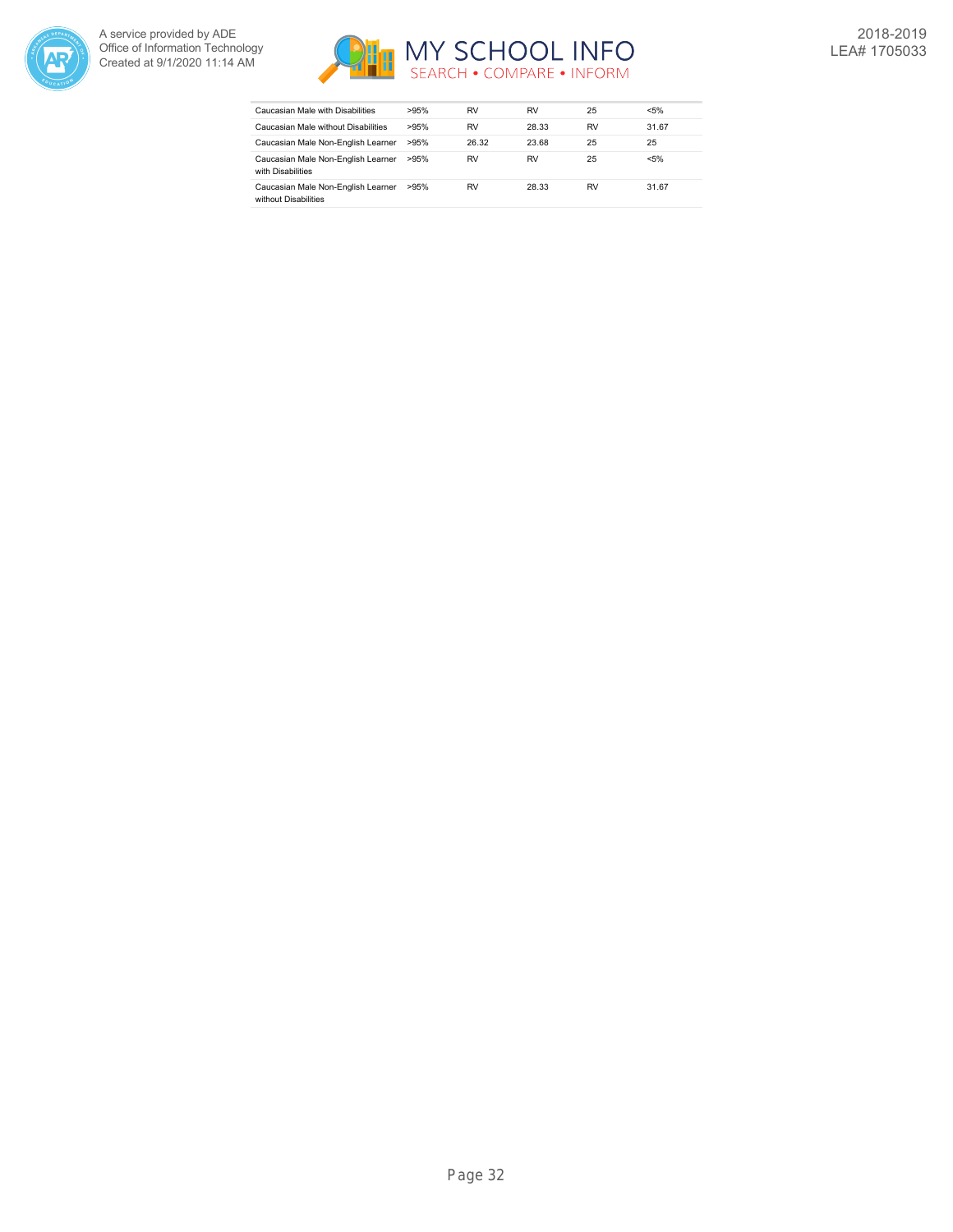

# **MODULE: Crosstab - ACT Aspire**





|                                                                   | % Tested        | % In Need<br>of Support | % Close         | % Ready                                     | % Exceeds      |
|-------------------------------------------------------------------|-----------------|-------------------------|-----------------|---------------------------------------------|----------------|
| <b>Grade 7 Mathematics</b>                                        |                 |                         |                 |                                             |                |
| All                                                               | >95%            | 15.42                   | 29.35           | 25.37                                       | 29.85          |
| Students with Disabilities                                        | >95%            | <b>RV</b>               | <b>RV</b>       | $< 5\%$                                     | $< 5\%$        |
| <b>Students without Disabilities</b>                              | <b>RV</b>       | <b>RV</b>               | 30.95           | <b>RV</b>                                   | 35.71          |
| English Learner                                                   | >95%            | <b>RV</b>               | <b>RV</b>       | 15.38                                       | 15.38          |
| Non-English Learner                                               | >95%            | 14.89                   | 28.19           | 26.06                                       | 30.85          |
| English Learner Students with<br><b>Disabilities</b>              | N<10            | N<10                    | N<10            | N<10                                        | N<10           |
| English Learner Students without<br><b>Disabilities</b>           | >95%            | RV                      | <b>RV</b>       | 20                                          | 20             |
| Non-English Learner Students with<br><b>Disabilities</b>          | >95%            | <b>RV</b>               | RV              | $< 5\%$                                     | <5%            |
| Non-English Learner Students<br>without Disabilities              | <b>RV</b>       | RV                      | <b>RV</b>       | 30.38                                       | 36.71          |
| Female                                                            | >95%            | <b>RV</b>               | 31.37           | RV                                          | 31.37          |
| Female Students with Disabilities                                 | N<10            | N<10                    | N<10            | N < 10                                      | N<10           |
| Female Students without Disabilities                              | <b>RV</b>       | <b>RV</b>               | <b>RV</b>       | 33.33                                       | 34.41          |
| Female English Learner                                            | N<10            | N<10                    | N<10            | N<10                                        | N<10           |
| Female Non-English Learner                                        | >95%            | <b>RV</b>               | <b>RV</b>       | 30.85                                       | 31.91          |
| Female English Learner with<br><b>Disabilities</b>                | $\overline{a}$  | $\overline{a}$          | $\overline{a}$  | $\overline{a}$                              | $\overline{a}$ |
| Female English Learner without<br><b>Disabilities</b>             | N < 10          | N<10                    | N<10            | N<10                                        | N<10           |
| Female Non-English Learner with<br><b>Disabilities</b>            | N<10            | N<10                    | N<10            | N<10                                        | N<10           |
| Female Non-English Learner without<br><b>Disabilities</b>         | <b>RV</b>       | <b>RV</b>               | <b>RV</b>       | 34.12                                       | 35.29          |
| Male                                                              | >95%            | 24.24                   | 27.27           | 20.2                                        | 28.28          |
| Male Students with Disabilities                                   | >95%            | <b>RV</b>               | <b>RV</b>       | $< 5\%$                                     | <5%            |
| Male Students without Disabilities                                | >95%            | <b>RV</b>               | 29.33           | <b>RV</b>                                   | 37.33          |
| Male English Learner                                              | N<10            | N<10                    | N<10            | N < 10                                      | N<10           |
| Male Non-English Learner                                          | >95%            | 22.34                   | 26.6            | 21.28                                       | 29.79          |
| Male English Learner with Disabilities                            | N <sub>10</sub> | N<10                    | N<10            | N <sub>10</sub>                             | N<10           |
| Male English Learner without<br><b>Disabilities</b>               | N<10            | N<10                    | N<10            | N <sub>10</sub>                             | N<10           |
| Male Non-English Learner with<br><b>Disabilities</b>              | >95%            | <b>RV</b>               | <b>RV</b>       | $< 5\%$                                     | <5%            |
| Male Non-English Learner without<br><b>Disabilities</b>           | >95%            | <b>RV</b>               | 27.4            | <b>RV</b>                                   | 38.36          |
| African-American                                                  | N < 10          | N<10                    | N<10            | N < 10                                      | N<10           |
| African-American Students with<br><b>Disabilities</b>             | N<10            | N<10                    | N<10            | N<10                                        | N<10           |
| African-American Students without<br><b>Disabilities</b>          | N < 10          | N<10                    | N<10            | N<10                                        | N<10           |
| African-American Non-English<br>Learner                           | N<10            | N<10                    | N<10            | N<10                                        | N<10           |
| African-American Non-English<br>Learner with Disabilities         | N<10            | N<10                    | N<10            | N <sub>10</sub>                             | N<10           |
| African-American Non-English<br>Learner without Disabilities      | N<10            | N<10                    | N <sub>10</sub> | N < 10                                      | N<10           |
| African-American Female<br>African-American Female with           | N<10<br>---     | N<10<br>---             | N < 10<br>---   | N <sub>10</sub><br>$\overline{\phantom{a}}$ | N<10           |
| <b>Disabilities</b><br>African-American Female without            | N<10            | N<10                    | N < 10          | N < 10                                      | N<10           |
| <b>Disabilities</b><br>African-American Female Non-               | N < 10          | N<10                    | N <sub>10</sub> | N < 10                                      | N<10           |
| English Learner<br>African-American Female Non-                   | ---             | ---                     | ---             | ---                                         | $\overline{a}$ |
| English Learner with Disabilities<br>African-American Female Non- | N<10            | N<10                    | N<10            | N<10                                        | N<10           |
| English Learner without Disabilities                              |                 |                         |                 |                                             |                |
| African-American Male                                             | N<10            | N<10                    | N<10            | N<10                                        | N<10           |
| African-American Male with<br><b>Disabilities</b>                 | N<10            | N<10                    | N<10            | N<10                                        | N<10           |
| African-American Male without<br>Disabilities                     | N<10            | N <sub>10</sub>         | N<10            | N<10                                        | N<10           |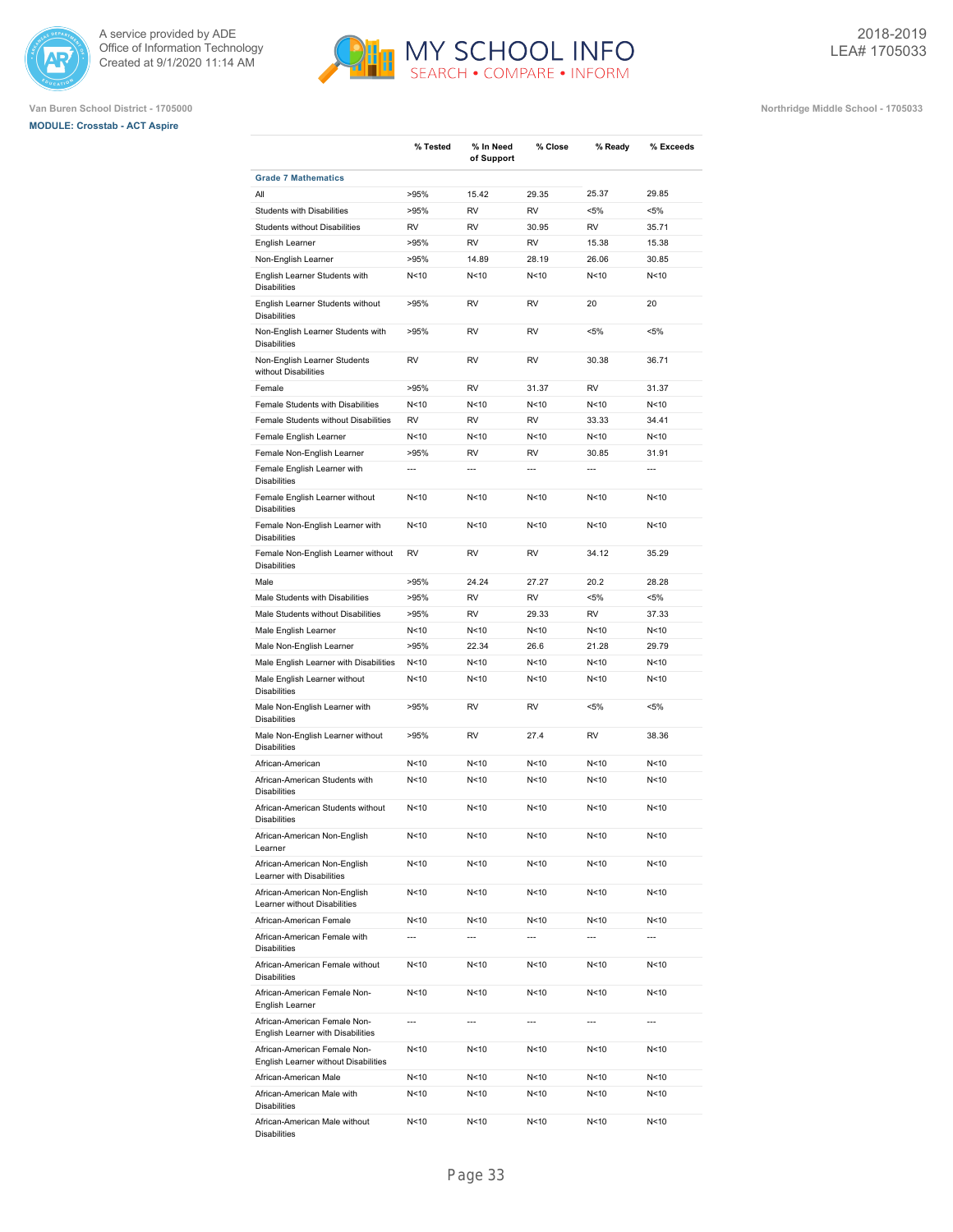



| African-American Male Non-English<br>Learner                      | N < 10                   | N<10           | N < 10                   | N<10            | N < 10                   |
|-------------------------------------------------------------------|--------------------------|----------------|--------------------------|-----------------|--------------------------|
| African-American Male Non-English<br>Learner with Disabilities    | N <sub>10</sub>          | N<10           | N < 10                   | N <sub>10</sub> | N<10                     |
| African-American Male Non-English<br>Learner without Disabilities | N <sub>10</sub>          | N<10           | N < 10                   | N <sub>10</sub> | N<10                     |
| Hispanic                                                          | >95%                     | <b>RV</b>      | <b>RV</b>                | 9.52            | 33.33                    |
| Hispanic Students with Disabilities                               | N < 10                   | N<10           | N<10                     | N <sub>10</sub> | N<10                     |
| Hispanic Students without Disabilities                            | >95%                     | <b>RV</b>      | <b>RV</b>                | 11.76           | 41.18                    |
| Hispanic English Learner                                          | >95%                     | <b>RV</b>      | <b>RV</b>                | 9.09            | 9.09                     |
| Hispanic Non-English Learner                                      | >95%                     | <b>RV</b>      | <b>RV</b>                | 10              | 60                       |
| Hispanic English Learner with                                     | N < 10                   | N<10           | N <sub>10</sub>          | N <sub>10</sub> | N<10                     |
| <b>Disabilities</b><br>Hispanic English Learner without           | N <sub>10</sub>          | N<10           | N<10                     | N <sub>10</sub> | N<10                     |
| <b>Disabilities</b><br>Hispanic Non-English Learner with          | N <sub>10</sub>          | N<10           | N <sub>10</sub>          | N <sub>10</sub> | N<10                     |
| <b>Disabilities</b><br>Hispanic Non-English Learner without       | N <sub>10</sub>          | N<10           | N < 10                   | N <sub>10</sub> | N<10                     |
| <b>Disabilities</b>                                               |                          |                |                          |                 |                          |
| Hispanic Female                                                   | >95%                     | <b>RV</b>      | <b>RV</b>                | 15.38           | 30.77                    |
| Hispanic Female with Disabilities                                 | N<10                     | N<10           | N<10                     | N<10            | N<10                     |
| Hispanic Female without Disabilities                              | >95%                     | <b>RV</b>      | <b>RV</b>                | 16.67           | 33.33                    |
| Hispanic Female English Learner                                   | N < 10                   | N<10           | N < 10                   | N <sub>10</sub> | N<10                     |
| Hispanic Female Non-English<br>Learner                            | N<10                     | N<10           | N<10                     | N <sub>10</sub> | N<10                     |
| Hispanic Female English Learner with<br><b>Disabilities</b>       | $\overline{\phantom{a}}$ | $\overline{a}$ | $\overline{a}$           | $\overline{a}$  | $\overline{a}$           |
| Hispanic Female English Learner<br>without Disabilities           | N<10                     | N<10           | N < 10                   | N <sub>10</sub> | N<10                     |
| Hispanic Female Non-English<br>Learner with Disabilities          | N<10                     | N<10           | N<10                     | N <sub>10</sub> | N<10                     |
| Hispanic Female Non-English<br>Learner without Disabilities       | N<10                     | N<10           | N<10                     | N<10            | N<10                     |
| Hispanic Male                                                     | N<10                     | N<10           | N<10                     | N <sub>10</sub> | N<10                     |
| Hispanic Male with Disabilities                                   | N < 10                   | N<10           | N<10                     | N<10            | N<10                     |
| Hispanic Male without Disabilities                                | N<10                     | N<10           | N<10                     | N<10            | N<10                     |
| Hispanic Male English Learner                                     | N<10                     | N<10           | N<10                     | N <sub>10</sub> | N<10                     |
| Hispanic Male Non-English Learner                                 | N < 10                   | N<10           | N<10                     | N <sub>10</sub> | N<10                     |
| Hispanic Male English Learner with<br><b>Disabilities</b>         | N < 10                   | N<10           | N<10                     | N < 10          | N<10                     |
| Hispanic Male English Learner<br>without Disabilities             | N<10                     | N<10           | N <sub>10</sub>          | N <sub>10</sub> | N<10                     |
| Hispanic Male Non-English Learner<br>with Disabilities            | $\overline{a}$           | $---$          | $---$                    | ---             | $\overline{a}$           |
| Hispanic Male Non-English Learner<br>without Disabilities         | N<10                     | N<10           | N<10                     | N <sub>10</sub> | N<10                     |
| Caucasian                                                         | >95%                     | 14.29          | 30.52                    | 25.97           | 29.22                    |
| Caucasian Students with Disabilities                              | >95%                     | RV             | RV                       | $< 5\%$         | <5%                      |
| Caucasian Students without<br><b>Disabilities</b>                 | <b>RV</b>                | RV             | 31.54                    | RV              | 34.62                    |
| Caucasian English Learner                                         | $\overline{\phantom{a}}$ | $\overline{a}$ | $\overline{a}$           | ---             | ---                      |
| Caucasian Non-English Learner                                     | >95%                     | 14.29          | 30.52                    | 25.97           | 29.22                    |
| Caucasian English Learner without<br><b>Disabilities</b>          | $\overline{\phantom{a}}$ | ---            | $\overline{a}$           | ---             | $\overline{a}$           |
| Caucasian Non-English Learner with                                | >95%                     | RV             | RV                       | <5%             | <5%                      |
| <b>Disabilities</b><br>Caucasian Non-English Learner              | RV                       | RV             | 31.54                    | RV              | 34.62                    |
| without Disabilities<br>Caucasian Female                          | >95%                     | RV             | RV                       | 30.77           | 32.05                    |
| Caucasian Female with Disabilities                                | N <sub>10</sub>          | N<10           | N<10                     | N<10            | N<10                     |
| Caucasian Female without Disabilities                             | RV                       | RV             | RV                       | 34.29           | 35.71                    |
| Caucasian Female English Learner                                  | $\overline{a}$           | ---            | $\overline{\phantom{a}}$ | ---             | $\overline{a}$           |
| Caucasian Female Non-English<br>Learner                           | >95%                     | RV             | RV                       | 30.77           | 32.05                    |
| Caucasian Female English Learner<br>without Disabilities          | $\overline{\phantom{a}}$ | ---            | $---$                    | ---             | $\overline{\phantom{a}}$ |
| Caucasian Female Non-English<br>Learner with Disabilities         | N<10                     | N<10           | N<10                     | N<10            | N<10                     |
| Caucasian Female Non-English<br>Learner without Disabilities      | RV                       | RV             | RV                       | 34.29           | 35.71                    |
|                                                                   |                          |                |                          | 21.05           |                          |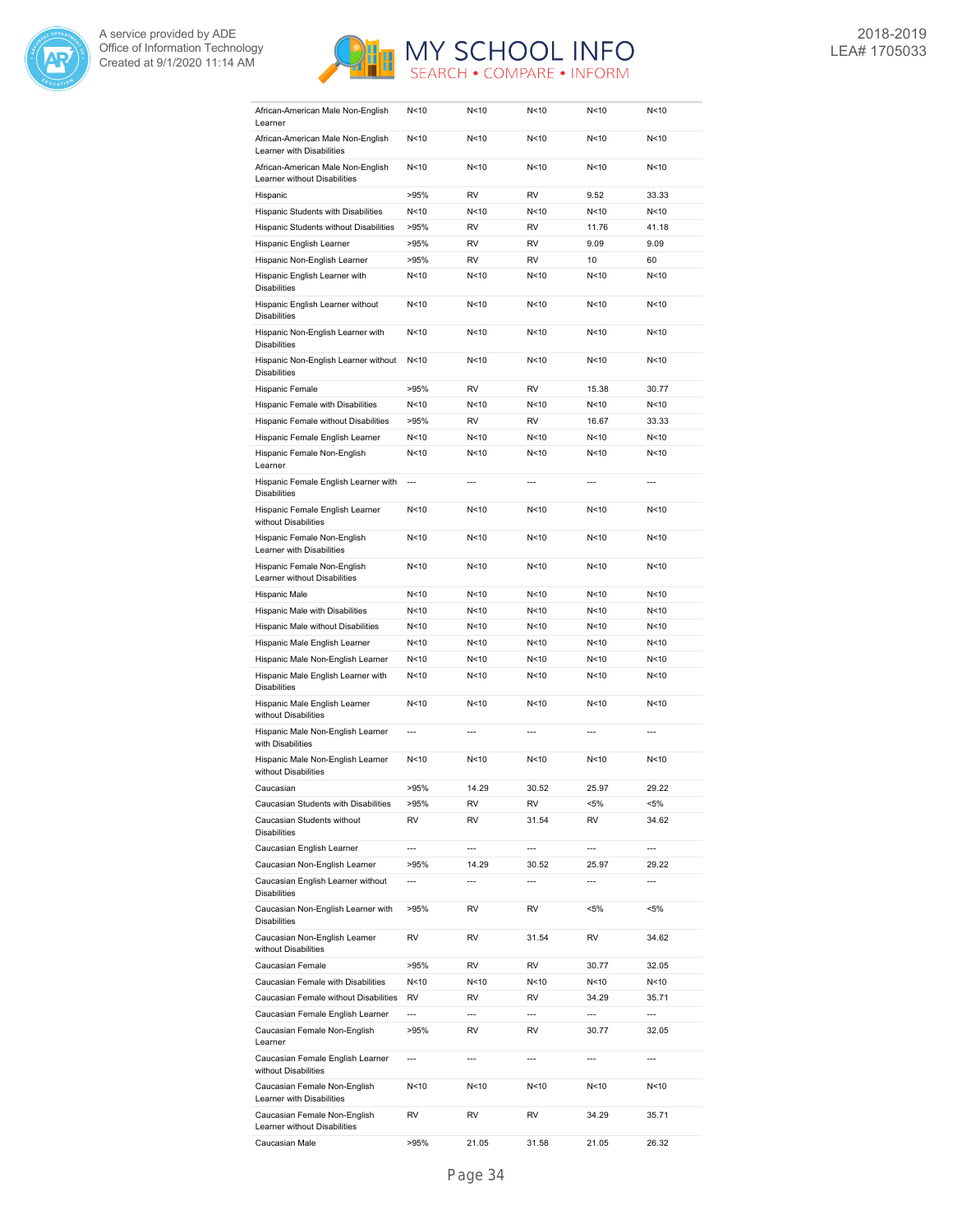



| Caucasian Male with Disabilities                           | >95% | RV    | RV    | 6.25  | $< 5\%$ |
|------------------------------------------------------------|------|-------|-------|-------|---------|
| Caucasian Male without Disabilities                        | >95% | RV    | 33.33 | RV    | 33.33   |
| Caucasian Male Non-English Learner                         | >95% | 21.05 | 31.58 | 21.05 | 26.32   |
| Caucasian Male Non-English Learner<br>with Disabilities    | >95% | RV    | RV    | 6.25  | $< 5\%$ |
| Caucasian Male Non-English Learner<br>without Disabilities | >95% | RV    | 33.33 | RV    | 33.33   |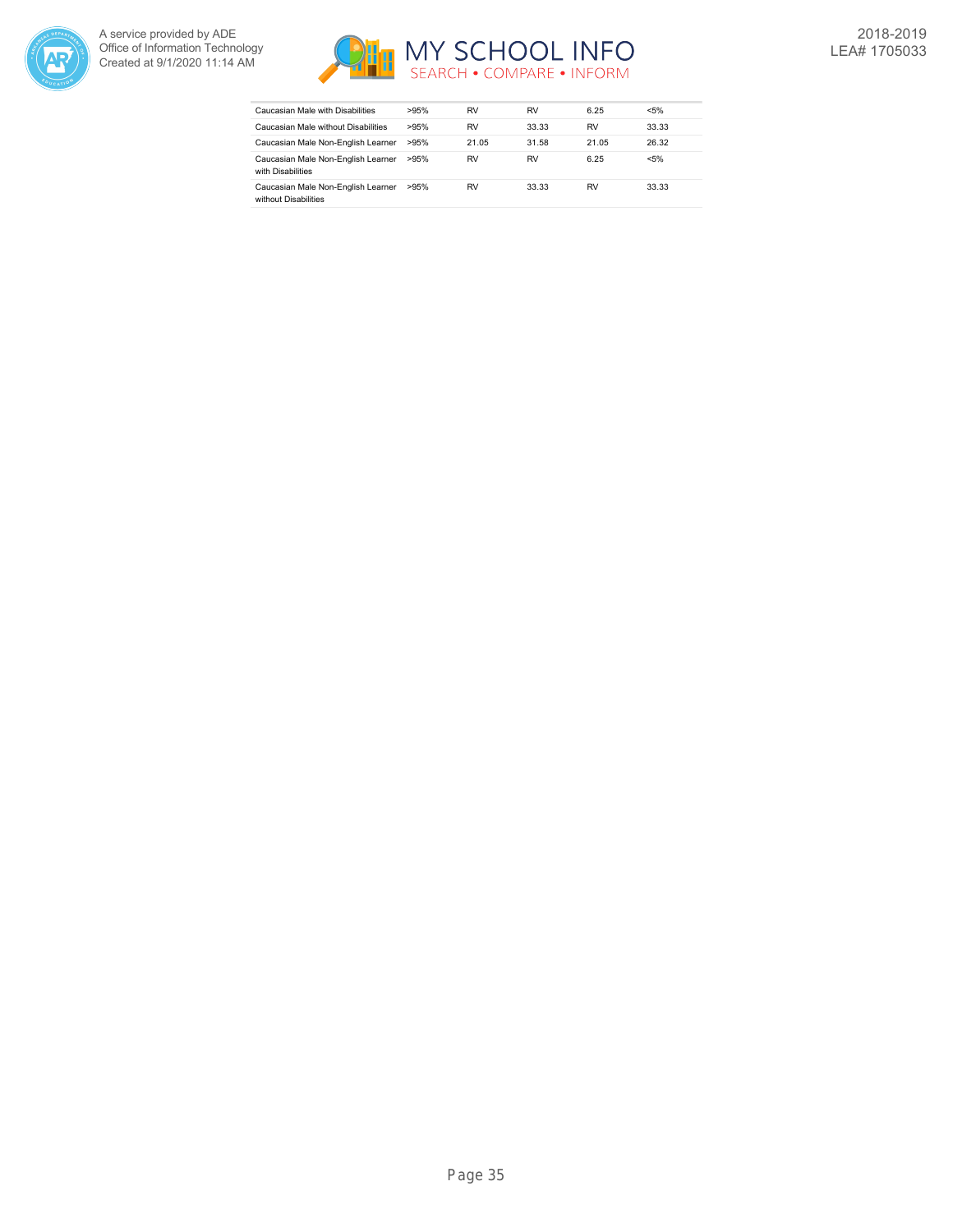





|                                                                      | % Tested        | % In Need<br>of Support | % Close         | % Ready         | % Exceeds      |
|----------------------------------------------------------------------|-----------------|-------------------------|-----------------|-----------------|----------------|
| <b>Grade 7 Science</b>                                               |                 |                         |                 |                 |                |
| All                                                                  | >95%            | 27.36                   | 17.91           | 29.35           | 25.37          |
| Students with Disabilities                                           | >95%            | <b>RV</b>               | <b>RV</b>       | 12.12           | $< 5\%$        |
| Students without Disabilities                                        | >95%            | 17.86                   | 19.05           | 32.74           | 30.36          |
| English Learner                                                      | >95%            | <b>RV</b>               | <b>RV</b>       | 30.77           | 7.69           |
| Non-English Learner                                                  | >95%            | 26.6                    | 17.55           | 29.26           | 26.6           |
| English Learner Students with<br><b>Disabilities</b>                 | N<10            | N<10                    | N <sub>10</sub> | N <sub>10</sub> | N<10           |
| English Learner Students without<br><b>Disabilities</b>              | >95%            | <b>RV</b>               | <b>RV</b>       | 40              | 10             |
| Non-English Learner Students with<br><b>Disabilities</b>             | >95%            | <b>RV</b>               | <b>RV</b>       | 13.33           | $< 5\%$        |
| Non-English Learner Students<br>without Disabilities                 | >95%            | 17.72                   | 18.35           | 32.28           | 31.65          |
| Female                                                               | >95%            | 18.63                   | 23.53           | 33.33           | 24.51          |
| Female Students with Disabilities                                    | N<10            | N<10                    | N <sub>10</sub> | N <sub>10</sub> | N<10           |
| Female Students without Disabilities                                 | >95%            | 12.9                    | 23.66           | 36.56           | 26.88          |
| Female English Learner                                               | N<10            | N<10                    | N <sub>10</sub> | N <sub>10</sub> | N<10           |
| Female Non-English Learner                                           | >95%            | 19.15                   | 22.34           | 32.98           | 25.53          |
| Female English Learner with<br><b>Disabilities</b>                   | $\overline{a}$  | $\overline{a}$          | $\overline{a}$  | $\overline{a}$  | $\overline{a}$ |
| Female English Learner without<br><b>Disabilities</b>                | N <sub>10</sub> | N<10                    | N<10            | N <sub>10</sub> | N<10           |
| Female Non-English Learner with<br><b>Disabilities</b>               | N <sub>10</sub> | N<10                    | N<10            | N <sub>10</sub> | N<10           |
| Female Non-English Learner without<br><b>Disabilities</b>            | >95%            | 12.94                   | 22.35           | 36.47           | 28.24          |
| Male                                                                 | >95%            | 36.36                   | 12.12           | 25.25           | 26.26          |
| Male Students with Disabilities                                      | >95%            | <b>RV</b>               | <b>RV</b>       | 16.67           | $< 5\%$        |
| Male Students without Disabilities                                   | >95%            | 24                      | 13.33           | 28              | 34.67          |
| Male English Learner                                                 | N <sub>10</sub> | N<10                    | N <sub>10</sub> | N <sub>10</sub> | N<10           |
| Male Non-English Learner                                             | >95%            | 34.04                   | 12.77           | 25.53           | 27.66          |
| Male English Learner with Disabilities                               | N<10            | N < 10                  | N<10            | N <sub>10</sub> | N<10           |
| Male English Learner without<br><b>Disabilities</b>                  | N<10            | N<10                    | N<10            | N<10            | N<10           |
| Male Non-English Learner with<br><b>Disabilities</b>                 | >95%            | <b>RV</b>               | <b>RV</b>       | 19.05           | $< 5\%$        |
| Male Non-English Learner without<br><b>Disabilities</b>              | >95%            | 23.29                   | 13.7            | 27.4            | 35.62          |
| African-American                                                     | N<10            | N<10                    | N<10            | N <sub>10</sub> | N<10           |
| African-American Students with<br><b>Disabilities</b>                | N<10            | N<10                    | N<10            | N <sub>10</sub> | N<10           |
| African-American Students without<br><b>Disabilities</b>             | N<10            | N<10                    | N<10            | N <sub>10</sub> | N<10           |
| African-American Non-English<br>Learner                              | N <sub>10</sub> | N <sub>10</sub>         | N<10            | N<10            | N<10           |
| African-American Non-English<br>Learner with Disabilities            | N<10            | N<10                    | N<10            | N<10            | N<10           |
| African-American Non-English<br>Learner without Disabilities         | N<10            | N<10                    | N<10            | N<10            | N<10           |
| African-American Female                                              | N<10            | N<10                    | N<10            | N<10            | N<10           |
| African-American Female with<br><b>Disabilities</b>                  | ---             | ---                     | $\overline{a}$  | $---$           | ---            |
| African-American Female without<br><b>Disabilities</b>               | N<10            | N <sub>10</sub>         | N<10            | N<10            | N<10           |
| African-American Female Non-<br>English Learner                      | N < 10          | N<10                    | N<10            | N<10            | N<10           |
| African-American Female Non-<br>English Learner with Disabilities    | $\overline{a}$  | $\overline{a}$          | $\overline{a}$  | ---             | ---            |
| African-American Female Non-<br>English Learner without Disabilities | N < 10          | N<10                    | N<10            | N<10            | N<10           |
| African-American Male                                                | N<10            | N<10                    | N<10            | N<10            | N<10           |
| African-American Male with<br><b>Disabilities</b>                    | N <sub>10</sub> | N <sub>10</sub>         | N<10            | N<10            | N<10           |
| African-American Male without<br><b>Disabilities</b>                 | N<10            | N<10                    | N<10            | N < 10          | N<10           |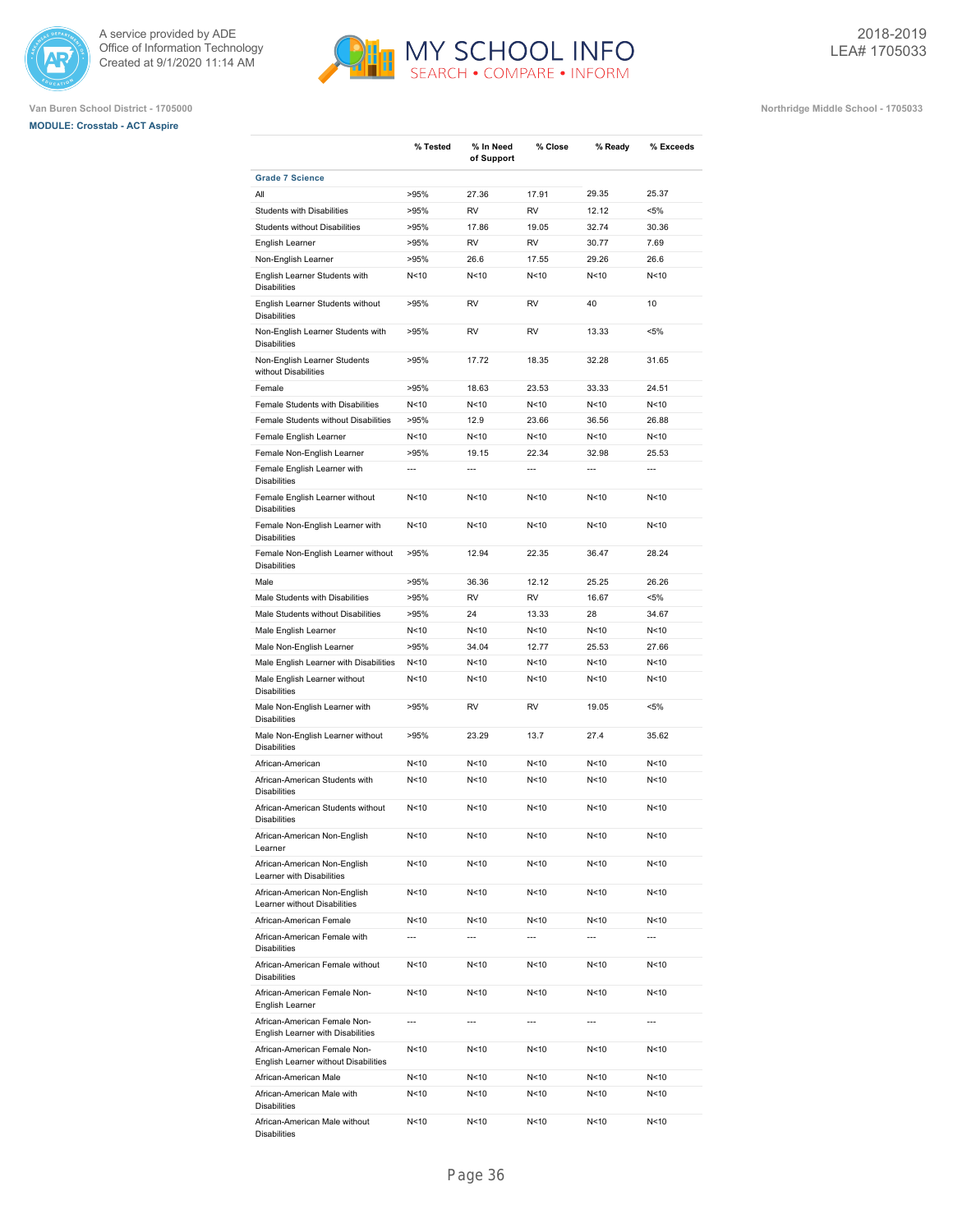



| African-American Male Non-English<br>Learner                      | N < 10                   | N<10                     | N < 10          | N < 10                   | N<10                     |
|-------------------------------------------------------------------|--------------------------|--------------------------|-----------------|--------------------------|--------------------------|
| African-American Male Non-English<br>Learner with Disabilities    | N<10                     | N<10                     | N < 10          | N <sub>10</sub>          | N<10                     |
| African-American Male Non-English<br>Learner without Disabilities | N < 10                   | N<10                     | N < 10          | N < 10                   | N<10                     |
| Hispanic                                                          | >95%                     | RV                       | <b>RV</b>       | 23.81                    | 23.81                    |
| Hispanic Students with Disabilities                               | N < 10                   | N<10                     | N<10            | N < 10                   | N<10                     |
| Hispanic Students without Disabilities                            | >95%                     | <b>RV</b>                | <b>RV</b>       | 29.41                    | 29.41                    |
| Hispanic English Learner                                          | >95%                     | RV                       | <b>RV</b>       | 27.27                    | $< 5\%$                  |
| Hispanic Non-English Learner                                      | >95%                     | <b>RV</b>                | <b>RV</b>       | 20                       | 50                       |
| Hispanic English Learner with                                     | N<10                     | N<10                     | N<10            | N<10                     | N<10                     |
| <b>Disabilities</b>                                               |                          |                          |                 |                          |                          |
| Hispanic English Learner without<br><b>Disabilities</b>           | N<10                     | N<10                     | N<10            | N<10                     | N<10                     |
| Hispanic Non-English Learner with<br><b>Disabilities</b>          | N<10                     | N<10                     | N<10            | N<10                     | N<10                     |
| Hispanic Non-English Learner without<br><b>Disabilities</b>       | N<10                     | N<10                     | N<10            | N<10                     | N<10                     |
| Hispanic Female                                                   | >95%                     | RV                       | <b>RV</b>       | 30.77                    | 15.38                    |
| Hispanic Female with Disabilities                                 | N < 10                   | N<10                     | N<10            | N<10                     | N<10                     |
| Hispanic Female without Disabilities                              | >95%                     | <b>RV</b>                | <b>RV</b>       | 33.33                    | 16.67                    |
| Hispanic Female English Learner                                   | N < 10                   | N<10                     | N<10            | N <sub>10</sub>          | N<10                     |
| Hispanic Female Non-English<br>Learner                            | N < 10                   | N<10                     | N<10            | N < 10                   | N<10                     |
| Hispanic Female English Learner with<br><b>Disabilities</b>       | $\overline{a}$           | $---$                    | $---$           | ---                      | $\overline{a}$           |
| Hispanic Female English Learner<br>without Disabilities           | N < 10                   | N<10                     | N<10            | N<10                     | N<10                     |
| Hispanic Female Non-English<br>Learner with Disabilities          | N<10                     | N<10                     | N<10            | N < 10                   | N<10                     |
| Hispanic Female Non-English<br>Learner without Disabilities       | N < 10                   | N<10                     | N<10            | N < 10                   | N<10                     |
| Hispanic Male                                                     | N < 10                   | N<10                     | N<10            | N < 10                   | N<10                     |
| Hispanic Male with Disabilities                                   | N < 10                   | N<10                     | N<10            | N < 10                   | N<10                     |
| Hispanic Male without Disabilities                                | N < 10                   | N<10                     | N<10            | N < 10                   | N<10                     |
| Hispanic Male English Learner                                     | N < 10                   | N<10                     | N<10            | N < 10                   | N<10                     |
| Hispanic Male Non-English Learner                                 | N < 10                   | N<10                     | N<10            | N < 10                   | N<10                     |
| Hispanic Male English Learner with<br><b>Disabilities</b>         | N < 10                   | N<10                     | N<10            | N < 10                   | N<10                     |
| Hispanic Male English Learner<br>without Disabilities             | N <sub>10</sub>          | N<10                     | N < 10          | N <sub>10</sub>          | N<10                     |
| Hispanic Male Non-English Learner<br>with Disabilities            | $\overline{\phantom{a}}$ | $\overline{a}$           | $\overline{a}$  | $\overline{\phantom{a}}$ | $\overline{a}$           |
| Hispanic Male Non-English Learner<br>without Disabilities         | N < 10                   | N<10                     | N <sub>10</sub> | N<10                     | N<10                     |
| Caucasian                                                         | >95%                     | 27.27                    | 17.53           | 29.87                    | 25.32                    |
| Caucasian Students with Disabilities                              | >95%                     | RV                       | RV              | 16.67                    | <5%                      |
| Caucasian Students without<br><b>Disabilities</b>                 | >95%                     | 19.23                    | 18.46           | 32.31                    | 30                       |
| Caucasian English Learner                                         | $\overline{a}$           | ---                      | $\overline{a}$  | $\overline{a}$           | ---                      |
| Caucasian Non-English Learner                                     | >95%                     | 27.27                    | 17.53           | 29.87                    | 25.32                    |
| Caucasian English Learner without<br><b>Disabilities</b>          | $\overline{\phantom{a}}$ | $\overline{\phantom{a}}$ | ---             | $\overline{\phantom{a}}$ | $\overline{\phantom{a}}$ |
| Caucasian Non-English Learner with<br><b>Disabilities</b>         | >95%                     | RV                       | RV              | 16.67                    | $< 5\%$                  |
| Caucasian Non-English Learner<br>without Disabilities             | >95%                     | 19.23                    | 18.46           | 32.31                    | 30                       |
| Caucasian Female                                                  | >95%                     | 19.23                    | 21.79           | 32.05                    | 26.92                    |
| Caucasian Female with Disabilities                                | N<10                     | N<10                     | N<10            | N<10                     | N<10                     |
| Caucasian Female without Disabilities                             | >95%                     | RV                       | RV              | 35.71                    | 30                       |
| Caucasian Female English Learner                                  | $\overline{a}$           | $\overline{a}$           | $\overline{a}$  | ---                      | ---                      |
| Caucasian Female Non-English<br>Learner                           | >95%                     | 19.23                    | 21.79           | 32.05                    | 26.92                    |
| Caucasian Female English Learner<br>without Disabilities          | $\overline{\phantom{a}}$ | $\overline{\phantom{a}}$ | ---             | $\overline{\phantom{a}}$ | ---                      |
| Caucasian Female Non-English<br>Learner with Disabilities         | N<10                     | N<10                     | N<10            | N<10                     | N<10                     |
| Caucasian Female Non-English<br>Learner without Disabilities      | >95%                     | RV                       | RV              | 35.71                    | 30                       |
| Caucasian Male                                                    | >95%                     | 35.53                    | 13.16           | 27.63                    | 23.68                    |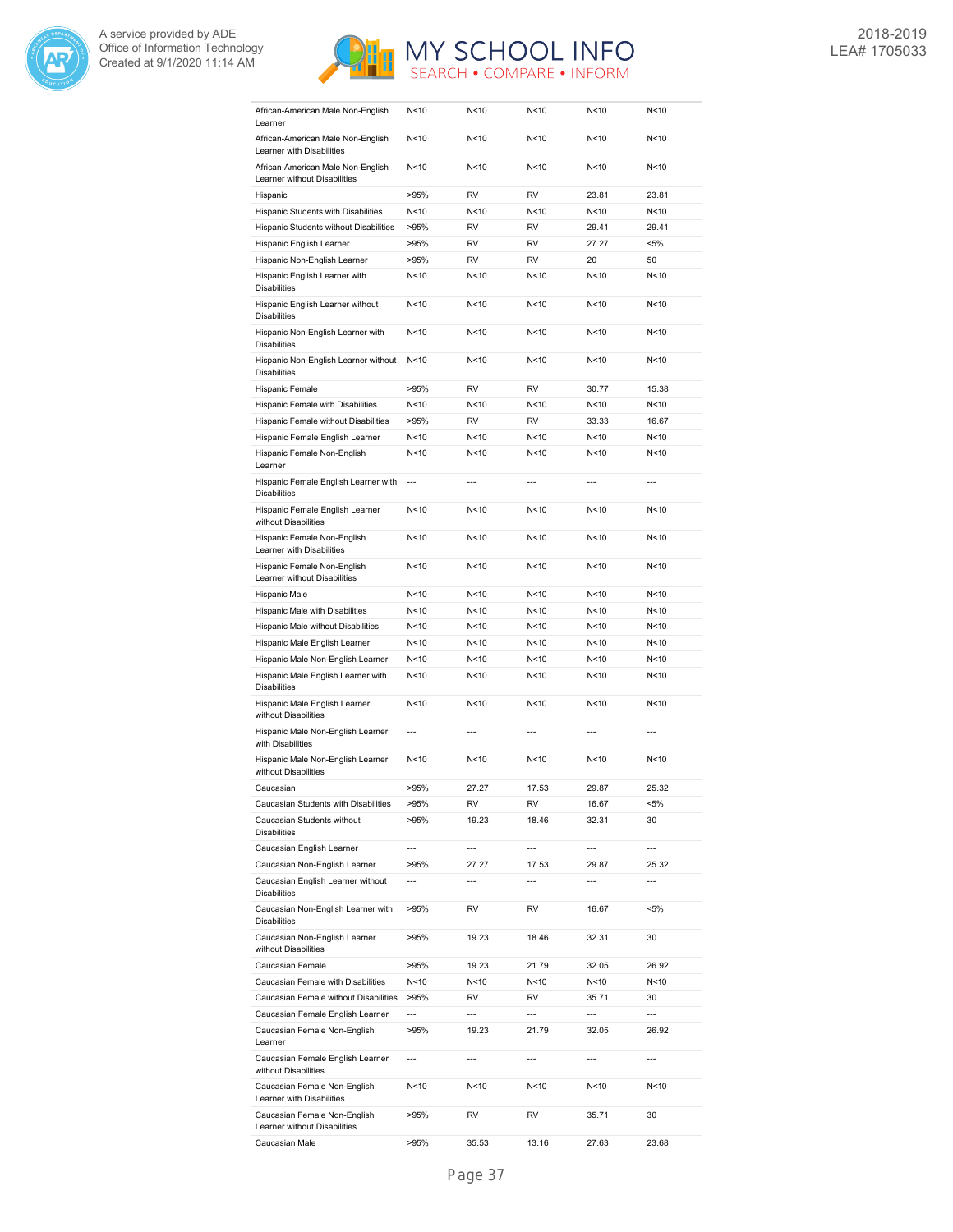



| Caucasian Male with Disabilities                           | >95% | RV    | RV    | 25    | < 5%    |
|------------------------------------------------------------|------|-------|-------|-------|---------|
| Caucasian Male without Disabilities                        | >95% | RV    | RV    | 28.33 | 30      |
| Caucasian Male Non-English Learner                         | >95% | 35.53 | 13.16 | 27.63 | 23.68   |
| Caucasian Male Non-English Learner<br>with Disabilities    | >95% | RV    | RV    | 25    | $< 5\%$ |
| Caucasian Male Non-English Learner<br>without Disabilities | >95% | RV    | RV    | 28.33 | 30      |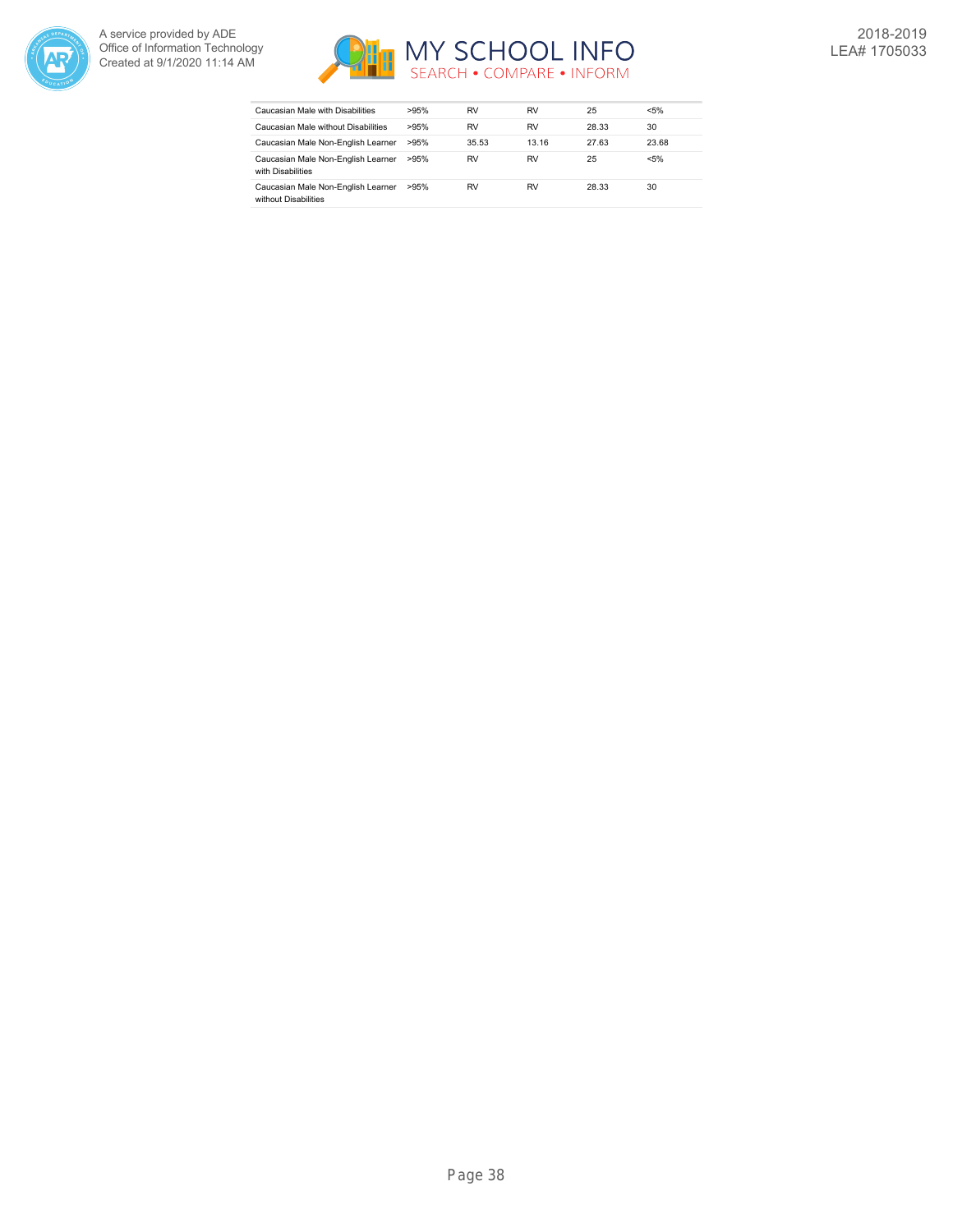





|                                                                                                   | % Tested                | % In Need<br>of Support | % Close         | % Ready                            | % Exceeds    |
|---------------------------------------------------------------------------------------------------|-------------------------|-------------------------|-----------------|------------------------------------|--------------|
| Grade 8 English Language Arts (ELA)                                                               |                         |                         |                 |                                    |              |
| All                                                                                               | >95%                    | 23.12                   | 18.59           | 20.6                               | 37.69        |
| <b>Students with Disabilities</b>                                                                 | >95%                    | <b>RV</b>               | <b>RV</b>       | 12.5                               | $< 5\%$      |
| Students without Disabilities                                                                     | >95%                    | 17.14                   | 18.86           | 21.71                              | 42.29        |
| English Learner                                                                                   | >95%                    | <b>RV</b>               | <b>RV</b>       | 15.79                              | 31.58        |
| Non-English Learner                                                                               | >95%                    | 20.56                   | 20              | 21.11                              | 38.33        |
| English Learner Students with<br><b>Disabilities</b>                                              | N<10                    | N<10                    | N < 10          | N<10                               | N<10         |
| English Learner Students without<br><b>Disabilities</b>                                           | >95%                    | <b>RV</b>               | <b>RV</b>       | 21.43                              | 42.86        |
| Non-English Learner Students with<br><b>Disabilities</b>                                          | >95%                    | <b>RV</b>               | <b>RV</b>       | 15.79                              | 5.26         |
| Non-English Learner Students<br>without Disabilities                                              | >95%                    | 16.15                   | 19.88           | 21.74                              | 42.24        |
| Female                                                                                            | >95%                    | 19.23                   | 19.23           | 19.23                              | 42.31        |
| Female Students with Disabilities                                                                 | >95%                    | <b>RV</b>               | <b>RV</b>       | $< 5\%$                            | 8.33         |
| Female Students without Disabilities                                                              | >95%                    | 13.04                   | 18.48           | 21.74                              | 46.74        |
| Female English Learner                                                                            | N<10                    | N<10                    | N <sub>10</sub> | N<10                               | N<10         |
| Female Non-English Learner                                                                        | >95%                    | 16.84                   | 21.05           | 17.89                              | 44.21        |
| Female English Learner with<br><b>Disabilities</b>                                                | N<10                    | N<10                    | N<10            | N <sub>10</sub>                    | N<10         |
| Female English Learner without<br><b>Disabilities</b>                                             | N<10                    | N<10                    | N<10            | N<10                               | N<10         |
| Female Non-English Learner with<br><b>Disabilities</b>                                            | >95%                    | <b>RV</b>               | <b>RV</b>       | $< 5\%$                            | 10           |
| Female Non-English Learner without<br><b>Disabilities</b>                                         | >95%                    | 11.76                   | 20              | 20                                 | 48.24        |
| Male                                                                                              | >95%                    | 27.37                   | 17.89           | 22.11                              | 32.63        |
| Male Students with Disabilities                                                                   | >95%                    | <b>RV</b>               | <b>RV</b>       | 25                                 | $< 5\%$      |
| Male Students without Disabilities                                                                | >95%                    | 21.69                   | 19.28           | 21.69                              | 37.35        |
| Male English Learner                                                                              | >95%                    | <b>RV</b>               | <b>RV</b>       | $< 5\%$                            | 40           |
| Male Non-English Learner                                                                          | >95%                    | 24.71                   | 18.82           | 24.71                              | 31.76        |
| Male English Learner with Disabilities                                                            | N<10                    | N<10                    | N <sub>10</sub> | N <sub>10</sub>                    | N<10         |
| Male English Learner without<br><b>Disabilities</b>                                               | N<10                    | N<10                    | N <sub>10</sub> | N <sub>10</sub>                    | N<10         |
| Male Non-English Learner with<br><b>Disabilities</b>                                              | N <sub>10</sub>         | N<10                    | N<10            | N<10                               | N<10         |
| Male Non-English Learner without<br><b>Disabilities</b>                                           | >95%                    | 21.05                   | 19.74           | 23.68                              | 35.53        |
| African-American                                                                                  | N<10                    | N<10                    | N <sub>10</sub> | N <sub>10</sub>                    | N<10         |
| African-American Students with<br><b>Disabilities</b>                                             | N<10                    | N<10                    | N <sub>10</sub> | N<10                               | N < 10       |
| African-American Students without<br><b>Disabilities</b>                                          | N <sub>10</sub>         | N<10                    | N <sub>10</sub> | N<10                               | N<10         |
| African-American Non-English<br>Learner                                                           | N<10                    | N<10                    | N<10            | N<10                               | N<10         |
| African-American Non-English<br>Learner with Disabilities                                         | N<10                    | N<10                    | N<10            | N<10                               | N<10         |
| African-American Non-English<br>Learner without Disabilities                                      | N<10                    | N<10                    | N<10            | N<10                               | N<10         |
| African-American Female                                                                           | N<10                    | N<10                    | N<10            | N<10                               | N<10         |
| African-American Female with<br><b>Disabilities</b>                                               | N<10                    | N<10                    | N<10            | N<10                               | N<10         |
| African-American Female without<br><b>Disabilities</b>                                            | N<10                    | N<10                    | N<10            | N<10                               | N<10         |
| African-American Female Non-<br>English Learner                                                   | N<10<br>N <sub>10</sub> | N<10                    | N<10            | N <sub>10</sub><br>N <sub>10</sub> | N<10         |
| African-American Female Non-<br>English Learner with Disabilities<br>African-American Female Non- | N<10                    | N<10<br>N<10            | N<10<br>N<10    | N<10                               | N<10<br>N<10 |
| English Learner without Disabilities                                                              |                         |                         |                 |                                    |              |
| African-American Male                                                                             | N <sub>10</sub>         | N <sub>10</sub>         | N<10            | N <sub>10</sub>                    | N<10         |
| African-American Male with<br><b>Disabilities</b>                                                 | N<10                    | N<10                    | N<10            | N<10                               | N<10         |
| African-American Male without<br>Disabilities                                                     | N<10                    | N<10                    | N<10            | N<10                               | N<10         |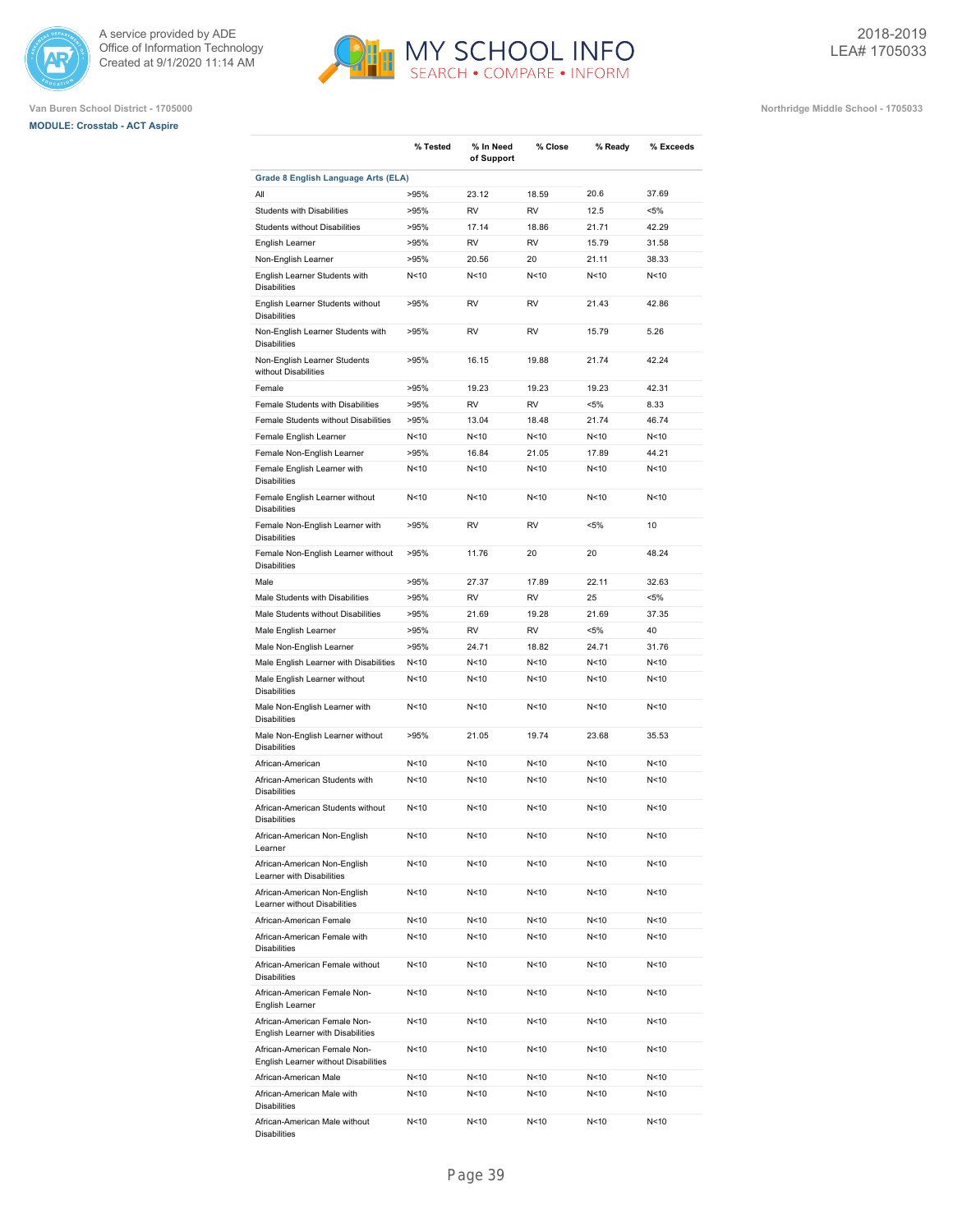



| African-American Male Non-English<br>Learner                      | N<10                     | N<10           | N<10            | N<10            | N < 10         |
|-------------------------------------------------------------------|--------------------------|----------------|-----------------|-----------------|----------------|
| African-American Male Non-English<br>Learner with Disabilities    | N < 10                   | N<10           | N<10            | N<10            | N<10           |
| African-American Male Non-English<br>Learner without Disabilities | N<10                     | N<10           | N <sub>10</sub> | N <sub>10</sub> | N<10           |
| Hispanic                                                          | >95%                     | 52.38          | <b>RV</b>       | <b>RV</b>       | 14.29          |
| Hispanic Students with Disabilities                               | N<10                     | N<10           | N<10            | N <sub>10</sub> | N<10           |
| Hispanic Students without Disabilities                            | >95%                     | RV             | <b>RV</b>       | 31.25           | 18.75          |
| Hispanic English Learner                                          | >95%                     | RV             | <b>RV</b>       | 20              | 13.33          |
| Hispanic Non-English Learner                                      | N<10                     | N<10           | N<10            | N<10            | N<10           |
| Hispanic English Learner with                                     | N<10                     | N<10           | N < 10          | N<10            | N<10           |
| <b>Disabilities</b>                                               |                          |                |                 |                 |                |
| Hispanic English Learner without<br><b>Disabilities</b>           | >95%                     | <b>RV</b>      | <b>RV</b>       | 30              | 20             |
| Hispanic Non-English Learner with<br><b>Disabilities</b>          | $\overline{a}$           | ---            | ---             |                 |                |
| Hispanic Non-English Learner without<br><b>Disabilities</b>       | N < 10                   | N<10           | N < 10          | N < 10          | N < 10         |
| Hispanic Female                                                   | >95%                     | <b>RV</b>      | <b>RV</b>       | 33.33           | 16.67          |
| Hispanic Female with Disabilities                                 | N<10                     | N<10           | N<10            | N<10            | N<10           |
| Hispanic Female without Disabilities                              | >95%                     | <b>RV</b>      | <b>RV</b>       | 40              | 20             |
| Hispanic Female English Learner                                   | N<10                     | N<10           | N<10            | N<10            | N<10           |
| Hispanic Female Non-English<br>Learner                            | N<10                     | N<10           | N < 10          | N <sub>10</sub> | N<10           |
| Hispanic Female English Learner with<br><b>Disabilities</b>       | N < 10                   | N<10           | N < 10          | N < 10          | N<10           |
| Hispanic Female English Learner<br>without Disabilities           | N < 10                   | N<10           | N < 10          | N < 10          | N<10           |
| Hispanic Female Non-English<br>Learner with Disabilities          | $\overline{a}$           | $\overline{a}$ |                 | $\overline{a}$  |                |
| Hispanic Female Non-English<br>Learner without Disabilities       | N <sub>10</sub>          | N<10           | N <sub>10</sub> | N <sub>10</sub> | N<10           |
| Hispanic Male                                                     | N <sub>10</sub>          | N<10           | N<10            | N <sub>10</sub> | N<10           |
| Hispanic Male with Disabilities                                   | N < 10                   | N<10           | N<10            | N<10            | N<10           |
| Hispanic Male without Disabilities                                | N < 10                   | N < 10         | N<10            | N <sub>10</sub> | N<10           |
| Hispanic Male English Learner                                     | N < 10                   | N < 10         | N <sub>10</sub> | N<10            | N<10           |
| Hispanic Male Non-English Learner                                 | N < 10                   | N<10           | N < 10          | N<10            | N<10           |
| Hispanic Male English Learner with                                | N<10                     | N<10           | N < 10          | N < 10          | N<10           |
| <b>Disabilities</b><br>Hispanic Male English Learner              | N<10                     | N<10           | N<10            | N<10            | N<10           |
| without Disabilities                                              |                          |                |                 |                 |                |
| Hispanic Male Non-English Learner<br>with Disabilities            | $\overline{\phantom{a}}$ | $\overline{a}$ | $\overline{a}$  | $\overline{a}$  | $\overline{a}$ |
| Hispanic Male Non-English Learner<br>without Disabilities         | N < 10                   | N<10           | N<10            | N < 10          | N<10           |
| Caucasian                                                         | >95%                     | 18.44          | 21.99           | 20.57           | 39.01          |
| Caucasian Students with Disabilities                              | >95%                     | RV             | RV              | 18.75           | 6.25           |
| Caucasian Students without<br><b>Disabilities</b>                 | >95%                     | 14.4           | 21.6            | 20.8            | 43.2           |
| Caucasian English Learner                                         | N<10                     | N<10           | N<10            | N<10            | N<10           |
| Caucasian Non-English Learner                                     | >95%                     | 18.57          | 22.14           | 20.71           | 38.57          |
| Caucasian English Learner without<br><b>Disabilities</b>          | N<10                     | N<10           | N<10            | N<10            | N<10           |
| Caucasian Non-English Learner with<br><b>Disabilities</b>         | >95%                     | RV             | RV              | 18.75           | 6.25           |
| Caucasian Non-English Learner<br>without Disabilities             | >95%                     | 14.52          | 21.77           | 20.97           | 42.74          |
| Caucasian Female                                                  | >95%                     | 13.89          | 23.61           | 18.06           | 44.44          |
| Caucasian Female with Disabilities                                | N<10                     | N<10           | N<10            | N<10            | N<10           |
| Caucasian Female without Disabilities                             | >95%                     | RV             | 22.22           | RV              | 49.21          |
| Caucasian Female English Learner                                  | N<10                     | N<10           | N<10            | N<10            | N<10           |
| Caucasian Female Non-English<br>Learner                           | >95%                     | 14.08          | 23.94           | 18.31           | 43.66          |
| Caucasian Female English Learner<br>without Disabilities          | N <sub>10</sub>          | N<10           | N<10            | N<10            | N<10           |
| Caucasian Female Non-English<br>Learner with Disabilities         | N<10                     | N<10           | N<10            | N<10            | N<10           |
| Caucasian Female Non-English<br>Learner without Disabilities      | >95%                     | RV             | 22.58           | RV              | 48.39          |
| Caucasian Male                                                    | >95%                     | 23.19          | 20.29           | 23.19           | 33.33          |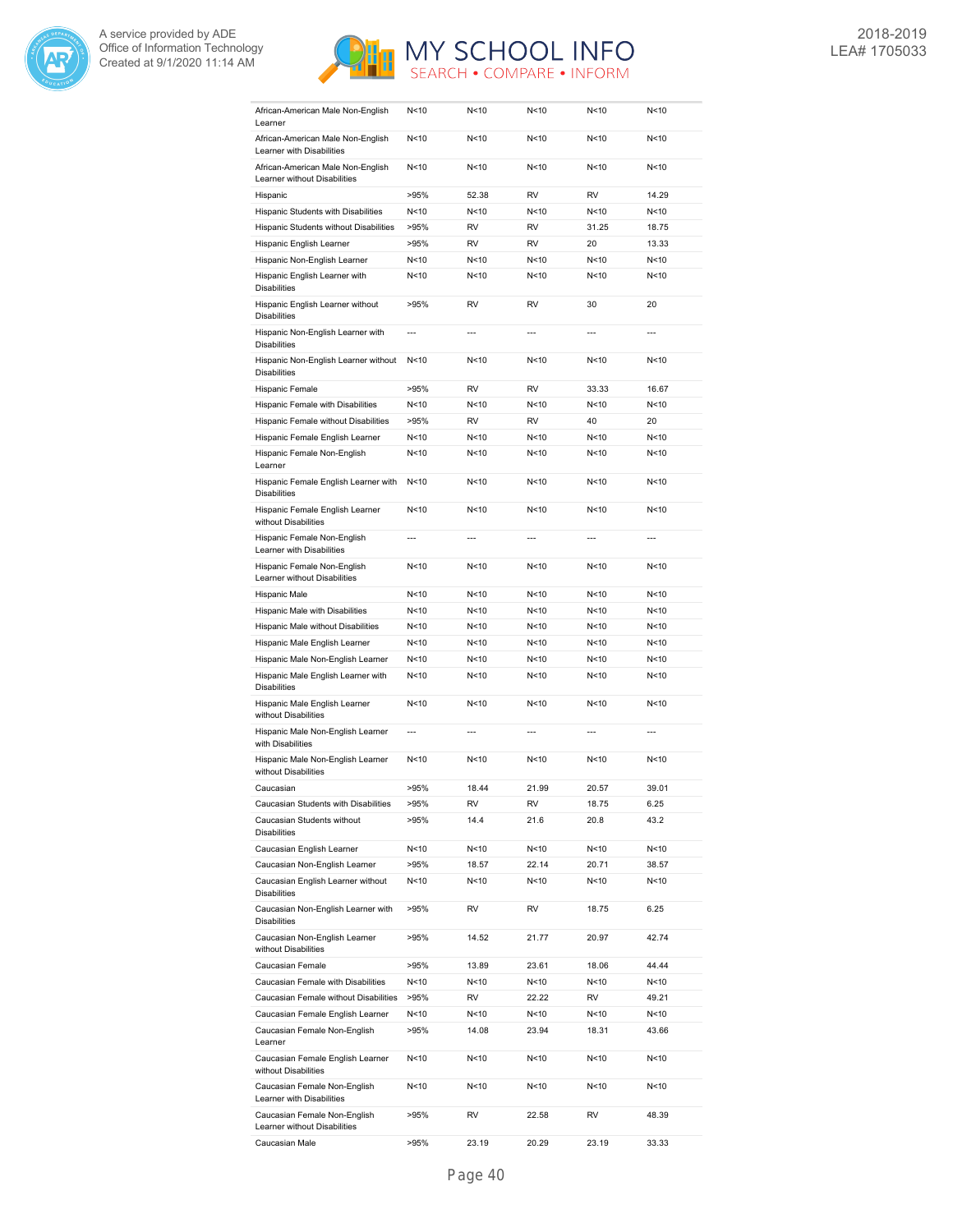



| Caucasian Male with Disabilities                           | N<10   | N < 10 | N<10   | N<10  | N < 10 |
|------------------------------------------------------------|--------|--------|--------|-------|--------|
| Caucasian Male without Disabilities                        | >95%   | 20.97  | 20.97  | 20.97 | 37.1   |
| Caucasian Male Non-English Learner                         | >95%   | 23.19  | 20.29  | 23.19 | 33.33  |
| Caucasian Male Non-English Learner<br>with Disabilities    | N < 10 | N<10   | N < 10 | N<10  | N < 10 |
| Caucasian Male Non-English Learner<br>without Disabilities | >95%   | 20.97  | 20.97  | 20.97 | 37.1   |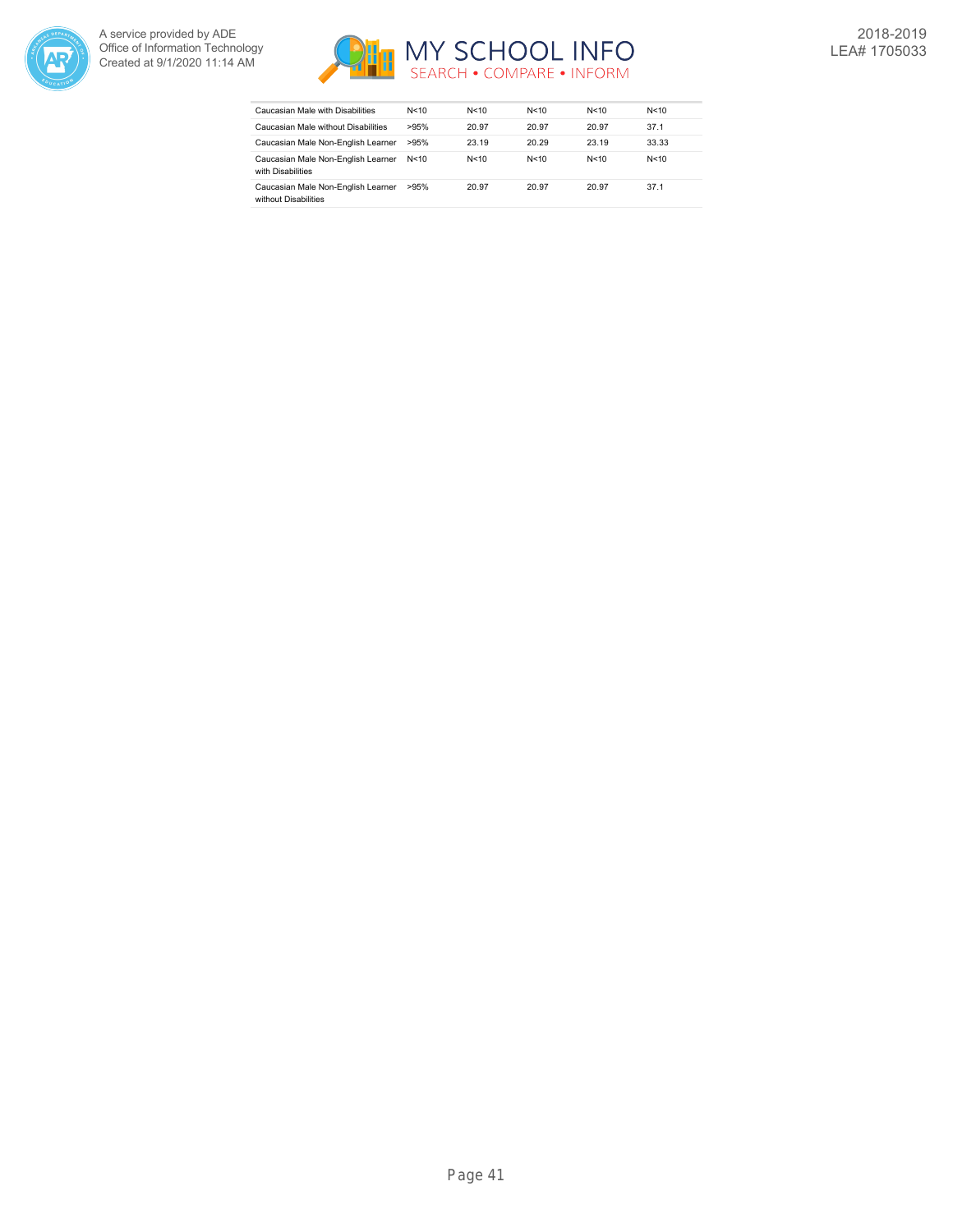





|                                                                      | % Tested        | % In Need<br>of Support | % Close                      | % Ready         | % Exceeds       |
|----------------------------------------------------------------------|-----------------|-------------------------|------------------------------|-----------------|-----------------|
| <b>Grade 8 Mathematics</b>                                           |                 |                         |                              |                 |                 |
| All                                                                  | >95%            | 20.71                   | 24.24                        | 28.28           | 26.77           |
| <b>Students with Disabilities</b>                                    | >95%            | <b>RV</b>               | <b>RV</b>                    | $< 5\%$         | $< 5\%$         |
| <b>Students without Disabilities</b>                                 | >95%            | 12.64                   | 24.71                        | 32.18           | 30.46           |
| English Learner                                                      | >95%            | <b>RV</b>               | <b>RV</b>                    | 15.79           | 21.05           |
| Non-English Learner                                                  | >95%            | 17.32                   | 25.7                         | 29.61           | 27.37           |
| English Learner Students with<br><b>Disabilities</b>                 | N<10            | N<10                    | N <sub>10</sub>              | N <sub>10</sub> | N<10            |
| English Learner Students without<br><b>Disabilities</b>              | >95%            | <b>RV</b>               | <b>RV</b>                    | 21.43           | 28.57           |
| Non-English Learner Students with<br><b>Disabilities</b>             | >95%            | <b>RV</b>               | <b>RV</b>                    | $< 5\%$         | $< 5\%$         |
| Non-English Learner Students<br>without Disabilities                 | >95%            | 10.63                   | 25.63                        | 33.13           | 30.63           |
| Female                                                               | >95%            | 23.08                   | 26.92                        | 28.85           | 21.15           |
| Female Students with Disabilities                                    | >95%            | <b>RV</b>               | <b>RV</b>                    | $< 5\%$         | $< 5\%$         |
| Female Students without Disabilities                                 | >95%            | 16.3                    | 27.17                        | 32.61           | 23.91           |
| Female English Learner                                               | N<10            | N<10                    | N <sub>10</sub>              | N <sub>10</sub> | N<10            |
| Female Non-English Learner                                           | >95%            | 21.05                   | 27.37                        | 29.47           | 22.11           |
| Female English Learner with                                          | N <sub>10</sub> | N<10                    | N <sub>10</sub>              | N <sub>10</sub> | N<10            |
| <b>Disabilities</b>                                                  |                 |                         |                              | N<10            |                 |
| Female English Learner without<br><b>Disabilities</b>                | N<10<br>>95%    | N<10<br><b>RV</b>       | N <sub>10</sub><br><b>RV</b> | $< 5\%$         | N<10<br>$< 5\%$ |
| Female Non-English Learner with<br><b>Disabilities</b>               | >95%            | 15.29                   | 27.06                        | 32.94           | 24.71           |
| Female Non-English Learner without<br><b>Disabilities</b>            |                 |                         |                              |                 |                 |
| Male                                                                 | >95%            | 18.09                   | 21.28                        | 27.66           | 32.98           |
| Male Students with Disabilities                                      | >95%            | <b>RV</b>               | <b>RV</b>                    | $< 5\%$         | $< 5\%$         |
| Male Students without Disabilities                                   | >95%            | <b>RV</b>               | <b>RV</b>                    | 31.71           | 37.8            |
| Male English Learner                                                 | >95%            | <b>RV</b>               | <b>RV</b>                    | 10              | 30              |
| Male Non-English Learner                                             | >95%            | 13.1                    | 23.81                        | 29.76           | 33.33           |
| Male English Learner with Disabilities                               | N<10            | N < 10                  | N < 10                       | N < 10          | N<10            |
| Male English Learner without<br><b>Disabilities</b>                  | N<10            | N<10                    | N<10                         | N<10            | N<10            |
| Male Non-English Learner with<br><b>Disabilities</b>                 | N<10            | N<10                    | N <sub>10</sub>              | N <sub>10</sub> | N<10            |
| Male Non-English Learner without<br><b>Disabilities</b>              | >95%            | <b>RV</b>               | <b>RV</b>                    | 33.33           | 37.33           |
| African-American                                                     | N<10            | N<10                    | N <sub>10</sub>              | N <sub>10</sub> | N<10            |
| African-American Students with<br><b>Disabilities</b>                | N<10            | N<10                    | N <sub>10</sub>              | N <sub>10</sub> | N<10            |
| African-American Students without<br><b>Disabilities</b>             | N <sub>10</sub> | N<10                    | N<10                         | N <sub>10</sub> | N<10            |
| African-American Non-English<br>Learner                              | N<10            | N<10                    | N<10                         | N<10            | N<10            |
| African-American Non-English<br>Learner with Disabilities            | N<10            | N<10                    | N<10                         | N<10            | N<10            |
| African-American Non-English<br>Learner without Disabilities         | N <sub>10</sub> | N<10                    | N<10                         | N <sub>10</sub> | N<10            |
| African-American Female                                              | N<10            | N<10                    | N <sub>10</sub>              | N<10            | N<10            |
| African-American Female with<br><b>Disabilities</b>                  | N <sub>10</sub> | N<10                    | N<10                         | N<10            | N<10            |
| African-American Female without<br><b>Disabilities</b>               | N<10            | N<10                    | N<10                         | N<10            | N<10            |
| African-American Female Non-<br>English Learner                      | N<10            | N<10                    | N<10                         | N<10            | N<10            |
| African-American Female Non-<br>English Learner with Disabilities    | N<10            | N<10                    | N<10                         | N<10            | N<10            |
| African-American Female Non-<br>English Learner without Disabilities | N<10            | N<10                    | N<10                         | N<10            | N<10            |
| African-American Male                                                | N<10            | N<10                    | N<10                         | N<10            | N<10            |
| African-American Male with<br><b>Disabilities</b>                    | N<10            | N<10                    | N<10                         | N<10            | N<10            |
| African-American Male without<br><b>Disabilities</b>                 | N<10            | N<10                    | N<10                         | N<10            | N<10            |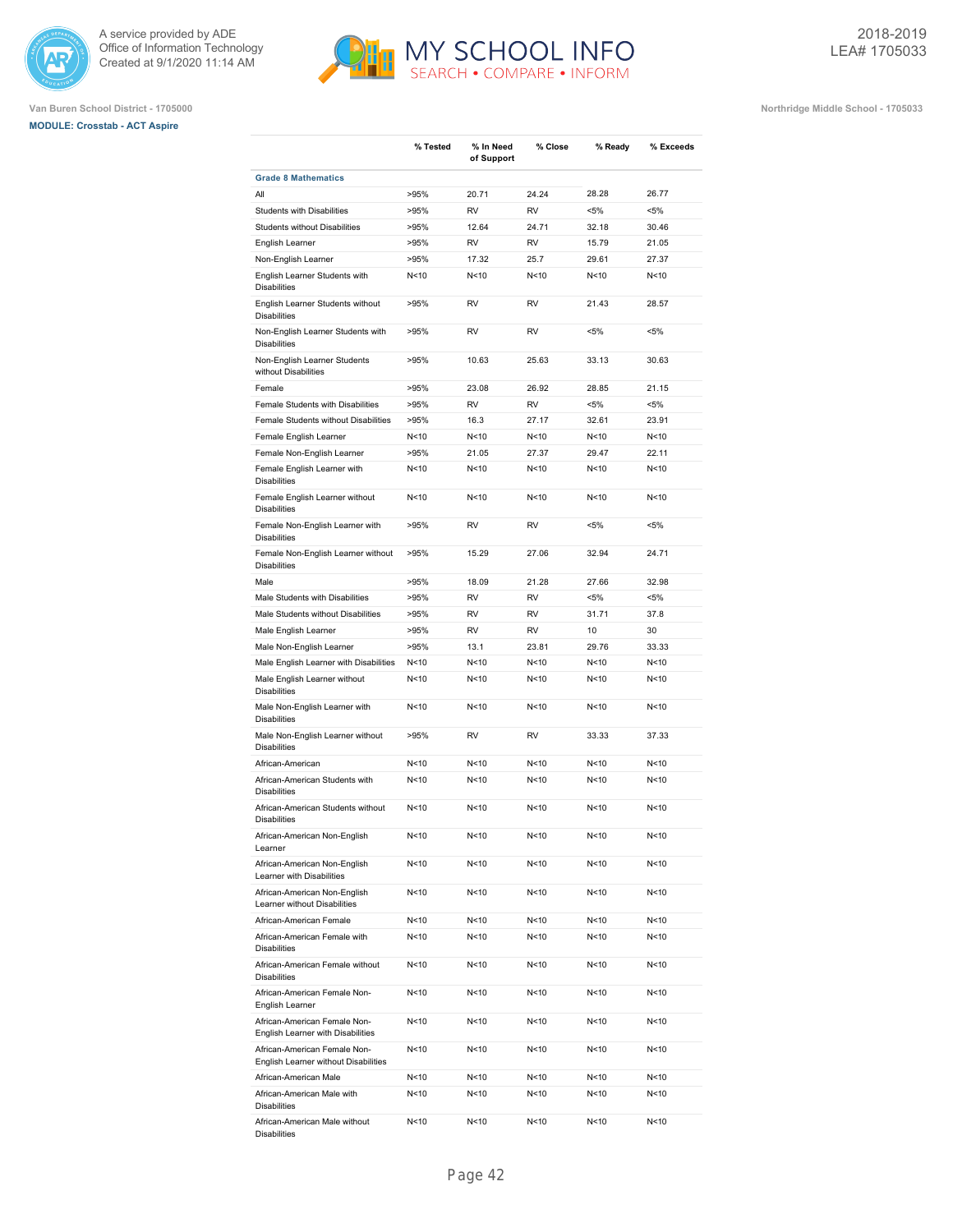



| African-American Male Non-English<br>Learner                      | N<10           | N<10           | N<10            | N<10            | N<10           |
|-------------------------------------------------------------------|----------------|----------------|-----------------|-----------------|----------------|
| African-American Male Non-English<br>Learner with Disabilities    | N<10           | N<10           | N <sub>10</sub> | N<10            | N<10           |
| African-American Male Non-English<br>Learner without Disabilities | N<10           | N<10           | N <sub>10</sub> | N <sub>10</sub> | N<10           |
| Hispanic                                                          | >95%           | 47.62          | <b>RV</b>       | <b>RV</b>       | $< 5\%$        |
| Hispanic Students with Disabilities                               | N<10           | N<10           | N <sub>10</sub> | N <sub>10</sub> | N<10           |
| Hispanic Students without Disabilities                            | >95%           | <b>RV</b>      | <b>RV</b>       | 18.75           | 6.25           |
| Hispanic English Learner                                          | >95%           | <b>RV</b>      | <b>RV</b>       | 13.33           | 6.67           |
| Hispanic Non-English Learner                                      | N<10           | N<10           | N <sub>10</sub> | N <sub>10</sub> | N<10           |
| Hispanic English Learner with                                     | N<10           | N<10           | N <sub>10</sub> | N <sub>10</sub> | N<10           |
| <b>Disabilities</b>                                               |                |                |                 |                 |                |
| Hispanic English Learner without<br><b>Disabilities</b>           | >95%           | <b>RV</b>      | <b>RV</b>       | 20              | 10             |
| Hispanic Non-English Learner with<br><b>Disabilities</b>          | $\overline{a}$ |                |                 | $\overline{a}$  |                |
| Hispanic Non-English Learner without<br><b>Disabilities</b>       | N<10           | N<10           | N <sub>10</sub> | N <sub>10</sub> | N<10           |
| Hispanic Female                                                   | >95%           | <b>RV</b>      | <b>RV</b>       | 25              | $< 5\%$        |
| Hispanic Female with Disabilities                                 | N<10           | N<10           | N<10            | N <sub>10</sub> | N<10           |
| Hispanic Female without Disabilities                              | >95%           | <b>RV</b>      | <b>RV</b>       | 30              | $< 5\%$        |
| Hispanic Female English Learner                                   | N<10           | N<10           | N <sub>10</sub> | N <sub>10</sub> | N<10           |
| Hispanic Female Non-English                                       | N<10           | N<10           | N <sub>10</sub> | N <sub>10</sub> | N<10           |
| Learner                                                           |                |                |                 |                 |                |
| Hispanic Female English Learner with<br><b>Disabilities</b>       | N<10           | N<10           | N <sub>10</sub> | N <sub>10</sub> | N<10           |
| Hispanic Female English Learner<br>without Disabilities           | N<10           | N<10           | N <sub>10</sub> | N <sub>10</sub> | N<10           |
| Hispanic Female Non-English<br>Learner with Disabilities          | ---            | $\overline{a}$ | $\overline{a}$  | $---$           | $---$          |
| Hispanic Female Non-English<br>Learner without Disabilities       | N<10           | N<10           | N <sub>10</sub> | N <sub>10</sub> | N<10           |
| Hispanic Male                                                     | N<10           | N<10           | N<10            | N <sub>10</sub> | N<10           |
| Hispanic Male with Disabilities                                   | N<10           | N<10           | N<10            | N<10            | N<10           |
| Hispanic Male without Disabilities                                | N<10           | N<10           | N <sub>10</sub> | N<10            | N<10           |
| Hispanic Male English Learner                                     | N<10           | N<10           | N <sub>10</sub> | N <sub>10</sub> | N<10           |
| Hispanic Male Non-English Learner                                 | N<10           | N<10           | N <sub>10</sub> | N <sub>10</sub> | N<10           |
| Hispanic Male English Learner with                                | N<10           | N<10           | N<10            | N < 10          | N<10           |
| <b>Disabilities</b><br>Hispanic Male English Learner              | N<10           | N<10           | N <sub>10</sub> | N <sub>10</sub> | N<10           |
| without Disabilities                                              |                |                |                 |                 |                |
| Hispanic Male Non-English Learner<br>with Disabilities            | ---            | ---            | $\overline{a}$  | ---             | $\overline{a}$ |
| Hispanic Male Non-English Learner<br>without Disabilities         | N<10           | N<10           | N <sub>10</sub> | N<10            | N<10           |
| Caucasian                                                         | >95%           | 16.31          | 24.11           | 31.21           | 28.37          |
| Caucasian Students with Disabilities                              | >95%           | RV             | RV              | <5%             | <5%            |
| Caucasian Students without<br><b>Disabilities</b>                 | >95%           | 9.6            | 23.2            | 35.2            | 32             |
| Caucasian English Learner                                         | N<10           | N<10           | N<10            | N<10            | N<10           |
| Caucasian Non-English Learner                                     | >95%           | 16.43          | 24.29           | 31.43           | 27.86          |
| Caucasian English Learner without<br><b>Disabilities</b>          | N<10           | N<10           | N<10            | N<10            | N<10           |
| Caucasian Non-English Learner with                                | >95%           | RV             | RV              | <5%             | <5%            |
| <b>Disabilities</b><br>Caucasian Non-English Learner              | >95%           | 9.68           | 23.39           | 35.48           | 31.45          |
| without Disabilities<br>Caucasian Female                          | >95%           | 19.44          | 26.39           | 31.94           | 22.22          |
| Caucasian Female with Disabilities                                | N<10           | N<10           | N<10            | N<10            | N<10           |
| Caucasian Female without Disabilities                             | >95%           | RV             | RV              | 36.51           | 25.4           |
| Caucasian Female English Learner                                  | N<10           | N<10           | N<10            | N<10            | N<10           |
| Caucasian Female Non-English                                      | >95%           | 19.72          | 26.76           | 32.39           | 21.13          |
| Learner<br>Caucasian Female English Learner                       | N<10           | N<10           | N <sub>10</sub> | N<10            | N<10           |
| without Disabilities<br>Caucasian Female Non-English              | N<10           | N<10           | N<10            | N<10            | N<10           |
| Learner with Disabilities<br>Caucasian Female Non-English         | >95%           | RV             | 25.81           | 37.1            | RV             |
| Learner without Disabilities<br>Caucasian Male                    | >95%           | RV             | RV              | 30.43           | 34.78          |
|                                                                   |                |                |                 |                 |                |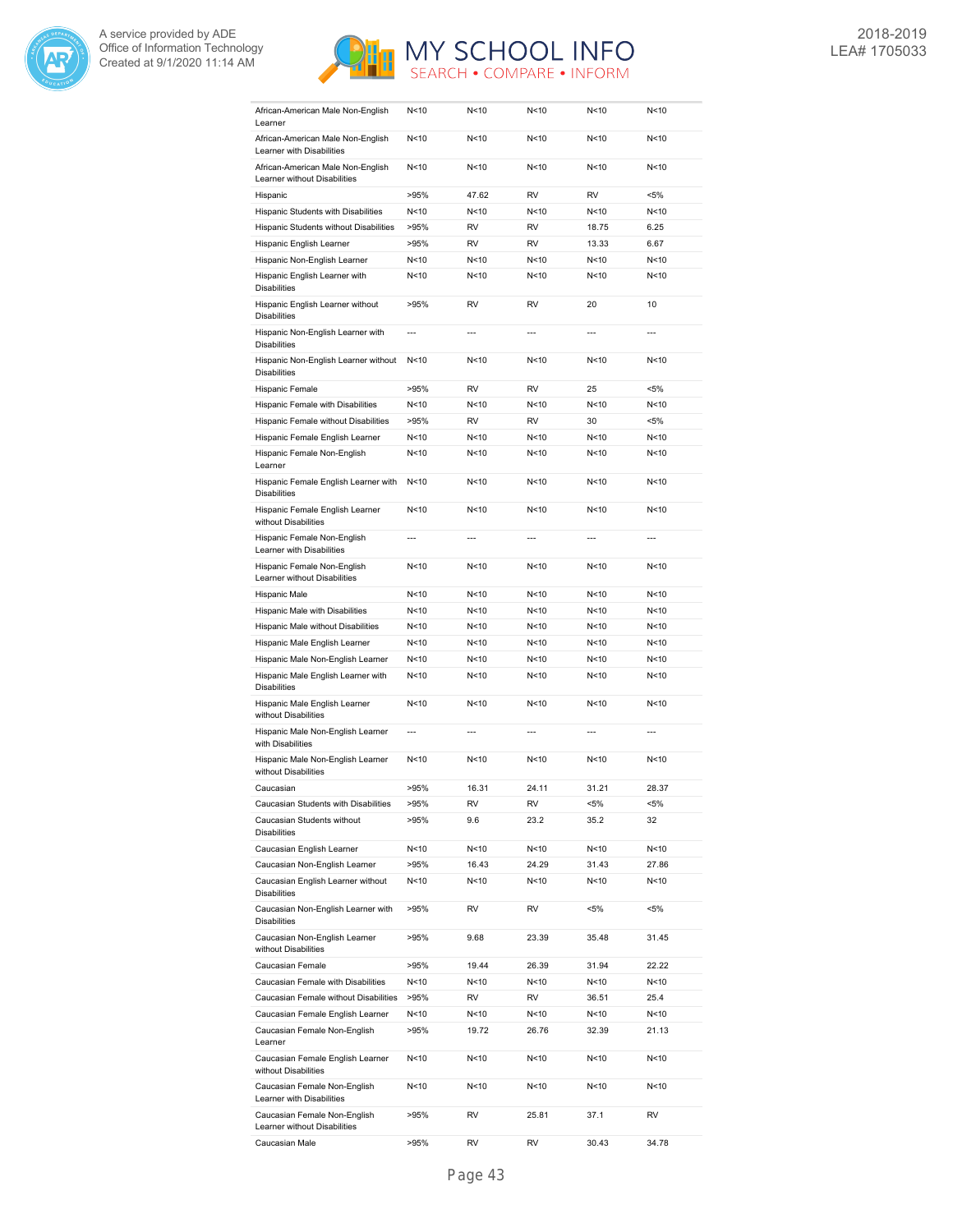



| Caucasian Male with Disabilities                           | N<10   | N < 10    | N<10   | N<10  | N < 10 |
|------------------------------------------------------------|--------|-----------|--------|-------|--------|
| Caucasian Male without Disabilities                        | >95%   | RV        | RV     | 33.87 | 38.71  |
| Caucasian Male Non-English Learner                         | >95%   | RV        | RV     | 30.43 | 34.78  |
| Caucasian Male Non-English Learner<br>with Disabilities    | N < 10 | N<10      | N < 10 | N<10  | N < 10 |
| Caucasian Male Non-English Learner<br>without Disabilities | >95%   | <b>RV</b> | RV     | 33.87 | 38.71  |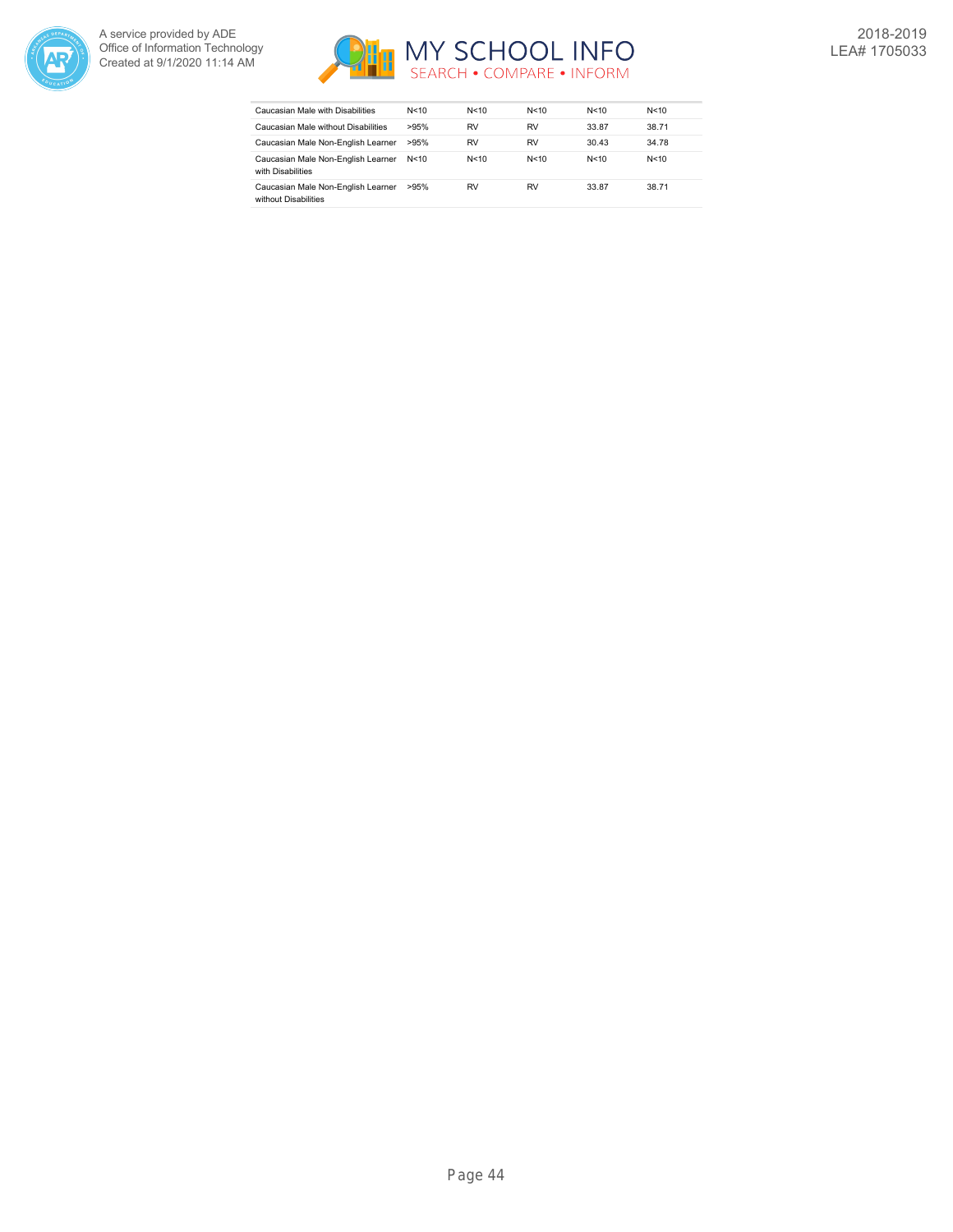





|                                                                                          | % Tested        | % In Need<br>of Support | % Close         | % Ready                 | % Exceeds    |
|------------------------------------------------------------------------------------------|-----------------|-------------------------|-----------------|-------------------------|--------------|
| <b>Grade 8 Science</b>                                                                   |                 |                         |                 |                         |              |
| All                                                                                      | >95%            | 33.33                   | 20.71           | 23.74                   | 22.22        |
| <b>Students with Disabilities</b>                                                        | >95%            | <b>RV</b>               | <b>RV</b>       | $< 5\%$                 | $< 5\%$      |
| <b>Students without Disabilities</b>                                                     | >95%            | 27.01                   | 21.26           | 26.44                   | 25.29        |
| English Learner                                                                          | >95%            | <b>RV</b>               | <b>RV</b>       | 15.79                   | 21.05        |
| Non-English Learner                                                                      | >95%            | 31.28                   | 21.79           | 24.58                   | 22.35        |
| English Learner Students with<br><b>Disabilities</b>                                     | N<10            | N<10                    | N <sub>10</sub> | N <sub>10</sub>         | N<10         |
| English Learner Students without<br><b>Disabilities</b>                                  | >95%            | <b>RV</b>               | <b>RV</b>       | 21.43                   | 28.57        |
| Non-English Learner Students with<br><b>Disabilities</b>                                 | >95%            | <b>RV</b>               | <b>RV</b>       | 5.26                    | $< 5\%$      |
| Non-English Learner Students<br>without Disabilities                                     | >95%            | 26.25                   | 21.88           | 26.88                   | 25           |
| Female                                                                                   | >95%            | 35.58                   | 20.19           | 23.08                   | 21.15        |
| Female Students with Disabilities                                                        | >95%            | <b>RV</b>               | <b>RV</b>       | 8.33                    | $< 5\%$      |
| Female Students without Disabilities                                                     | >95%            | 30.43                   | 20.65           | 25                      | 23.91        |
| Female English Learner                                                                   | N<10            | N<10                    | N <sub>10</sub> | N <sub>10</sub>         | N<10         |
| Female Non-English Learner                                                               | >95%            | 34.74                   | 21.05           | 22.11                   | 22.11        |
| Female English Learner with                                                              | N<10            | N<10                    | N <sub>10</sub> | N <sub>10</sub>         | N<10         |
| <b>Disabilities</b>                                                                      | N<10            | N<10                    | N<10            | N <sub>10</sub>         | N<10         |
| Female English Learner without<br><b>Disabilities</b><br>Female Non-English Learner with | >95%            | <b>RV</b>               | <b>RV</b>       | 10                      | $< 5\%$      |
| <b>Disabilities</b><br>Female Non-English Learner without                                | >95%            | 30.59                   | 21.18           | 23.53                   | 24.71        |
| <b>Disabilities</b><br>Male                                                              | >95%            | 30.85                   | 21.28           | 24.47                   | 23.4         |
| Male Students with Disabilities                                                          | >95%            | <b>RV</b>               | <b>RV</b>       | $< 5\%$                 | $< 5\%$      |
| Male Students without Disabilities                                                       | >95%            | 23.17                   | 21.95           | 28.05                   | 26.83        |
|                                                                                          |                 |                         |                 |                         |              |
| Male English Learner                                                                     | >95%            | <b>RV</b>               | <b>RV</b>       | $< 5\%$                 | 30           |
| Male Non-English Learner                                                                 | >95%            | 27.38                   | 22.62           | 27.38                   | 22.62        |
| Male English Learner with Disabilities                                                   | N<10            | N<10                    | N<10            | N <sub>10</sub>         | N<10         |
| Male English Learner without<br><b>Disabilities</b>                                      | N<10            | N < 10                  | N<10            | N < 10                  | N<10         |
| Male Non-English Learner with<br><b>Disabilities</b>                                     | N <sub>10</sub> | N<10                    | N <sub>10</sub> | N <sub>10</sub>         | N<10         |
| Male Non-English Learner without<br><b>Disabilities</b>                                  | >95%            | 21.33                   | 22.67           | 30.67                   | 25.33        |
| African-American                                                                         | N <sub>10</sub> | N<10                    | N <sub>10</sub> | N <sub>10</sub>         | N<10         |
| African-American Students with<br><b>Disabilities</b>                                    | N<10            | N<10                    | N <sub>10</sub> | N <sub>10</sub>         | N<10         |
| African-American Students without<br><b>Disabilities</b>                                 | N <sub>10</sub> | N <sub>10</sub>         | N<10            | N<10                    | N<10         |
| African-American Non-English<br>Learner                                                  | N<10            | N<10                    | N<10            | N<10                    | N<10         |
| African-American Non-English<br>Learner with Disabilities                                | N <sub>10</sub> | N<10                    | N<10            | N<10<br>N <sub>10</sub> | N<10         |
| African-American Non-English<br>Learner without Disabilities<br>African-American Female  | N<10<br>N<10    | N<10<br>N<10            | N<10<br>N<10    | N<10                    | N<10<br>N<10 |
|                                                                                          |                 |                         |                 |                         |              |
| African-American Female with<br><b>Disabilities</b>                                      | N<10            | N<10                    | N<10            | N<10                    | N<10         |
| African-American Female without<br><b>Disabilities</b>                                   | N<10            | N<10                    | N<10            | N < 10                  | N<10         |
| African-American Female Non-<br>English Learner                                          | N<10            | N<10                    | N<10            | N < 10                  | N<10         |
| African-American Female Non-<br>English Learner with Disabilities                        | N<10            | N<10                    | N<10            | N < 10                  | N<10         |
| African-American Female Non-<br>English Learner without Disabilities                     | N<10            | N<10                    | N<10            | N<10                    | N<10         |
| African-American Male                                                                    | N<10            | N<10                    | N<10            | N < 10                  | N<10         |
| African-American Male with<br><b>Disabilities</b>                                        | N<10            | N<10                    | N<10            | N<10                    | N<10         |
| African-American Male without<br><b>Disabilities</b>                                     | N<10            | N<10                    | N<10            | N < 10                  | N<10         |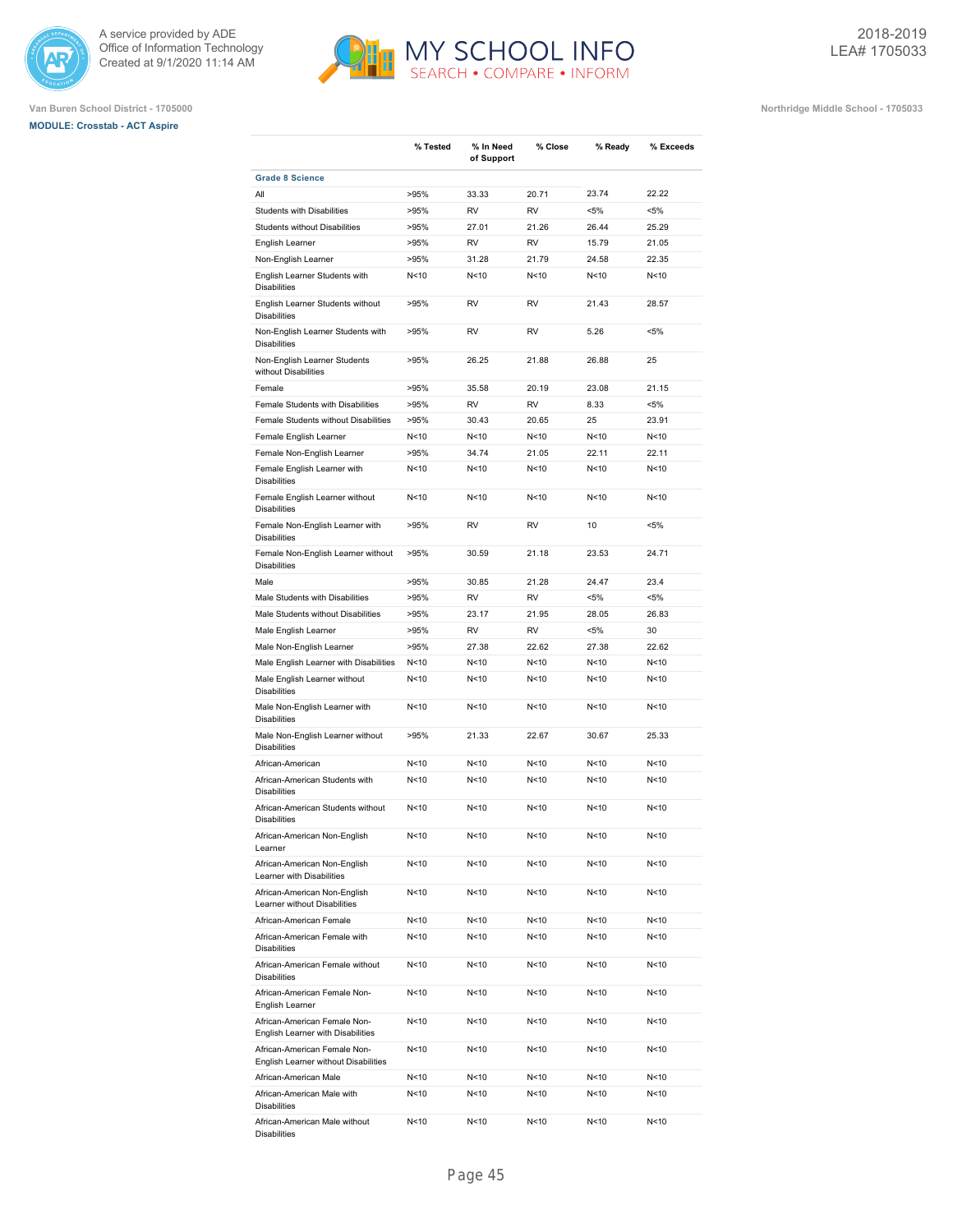



| African-American Male Non-English<br>Learner                                              | N<10            | N<10           | N < 10          | N <sub>10</sub> | N<10           |
|-------------------------------------------------------------------------------------------|-----------------|----------------|-----------------|-----------------|----------------|
| African-American Male Non-English<br>Learner with Disabilities                            | N<10            | N<10           | N < 10          | N <sub>10</sub> | N<10           |
| African-American Male Non-English<br>Learner without Disabilities                         | N<10            | N<10           | N<10            | N < 10          | N<10           |
| Hispanic                                                                                  | >95%            | RV             | <b>RV</b>       | 14.29           | 9.52           |
| Hispanic Students with Disabilities                                                       | N < 10          | N<10           | N < 10          | N < 10          | N<10           |
| Hispanic Students without Disabilities                                                    | >95%            | <b>RV</b>      | <b>RV</b>       | 18.75           | 12.5           |
| Hispanic English Learner                                                                  | >95%            | <b>RV</b>      | <b>RV</b>       | 13.33           | 13.33          |
| Hispanic Non-English Learner                                                              | N < 10          | N<10           | N<10            | N <sub>10</sub> | N<10           |
| Hispanic English Learner with                                                             | N<10            | N<10           | N<10            | N <sub>10</sub> | N<10           |
| <b>Disabilities</b><br>Hispanic English Learner without                                   |                 | <b>RV</b>      | <b>RV</b>       |                 | 20             |
| <b>Disabilities</b>                                                                       | >95%            |                |                 | 20              |                |
| Hispanic Non-English Learner with<br><b>Disabilities</b>                                  | $\overline{a}$  | $\overline{a}$ | $\overline{a}$  | $\overline{a}$  | $\overline{a}$ |
| Hispanic Non-English Learner without<br><b>Disabilities</b>                               | N<10            | N<10           | N < 10          | N <sub>10</sub> | N<10           |
| Hispanic Female                                                                           | >95%            | RV             | <b>RV</b>       | 16.67           | 8.33           |
| Hispanic Female with Disabilities                                                         | N < 10          | N<10           | N<10            | N < 10          | N<10           |
| Hispanic Female without Disabilities                                                      | >95%            | <b>RV</b>      | <b>RV</b>       | 20              | 10             |
| Hispanic Female English Learner                                                           | N<10            | N<10           | N<10            | N <sub>10</sub> | N<10           |
| Hispanic Female Non-English<br>Learner                                                    | N <sub>10</sub> | N<10           | N<10            | N <sub>10</sub> | N<10           |
| Hispanic Female English Learner with<br><b>Disabilities</b>                               | N <sub>10</sub> | N<10           | N < 10          | N <sub>10</sub> | N<10           |
| Hispanic Female English Learner<br>without Disabilities                                   | N <sub>10</sub> | N<10           | N <sub>10</sub> | N <sub>10</sub> | N<10           |
| Hispanic Female Non-English<br>Learner with Disabilities                                  | $\overline{a}$  | $---$          | $---$           | $\overline{a}$  | $\overline{a}$ |
| Hispanic Female Non-English<br>Learner without Disabilities                               | N<10            | N<10           | N < 10          | N < 10          | N<10           |
| Hispanic Male                                                                             | N < 10          | N<10           | N < 10          | N < 10          | N<10           |
| Hispanic Male with Disabilities                                                           | N < 10          | N<10           | N < 10          | N < 10          | N<10           |
|                                                                                           |                 |                |                 |                 |                |
| Hispanic Male without Disabilities                                                        | N < 10          | N<10           | N < 10          | N < 10          | N<10           |
| Hispanic Male English Learner                                                             | N < 10          | N<10           | N < 10          | N < 10          | N<10           |
| Hispanic Male Non-English Learner                                                         | N < 10          | N<10           | N<10            | N <sub>10</sub> | N<10           |
| Hispanic Male English Learner with<br><b>Disabilities</b>                                 | N < 10          | N<10           | N<10            | N < 10          | N<10           |
| Hispanic Male English Learner<br>without Disabilities                                     | N<10            | N<10           | N <sub>10</sub> | N <sub>10</sub> | N<10           |
| Hispanic Male Non-English Learner<br>with Disabilities                                    | $\overline{a}$  | $\overline{a}$ | $\overline{a}$  | ---             | $\overline{a}$ |
| Hispanic Male Non-English Learner<br>without Disabilities                                 | N < 10          | N<10           | N < 10          | N<10            | N<10           |
| Caucasian                                                                                 | >95%            | 29.08          | 20.57           | 29.08           | 21.28          |
|                                                                                           |                 |                |                 |                 |                |
| Caucasian Students with Disabilities<br>Caucasian Students without<br><b>Disabilities</b> | >95%<br>>95%    | RV<br>24       | RV<br>20        | 6.25<br>32      | <5%<br>24      |
|                                                                                           |                 |                |                 |                 |                |
| Caucasian English Learner                                                                 | N<10            | N<10           | N<10            | N<10            | N<10           |
| Caucasian Non-English Learner<br>Caucasian English Learner without                        | >95%<br>N < 10  | 29.29<br>N<10  | 20.71<br>N<10   | 28.57<br>N<10   | 21.43<br>N<10  |
| <b>Disabilities</b><br>Caucasian Non-English Learner with                                 | >95%            | RV             | RV              | 6.25            | <5%            |
| <b>Disabilities</b><br>Caucasian Non-English Learner                                      | >95%            | 24.19          | 20.16           | 31.45           | 24.19          |
| without Disabilities<br>Caucasian Female                                                  |                 |                |                 |                 | 20.83          |
|                                                                                           | >95%            | 33.33          | 19.44           | 26.39           |                |
| Caucasian Female with Disabilities                                                        | N<10            | N<10           | N<10            | N<10            | N<10           |
| Caucasian Female without Disabilities                                                     | >95%            | 28.57          | 19.05           | 28.57           | 23.81          |
| Caucasian Female English Learner<br>Caucasian Female Non-English                          | N<10<br>>95%    | N<10<br>33.8   | N<10<br>19.72   | N<10<br>25.35   | N<10<br>21.13  |
| Learner<br>Caucasian Female English Learner                                               | N<10            | N<10           | N<10            | N<10            | N<10           |
| without Disabilities<br>Caucasian Female Non-English                                      | N<10            | N<10           | N<10            | N<10            | N<10           |
| Learner with Disabilities<br>Caucasian Female Non-English<br>Learner without Disabilities | >95%            | 29.03          | 19.35           | 27.42           | 24.19          |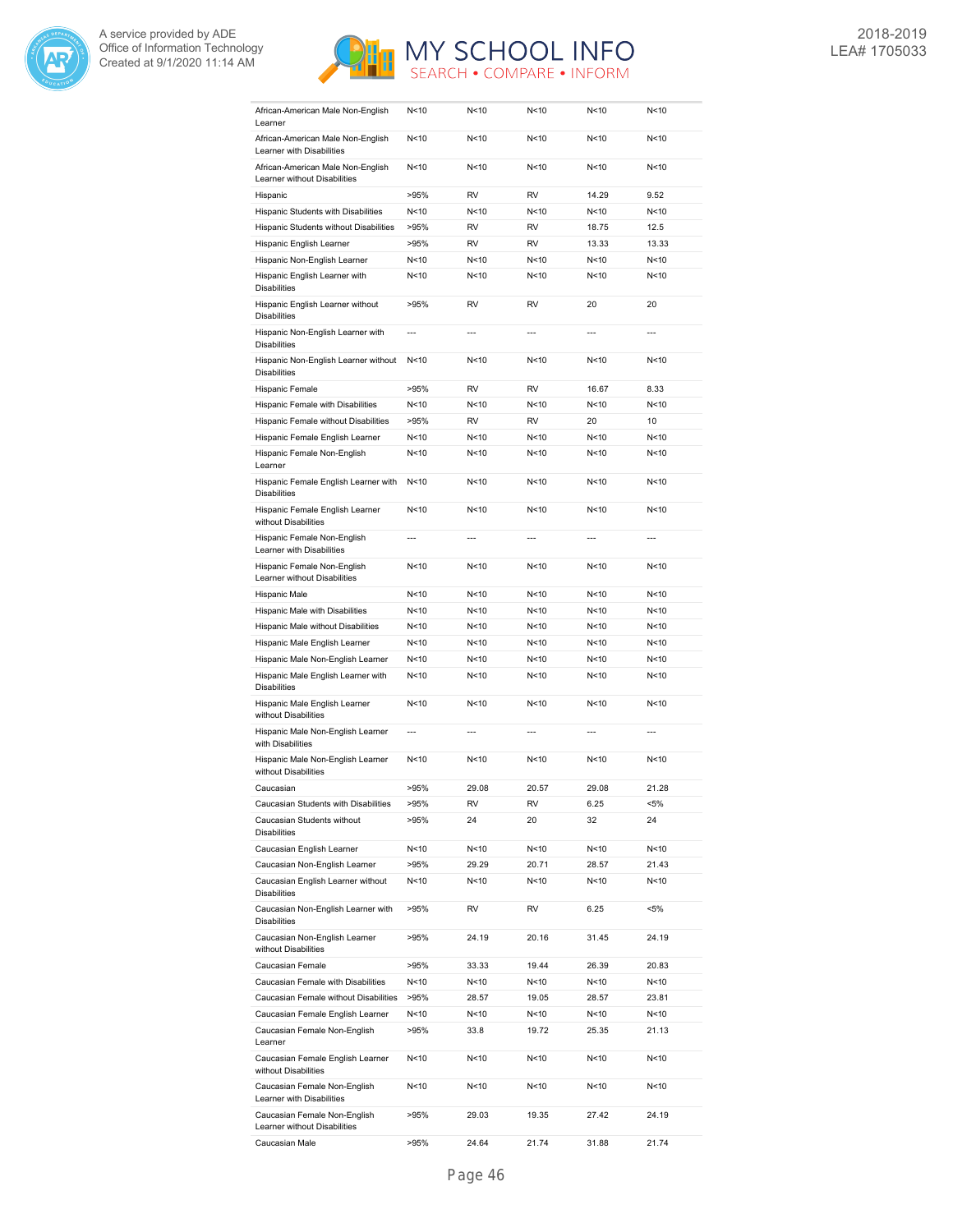



| Caucasian Male with Disabilities                           | N<10   | N < 10 | N<10  | N<10  | N < 10 |
|------------------------------------------------------------|--------|--------|-------|-------|--------|
| Caucasian Male without Disabilities                        | >95%   | 19.35  | 20.97 | 35.48 | 24.19  |
| Caucasian Male Non-English Learner                         | >95%   | 24.64  | 21.74 | 31.88 | 21.74  |
| Caucasian Male Non-English Learner<br>with Disabilities    | N < 10 | N < 10 | N<10  | N<10  | N < 10 |
| Caucasian Male Non-English Learner<br>without Disabilities | >95%   | 19.35  | 20.97 | 35.48 | 24.19  |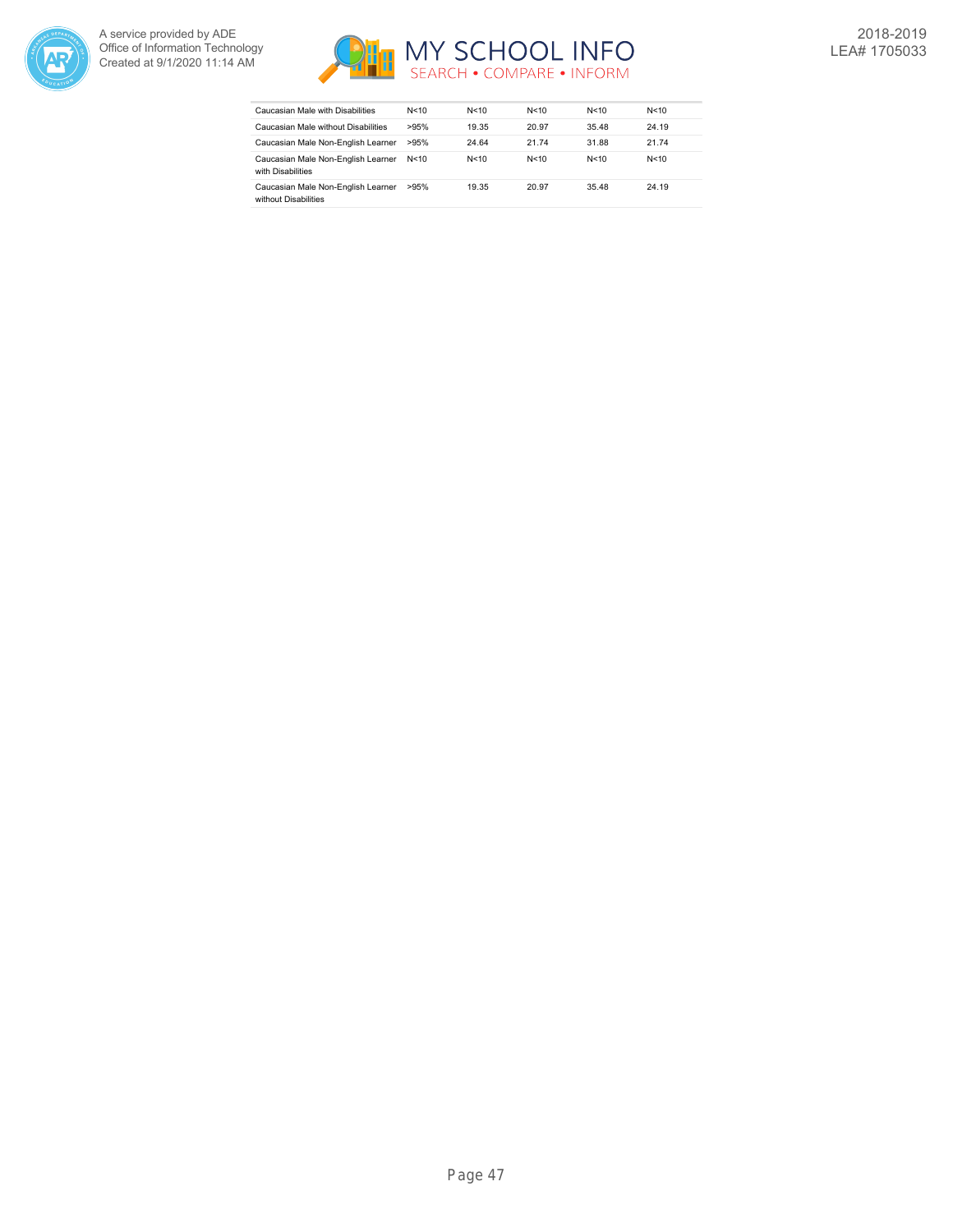





|                                                                      | % Tested        | % In Need<br>of Support | % Close         | % Ready         | % Exceeds |
|----------------------------------------------------------------------|-----------------|-------------------------|-----------------|-----------------|-----------|
| All Grades English Language Arts (ELA)                               |                 |                         |                 |                 |           |
| All                                                                  | $>97\%$         | 24.47                   | 18.96           | 22.69           | 33.87     |
| Students with Disabilities                                           | >95%            | 73.03                   | <b>RV</b>       | 14.61           | <b>RV</b> |
| <b>Students without Disabilities</b>                                 | >97%            | 16.29                   | 20.45           | 24.05           | 39.2      |
| English Learner                                                      | >95%            | 37.04                   | <b>RV</b>       | 25.93           | <b>RV</b> |
| Non-English Learner                                                  | >97%            | 23.27                   | 18.83           | 22.38           | 35.52     |
| English Learner Students with<br><b>Disabilities</b>                 | >95%            | <b>RV</b>               | <b>RV</b>       | 18.18           | $< 5\%$   |
| English Learner Students without<br><b>Disabilities</b>              | >95%            | RV                      | 25.58           | 27.91           | <b>RV</b> |
| Non-English Learner Students with<br><b>Disabilities</b>             | >95%            | 71.79                   | <b>RV</b>       | 14.1            | <b>RV</b> |
| Non-English Learner Students<br>without Disabilities                 | >97%            | 15.46                   | 20              | 23.71           | 40.82     |
| Female                                                               | >95%            | 16.78                   | 19.46           | 20.81           | 42.95     |
| Female Students with Disabilities                                    | >95%            | 68.75                   | <b>RV</b>       | <b>RV</b>       | 6.25      |
| Female Students without Disabilities                                 | >95%            | 10.53                   | 20.3            | 21.8            | 47.37     |
| Female English Learner                                               | >95%            | <b>RV</b>               | <b>RV</b>       | 40              | 12        |
| Female Non-English Learner                                           | >95%            | 16.12                   | 19.05           | 19.05           | 45.79     |
| Female English Learner with                                          | N < 10          | N<10                    | N<10            | N <sub>10</sub> | N<10      |
| <b>Disabilities</b><br>Female English Learner without                | >95%            | <b>RV</b>               | RV              | 38.1            | 14.29     |
| <b>Disabilities</b><br>Female Non-English Learner with               | >95%            | <b>RV</b>               | RV              | 7.14            | 7.14      |
| <b>Disabilities</b><br>Female Non-English Learner without            | >95%            | 9.8                     | 19.59           | 20.41           | 50.2      |
| <b>Disabilities</b><br>Male                                          | >95%            | 31.66                   | 18.5            | 24.45           | 25.39     |
| Male Students with Disabilities                                      | >95%            | 75.44                   | <b>RV</b>       | <b>RV</b>       | $< 5\%$   |
|                                                                      |                 | 22.14                   |                 |                 | 30.92     |
| Male Students without Disabilities                                   | >95%            |                         | 20.61           | 26.34           |           |
| Male English Learner                                                 | >95%            | 48.28                   | RV              | <b>RV</b>       | 20.69     |
| Male Non-English Learner                                             | >95%            | 30                      | 18.62           | 25.52           | 25.86     |
| Male English Learner with Disabilities                               | N<10            | N<10                    | N <sub>10</sub> | N <sub>10</sub> | N<10      |
| Male English Learner without<br><b>Disabilities</b>                  | >95%            | <b>RV</b>               | <b>RV</b>       | 18.18           | 27.27     |
| Male Non-English Learner with<br><b>Disabilities</b>                 | >95%            | 72                      | <b>RV</b>       | <b>RV</b>       | $< 5\%$   |
| Male Non-English Learner without<br><b>Disabilities</b>              | >95%            | 21.25                   | 20.42           | 27.08           | 31.25     |
| African-American                                                     | >95%            | 54.55                   | <b>RV</b>       | <b>RV</b>       | 18.18     |
| African-American Students with<br><b>Disabilities</b>                | N < 10          | N<10                    | N<10            | N<10            | N<10      |
| African-American Students without<br><b>Disabilities</b>             | >95%            | <b>RV</b>               | RV              | 23.08           | 30.77     |
| African-American Non-English<br>Learner                              | >95%            | 54.55                   | RV              | RV              | 18.18     |
| African-American Non-English<br>Learner with Disabilities            | N<10            | N<10                    | N<10            | N <sub>10</sub> | N<10      |
| African-American Non-English<br>Learner without Disabilities         | >95%            | RV                      | RV              | 23.08           | 30.77     |
| African-American Female                                              | N<10            | N<10                    | N<10            | N<10            | N<10      |
| African-American Female with<br><b>Disabilities</b>                  | N<10            | N<10                    | N<10            | N<10            | N<10      |
| African-American Female without<br><b>Disabilities</b>               | N<10            | N <sub>10</sub>         | N<10            | N<10            | N<10      |
| African-American Female Non-<br>English Learner                      | N<10            | N<10                    | N<10            | N<10            | N<10      |
| African-American Female Non-<br>English Learner with Disabilities    | N<10            | N<10                    | N<10            | N<10            | N<10      |
| African-American Female Non-<br>English Learner without Disabilities | N<10            | N<10                    | N<10            | N<10            | N<10      |
| African-American Male                                                | >95%            | RV                      | RV              | 14.29           | 14.29     |
| African-American Male with<br><b>Disabilities</b>                    | N<10            | N<10                    | N<10            | N<10            | N<10      |
| African-American Male without<br><b>Disabilities</b>                 | N <sub>10</sub> | N<10                    | N <sub>10</sub> | N <sub>10</sub> | N<10      |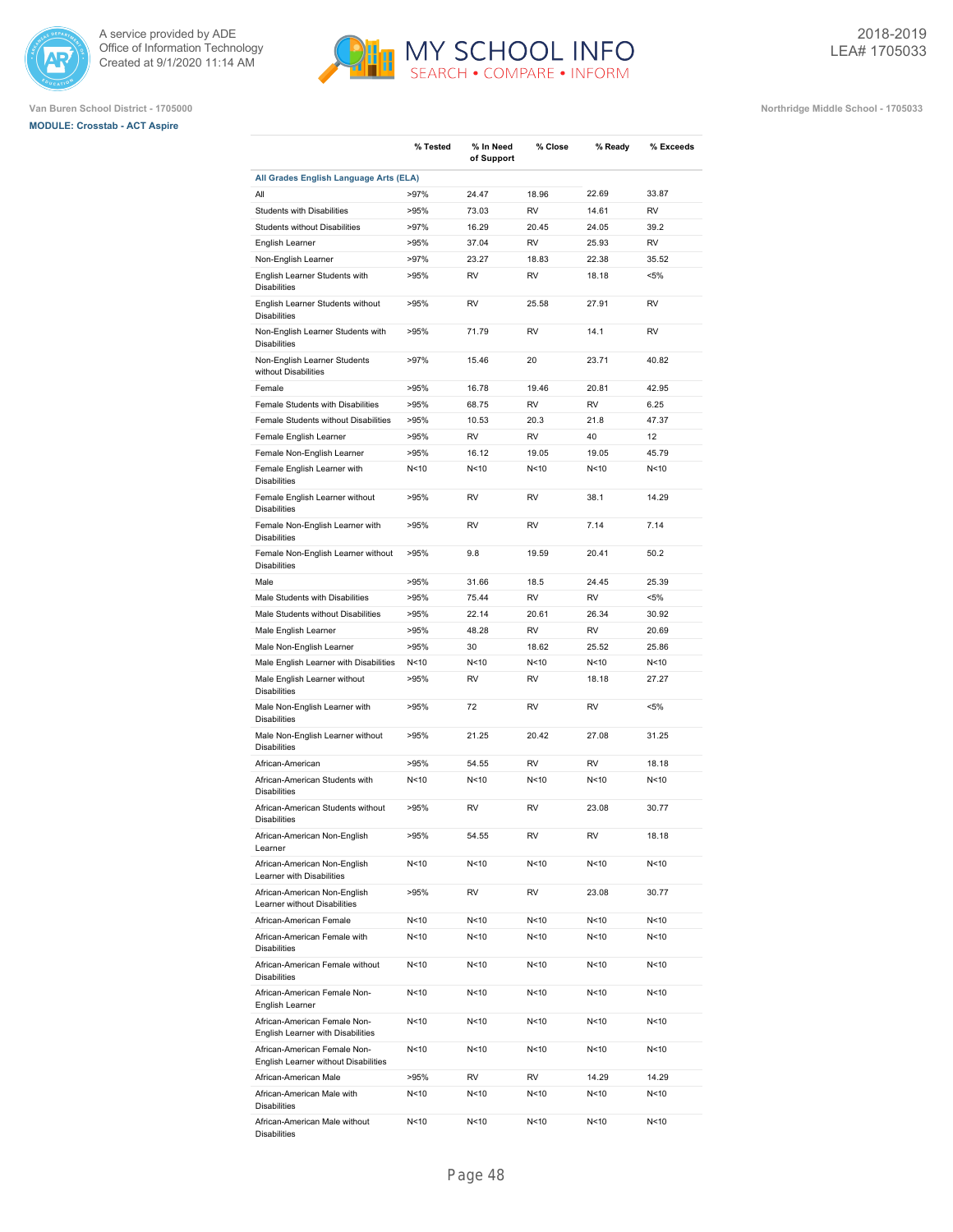



| African-American Male Non-English<br>Learner                      | >95%            | <b>RV</b> | <b>RV</b>       | 14.29           | 14.29     |
|-------------------------------------------------------------------|-----------------|-----------|-----------------|-----------------|-----------|
| African-American Male Non-English<br>Learner with Disabilities    | N < 10          | N<10      | N <sub>10</sub> | N <sub>10</sub> | N<10      |
| African-American Male Non-English<br>Learner without Disabilities | N < 10          | N<10      | N <sub>10</sub> | N <sub>10</sub> | N<10      |
| Hispanic                                                          | >95%            | 34.78     | 18.84           | 27.54           | 18.84     |
| Hispanic Students with Disabilities                               | >95%            | <b>RV</b> | <b>RV</b>       | 15.38           | $< 5\%$   |
| Hispanic Students without Disabilities                            | >95%            | 23.21     | 23.21           | 30.36           | 23.21     |
| Hispanic English Learner                                          | >95%            | 44.44     | <b>RV</b>       | 26.67           | <b>RV</b> |
| Hispanic Non-English Learner                                      | >95%            | <b>RV</b> | <b>RV</b>       | 29.17           | 37.5      |
| Hispanic English Learner with                                     | >95%            | <b>RV</b> | <b>RV</b>       | 18.18           | $< 5\%$   |
| <b>Disabilities</b><br>Hispanic English Learner without           | >95%            | 32.35     | <b>RV</b>       | 29.41           | <b>RV</b> |
| <b>Disabilities</b>                                               |                 |           |                 |                 |           |
| Hispanic Non-English Learner with<br><b>Disabilities</b>          | N < 10          | N<10      | N <sub>10</sub> | N <sub>10</sub> | N<10      |
| Hispanic Non-English Learner without<br><b>Disabilities</b>       | >95%            | <b>RV</b> | <b>RV</b>       | 31.82           | 40.91     |
| Hispanic Female                                                   | >95%            | <b>RV</b> | <b>RV</b>       | 34.29           | 20        |
| Hispanic Female with Disabilities                                 | N<10            | N<10      | N <sub>10</sub> | N <sub>10</sub> | N<10      |
| Hispanic Female without Disabilities                              | >95%            | <b>RV</b> | <b>RV</b>       | 33.33           | 23.33     |
| Hispanic Female English Learner                                   | >95%            | <b>RV</b> | <b>RV</b>       | 40.91           | $< 5\%$   |
| Hispanic Female Non-English<br>Learner                            | >95%            | <b>RV</b> | <b>RV</b>       | 23.08           | 46.15     |
| Hispanic Female English Learner with<br><b>Disabilities</b>       | N<10            | N<10      | N <sub>10</sub> | N <sub>10</sub> | N<10      |
| Hispanic Female English Learner<br>without Disabilities           | >95%            | <b>RV</b> | <b>RV</b>       | 38.89           | 5.56      |
| Hispanic Female Non-English<br>Learner with Disabilities          | N < 10          | N<10      | N<10            | N <sub>10</sub> | N<10      |
| Hispanic Female Non-English<br>Learner without Disabilities       | >95%            | <b>RV</b> | <b>RV</b>       | 25              | 50        |
| Hispanic Male                                                     | >95%            | 47.06     | <b>RV</b>       | <b>RV</b>       | 17.65     |
| Hispanic Male with Disabilities                                   | N<10            | N<10      | N <sub>10</sub> | N <sub>10</sub> | N<10      |
| Hispanic Male without Disabilities                                | >95%            | <b>RV</b> | <b>RV</b>       | 26.92           | 23.08     |
| Hispanic Male English Learner                                     | >95%            | <b>RV</b> | <b>RV</b>       | 13.04           | 13.04     |
| Hispanic Male Non-English Learner                                 | >95%            | <b>RV</b> | <b>RV</b>       | 36.36           | 27.27     |
| Hispanic Male English Learner with<br><b>Disabilities</b>         | N < 10          | N<10      | N <sub>10</sub> | N <sub>10</sub> | N<10      |
| Hispanic Male English Learner<br>without Disabilities             | >95%            | <b>RV</b> | <b>RV</b>       | 18.75           | 18.75     |
| Hispanic Male Non-English Learner<br>with Disabilities            | N<10            | N<10      | N <sub>10</sub> | N <sub>10</sub> | N<10      |
| Hispanic Male Non-English Learner<br>without Disabilities         | >95%            | <b>RV</b> | <b>RV</b>       | 40              | 30        |
| Caucasian                                                         | >97%            | 22.75     | 19.74           | 22.1            | 35.41     |
| Caucasian Students with Disabilities                              | >95%            | 69.84     | RV              | 15.87           | RV        |
| Caucasian Students without<br><b>Disabilities</b>                 | >97%            | 15.38     | 21.09           | 23.08           | 40.45     |
| Caucasian English Learner                                         | N<10            | N<10      | N<10            | N<10            | N<10      |
| Caucasian Non-English Learner                                     | $>97\%$         | 22.8      | 19.78           | 22.15           | 35.27     |
| Caucasian English Learner without<br><b>Disabilities</b>          | N<10            | N<10      | N<10            | N<10            | N<10      |
| Caucasian Non-English Learner with<br><b>Disabilities</b>         | >95%            | 69.84     | RV              | 15.87           | RV        |
| Caucasian Non-English Learner<br>without Disabilities             | $>97\%$         | 15.42     | 21.14           | 23.13           | 40.3      |
| Caucasian Female                                                  | >95%            | 15.63     | 19.64           | 18.75           | 45.98     |
| Caucasian Female with Disabilities                                | >95%            | RV        | RV              | 8               | 8         |
| Caucasian Female without Disabilities                             | >95%            | 9.05      | 20.1            | 20.1            | 50.75     |
| Caucasian Female English Learner                                  | N<10            | N<10      | N<10            | N<10            | N<10      |
| Caucasian Female Non-English<br>Learner                           | >95%            | 15.7      | 19.73           | 18.83           | 45.74     |
| Caucasian Female English Learner<br>without Disabilities          | N <sub>10</sub> | N<10      | N<10            | N<10            | N<10      |
| Caucasian Female Non-English<br>Learner with Disabilities         | >95%            | RV        | RV              | 8               | 8         |
| Caucasian Female Non-English<br>Learner without Disabilities      | >95%            | 9.09      | 20.2            | 20.2            | 50.51     |
| Caucasian Male                                                    | >95%            | 29.34     | 19.83           | 25.21           | 25.62     |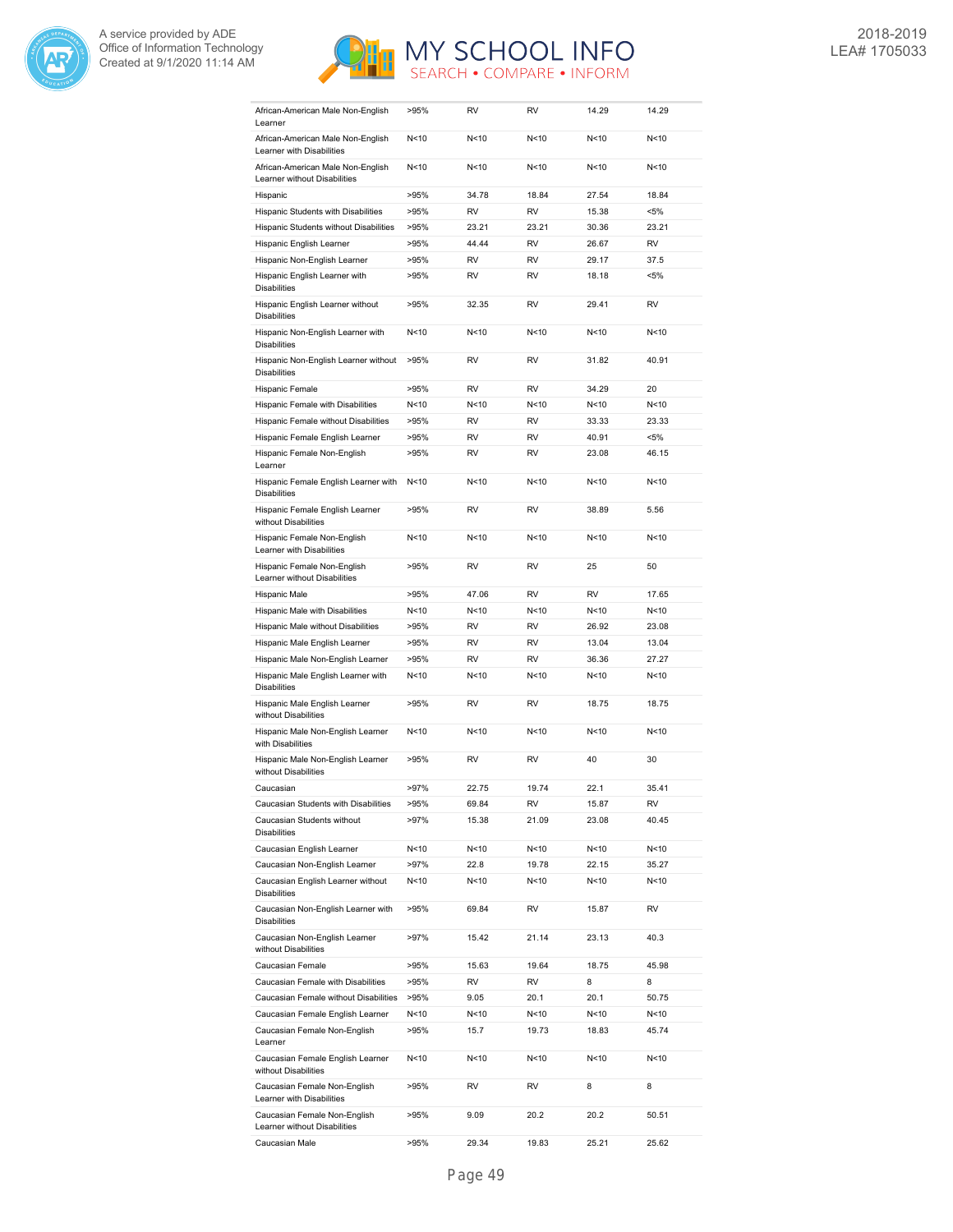



| Caucasian Male with Disabilities                           | >95% | 71.05 | RV    | RV    | $< 5\%$ |
|------------------------------------------------------------|------|-------|-------|-------|---------|
| Caucasian Male without Disabilities                        | >95% | 21.57 | 22.06 | 25.98 | 30.39   |
| Caucasian Male Non-English Learner                         | >95% | 29.34 | 19.83 | 25.21 | 25.62   |
| Caucasian Male Non-English Learner<br>with Disabilities    | >95% | 71.05 | RV    | RV    | $< 5\%$ |
| Caucasian Male Non-English Learner<br>without Disabilities | >95% | 21.57 | 22.06 | 25.98 | 30.39   |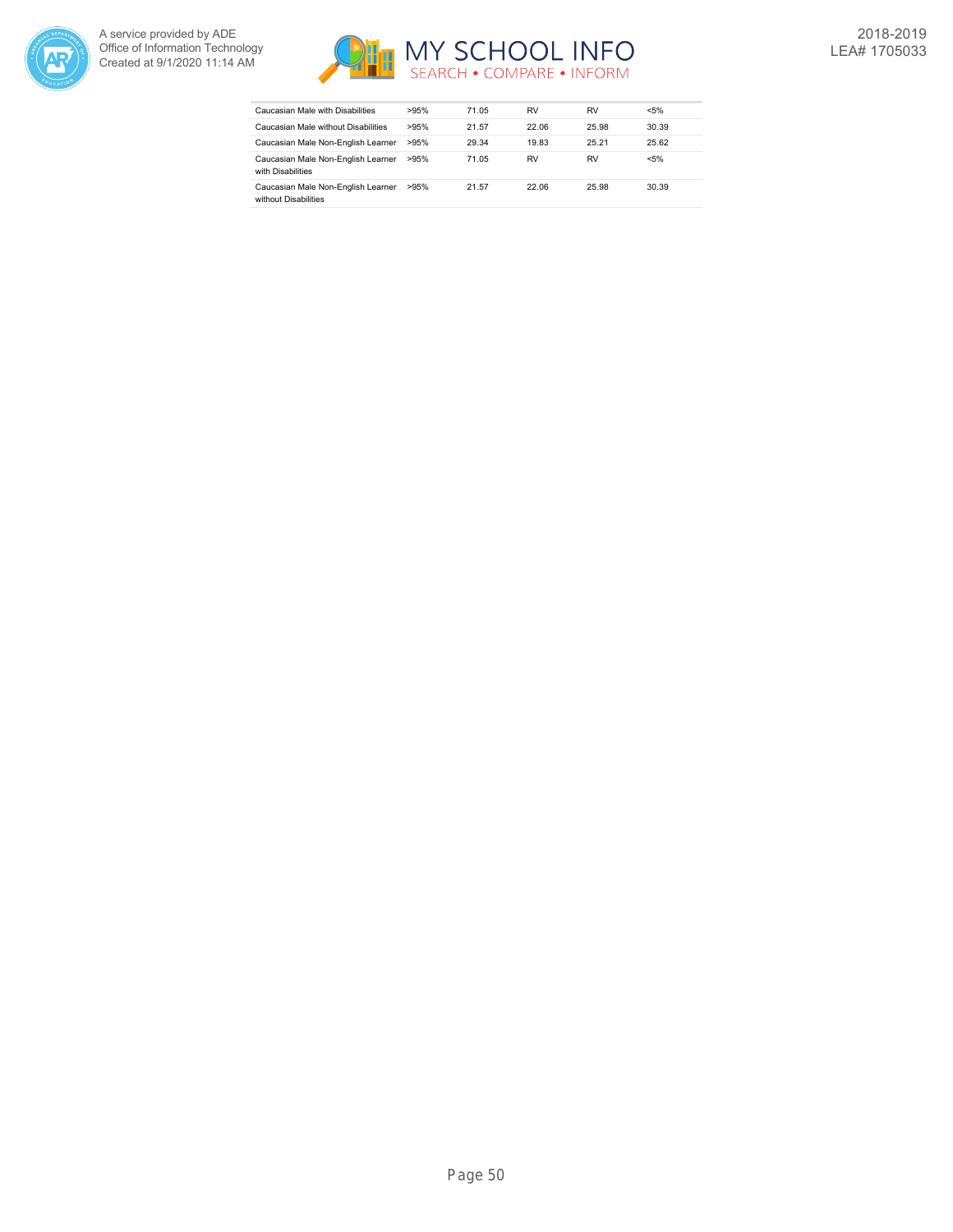





|                                                                      | % Tested        | % In Need<br>of Support | % Close         | % Ready         | % Exceeds |
|----------------------------------------------------------------------|-----------------|-------------------------|-----------------|-----------------|-----------|
| <b>All Grades Mathematics</b>                                        |                 |                         |                 |                 |           |
| All                                                                  | >97%            | 15.58                   | 27.11           | 31.01           | 26.3      |
| Students with Disabilities                                           | >95%            | 65.17                   | 29.21           | <b>RV</b>       | <b>RV</b> |
| Students without Disabilities                                        | >97%            | 7.21                    | 26.76           | 35.67           | 30.36     |
| English Learner                                                      | >95%            | 25.93                   | 24.07           | 25.93           | 24.07     |
| Non-English Learner                                                  | >97%            | 14.59                   | 27.4            | 31.49           | 26.51     |
| English Learner Students with<br><b>Disabilities</b>                 | >95%            | <b>RV</b>               | <b>RV</b>       | 9.09            | $< 5\%$   |
| English Learner Students without<br><b>Disabilities</b>              | >95%            | <b>RV</b>               | <b>RV</b>       | 30.23           | 30.23     |
| Non-English Learner Students with<br><b>Disabilities</b>             | >95%            | 64.1                    | 30.77           | <b>RV</b>       | <b>RV</b> |
| Non-English Learner Students<br>without Disabilities                 | >97%            | 6.61                    | 26.86           | 36.16           | 30.37     |
| Female                                                               | >95%            | 13.42                   | 29.19           | 32.89           | 24.5      |
| Female Students with Disabilities                                    | >95%            | 62.5                    | 31.25           | <b>RV</b>       | <b>RV</b> |
| Female Students without Disabilities                                 | >95%            | 7.52                    | 28.95           | 36.47           | 27.07     |
|                                                                      | >95%            | <b>RV</b>               | <b>RV</b>       | 28              | 16        |
| Female English Learner                                               |                 |                         |                 |                 |           |
| Female Non-English Learner                                           | >95%            | 12.82                   | 28.57           | 33.33           | 25.27     |
| Female English Learner with<br><b>Disabilities</b>                   | N<10            | N<10                    | N <sub>10</sub> | N <sub>10</sub> | N<10      |
| Female English Learner without<br><b>Disabilities</b>                | >95%            | <b>RV</b>               | <b>RV</b>       | 28.57           | 19.05     |
| Female Non-English Learner with<br><b>Disabilities</b>               | >95%            | 64.29                   | <b>RV</b>       | <b>RV</b>       | $< 5\%$   |
| Female Non-English Learner without<br><b>Disabilities</b>            | >95%            | 6.94                    | 28.16           | 37.14           | 27.76     |
| Male                                                                 | >95%            | 17.61                   | 25.16           | 29.25           | 27.99     |
| Male Students with Disabilities                                      | >95%            | 66.67                   | 28.07           | <b>RV</b>       | <b>RV</b> |
| Male Students without Disabilities                                   | >95%            | 6.9                     | 24.52           | 34.87           | 33.72     |
| Male English Learner                                                 | >95%            | <b>RV</b>               | <b>RV</b>       | 24.14           | 31.03     |
| Male Non-English Learner                                             | >95%            | 16.26                   | 26.3            | 29.76           | 27.68     |
| Male English Learner with Disabilities                               | N<10            | N < 10                  | N<10            | N<10            | N<10      |
| Male English Learner without<br><b>Disabilities</b>                  | >95%            | RV                      | RV              | 31.82           | 40.91     |
| Male Non-English Learner with<br><b>Disabilities</b>                 | >95%            | 64                      | 30              | <b>RV</b>       | <b>RV</b> |
| Male Non-English Learner without<br><b>Disabilities</b>              | >95%            | 6.28                    | 25.52           | 35.15           | 33.05     |
| African-American                                                     | >95%            | <b>RV</b>               | <b>RV</b>       | 14.29           | 9.52      |
| African-American Students with<br><b>Disabilities</b>                | N<10            | N<10                    | N <sub>10</sub> | N <sub>10</sub> | N<10      |
| African-American Students without<br><b>Disabilities</b>             | >95%            | <b>RV</b>               | <b>RV</b>       | 25              | 16.67     |
| African-American Non-English<br>Learner                              | >95%            | RV                      | RV              | 14.29           | 9.52      |
| African-American Non-English<br>Learner with Disabilities            | N<10            | N<10                    | N<10            | N<10            | N<10      |
| African-American Non-English<br>Learner without Disabilities         | >95%            | RV                      | RV              | 25              | 16.67     |
| African-American Female                                              | N<10            | N<10                    | N <sub>10</sub> | N<10            | N<10      |
| African-American Female with<br><b>Disabilities</b>                  | N<10            | N<10                    | N <sub>10</sub> | N<10            | N<10      |
| African-American Female without<br><b>Disabilities</b>               | N <sub>10</sub> | N<10                    | N<10            | N <sub>10</sub> | N<10      |
| African-American Female Non-<br>English Learner                      | N<10            | N<10                    | N <sub>10</sub> | N<10            | N<10      |
| African-American Female Non-<br>English Learner with Disabilities    | N<10            | N<10                    | N<10            | N<10            | N<10      |
| African-American Female Non-<br>English Learner without Disabilities | N<10            | N<10                    | N<10            | N<10            | N<10      |
| African-American Male                                                | >95%            | RV                      | RV              | 7.69            | 15.38     |
| African-American Male with<br><b>Disabilities</b>                    | N<10            | N<10                    | N<10            | N<10            | N<10      |
| African-American Male without<br><b>Disabilities</b>                 | N<10            | N<10                    | N<10            | N<10            | N<10      |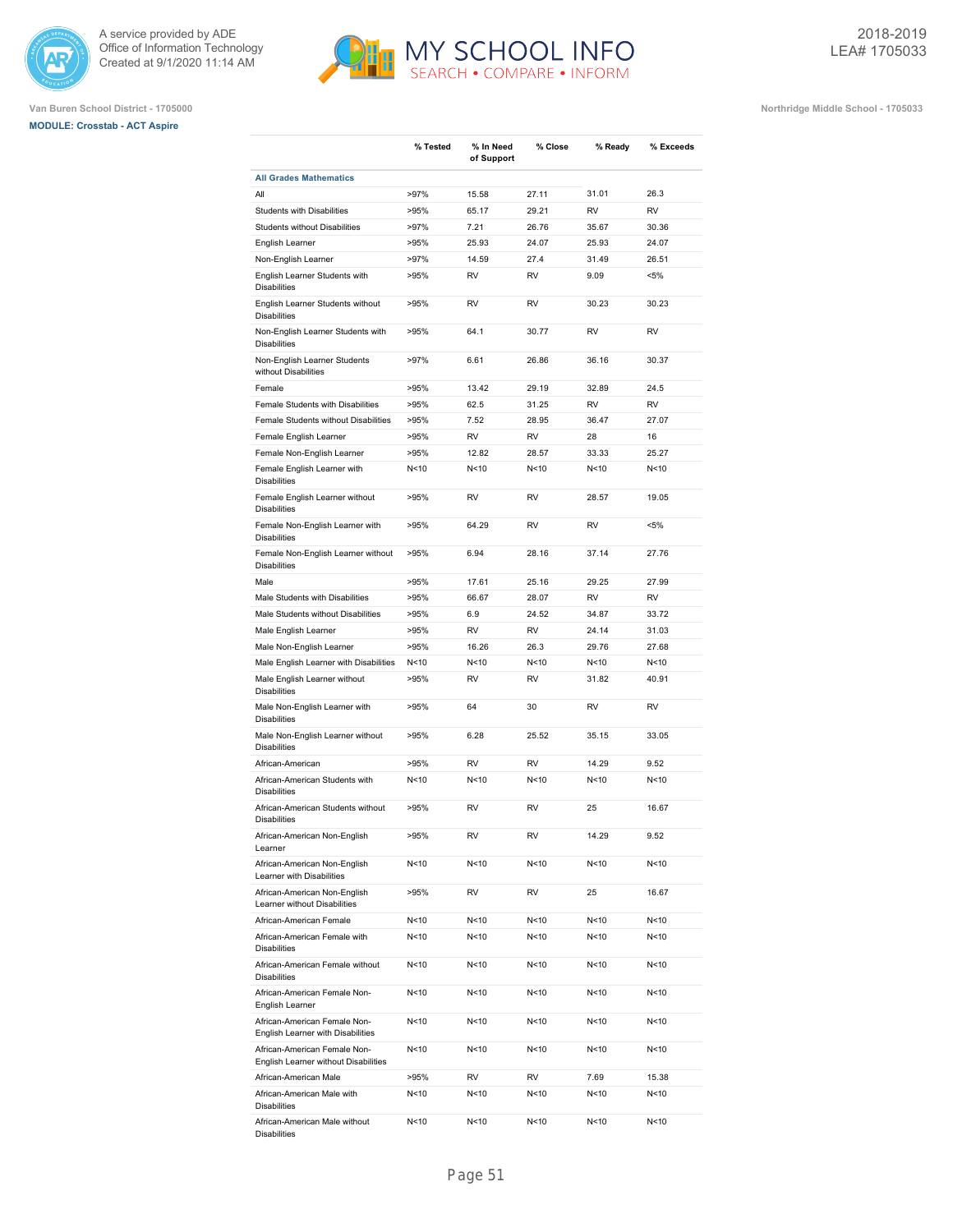



| African-American Male Non-English<br>Learner                      | >95%            | <b>RV</b> | RV              | 7.69    | 15.38     |
|-------------------------------------------------------------------|-----------------|-----------|-----------------|---------|-----------|
| African-American Male Non-English<br>Learner with Disabilities    | N <sub>10</sub> | N<10      | N<10            | N<10    | N<10      |
| African-American Male Non-English<br>Learner without Disabilities | N < 10          | N<10      | N<10            | N<10    | N<10      |
| Hispanic                                                          | >95%            | 21.74     | 31.88           | 26.09   | 20.29     |
| Hispanic Students with Disabilities                               | >95%            | <b>RV</b> | <b>RV</b>       | 7.69    | <5%       |
| Hispanic Students without Disabilities                            | >95%            | <b>RV</b> | 33.93           | 30.36   | <b>RV</b> |
| Hispanic English Learner                                          | >95%            | 31.11     | 28.89           | RV      | <b>RV</b> |
| Hispanic Non-English Learner                                      | >95%            | <b>RV</b> | <b>RV</b>       | 29.17   | 29.17     |
| Hispanic English Learner with<br><b>Disabilities</b>              | >95%            | <b>RV</b> | <b>RV</b>       | 9.09    | <5%       |
| Hispanic English Learner without<br><b>Disabilities</b>           | >95%            | <b>RV</b> | 32.35           | 29.41   | <b>RV</b> |
| Hispanic Non-English Learner with<br><b>Disabilities</b>          | N<10            | N<10      | N <sub>10</sub> | N<10    | N<10      |
| Hispanic Non-English Learner without<br><b>Disabilities</b>       | >95%            | <b>RV</b> | <b>RV</b>       | 31.82   | 31.82     |
| Hispanic Female                                                   | >95%            | <b>RV</b> | 40              | 28.57   | <b>RV</b> |
| Hispanic Female with Disabilities                                 | N<10            | N<10      | N<10            | N<10    | N<10      |
| Hispanic Female without Disabilities                              | >95%            | <b>RV</b> | 43.33           | RV      | 16.67     |
| Hispanic Female English Learner                                   | >95%            | <b>RV</b> | <b>RV</b>       | 27.27   | 9.09      |
| Hispanic Female Non-English<br>Learner                            | >95%            | <b>RV</b> | <b>RV</b>       | 30.77   | 23.08     |
| Hispanic Female English Learner with<br><b>Disabilities</b>       | N<10            | N<10      | N <sub>10</sub> | N<10    | N<10      |
| Hispanic Female English Learner<br>without Disabilities           | >95%            | <b>RV</b> | <b>RV</b>       | 27.78   | 11.11     |
| Hispanic Female Non-English<br>Learner with Disabilities          | N <sub>10</sub> | N<10      | N <sub>10</sub> | N<10    | N<10      |
| Hispanic Female Non-English<br>Learner without Disabilities       | >95%            | <b>RV</b> | <b>RV</b>       | 33.33   | 25        |
| Hispanic Male                                                     | >95%            | <b>RV</b> | <b>RV</b>       | 23.53   | 26.47     |
| Hispanic Male with Disabilities                                   | N<10            | N<10      | N <sub>10</sub> | N<10    | N<10      |
| Hispanic Male without Disabilities                                | >95%            | <b>RV</b> | <b>RV</b>       | 30.77   | 34.62     |
| Hispanic Male English Learner                                     | >95%            | <b>RV</b> | <b>RV</b>       | 21.74   | 21.74     |
| Hispanic Male Non-English Learner                                 | >95%            | <b>RV</b> | <b>RV</b>       | 27.27   | 36.36     |
| Hispanic Male English Learner with<br><b>Disabilities</b>         | N<10            | N<10      | N<10            | N<10    | N<10      |
| Hispanic Male English Learner<br>without Disabilities             | >95%            | <b>RV</b> | <b>RV</b>       | 31.25   | 31.25     |
| Hispanic Male Non-English Learner<br>with Disabilities            | N<10            | N<10      | N<10            | N < 10  | N<10      |
| Hispanic Male Non-English Learner<br>without Disabilities         | >95%            | <b>RV</b> | <b>RV</b>       | 30      | 40        |
| Caucasian                                                         | >97%            | 13.95     | 28.11           | 31.55   | 26.39     |
| Caucasian Students with Disabilities                              | >95%            | 63.49     | 30.16           | RV      | RV        |
| Caucasian Students without<br><b>Disabilities</b>                 | >97%            | 6.2       | 27.79           | 35.98   | 30.02     |
| Caucasian English Learner                                         | N<10            | N<10      | N<10            | N<10    | N<10      |
| Caucasian Non-English Learner                                     | $>97\%$         | 13.98     | 28.17           | 31.61   | 26.24     |
| Caucasian English Learner without<br><b>Disabilities</b>          | N < 10          | N<10      | N<10            | N<10    | N<10      |
| Caucasian Non-English Learner with<br><b>Disabilities</b>         | >95%            | 63.49     | 30.16           | RV      | RV        |
| Caucasian Non-English Learner<br>without Disabilities             | >97%            | 6.22      | 27.86           | 36.07   | 29.85     |
| Caucasian Female                                                  | >95%            | 12.5      | 29.02           | 33.04   | 25.45     |
| Caucasian Female with Disabilities                                | >95%            | RV        | RV              | <5%     | <5%       |
| Caucasian Female without Disabilities                             | >95%            | 6.03      | 28.64           | 37.19   | 28.14     |
| Caucasian Female English Learner                                  | N<10            | N<10      | N<10            | N<10    | N<10      |
| Caucasian Female Non-English<br>Learner                           | >95%            | 12.56     | 29.15           | 33.18   | 25.11     |
| Caucasian Female English Learner<br>without Disabilities          | N < 10          | N<10      | N<10            | N<10    | N < 10    |
| Caucasian Female Non-English<br>Learner with Disabilities         | >95%            | RV        | RV              | $< 5\%$ | <5%       |
| Caucasian Female Non-English<br>Learner without Disabilities      | >95%            | 6.06      | 28.79           | 37.37   | 27.78     |
| Caucasian Male                                                    | >95%            | 15.29     | 27.27           | 30.17   | 27.27     |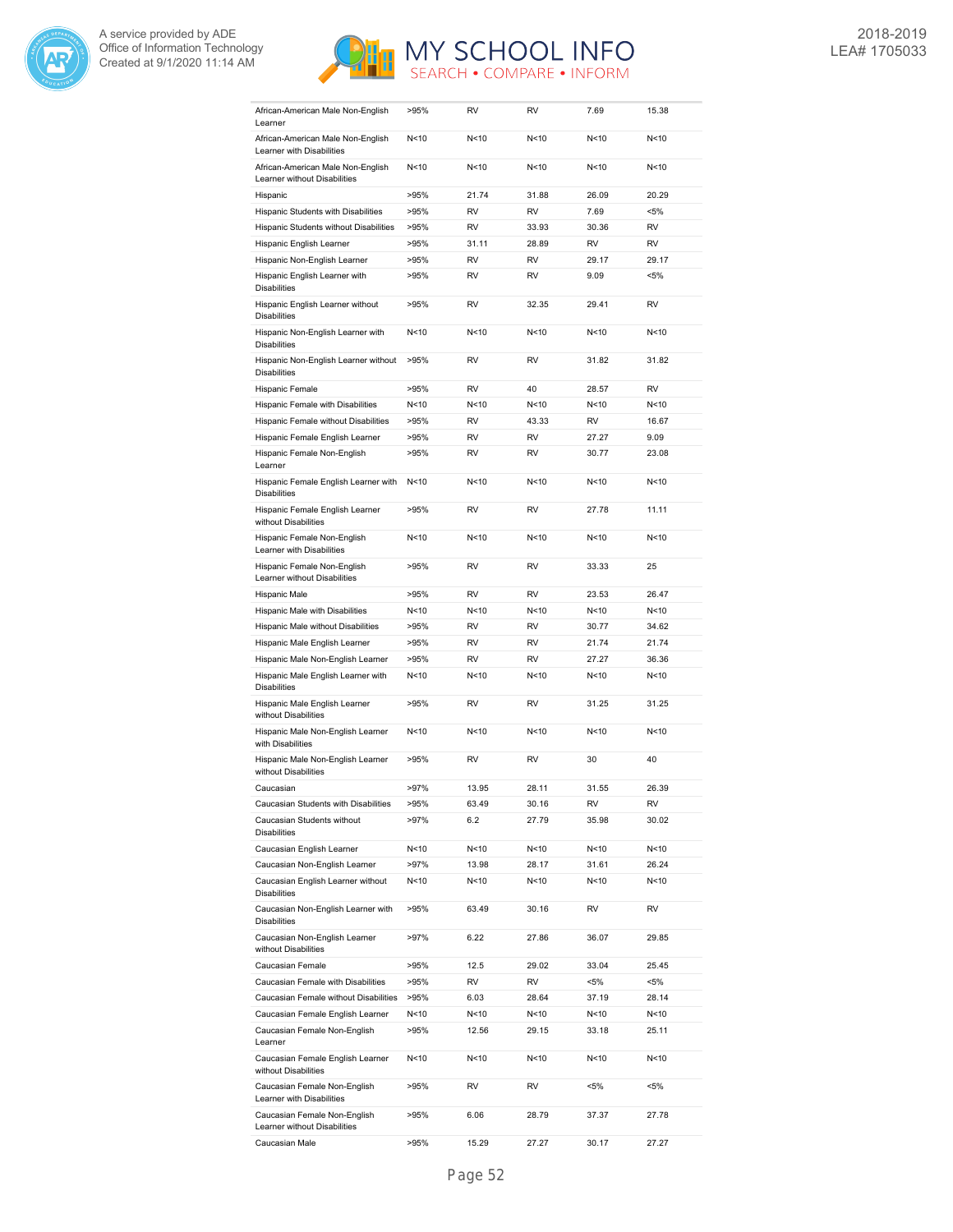



| Caucasian Male with Disabilities                           | >95% | 63.16 | 28.95 | RV    | RV    |
|------------------------------------------------------------|------|-------|-------|-------|-------|
| Caucasian Male without Disabilities                        | >95% | 6.37  | 26.96 | 34.8  | 31.86 |
| Caucasian Male Non-English Learner                         | >95% | 15.29 | 27.27 | 30.17 | 27.27 |
| Caucasian Male Non-English Learner<br>with Disabilities    | >95% | 63.16 | 28.95 | RV    | RV    |
| Caucasian Male Non-English Learner<br>without Disabilities | >95% | 6.37  | 26.96 | 34.8  | 31.86 |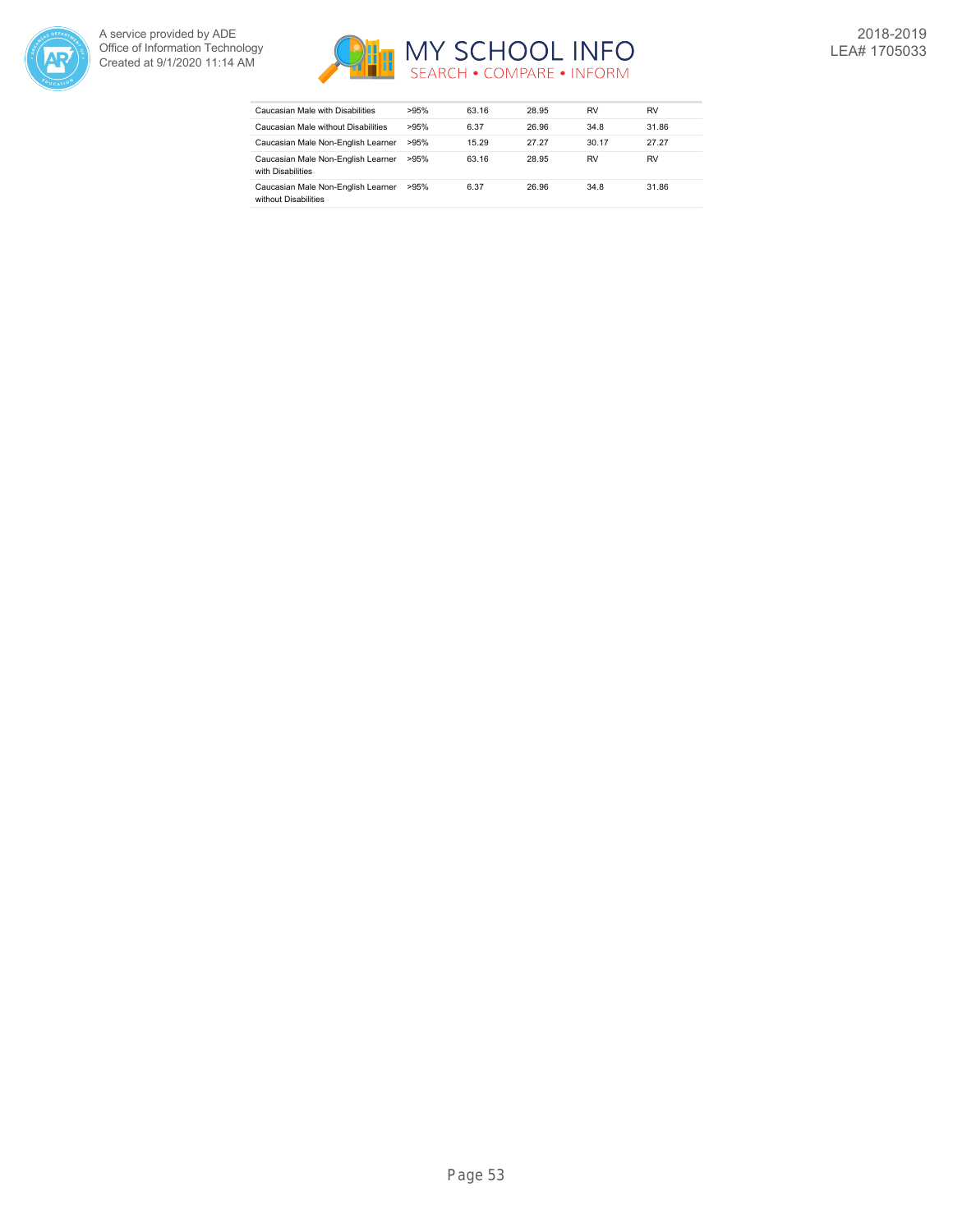





|                                                                      | % Tested        | % In Need<br>of Support | % Close         | % Ready         | % Exceeds |
|----------------------------------------------------------------------|-----------------|-------------------------|-----------------|-----------------|-----------|
| <b>All Grades Science</b>                                            |                 |                         |                 |                 |           |
| All                                                                  | >97%            | 30.03                   | 21.27           | 25.32           | 23.38     |
| <b>Students with Disabilities</b>                                    | >95%            | 76.4                    | 14.61           | <b>RV</b>       | <b>RV</b> |
| <b>Students without Disabilities</b>                                 | >97%            | 22.2                    | 22.39           | 28.46           | 26.94     |
| English Learner                                                      | >95%            | 40.74                   | 24.07           | <b>RV</b>       | <b>RV</b> |
| Non-English Learner                                                  | >97%            | 29                      | 21              | 25.62           | 24.38     |
| English Learner Students with<br><b>Disabilities</b>                 | >95%            | RV                      | <b>RV</b>       | $< 5\%$         | $< 5\%$   |
| English Learner Students without<br><b>Disabilities</b>              | >95%            | RV                      | 27.91           | 27.91           | <b>RV</b> |
| Non-English Learner Students with<br><b>Disabilities</b>             | >95%            | 74.36                   | 15.38           | <b>RV</b>       | <b>RV</b> |
| Non-English Learner Students<br>without Disabilities                 | >97%            | 21.69                   | 21.9            | 28.51           | 27.89     |
| Female                                                               | >95%            | 28.19                   | 23.49           | 26.51           | 21.81     |
| Female Students with Disabilities                                    | >95%            | <b>RV</b>               | <b>RV</b>       | 6.25            | $< 5\%$   |
| Female Students without Disabilities                                 | >95%            | 22.56                   | 24.06           | 28.95           | 24.44     |
| Female English Learner                                               | >95%            | <b>RV</b>               | <b>RV</b>       | 24              | 8         |
| Female Non-English Learner                                           | >95%            | 27.47                   | 22.71           | 26.74           | 23.08     |
| Female English Learner with<br><b>Disabilities</b>                   | N<10            | N<10                    | N<10            | N<10            | N<10      |
| Female English Learner without<br><b>Disabilities</b>                | >95%            | RV                      | RV              | 28.57           | 9.52      |
| Female Non-English Learner with<br><b>Disabilities</b>               | >95%            | RV                      | RV              | 7.14            | $< 5\%$   |
| Female Non-English Learner without<br><b>Disabilities</b>            | >95%            | 22.04                   | 23.27           | 28.98           | 25.71     |
| Male                                                                 | >95%            | 31.76                   | 19.18           | 24.21           | 24.84     |
| Male Students with Disabilities                                      | >95%            | 77.19                   | <b>RV</b>       | <b>RV</b>       | $< 5\%$   |
| Male Students without Disabilities                                   | >95%            | 21.84                   | 20.69           | 27.97           | 29.5      |
| Male English Learner                                                 | >95%            | 44.83                   | <b>RV</b>       | <b>RV</b>       | 17.24     |
| Male Non-English Learner                                             | >95%            | 30.45                   | 19.38           | 24.57           | 25.61     |
| Male English Learner with Disabilities                               | N<10            | N<10                    | N <sub>10</sub> | N <sub>10</sub> | N<10      |
| Male English Learner without<br><b>Disabilities</b>                  | >95%            | <b>RV</b>               | <b>RV</b>       | 27.27           | 22.73     |
| Male Non-English Learner with<br><b>Disabilities</b>                 | >95%            | 74                      | <b>RV</b>       | <b>RV</b>       | $< 5\%$   |
| Male Non-English Learner without<br><b>Disabilities</b>              | >95%            | 21.34                   | 20.5            | 28.03           | 30.13     |
| African-American                                                     | >95%            | <b>RV</b>               | <b>RV</b>       | 14.29           | 14.29     |
| African-American Students with<br><b>Disabilities</b>                | N<10            | N<10                    | N<10            | N <sub>10</sub> | N<10      |
| African-American Students without<br><b>Disabilities</b>             | >95%            | RV                      | <b>RV</b>       | 25              | 25        |
| African-American Non-English<br>Learner                              | >95%            | RV                      | RV              | 14.29           | 14.29     |
| African-American Non-English<br>Learner with Disabilities            | N <sub>10</sub> | N<10                    | N<10            | N<10            | N<10      |
| African-American Non-English<br>Learner without Disabilities         | >95%            | RV                      | RV              | 25              | 25        |
| African-American Female                                              | N<10            | N<10                    | N<10            | N<10            | N<10      |
| African-American Female with<br><b>Disabilities</b>                  | N<10            | N<10                    | N <sub>10</sub> | N <sub>10</sub> | N<10      |
| African-American Female without<br><b>Disabilities</b>               | N<10            | N<10                    | N<10            | N <sub>10</sub> | N<10      |
| African-American Female Non-<br>English Learner                      | N<10            | N<10                    | N<10            | N<10            | N<10      |
| African-American Female Non-<br>English Learner with Disabilities    | N<10            | N<10                    | N<10            | N<10            | N<10      |
| African-American Female Non-<br>English Learner without Disabilities | N<10            | N<10                    | N<10            | N<10            | N<10      |
| African-American Male                                                | >95%            | RV                      | RV              | 7.69            | 15.38     |
| African-American Male with<br><b>Disabilities</b>                    | N<10            | N<10                    | N<10            | N<10            | N<10      |
| African-American Male without<br><b>Disabilities</b>                 | N <sub>10</sub> | N <sub>10</sub>         | N<10            | N <sub>10</sub> | N<10      |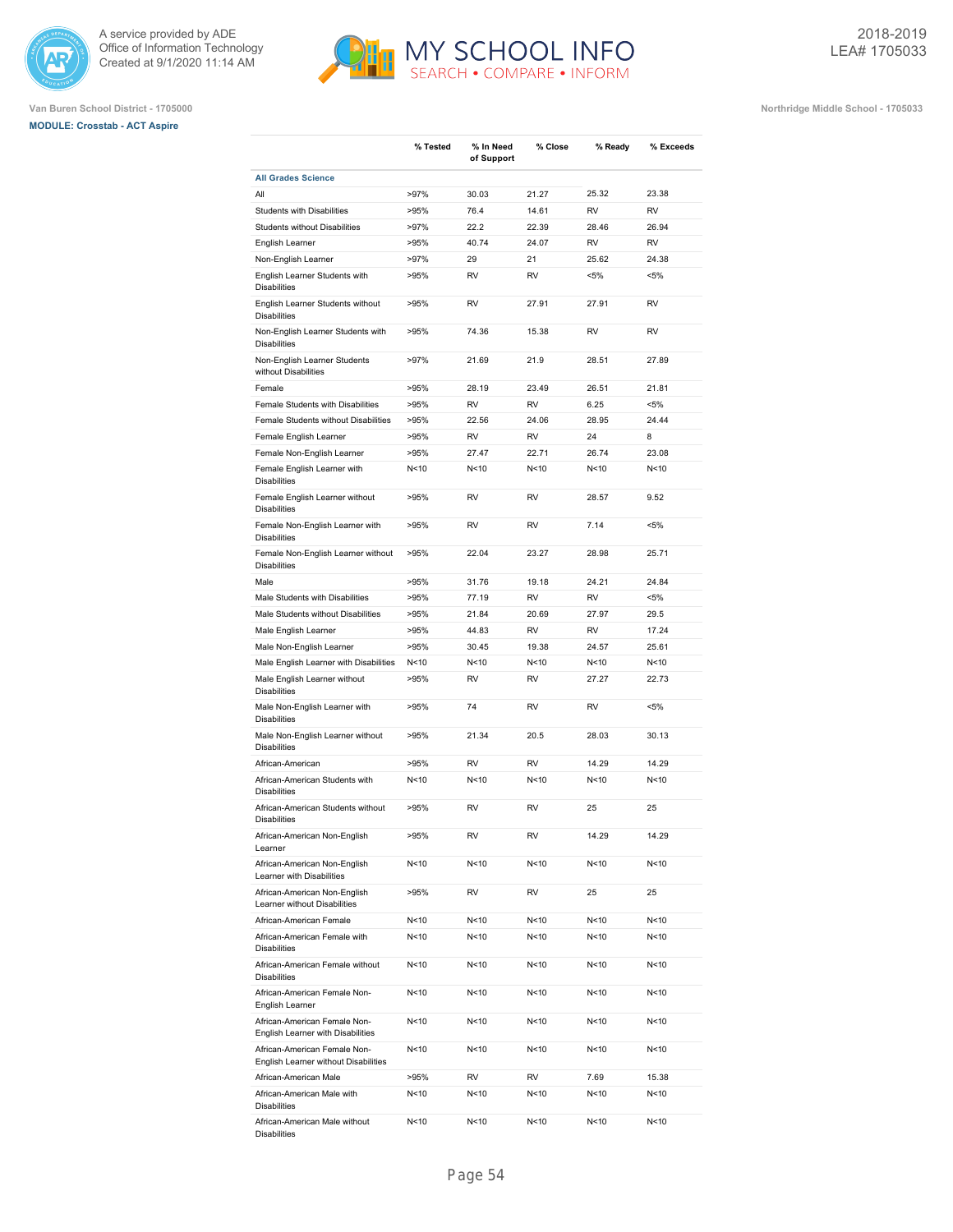



| African-American Male Non-English<br>Learner                      | >95%    | RV        | RV              | 7.69            | 15.38     |
|-------------------------------------------------------------------|---------|-----------|-----------------|-----------------|-----------|
| African-American Male Non-English<br>Learner with Disabilities    | N<10    | N<10      | N<10            | N<10            | N<10      |
| African-American Male Non-English<br>Learner without Disabilities | N<10    | N<10      | N<10            | N<10            | N<10      |
| Hispanic                                                          | >95%    | 39.13     | 26.09           | RV              | <b>RV</b> |
| Hispanic Students with Disabilities                               | >95%    | RV        | <b>RV</b>       | <5%             | $< 5\%$   |
| Hispanic Students without Disabilities                            | >95%    | <b>RV</b> | 30.36           | 26.79           | <b>RV</b> |
| Hispanic English Learner                                          | >95%    | 48.89     | 26.67           | <b>RV</b>       | <b>RV</b> |
| Hispanic Non-English Learner                                      | >95%    | <b>RV</b> | <b>RV</b>       | 29.17           | 25        |
| Hispanic English Learner with                                     | >95%    | <b>RV</b> | <b>RV</b>       | <5%             | $< 5\%$   |
| <b>Disabilities</b><br>Hispanic English Learner without           | >95%    | 35.29     | 32.35           | <b>RV</b>       | <b>RV</b> |
| <b>Disabilities</b><br>Hispanic Non-English Learner with          | N < 10  | N<10      | N <sub>10</sub> | N <sub>10</sub> | N<10      |
| <b>Disabilities</b>                                               |         | <b>RV</b> | <b>RV</b>       |                 |           |
| Hispanic Non-English Learner without<br><b>Disabilities</b>       | >95%    |           |                 | 31.82           | 27.27     |
| Hispanic Female                                                   | >95%    | 37.14     | 34.29           | <b>RV</b>       | <b>RV</b> |
| Hispanic Female with Disabilities                                 | N < 10  | N < 10    | N <sub>10</sub> | N <sub>10</sub> | N<10      |
| Hispanic Female without Disabilities                              | >95%    | <b>RV</b> | 36.67           | <b>RV</b>       | 10        |
| Hispanic Female English Learner                                   | >95%    | <b>RV</b> | <b>RV</b>       | 18.18           | $< 5\%$   |
| Hispanic Female Non-English<br>Learner                            | >95%    | <b>RV</b> | <b>RV</b>       | 23.08           | 15.38     |
| Hispanic Female English Learner with<br><b>Disabilities</b>       | N<10    | N<10      | N <sub>10</sub> | N <sub>10</sub> | N<10      |
| Hispanic Female English Learner<br>without Disabilities           | >95%    | <b>RV</b> | <b>RV</b>       | 22.22           | 5.56      |
| Hispanic Female Non-English<br>Learner with Disabilities          | N < 10  | N<10      | N <sub>10</sub> | N <sub>10</sub> | N<10      |
| Hispanic Female Non-English<br>Learner without Disabilities       | >95%    | <b>RV</b> | <b>RV</b>       | 25              | 16.67     |
| Hispanic Male                                                     | >95%    | 41.18     | <b>RV</b>       | <b>RV</b>       | 17.65     |
| Hispanic Male with Disabilities                                   | N < 10  | N < 10    | N <sub>10</sub> | N < 10          | N<10      |
| Hispanic Male without Disabilities                                | >95%    | <b>RV</b> | <b>RV</b>       | 30.77           | 23.08     |
| Hispanic Male English Learner                                     | >95%    | 56.52     | <b>RV</b>       | <b>RV</b>       | 8.7       |
| Hispanic Male Non-English Learner                                 | >95%    | <b>RV</b> | <b>RV</b>       | 36.36           | 36.36     |
| Hispanic Male English Learner with<br><b>Disabilities</b>         | N<10    | N<10      | N<10            | N<10            | N<10      |
| Hispanic Male English Learner<br>without Disabilities             | >95%    | <b>RV</b> | <b>RV</b>       | 25              | 12.5      |
| Hispanic Male Non-English Learner<br>with Disabilities            | N < 10  | N<10      | N < 10          | N <sub>10</sub> | N<10      |
| Hispanic Male Non-English Learner<br>without Disabilities         | >95%    | RV        | RV              | 40              | 40        |
| Caucasian                                                         | >97%    | 28.33     | 21.24           | 27.04           | 23.39     |
| Caucasian Students with Disabilities                              | >95%    | 71.43     | 17.46           | RV              | RV        |
| Caucasian Students without<br><b>Disabilities</b>                 | $>97\%$ | 21.59     | 21.84           | 29.78           | 26.8      |
| Caucasian English Learner                                         | N<10    | N<10      | N<10            | N<10            | N<10      |
| Caucasian Non-English Learner                                     | $>97\%$ | 28.39     | 21.29           | 26.88           | 23.44     |
| Caucasian English Learner without<br><b>Disabilities</b>          | N < 10  | N<10      | N<10            | N<10            | N<10      |
| Caucasian Non-English Learner with<br><b>Disabilities</b>         | >95%    | 71.43     | 17.46           | RV              | RV        |
| Caucasian Non-English Learner<br>without Disabilities             | $>97\%$ | 21.64     | 21.89           | 29.6            | 26.87     |
| Caucasian Female                                                  | >95%    | 27.23     | 22.32           | 28.13           | 22.32     |
| Caucasian Female with Disabilities                                | >95%    | RV        | RV              | 8               | $< 5\%$   |
| Caucasian Female without Disabilities                             | >95%    | 21.61     | 22.61           | 30.65           | 25.13     |
| Caucasian Female English Learner                                  | N<10    | N<10      | N<10            | N<10            | N<10      |
| Caucasian Female Non-English<br>Learner                           | >95%    | 27.35     | 22.42           | 27.8            | 22.42     |
| Caucasian Female English Learner<br>without Disabilities          | N < 10  | N<10      | N<10            | N<10            | N < 10    |
| Caucasian Female Non-English<br>Learner with Disabilities         | >95%    | RV        | RV              | 8               | <5%       |
| Caucasian Female Non-English<br>Learner without Disabilities      | >95%    | 21.72     | 22.73           | 30.3            | 25.25     |
|                                                                   |         |           |                 |                 |           |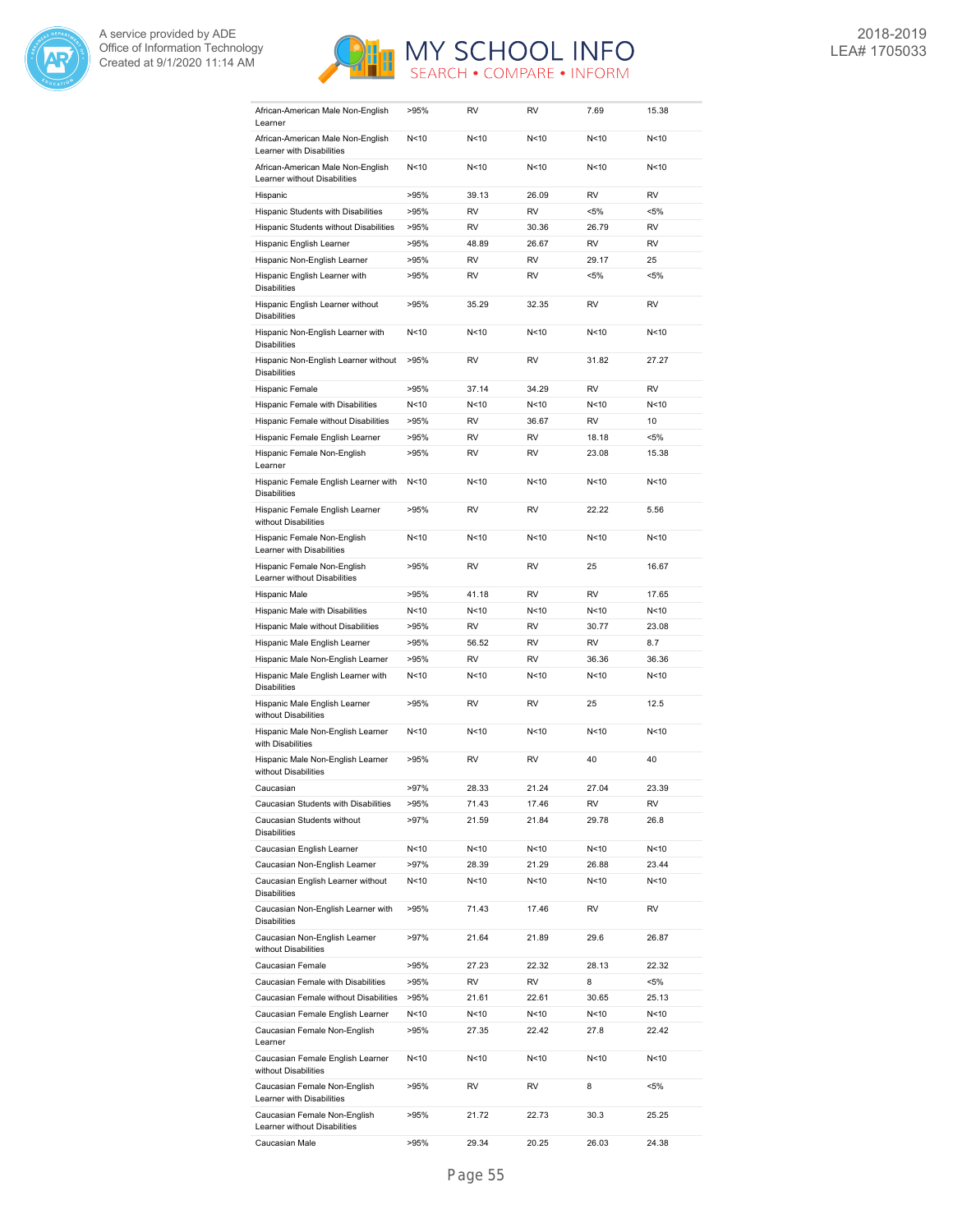



| Caucasian Male with Disabilities                           | >95% | 71.05 | RV    | RV    | $< 5\%$ |
|------------------------------------------------------------|------|-------|-------|-------|---------|
| Caucasian Male without Disabilities                        | >95% | 21.57 | 21.08 | 28.92 | 28.43   |
| Caucasian Male Non-English Learner                         | >95% | 29.34 | 20.25 | 26.03 | 24.38   |
| Caucasian Male Non-English Learner<br>with Disabilities    | >95% | 71.05 | RV    | RV    | $< 5\%$ |
| Caucasian Male Non-English Learner<br>without Disabilities | >95% | 21.57 | 21.08 | 28.92 | 28.43   |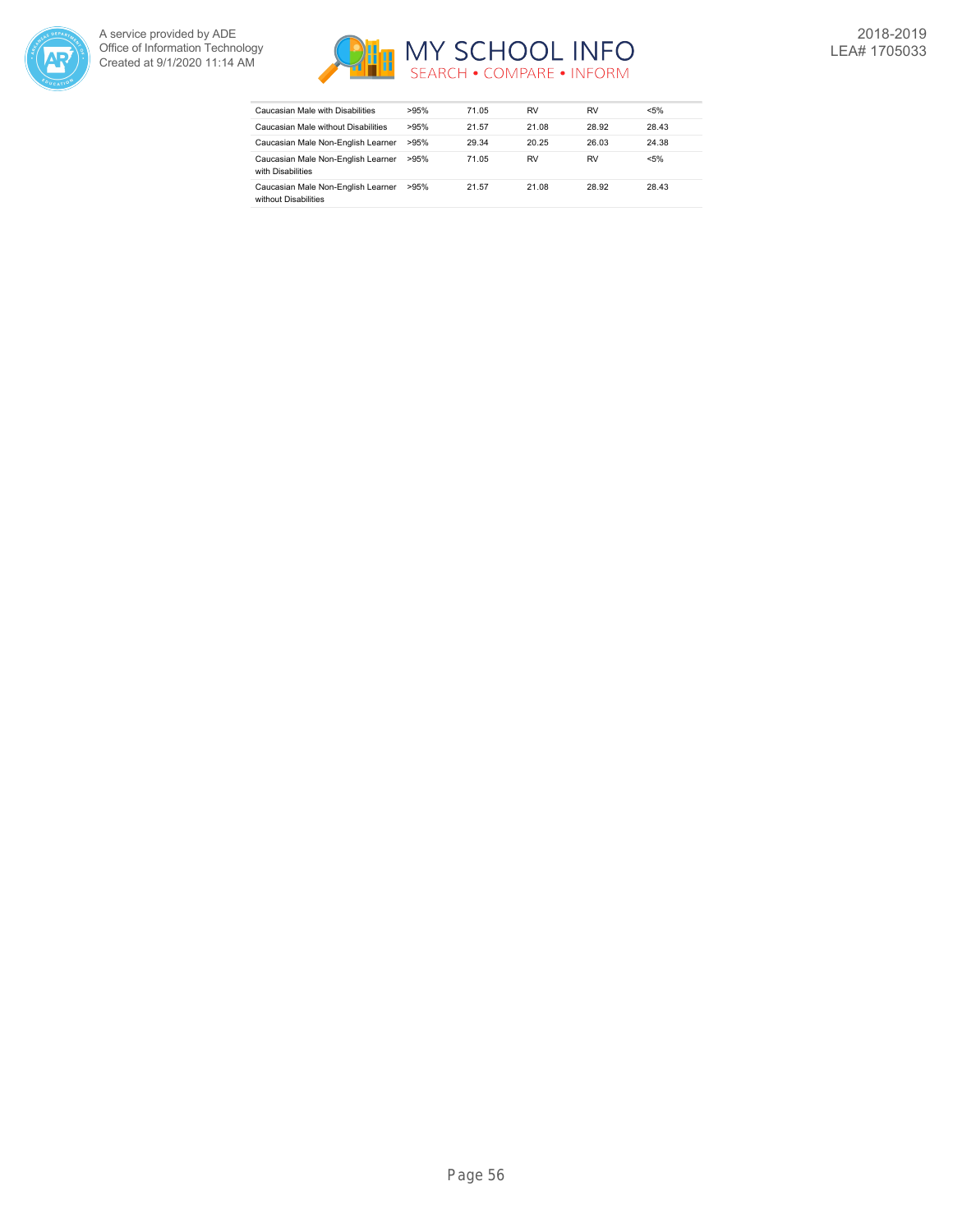



**MODULE: Crosstab - Graduation Rates**



**Four Year Graduation Rates** Four Year Graduation Rates are not available.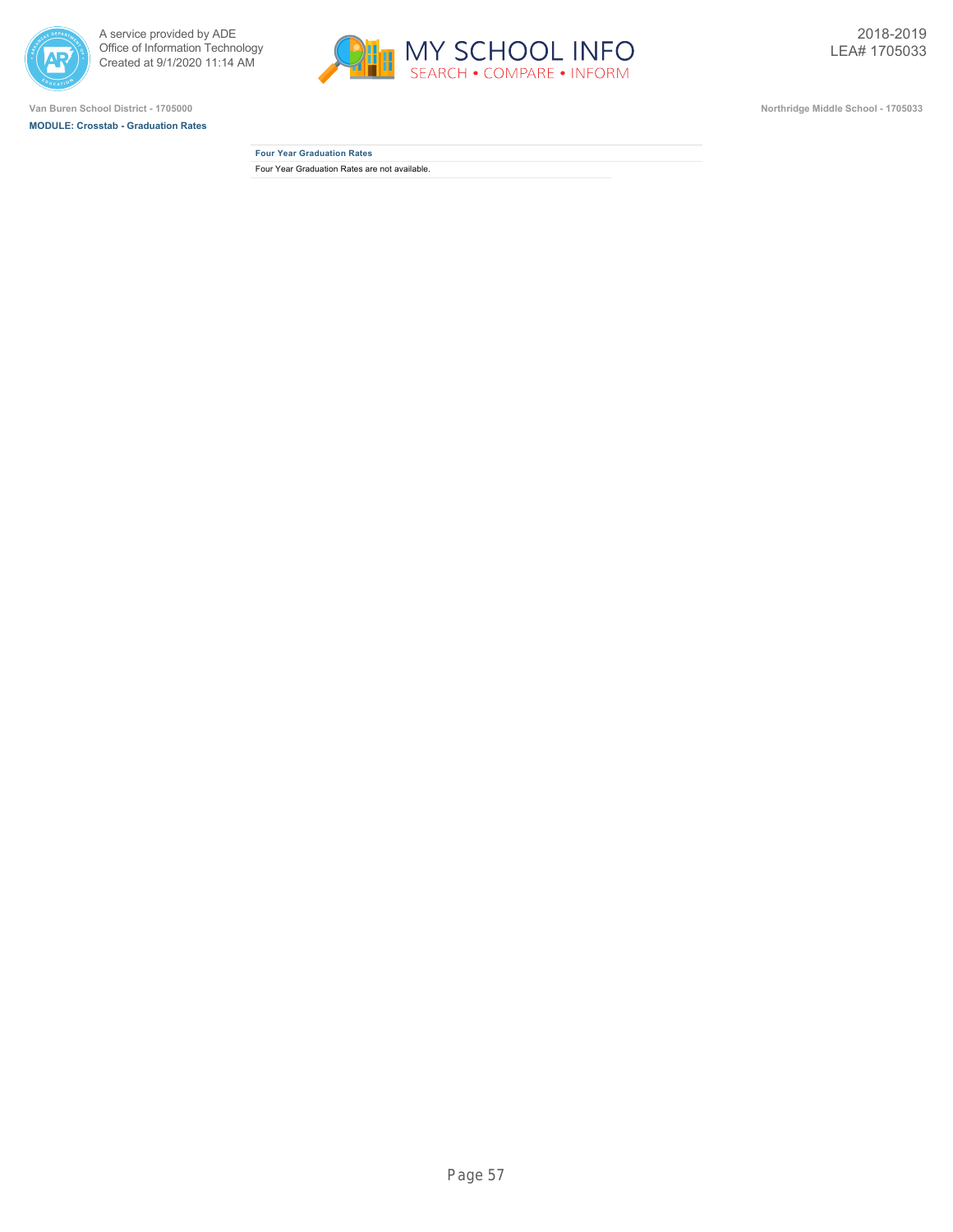



**MODULE: Crosstab - Graduation Rates**



**Five Year Graduation Rates** Five Year Graduation Rates are not available.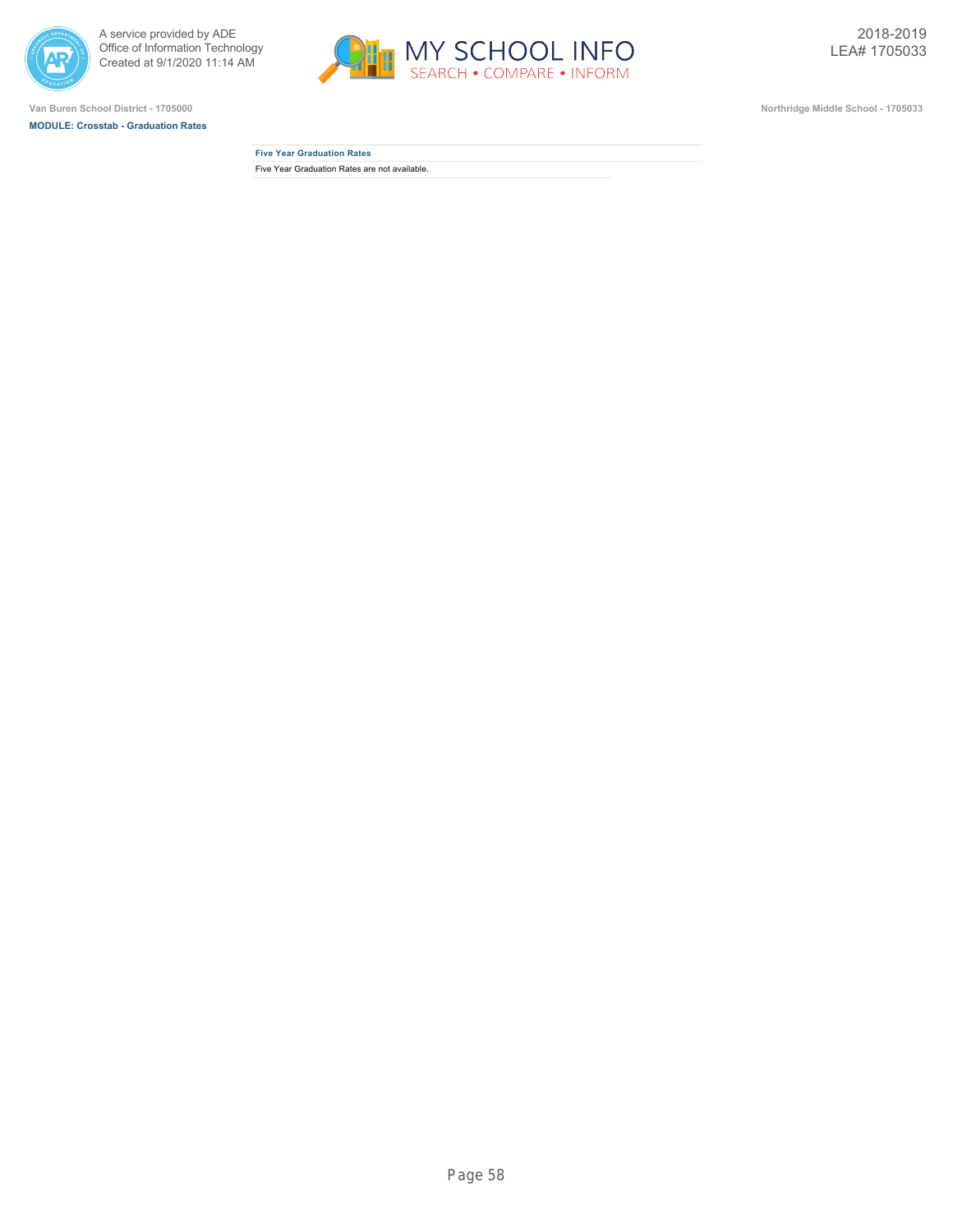



| <b>MODULE: Crosstab - Growth</b> |  |
|----------------------------------|--|
|                                  |  |

|                                                                            | Mean Math<br>VAS | Mean ELA<br><b>VAS</b> | Mean<br>Content<br>VAS | Mean<br><b>Science</b><br>VAS | Mean ELP<br>VAS | Mean<br>Content<br>w/ELP VAS |
|----------------------------------------------------------------------------|------------------|------------------------|------------------------|-------------------------------|-----------------|------------------------------|
| Grade 6                                                                    |                  |                        |                        |                               |                 |                              |
| All                                                                        | 85.36            | 82.96                  | 84.16                  | 80.87                         | 87.99           | 84.45                        |
| <b>Students with Disabilities</b>                                          | 78.27            | 80.86                  | 79.56                  | 78.98                         | N < 10          | 80.07                        |
| Students without Disabilities                                              | 86.58            | 83.32                  | 84.95                  | 81.18                         | 87.49           | 85.16                        |
| English Learner                                                            | 92.61            | 82.31                  | 87.46                  | 80.79                         | 87.99           | 87.71                        |
| Non-English Learner                                                        | 84.65            | 83.03                  | 83.84                  | 80.88                         | N<10            | ---                          |
| English Learner Students with Disabilities                                 | N < 10           | N<10                   | N < 10                 | N<10                          | N<10            | N<10                         |
| English Learner Students without Disabilities                              | 94.04            | 81.46                  | 87.75                  | 81.04                         | 87.49           | 87.62                        |
| Non-English Learner Students with Disabilities                             | 77.55            | 80.22                  | 78.88                  | 78.93                         | N<10            | $\overline{a}$               |
| Non-English Learner Students without Disabilities                          | 85.85            | 83.5                   | 84.68                  | 81.2                          | N<10            | ---                          |
| Female                                                                     | 84.79            | 84.34                  | 84.56                  | 80.61                         | N<10            | 84.78                        |
| Female Students with Disabilities                                          | 77.6             | 87.33                  | 82.47                  | 84.16                         | N<10            | 83.59                        |
| Female Students without Disabilities                                       | 85.79            | 83.93                  | 84.86                  | 80.12                         | N<10            | 84.94                        |
| Female English Learner                                                     | N<10             | N<10                   | N<10                   | N < 10                        | N < 10          | 88.16                        |
| Female Non-English Learner                                                 | 84.04            | 84.45                  | 84.25                  | 80.65                         | N < 10          | ---                          |
| Female English Learner with Disabilities                                   | N < 10           | N<10                   | N<10                   | N < 10                        | N < 10          | N<10                         |
| Female English Learner without Disabilities                                | N < 10           | N<10                   | N<10                   | N < 10                        | N <sub>10</sub> | 87.33                        |
| Female Non-English Learner with Disabilities                               | N <sub>10</sub>  | N<10                   | N<10                   | N < 10                        | N < 10          | $---$                        |
| Female Non-English Learner without Disabilities                            | 85.02            | 84.22                  | 84.62                  | 80.3                          | N < 10          | $\overline{a}$               |
| Male                                                                       | 85.79            | 81.94                  | 83.87                  | 81.06                         | 88.02           | 84.21                        |
| Male Students with Disabilities                                            | 78.63            | 77.3                   | 77.96                  | 75.98                         | N<10            | $\overline{a}$               |
| Male Students without Disabilities                                         | 87.19            | 82.86                  | 85.02                  | 82.01                         | 88.02           | 85.32                        |
| Male English Learner                                                       | 92               | 81.88                  | 86.94                  | 81.18                         | 88.02           | 87.46                        |
| Male Non-English Learner                                                   | 85.11            | 81.95                  | 83.53                  | 81.05                         | N<10            | $\overline{a}$               |
| Male English Learner with Disabilities                                     | N < 10           | N<10                   | N < 10                 | N<10                          | N<10            | ---                          |
| Male English Learner without Disabilities                                  | 92.65            | 82.32                  | 87.49                  | 82.7                          | 88.02           | 87.75                        |
| Male Non-English Learner with Disabilities                                 | 78.3             | 77.31                  | 77.81                  | 76.62                         | N<10            | ---                          |
| Male Non-English Learner without Disabilities                              | 86.53            | 82.92                  | 84.73                  | 81.92                         | N<10            | ---                          |
| African-American                                                           | N < 10           | N<10                   | N<10                   | N<10                          | N<10            | ---                          |
| African-American Students with Disabilities                                | N<10             | N<10                   | N<10                   | N<10                          | N<10            | $\overline{a}$               |
| African-American Students without Disabilities                             | N < 10           | N<10                   | N<10                   | N<10                          | N < 10          | ---                          |
| African-American Non-English Learner                                       | N < 10           | N<10                   | N<10                   | N<10                          | N <sub>10</sub> | ---                          |
| African-American Non-English Learner with Disabilities                     | N < 10           | N<10                   | N<10                   | N<10                          | N<10            | ---                          |
| African-American Non-English Learner without Disabilities                  | N<10             | N<10                   | N<10                   | N<10                          | N<10            | $---$                        |
| African-American Female                                                    | N<10             | N<10                   | N < 10                 | N<10                          | N < 10          | $---$                        |
| African-American Female with Disabilities                                  | N<10             | N<10                   | N < 10                 | N<10                          | N<10            | $---$                        |
|                                                                            |                  |                        |                        |                               |                 |                              |
| African-American Female without Disabilities                               | N<10             | N<10                   | N < 10                 | N<10                          | N < 10          | $---$<br>$\overline{a}$      |
| African-American Female Non-English Learner                                | N < 10           | N<10                   | N < 10                 | N<10                          | N<10            |                              |
| African-American Female Non-English Learner with<br><b>Disabilities</b>    | N < 10           | N<10                   | N < 10                 | N<10                          | N<10            | $\overline{a}$               |
| African-American Female Non-English Learner without<br><b>Disabilities</b> | N<10             | N<10                   | N < 10                 | N<10                          | N < 10          |                              |
| African-American Male                                                      | N < 10           | N <sub>10</sub>        | N<10                   | N<10                          | N<10            | ---                          |
| African-American Male with Disabilities                                    | N<10             | N<10                   | N<10                   | N<10                          | N<10            | ---                          |
| African-American Male without Disabilities                                 | N<10             | N<10                   | N < 10                 | N<10                          | N <sub>10</sub> | ---                          |
| African-American Male Non-English Learner                                  | N<10             | N<10                   | N < 10                 | N<10                          | N <sub>10</sub> | ---                          |
| African-American Male Non-English Learner with Disabilities                | N < 10           | N<10                   | N < 10                 | N<10                          | N <sub>10</sub> | ---                          |
| African-American Male Non-English Learner without<br><b>Disabilities</b>   | N<10             | N<10                   | N < 10                 | N<10                          | N <sub>10</sub> | ---                          |
| Hispanic                                                                   | 90.08            | 82.35                  | 86.21                  | 77.54                         | 86.41           | 86.28                        |
| Hispanic Students with Disabilities                                        | N<10             | N<10                   | N < 10                 | N<10                          | N<10            | N<10                         |
| Hispanic Students without Disabilities                                     | 90.98            | 82.2                   | 86.59                  | 78.34                         | 85.67           | 86.25                        |
| Hispanic English Learner                                                   | 92.36            | 82.36                  | 87.36                  | 78.4                          | 86.41           | 86.92                        |
| Hispanic Non-English Learner                                               | 86.42            | 82.32                  | 84.37                  | 76.17                         | N <sub>10</sub> | ---                          |
| Hispanic English Learner with Disabilities                                 | N<10             | N<10                   | N < 10                 | N<10                          | N <sub>10</sub> | N<10                         |
| Hispanic English Learner without Disabilities                              | 94.06            | 81.33                  | 87.7                   | 78.16                         | 85.67           | 86.69                        |
| Hispanic Non-English Learner with Disabilities                             | N<10             | N<10                   | N < 10                 | N<10                          | N <sub>10</sub> | ---                          |
| Hispanic Non-English Learner without Disabilities                          | N<10             | N<10                   | N < 10                 | N<10                          | N <sub>10</sub> | ---                          |
| Hispanic Female                                                            | N<10             | N<10                   | N < 10                 | N<10                          | N <sub>10</sub> | 87.44                        |
| Hispanic Female with Disabilities                                          | N<10             | N<10                   | N < 10                 | N<10                          | N <sub>10</sub> | N<10                         |
| Hispanic Female without Disabilities                                       | N<10             | N <sub>10</sub>        | N<10                   | N<10                          | N <sub>10</sub> | 86.57                        |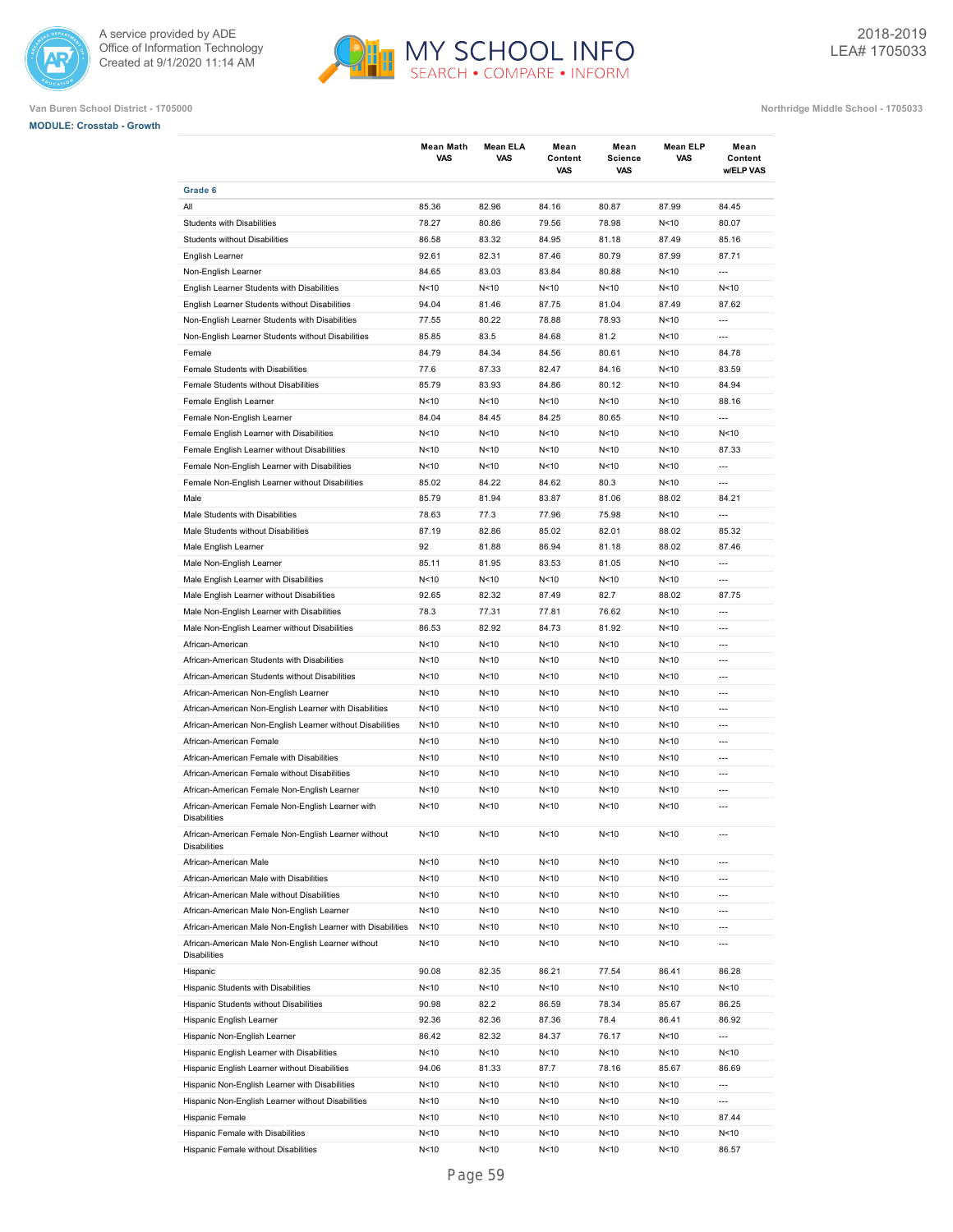



| Grade 7                                                   | Mean Math<br><b>VAS</b> | <b>Mean ELA</b><br><b>VAS</b> | Mean<br>Content<br>VAS | Mean<br><b>Science</b><br><b>VAS</b> | <b>Mean ELP</b><br>VAS   | Mean<br>Content<br>w/ELP VAS |
|-----------------------------------------------------------|-------------------------|-------------------------------|------------------------|--------------------------------------|--------------------------|------------------------------|
| Caucasian Male Non-English Learner without Disabilities   |                         |                               |                        |                                      |                          | ---                          |
| Caucasian Male Non-English Learner with Disabilities      | 76.51<br>86.19          | 77.48<br>83.03                | 77<br>84.61            | 75.88<br>82.2                        | N<10<br>N < 10           | $\overline{a}$               |
| Caucasian Male Non-English Learner                        | 84.66                   | 82.16                         | 83.41                  | 81.26                                | N<10                     | $\overline{a}$               |
| Caucasian Male without Disabilities                       | 86.19                   | 83.03                         | 84.61                  | 82.2                                 | N < 10                   | $\overline{a}$               |
| Caucasian Male with Disabilities                          | 76.51                   | 77.48                         | 77                     | 75.88                                | N<10                     | $\overline{a}$               |
| Caucasian Male                                            | 84.66                   | 82.16                         | 83.41                  | 81.26                                | N<10                     | $\overline{\phantom{a}}$     |
| Caucasian Female Non-English Learner without Disabilities | 84.86                   | 84.04                         | 84.45                  | 79.57                                | N < 10                   | $\overline{a}$               |
| Caucasian Female Non-English Learner with Disabilities    | N<10                    | N <sub>10</sub>               | N<10                   | N<10                                 | N<10                     | $\overline{a}$               |
| Caucasian Female English Learner without Disabilities     | ---                     | ---                           | ---                    | $\overline{\phantom{a}}$             | $\overline{\phantom{a}}$ | ---                          |
| Caucasian Female Non-English Learner                      | 83.84                   | 84.4                          | 84.12                  | 80.12                                | N <sub>10</sub>          | $\overline{a}$               |
| Caucasian Female English Learner                          | ---                     | ---                           | ---                    | ---                                  | ---                      | $\overline{a}$               |
| Caucasian Female without Disabilities                     | 84.86                   | 84.04                         | 84.45                  | 79.57                                | N < 10                   | $\overline{a}$               |
| Caucasian Female with Disabilities                        | N < 10                  | N < 10                        | N<10                   | N<10                                 | N < 10                   | $\overline{a}$               |
| Caucasian Female                                          | 83.84                   | 84.4                          | 84.12                  | 80.12                                | N<10                     | $\overline{a}$               |
| Caucasian Non-English Learner without Disabilities        | 85.6                    | 83.48                         | 84.54                  | 81.02                                | N < 10                   | $\overline{a}$               |
| Caucasian Non-English Learner with Disabilities           | 76.18                   | 80.91                         | 78.55                  | 79.04                                | N<10                     | $\overline{a}$               |
| Caucasian English Learner without Disabilities            | ---                     | ---                           | ---                    | $\overline{\phantom{a}}$             | $\overline{\phantom{a}}$ | ---                          |
| Caucasian Non-English Learner                             | 84.31                   | 83.13                         | 83.72                  | 80.76                                | N < 10                   | $\overline{a}$               |
| Caucasian English Learner                                 | ---                     | ---                           | ---                    | ---                                  | ---                      | $\overline{a}$               |
| Caucasian Students without Disabilities                   | 85.6                    | 83.48                         | 84.54                  | 81.02                                | N < 10                   | $\overline{a}$               |
| Caucasian Students with Disabilities                      | 76.18                   | 80.91                         | 78.55                  | 79.04                                | N <sub>10</sub>          | $\overline{a}$               |
| Caucasian                                                 | 84.31                   | 83.13                         | 83.72                  | 80.76                                | N<10                     | $\overline{a}$               |
| Hispanic Male Non-English Learner without Disabilities    | N<10                    | N <sub>10</sub>               | N<10                   | N<10                                 | N<10                     | ---                          |
| Hispanic Male Non-English Learner with Disabilities       | N < 10                  | N < 10                        | N<10                   | N<10                                 | N < 10                   | $\overline{\phantom{a}}$     |
| Hispanic Male English Learner without Disabilities        | N<10                    | N <sub>10</sub>               | N<10                   | N<10                                 | N<10                     | 86.28                        |
| Hispanic Male English Learner with Disabilities           | N < 10                  | N <sub>10</sub>               | N<10                   | N<10                                 | N < 10                   | $\overline{\phantom{a}}$     |
| Hispanic Male Non-English Learner                         | N < 10                  | N <sub>10</sub>               | N < 10                 | N<10                                 | N<10                     | $\overline{a}$               |
| Hispanic Male English Learner                             | N < 10                  | N<10                          | N < 10                 | N<10                                 | N<10                     | 85.97                        |
| Hispanic Male without Disabilities                        | 89.97                   | 83.07                         | 86.52                  | 78.59                                | N < 10                   | 86.08                        |
| Hispanic Male with Disabilities                           | N < 10                  | N<10                          | N < 10                 | N<10                                 | N<10                     | ---                          |
| Hispanic Male                                             | 89.4                    | 82.06                         | 85.73                  | 76.34                                | N<10                     | 85.58                        |
| Hispanic Female Non-English Learner without Disabilities  | N <sub>10</sub>         | N <sub>10</sub>               | N<10                   | N <sub>10</sub>                      | N <sub>10</sub>          | $\overline{a}$               |
| Hispanic Female Non-English Learner with Disabilities     | ---                     | ---                           | ---                    | ---                                  | ---                      | ---                          |
| Hispanic Female English Learner without Disabilities      | N<10                    | N<10                          | N < 10                 | N<10                                 | N<10                     | 87.33                        |
| Hispanic Female English Learner with Disabilities         | N <sub>10</sub>         | N <sub>10</sub>               | N<10                   | N<10                                 | N < 10                   | N<10                         |
| Hispanic Female Non-English Learner                       | N<10                    | N<10                          | N<10                   | N<10                                 | N<10                     | $\overline{a}$               |
| Hispanic Female English Learner                           | N<10                    | N <sub>10</sub>               | N<10                   | N<10                                 | N<10                     | 88.16                        |
|                                                           |                         |                               |                        |                                      |                          |                              |

|                                                   |                 |                 | <b>VAS</b> | <b>VAS</b>      |        | <b>w/ELP VAS</b> |
|---------------------------------------------------|-----------------|-----------------|------------|-----------------|--------|------------------|
| Grade 7                                           |                 |                 |            |                 |        |                  |
| All                                               | 84.91           | 86.19           | 85.55      | 82.57           | 86.49  | 85.6             |
| Students with Disabilities                        | 79.2            | 84.11           | 81.66      | 79.26           | N < 10 | 81.9             |
| <b>Students without Disabilities</b>              | 85.82           | 86.52           | 86.17      | 83.11           | N < 10 | 86.23            |
| English Learner                                   | 81.04           | 85.99           | 83.51      | 83.68           | 86.49  | 84.87            |
| Non-English Learner                               | 85.17           | 86.2            | 85.69      | 82.5            | N<10   | $\overline{a}$   |
| English Learner Students with Disabilities        | N<10            | N<10            | N < 10     | N<10            | N<10   | N < 10           |
| English Learner Students without Disabilities     | N < 10          | N < 10          | N < 10     | N<10            | N<10   | 86.31            |
| Non-English Learner Students with Disabilities    | 79.75           | 84.52           | 82.13      | 79.82           | N<10   | $---$            |
| Non-English Learner Students without Disabilities | 85.98           | 86.45           | 86.22      | 82.9            | N < 10 | $---$            |
| Female                                            | 86.34           | 87.23           | 86.78      | 83.54           | N<10   | 86.89            |
| Female Students with Disabilities                 | N<10            | N<10            | N<10       | N<10            | N < 10 | $\overline{a}$   |
| Female Students without Disabilities              | 87.11           | 87.57           | 87.34      | 83.55           | N<10   | 87.42            |
| Female English Learner                            | N<10            | N<10            | N < 10     | N<10            | N<10   | 87.96            |
| Female Non-English Learner                        | 86.26           | 87.21           | 86.74      | 83.27           | N < 10 | $---$            |
| Female English Learner with Disabilities          | ---             | ---             | $\cdots$   | $---$           | ---    | ---              |
| Female English Learner without Disabilities       | N<10            | N<10            | N<10       | N<10            | N < 10 | 87.96            |
| Female Non-English Learner with Disabilities      | N<10            | N<10            | N<10       | N<10            | N < 10 | $---$            |
| Female Non-English Learner without Disabilities   | 87.09           | 87.59           | 87.34      | 83.24           | N<10   | $---$            |
| Male                                              | 83.34           | 85.05           | 84.19      | 81.52           | N<10   | 84.15            |
| Male Students with Disabilities                   | 79.51           | 84.29           | 81.9       | 77.02           | N < 10 | 82.22            |
| Male Students without Disabilities                | 84.23           | 85.22           | 84.73      | 82.56           | N < 10 | 84.68            |
| Male English Learner                              | N<10            | N <sub>10</sub> | N<10       | N <sub>10</sub> | N<10   | N<10             |
| Male Non-English Learner                          | 84              | 85.11           | 84.55      | 81.68           | N < 10 | $---$            |
| Male English Learner with Disabilities            | N <sub>10</sub> | N <sub>10</sub> | N<10       | N<10            | N < 10 | N < 10           |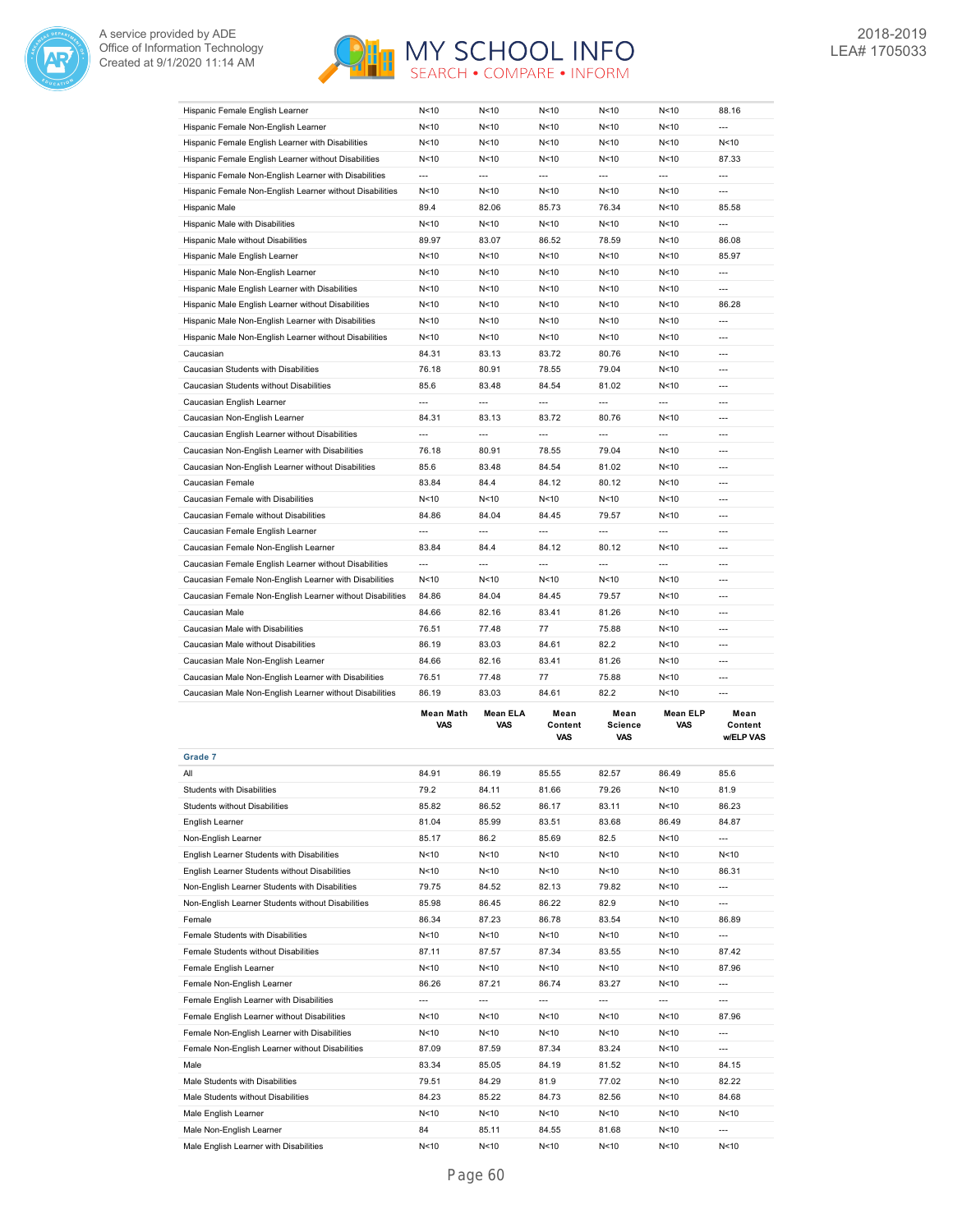



| Male English Learner without Disabilities                                  | N < 10                   | N<10                     | N <sub>10</sub>          | N <sub>10</sub>          | N < 10                   | N<10           |
|----------------------------------------------------------------------------|--------------------------|--------------------------|--------------------------|--------------------------|--------------------------|----------------|
| Male Non-English Learner with Disabilities                                 | 80.48                    | 85                       | 82.74                    | 77.46                    | N<10                     | ---            |
|                                                                            |                          |                          |                          |                          |                          | ---            |
| Male Non-English Learner without Disabilities                              | 84.69                    | 85.13                    | 84.91                    | 82.51                    | N<10                     |                |
| African-American                                                           | N < 10                   | N < 10                   | N<10                     | N < 10                   | N<10                     | ---            |
| African-American Students with Disabilities                                | N < 10                   | N < 10                   | N<10                     | N<10                     | N<10                     | $\overline{a}$ |
| African-American Students without Disabilities                             | N < 10                   | N<10                     | N<10                     | N<10                     | N<10                     | $\overline{a}$ |
| African-American Non-English Learner                                       | N < 10                   | N < 10                   | N < 10                   | N < 10                   | N<10                     | $---$          |
| African-American Non-English Learner with Disabilities                     | N < 10                   | N<10                     | N < 10                   | N < 10                   | N < 10                   | $---$          |
| African-American Non-English Learner without Disabilities                  | N < 10                   | N < 10                   | N<10                     | N<10                     | N<10                     | $---$          |
| African-American Female                                                    | N < 10                   | N < 10                   | N < 10                   | N < 10                   | N<10                     | ---            |
| African-American Female with Disabilities                                  | ---                      | ---                      | ---                      | ---                      | ---                      | ---            |
| African-American Female without Disabilities                               | N < 10                   | N<10                     | N<10                     | N<10                     | N<10                     | $\overline{a}$ |
| African-American Female Non-English Learner                                | N < 10                   | N < 10                   | N < 10                   | N<10                     | N<10                     | $\overline{a}$ |
|                                                                            |                          |                          |                          |                          |                          |                |
| African-American Female Non-English Learner with<br><b>Disabilities</b>    | ---                      |                          | $\overline{a}$           | ---                      | $\overline{a}$           | $\overline{a}$ |
| African-American Female Non-English Learner without<br><b>Disabilities</b> | N<10                     | N < 10                   | N<10                     | N<10                     | N<10                     | $\overline{a}$ |
| African-American Male                                                      | N<10                     | N < 10                   | N < 10                   | N<10                     | N<10                     | ---            |
| African-American Male with Disabilities                                    | N<10                     | N < 10                   | N < 10                   | N<10                     | N<10                     | ---            |
| African-American Male without Disabilities                                 | N<10                     | N<10                     | N<10                     | N<10                     | N<10                     | $\overline{a}$ |
| African-American Male Non-English Learner                                  | N<10                     | N < 10                   | N<10                     | N<10                     | N<10                     | ---            |
| African-American Male Non-English Learner with Disabilities                |                          |                          |                          |                          |                          | ---            |
|                                                                            | N < 10                   | N<10                     | N<10                     | N<10                     | N<10                     |                |
| African-American Male Non-English Learner without<br><b>Disabilities</b>   | N < 10                   | N<10                     | N<10                     | N<10                     | N<10                     | ---            |
| Hispanic                                                                   | 84.06                    | 87.2                     | 85.63                    | 84.67                    | N<10                     | 85.91          |
| Hispanic Students with Disabilities                                        | N < 10                   | N<10                     | N < 10                   | N < 10                   | N < 10                   | N<10           |
| Hispanic Students without Disabilities                                     | 86.58                    | 87.98                    | 87.28                    | 86.44                    | N<10                     | 87.42          |
| Hispanic English Learner                                                   | 79.93                    | 84.84                    | 82.39                    | 83.1                     | N<10                     | 84.27          |
| Hispanic Non-English Learner                                               | 88.59                    | 89.78                    | 89.19                    | 86.4                     | N<10                     | ---            |
| Hispanic English Learner with Disabilities                                 | N < 10                   | N < 10                   | N < 10                   | N<10                     | N<10                     | N<10           |
|                                                                            |                          |                          |                          |                          |                          |                |
| Hispanic English Learner without Disabilities                              | N < 10                   | N<10                     | N<10                     | N<10                     | N<10                     | 85.66          |
| Hispanic Non-English Learner with Disabilities                             | N < 10                   | N < 10                   | N < 10                   | N<10                     | N<10                     | ---            |
| Hispanic Non-English Learner without Disabilities                          | N < 10                   | N <sub>10</sub>          | N < 10                   | N < 10                   | N < 10                   | ---            |
| Hispanic Female                                                            | 87.52                    | 88.19                    | 87.85                    | 85.99                    | N<10                     | 88.22          |
| Hispanic Female with Disabilities                                          | N < 10                   | N < 10                   | N < 10                   | N < 10                   | N<10                     | ---            |
| Hispanic Female without Disabilities                                       | 89.11                    | 87.82                    | 88.47                    | 86.17                    | N<10                     | 88.67          |
| Hispanic Female English Learner                                            | N<10                     | N < 10                   | N<10                     | N<10                     | N<10                     | 87.43          |
| Hispanic Female Non-English Learner                                        | N < 10                   | N < 10                   | N < 10                   | N<10                     | N<10                     | $\overline{a}$ |
| Hispanic Female English Learner with Disabilities                          | ---                      | $\overline{a}$           | $\overline{\phantom{a}}$ | ---                      | ---                      | ---            |
| Hispanic Female English Learner without Disabilities                       | N < 10                   | N < 10                   | N<10                     | N<10                     | N<10                     | 87.43          |
|                                                                            |                          |                          |                          |                          |                          |                |
| Hispanic Female Non-English Learner with Disabilities                      | N < 10                   | N<10                     | N <sub>10</sub>          | N <sub>10</sub>          | N < 10                   | ---            |
| Hispanic Female Non-English Learner without Disabilities                   | N < 10                   | N<10                     | N<10                     | N<10                     | N<10                     | ---            |
| Hispanic Male                                                              | N<10                     | N<10                     | N<10                     | N<10                     | N < 10                   | 82.43          |
| Hispanic Male with Disabilities                                            | N<10                     | N <sub>10</sub>          | N < 10                   | N<10                     | N < 10                   | N<10           |
| Hispanic Male without Disabilities                                         | N < 10                   | N < 10                   | N < 10                   | N < 10                   | N <sub>10</sub>          | N<10           |
| Hispanic Male English Learner                                              | N < 10                   | N < 10                   | N < 10                   | N<10                     | N <sub>10</sub>          | N<10           |
| Hispanic Male Non-English Learner                                          | N<10                     | N<10                     | N<10                     | N<10                     | N<10                     | ---            |
| Hispanic Male English Learner with Disabilities                            | N < 10                   | N<10                     | N < 10                   | N<10                     | N < 10                   | N<10           |
| Hispanic Male English Learner without Disabilities                         | N<10                     | N<10                     | N < 10                   | N<10                     | N <sub>10</sub>          | N<10           |
|                                                                            |                          |                          |                          |                          |                          |                |
| Hispanic Male Non-English Learner with Disabilities                        | $\overline{\phantom{a}}$ | $\overline{\phantom{a}}$ | $\overline{\phantom{a}}$ | $\overline{\phantom{a}}$ | $\overline{\phantom{a}}$ | ---            |
| Hispanic Male Non-English Learner without Disabilities                     | N<10                     | N<10                     | N < 10                   | N<10                     | N <sub>10</sub>          | $---$          |
| Caucasian                                                                  | 84.49                    | 85.77                    | 85.13                    | 82.13                    | N < 10                   | ---            |
| Caucasian Students with Disabilities                                       | 78.67                    | 83.86                    | 81.26                    | 80.52                    | N<10                     | ---            |
| Caucasian Students without Disabilities                                    | 85.33                    | 86.05                    | 85.69                    | 82.36                    | N <sub>10</sub>          | ---            |
| Caucasian English Learner                                                  | ---                      | ---                      | $\overline{\phantom{a}}$ | ---                      | ---                      | ---            |
| Caucasian Non-English Learner                                              | 84.49                    | 85.77                    | 85.13                    | 82.13                    | N <sub>10</sub>          | ---            |
| Caucasian English Learner without Disabilities                             | $\overline{\phantom{a}}$ | ---                      | $\overline{\phantom{a}}$ | $\hspace{0.05cm} \ldots$ | $\cdots$                 | ---            |
| Caucasian Non-English Learner with Disabilities                            | 78.67                    | 83.86                    | 81.26                    | 80.52                    | N <sub>10</sub>          | ---            |
| Caucasian Non-English Learner without Disabilities                         | 85.33                    | 86.05                    | 85.69                    | 82.36                    | N <sub>10</sub>          | ---            |
|                                                                            |                          |                          |                          |                          |                          |                |
| Caucasian Female                                                           | 86.18                    | 86.6                     | 86.39                    | 82.7                     | N <sub>10</sub>          | ---            |
| Caucasian Female with Disabilities                                         | N<10                     | N<10                     | N < 10                   | N<10                     | N <sub>10</sub>          | ---            |
| Caucasian Female without Disabilities                                      | 86.93                    | 87.06                    | 87                       | 82.61                    | N<10                     | ---            |
| Caucasian Female English Learner                                           | $\overline{\phantom{a}}$ | $\overline{\phantom{a}}$ | $\overline{\phantom{a}}$ | $\overline{\phantom{a}}$ | $\overline{\phantom{a}}$ | ---            |
| Caucasian Female Non-English Learner                                       | 86.18                    | 86.6                     | 86.39                    | 82.7                     | N < 10                   | $\overline{a}$ |
| Caucasian Female English Learner without Disabilities                      | $\overline{\phantom{a}}$ | $\overline{\phantom{a}}$ | $\overline{\phantom{a}}$ | ---                      | ---                      | ---            |
| Caucasian Female Non-English Learner with Disabilities                     | N<10                     | N < 10                   | N < 10                   | N < 10                   | N <sub>10</sub>          | ---            |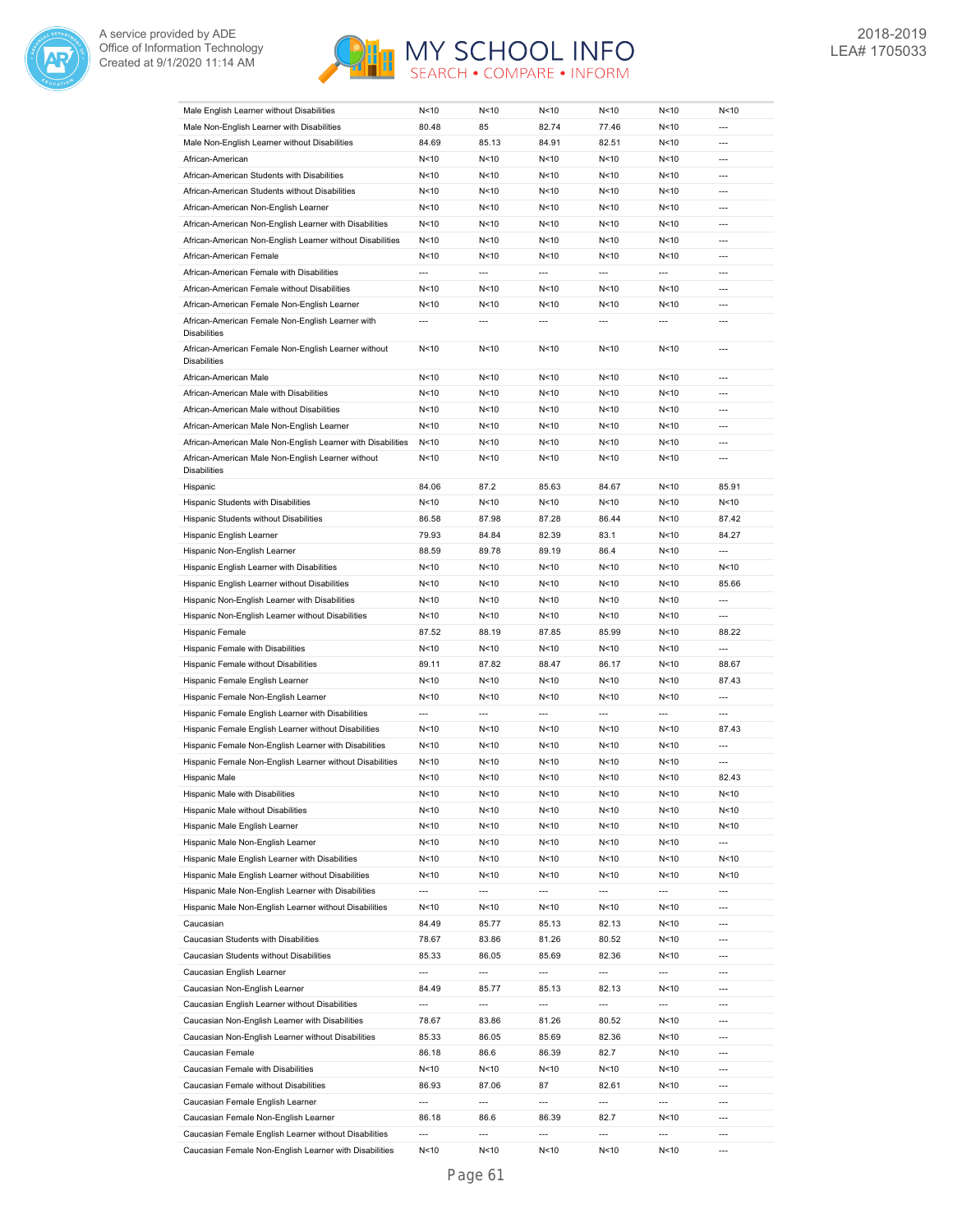



| Caucasian Female Non-English Learner without Disabilities                  | 86.93           | 87.06           | 87                            | 82.61           | N<10            | ---                      |
|----------------------------------------------------------------------------|-----------------|-----------------|-------------------------------|-----------------|-----------------|--------------------------|
| Caucasian Male                                                             | 82.63           | 84.86           | 83.74                         | 81.51           | N<10            |                          |
| Caucasian Male with Disabilities                                           | 77.71           | 84.79           | 81.25                         | 78.19           | N<10            | $\overline{\phantom{a}}$ |
| Caucasian Male without Disabilities                                        | 83.47           | 84.87           | 84.17                         | 82.08           | N<10            | $\overline{a}$           |
| Caucasian Male Non-English Learner                                         | 82.63           | 84.86           | 83.74                         | 81.51           | N<10            | ---                      |
| Caucasian Male Non-English Learner with Disabilities                       | 77.71           | 84.79           | 81.25                         | 78.19           | N<10            | $\overline{a}$           |
| Caucasian Male Non-English Learner without Disabilities                    | 83.47           | 84.87           | 84.17                         | 82.08           | N<10            | $---$                    |
|                                                                            | Mean Math       | Mean ELA        |                               | Mean            | Mean ELP        | Mean                     |
|                                                                            | VAS             | <b>VAS</b>      | Mean<br>Content<br><b>VAS</b> | Science<br>VAS  | <b>VAS</b>      | Content<br>w/ELP VAS     |
| Grade 8                                                                    |                 |                 |                               |                 |                 |                          |
| All                                                                        | 82.31           | 82.68           | 82.5                          | 80.72           | 93.15           | 83.12                    |
| Students with Disabilities                                                 | 78.61           | 85.69           | 82.15                         | 77.47           | N<10            | 83.72                    |
| <b>Students without Disabilities</b>                                       | 82.74           | 82.33           | 82.53                         | 81.09           | N<10            | 83.05                    |
| English Learner                                                            | 81.58           | 81.99           | 81.78                         | 83.12           | 93.15           | 87.03                    |
| Non-English Learner                                                        | 82.36           | 82.74           | 82.55                         | 80.53           | N<10            | ---                      |
|                                                                            |                 |                 |                               |                 |                 |                          |
| English Learner Students with Disabilities                                 | N<10            | N<10            | N < 10                        | N<10            | N<10            | N < 10                   |
| English Learner Students without Disabilities                              | 82.5            | 82.82           | 82.66                         | 84.44           | N < 10          | 87.47                    |
| Non-English Learner Students with Disabilities                             | 78.45           | 87.14           | 82.79                         | 76.88           | N<10            | $\overline{a}$           |
| Non-English Learner Students without Disabilities                          | 82.75           | 82.3            | 82.53                         | 80.89           | N < 10          | $---$                    |
| Female                                                                     | 80.69           | 83.73           | 82.21                         | 80.12           | N<10            | 82.54                    |
| Female Students with Disabilities                                          | 74.85           | 87.64           | 81.25                         | 76.57           | N < 10          | 82.59                    |
| Female Students without Disabilities                                       | 81.34           | 83.29           | 82.31                         | 80.51           | N<10            | 82.53                    |
| Female English Learner                                                     | N < 10          | N < 10          | N<10                          | N < 10          | N<10            | 84.16                    |
| Female Non-English Learner                                                 | 80.74           | 83.96           | 82.35                         | 79.89           | N<10            | ---                      |
| Female English Learner with Disabilities                                   | N<10            | N < 10          | N<10                          | N<10            | N < 10          | N < 10                   |
| Female English Learner without Disabilities                                |                 |                 |                               |                 |                 |                          |
|                                                                            | N<10            | N<10            | N<10                          | N<10            | N < 10          | N < 10                   |
| Female Non-English Learner with Disabilities                               | N <sub>10</sub> | N <sub>10</sub> | N < 10                        | N<10            | N < 10          | ---                      |
| Female Non-English Learner without Disabilities                            | 81.31           | 83.41           | 82.36                         | 80.19           | N < 10          | $\overline{a}$           |
| Male                                                                       | 84.06           | 81.55           | 82.81                         | 81.36           | N < 10          | 83.74                    |
| Male Students with Disabilities                                            | 82.38           | 83.74           | 83.06                         | 78.37           | N<10            | 84.75                    |
| Male Students without Disabilities                                         | 84.27           | 81.28           | 82.78                         | 81.73           | N<10            | 83.6                     |
| Male English Learner                                                       | N <sub>10</sub> | N<10            | N < 10                        | N<10            | N < 10          | 89.13                    |
| Male Non-English Learner                                                   | 84.18           | 81.38           | 82.78                         | 81.24           | N<10            | $\overline{a}$           |
| Male English Learner with Disabilities                                     | N < 10          | N<10            | N < 10                        | N<10            | N < 10          | N < 10                   |
| Male English Learner without Disabilities                                  | N<10            | N<10            | N < 10                        | N<10            | N < 10          | 90.47                    |
| Male Non-English Learner with Disabilities                                 | N<10            | N < 10          | N<10                          | N<10            | N < 10          | ---                      |
|                                                                            |                 |                 |                               |                 |                 |                          |
| Male Non-English Learner without Disabilities                              | 84.34           | 81.08           | 82.71                         | 81.66           | N<10            | $---$                    |
| African-American                                                           | N < 10          | N < 10          | N<10                          | N < 10          | N < 10          | $\overline{a}$           |
| African-American Students with Disabilities                                | N<10            | N < 10          | N<10                          | N<10            | N<10            | $\overline{a}$           |
| African-American Students without Disabilities                             | N<10            | N < 10          | N<10                          | N<10            | N < 10          | $\overline{a}$           |
| African-American Non-English Learner                                       | N<10            | N < 10          | N<10                          | N<10            | N < 10          | $\overline{a}$           |
| African-American Non-English Learner with Disabilities                     | N<10            | N<10            | N < 10                        | N<10            | N<10            |                          |
| African-American Non-English Learner without Disabilities                  | N < 10          | N<10            | N < 10                        | N <sub>10</sub> | N < 10          | $\overline{\phantom{a}}$ |
| African-American Female                                                    | N<10            | N < 10          | N<10                          | N <sub>10</sub> | N <sub>10</sub> | $\overline{a}$           |
| African-American Female with Disabilities                                  | N<10            | N<10            | N < 10                        | N <sub>10</sub> | N <sub>10</sub> | $\overline{\phantom{a}}$ |
| African-American Female without Disabilities                               | N<10            | N<10            | N<10                          | N <sub>10</sub> | N <sub>10</sub> | ---                      |
|                                                                            |                 |                 |                               |                 |                 |                          |
| African-American Female Non-English Learner                                | N < 10          | N<10            | N < 10                        | N <sub>10</sub> | N <sub>10</sub> | $\overline{\phantom{a}}$ |
| African-American Female Non-English Learner with<br><b>Disabilities</b>    | N<10            | N <sub>10</sub> | N < 10                        | N <sub>10</sub> | N < 10          | $\overline{a}$           |
| African-American Female Non-English Learner without<br><b>Disabilities</b> | N<10            | N<10            | N<10                          | N <sub>10</sub> | N <sub>10</sub> | $\overline{a}$           |
| African-American Male                                                      | N<10            | N <sub>10</sub> | N<10                          | N <sub>10</sub> | N <sub>10</sub> | $\overline{\phantom{a}}$ |
| African-American Male with Disabilities                                    | N<10            | N <sub>10</sub> | N<10                          | N <sub>10</sub> | N <sub>10</sub> | ---                      |
| African-American Male without Disabilities                                 | N<10            | N<10            | N < 10                        | N <sub>10</sub> | N <sub>10</sub> | ---                      |
|                                                                            |                 |                 |                               |                 |                 |                          |
| African-American Male Non-English Learner                                  | N<10            | N <sub>10</sub> | N < 10                        | N <sub>10</sub> | N < 10          | $\overline{\phantom{a}}$ |
| African-American Male Non-English Learner with Disabilities                | N<10            | N <sub>10</sub> | N<10                          | N <sub>10</sub> | N <sub>10</sub> | ---                      |
| African-American Male Non-English Learner without<br><b>Disabilities</b>   | N <sub>10</sub> | N<10            | N<10                          | N <sub>10</sub> | N < 10          | $---$                    |
| Hispanic                                                                   | 79.41           | 78.45           | 78.93                         | 79.31           | 90.2            | 82.82                    |
| Hispanic Students with Disabilities                                        | N<10            | N <sub>10</sub> | N<10                          | N <sub>10</sub> | N < 10          | N<10                     |
| Hispanic Students without Disabilities                                     | 79.45           | 78.06           | 78.76                         | 79.18           | N < 10          | 81.86                    |
| Hispanic English Learner                                                   | 80.57           | 81.08           | 80.82                         | 83.28           | 90.2            | 85.29                    |
| Hispanic Non-English Learner                                               | N<10            | N <sub>10</sub> | N<10                          | N<10            | N < 10          | $\overline{\phantom{a}}$ |
| Hispanic English Learner with Disabilities                                 | N<10            | N <sub>10</sub> | N<10                          | N <sub>10</sub> | N < 10          | N<10                     |
| Hispanic English Learner without Disabilities                              | N<10            | N<10            | N<10                          | N <sub>10</sub> | N <sub>10</sub> | 85.02                    |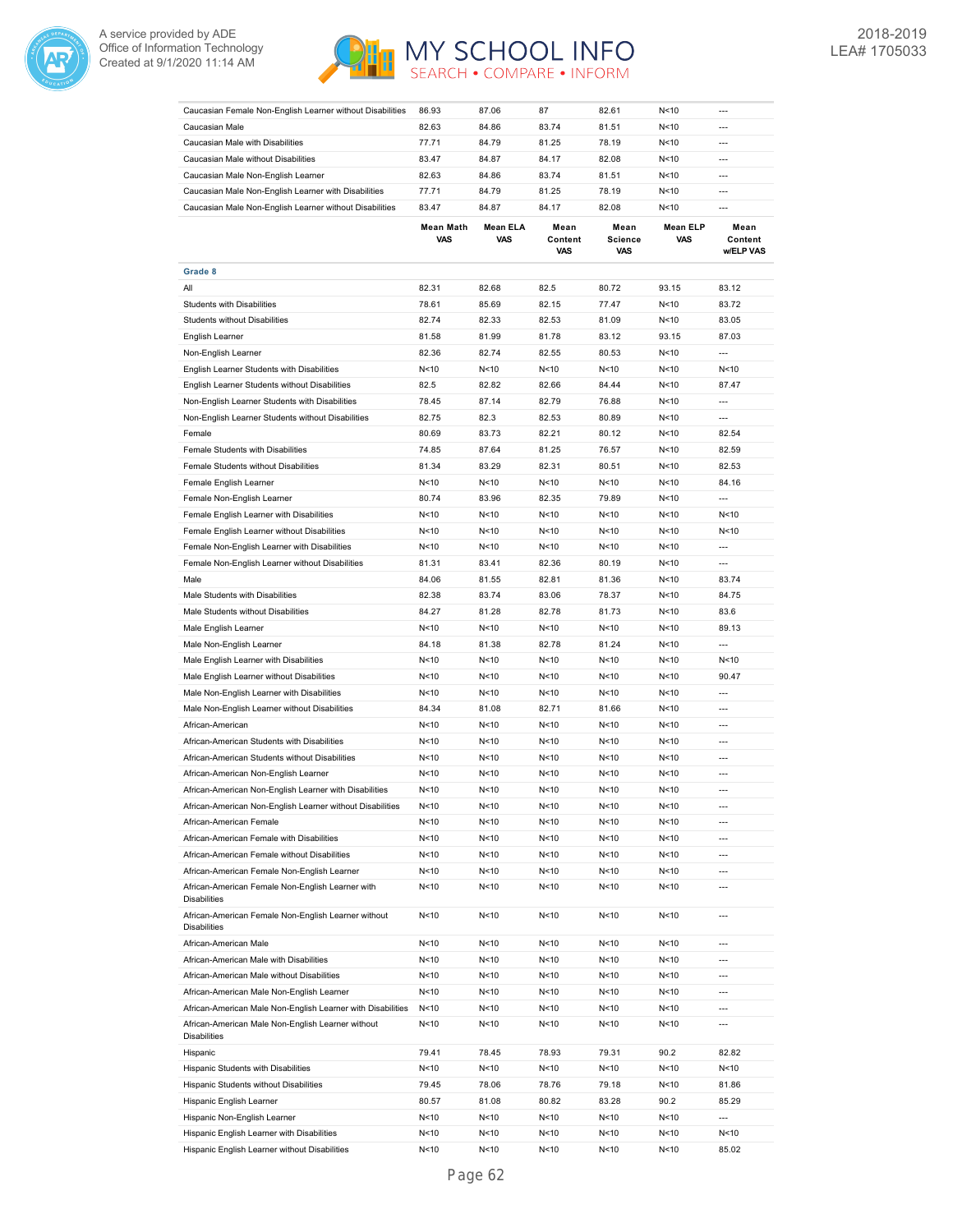



| Hispanic Non-English Learner with Disabilities            |                          |                |                          | ---                      |                          |                              |
|-----------------------------------------------------------|--------------------------|----------------|--------------------------|--------------------------|--------------------------|------------------------------|
| Hispanic Non-English Learner without Disabilities         | N < 10                   | N<10           | N<10                     | N<10                     | N<10                     | ---                          |
| Hispanic Female                                           | 79.32                    | 77.05          | 78.19                    | 77.7                     | N < 10                   | 81.84                        |
| Hispanic Female with Disabilities                         | N<10                     | N<10           | N<10                     | N < 10                   | N<10                     | N < 10                       |
| Hispanic Female without Disabilities                      | N < 10                   | N<10           | N<10                     | N<10                     | N<10                     | 81.46                        |
|                                                           |                          |                |                          |                          |                          |                              |
| Hispanic Female English Learner                           | N < 10                   | N<10           | N<10                     | N<10                     | N<10                     | 85.06                        |
| Hispanic Female Non-English Learner                       | N < 10                   | N<10           | N<10                     | N<10                     | N < 10                   | $\overline{a}$               |
| Hispanic Female English Learner with Disabilities         | N<10                     | N<10           | N<10                     | N<10                     | N<10                     | N < 10                       |
| Hispanic Female English Learner without Disabilities      | N < 10                   | N<10           | N<10                     | N<10                     | N<10                     | N < 10                       |
| Hispanic Female Non-English Learner with Disabilities     | ---                      | ---            | $\overline{a}$           | $\overline{a}$           | $\overline{a}$           | ---                          |
| Hispanic Female Non-English Learner without Disabilities  | N<10                     | N<10           | N<10                     | N<10                     | N<10                     | $\overline{a}$               |
| Hispanic Male                                             | N<10                     | N<10           | N<10                     | N<10                     | N<10                     | 83.87                        |
| Hispanic Male with Disabilities                           | N<10                     | N<10           | N<10                     | N<10                     | N<10                     | N < 10                       |
| Hispanic Male without Disabilities                        | N<10                     | N<10           | N<10                     | N<10                     | N<10                     | N < 10                       |
| Hispanic Male English Learner                             | N<10                     | N<10           | N<10                     | N<10                     | N<10                     | 85.5                         |
|                                                           |                          |                |                          |                          |                          |                              |
| Hispanic Male Non-English Learner                         | N<10                     | N<10           | N<10                     | N<10                     | N<10                     | ---                          |
| Hispanic Male English Learner with Disabilities           | N < 10                   | N<10           | N<10                     | N<10                     | N<10                     | N<10                         |
| Hispanic Male English Learner without Disabilities        | N < 10                   | N<10           | N<10                     | N<10                     | N<10                     | N < 10                       |
| Hispanic Male Non-English Learner with Disabilities       | $\overline{\phantom{a}}$ | $\overline{a}$ | $\overline{\phantom{a}}$ | $\overline{\phantom{a}}$ | $\overline{\phantom{a}}$ | $\overline{a}$               |
| Hispanic Male Non-English Learner without Disabilities    | N < 10                   | N<10           | N<10                     | N<10                     | N<10                     | $\overline{a}$               |
| Caucasian                                                 | 82.91                    | 83.24          | 83.07                    | 81.15                    | N<10                     | ---                          |
| Caucasian Students with Disabilities                      | 79.25                    | 89.11          | 84.18                    | 76.38                    | N<10                     | $\overline{a}$               |
| Caucasian Students without Disabilities                   | 83.29                    | 82.62          | 82.96                    | 81.65                    | N<10                     | $---$                        |
|                                                           |                          |                |                          |                          |                          |                              |
| Caucasian English Learner                                 | N<10                     | N<10           | N<10                     | N<10                     | N<10                     | $---$                        |
| Caucasian Non-English Learner                             | 82.94                    | 83.32          | 83.13                    | 81.15                    | N<10                     | ---                          |
| Caucasian English Learner without Disabilities            | N < 10                   | N<10           | N<10                     | N<10                     | N < 10                   | $---$                        |
| Caucasian Non-English Learner with Disabilities           | 79.25                    | 89.11          | 84.18                    | 76.38                    | N<10                     | $\overline{a}$               |
| Caucasian Non-English Learner without Disabilities        | 83.33                    | 82.71          | 83.02                    | 81.65                    | N<10                     | ---                          |
| Caucasian Female                                          | 81.33                    | 84.81          | 83.07                    | 80.15                    | N<10                     | $\overline{a}$               |
| Caucasian Female with Disabilities                        | N<10                     | N<10           | N<10                     | N<10                     | N<10                     | $\overline{a}$               |
| Caucasian Female without Disabilities                     | 81.95                    | 84.18          | 83.06                    | 80.47                    | N<10                     | ---                          |
| Caucasian Female English Learner                          | N < 10                   | N<10           | N<10                     | N<10                     | N<10                     | ---                          |
|                                                           |                          |                |                          |                          |                          |                              |
|                                                           |                          |                |                          |                          |                          |                              |
| Caucasian Female Non-English Learner                      | 81.38                    | 84.99          | 83.18                    | 80.14                    | N<10                     |                              |
| Caucasian Female English Learner without Disabilities     | N < 10                   | N<10           | N<10                     | N<10                     | N<10                     | $\overline{a}$               |
| Caucasian Female Non-English Learner with Disabilities    | N < 10                   | N<10           | N<10                     | N<10                     | N<10                     | $\overline{a}$               |
| Caucasian Female Non-English Learner without Disabilities | 82.01                    | 84.37          | 83.19                    | 80.46                    | N<10                     | ---                          |
| Caucasian Male                                            | 84.55                    | 81.6           | 83.08                    | 82.19                    | N<10                     | $\overline{a}$               |
| Caucasian Male with Disabilities                          | N<10                     | N<10           | N<10                     |                          | N<10                     | ---                          |
|                                                           |                          |                |                          | N<10                     |                          | $---$                        |
| Caucasian Male without Disabilities                       | 84.63                    | 81.07          | 82.85                    | 82.83                    | N<10                     |                              |
| Caucasian Male Non-English Learner                        | 84.55                    | 81.6           | 83.08                    | 82.19                    | N<10                     | ---                          |
| Caucasian Male Non-English Learner with Disabilities      | N < 10                   | N<10           | N <sub>10</sub>          | N<10                     | N < 10                   | ---                          |
| Caucasian Male Non-English Learner without Disabilities   | 84.63                    | 81.07          | 82.85                    | 82.83                    | N<10                     | $---$                        |
|                                                           | Mean Math<br>VAS         | an ELA<br>VAS  | mean<br>Content<br>VAS   | mean<br>Science<br>VAS   | Mean ELP<br>VAS          | mean<br>Content<br>w/ELP VAS |
| <b>All Grades</b>                                         |                          |                |                          |                          |                          |                              |
| All                                                       | 84.23                    | 83.9           | 84.06                    | 81.36                    | 89.19                    | 84.38                        |
| <b>Students with Disabilities</b>                         | 78.67                    | 83.21          | 80.94                    | 78.68                    | N <sub>10</sub>          | 81.7                         |
|                                                           |                          |                |                          |                          |                          |                              |
| Students without Disabilities                             | 85.06                    | 84             | 84.53                    | 81.76                    | 89                       | 84.79                        |
| English Learner                                           | 86.09                    | 83.19          | 84.64                    | 82.28                    | 89.19                    | 86.75                        |
| Non-English Learner                                       | 84.08                    | 83.96          | 84.02                    | 81.29                    | N <sub>10</sub>          | $\overline{\phantom{a}}$     |
| English Learner Students with Disabilities                | 79.69                    | 82.3           | 81                       | 78.25                    | N <sub>10</sub>          | 84.74                        |
| English Learner Students without Disabilities             | 87.92                    | 83.44          | 85.68                    | 83.44                    | 89                       | 87.27                        |
| Non-English Learner Students with Disabilities            | 78.52                    | 83.35          | 80.93                    | 78.74                    | N <sub>10</sub>          | $\overline{a}$               |
| Non-English Learner Students without Disabilities         | 84.85                    | 84.04          | 84.45                    | 81.64                    | N <sub>10</sub>          | $\overline{a}$               |
| Female                                                    | 83.9                     | 85.12          | 84.51                    | 81.44                    | 88.53                    | 84.73                        |
| Female Students with Disabilities                         | 76.98                    | 86.37          | 81.68                    | 81.43                    | N <sub>10</sub>          | 82.57                        |
|                                                           |                          |                |                          |                          |                          |                              |
| Female Students without Disabilities                      | 84.7                     | 84.97          | 84.84                    | 81.44                    | 87.53                    | 84.98                        |
| Female English Learner                                    | 87.34                    | 83.69          | 85.51                    | 83.67                    | 88.53                    | 86.9                         |
| Female Non-English Learner                                | 83.64                    | 85.22          | 84.43                    | 81.27                    | N <sub>10</sub>          | ---                          |
| Female English Learner with Disabilities                  | N < 10                   | N < 10         | N <sub>10</sub>          | N <sub>10</sub>          | N <sub>10</sub>          | N < 10                       |
| Female English Learner without Disabilities               | 88.61                    | 83.26          | 85.94                    | 83.97                    | 87.53                    | 86.69                        |
| Female Non-English Learner with Disabilities              | 76.63                    | 86.4           | 81.52                    | 81.37                    | N<10                     | ---                          |
| Female Non-English Learner without Disabilities           | 84.43                    | 85.09          | 84.76                    | 81.26                    | N<10                     |                              |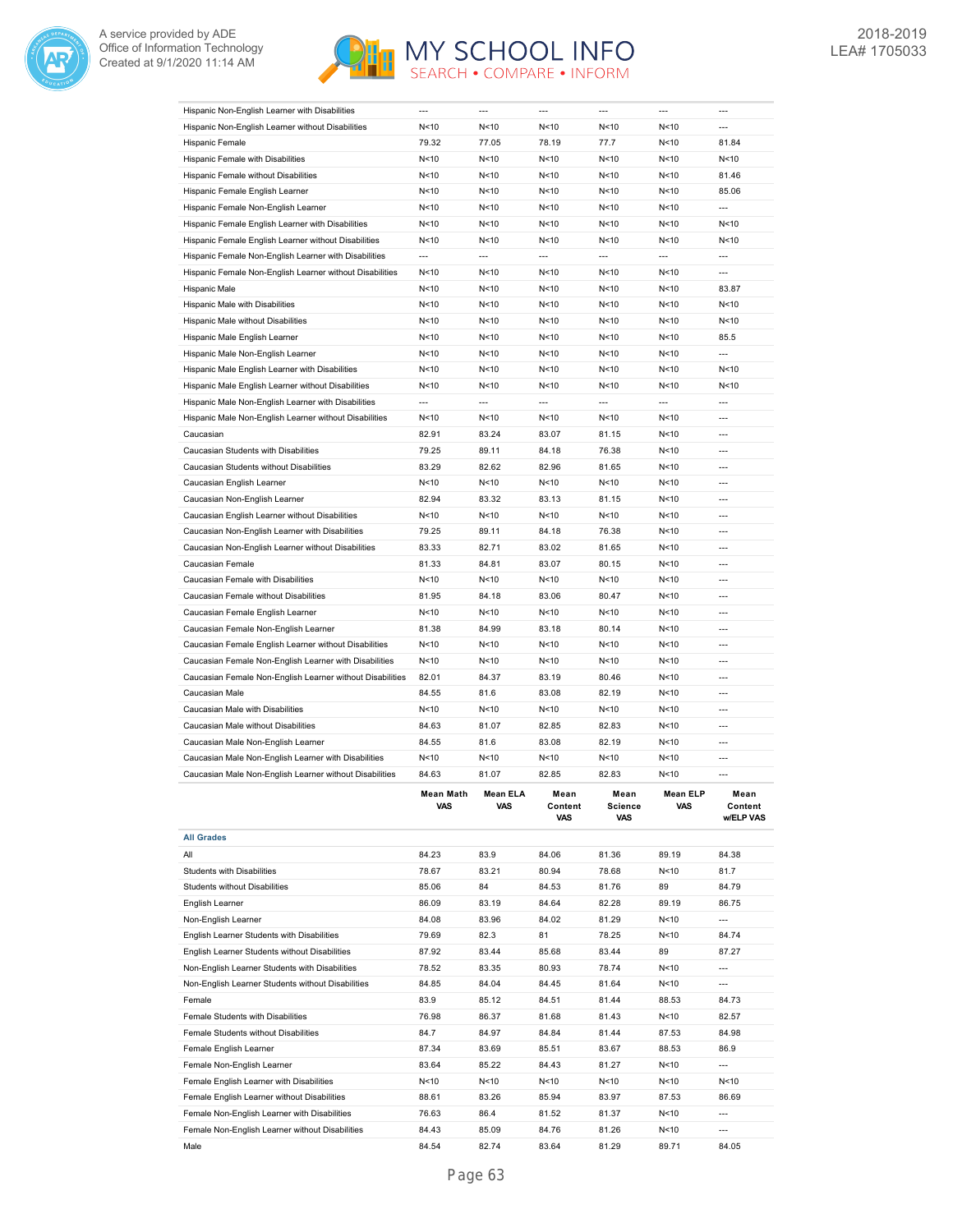



| Male Students with Disabilities                                            | 79.75           | 81.2   | 80.47  | 76.88           | N < 10          | 81.17                    |
|----------------------------------------------------------------------------|-----------------|--------|--------|-----------------|-----------------|--------------------------|
| Male Students without Disabilities                                         | 85.42           | 83.03  | 84.22  | 82.08           | 90.29           | 84.6                     |
| Male English Learner                                                       | 85.09           | 82.79  | 83.94  | 81.18           | 89.71           | 86.64                    |
| Male Non-English Learner                                                   | 84.49           | 82.74  | 83.62  | 81.3            | N < 10          | $\overline{\phantom{a}}$ |
| Male English Learner with Disabilities                                     | N < 10          | N<10   | N<10   | N <sub>10</sub> | N<10            | 83.27                    |
| Male English Learner without Disabilities                                  | 87.27           | 83.61  | 85.44  | 82.94           | 90.29           | 87.8                     |
|                                                                            |                 |        |        |                 |                 | $\overline{a}$           |
| Male Non-English Learner with Disabilities                                 | 79.79           | 81.28  | 80.54  | 76.92           | N < 10          |                          |
| Male Non-English Learner without Disabilities                              | 85.28           | 82.98  | 84.13  | 82.01           | N < 10          | ---                      |
| African-American                                                           | 82.27           | 81.34  | 81.81  | 78.94           | N<10            | $---$                    |
| African-American Students with Disabilities                                | N < 10          | N < 10 | N<10   | N<10            | N < 10          | ---                      |
| African-American Students without Disabilities                             | 82.43           | 82.83  | 82.63  | 80.99           | N<10            | $\overline{a}$           |
| African-American Non-English Learner                                       | 82.27           | 81.34  | 81.81  | 78.94           | N<10            | $\overline{a}$           |
| African-American Non-English Learner with Disabilities                     | N<10            | N<10   | N<10   | N<10            | N<10            | $\overline{a}$           |
| African-American Non-English Learner without Disabilities                  | 82.43           | 82.83  | 82.63  | 80.99           | N<10            | $\overline{a}$           |
| African-American Female                                                    | N<10            | N<10   | N<10   | N<10            | N<10            | ---                      |
| African-American Female with Disabilities                                  | N < 10          | N<10   | N<10   | N<10            | N < 10          | ---                      |
| African-American Female without Disabilities                               | N<10            | N < 10 | N<10   | N<10            | N<10            | $\overline{\phantom{a}}$ |
| African-American Female Non-English Learner                                | N<10            | N<10   | N<10   | N<10            | N<10            | ---                      |
| African-American Female Non-English Learner with                           | N<10            | N<10   | N < 10 | N<10            | N<10            | $\overline{a}$           |
| <b>Disabilities</b>                                                        |                 |        |        |                 |                 |                          |
| African-American Female Non-English Learner without<br><b>Disabilities</b> | N<10            | N<10   | N<10   | N<10            | N<10            | ---                      |
| African-American Male                                                      | 84.56           | 79.1   | 81.83  | 76.84           | N<10            | ---                      |
| African-American Male with Disabilities                                    | N < 10          | N<10   | N<10   | N<10            | N < 10          | ---                      |
| African-American Male without Disabilities                                 | N<10            | N<10   | N<10   | N<10            | N<10            | $\overline{\phantom{a}}$ |
| African-American Male Non-English Learner                                  | 84.56           | 79.1   | 81.83  | 76.84           | N<10            | ---                      |
| African-American Male Non-English Learner with Disabilities                | N<10            | N<10   | N<10   | N<10            | N<10            | ---                      |
| African-American Male Non-English Learner without<br><b>Disabilities</b>   | N<10            | N<10   | N<10   | N <sub>10</sub> | N < 10          | $\overline{a}$           |
| Hispanic                                                                   | 85.09           | 82.77  | 83.93  | 80.32           | 87.6            | 85.15                    |
| Hispanic Students with Disabilities                                        | 79.24           | 82.31  | 80.77  | 76.72           | N<10            | 84.2                     |
| Hispanic Students without Disabilities                                     | 86.39           | 82.87  | 84.63  | 81.12           | 86.93           | 85.38                    |
| Hispanic English Learner                                                   | 85.35           | 82.71  | 84.03  | 81.17           | 87.6            | 85.69                    |
|                                                                            |                 |        |        |                 |                 |                          |
| Hispanic Non-English Learner                                               | 84.74           | 82.85  | 83.79  | 79.16           | N<10            | $\overline{a}$           |
| Hispanic English Learner with Disabilities                                 | 79.69           | 82.3   | 81     | 78.25           | N < 10          | 84.74                    |
| Hispanic English Learner without Disabilities                              | 87.37           | 82.85  | 85.11  | 82.22           | 86.93           | 85.99                    |
| Hispanic Non-English Learner with Disabilities                             | N<10            | N<10   | N<10   | N<10            | N < 10          | ---                      |
| Hispanic Non-English Learner without Disabilities                          | 85.34           | 82.89  | 84.11  | 79.94           | N<10            | ---                      |
| Hispanic Female                                                            | 86.04           | 83.22  | 84.63  | 81.66           | 88.7            | 85.98                    |
| Hispanic Female with Disabilities                                          | N<10            | N<10   | N<10   | N<10            | N<10            | N < 10                   |
| Hispanic Female without Disabilities                                       | 87.29           | 82.58  | 84.93  | 81.56           | 87.65           | 85.84                    |
| Hispanic Female English Learner                                            | 87.52           | 83.5   | 85.51  | 83.45           | 88.7            | 87.01                    |
| Hispanic Female Non-English Learner                                        | 84.12           | 82.85  | 83.49  | 79.37           | N<10            | ---                      |
| Hispanic Female English Learner with Disabilities                          | N<10            | N<10   | N<10   | N<10            | N < 10          | N<10                     |
| Hispanic Female English Learner without Disabilities                       | 89              | 82.98  | 85.99  | 83.75           | 87.65           | 86.79                    |
| Hispanic Female Non-English Learner with Disabilities                      | N<10            | N < 10 | N < 10 | N <sub>10</sub> | N <sub>10</sub> | ---                      |
| Hispanic Female Non-English Learner without Disabilities                   | 85.33           | 82.11  | 83.72  | 79.03           | N <sub>10</sub> | ---                      |
| Hispanic Male                                                              | 84.2            | 82.35  | 83.27  | 79.05           | 86.57           | 84.37                    |
| Hispanic Male with Disabilities                                            | N <sub>10</sub> | N<10   | N < 10 | N<10            | N<10            | 82.92                    |
| Hispanic Male without Disabilities                                         | 85.42           | 83.19  | 84.3   | 80.65           | 86.09           | 84.87                    |
|                                                                            |                 |        |        |                 |                 |                          |
| Hispanic Male English Learner                                              | 83.39           | 82     | 82.7   | 79.12           | 86.57           | 84.47                    |
| Hispanic Male Non-English Learner                                          | 85.36           | 82.84  | 84.1   | 78.96           | N<10            | ---                      |
| Hispanic Male English Learner with Disabilities                            | N<10            | N<10   | N < 10 | N<10            | N<10            | 83.27                    |
| Hispanic Male English Learner without Disabilities                         | 85.49           | 82.7   | 84.1   | 80.45           | 86.09           | 85.05                    |
| Hispanic Male Non-English Learner with Disabilities                        | N <sub>10</sub> | N<10   | N<10   | N<10            | N<10            | ---                      |
| Hispanic Male Non-English Learner without Disabilities                     | 85.35           | 83.67  | 84.51  | 80.85           | N <sub>10</sub> | $\overline{a}$           |
| Caucasian                                                                  | 83.94           | 84.01  | 83.97  | 81.32           | N <sub>10</sub> | $\overline{\phantom{a}}$ |
| Caucasian Students with Disabilities                                       | 77.75           | 83.87  | 80.81  | 78.89           | N <sub>10</sub> | ---                      |
| Caucasian Students without Disabilities                                    | 84.79           | 84.03  | 84.41  | 81.64           | N <sub>10</sub> | ---                      |
| Caucasian English Learner                                                  | N<10            | N<10   | N < 10 | N <sub>10</sub> | N <sub>10</sub> | ---                      |
| Caucasian Non-English Learner                                              | 83.95           | 84.03  | 83.99  | 81.32           | N <sub>10</sub> | $\overline{\phantom{a}}$ |
| Caucasian English Learner without Disabilities                             | N<10            | N<10   | N < 10 | N<10            | N <sub>10</sub> | ---                      |
| Caucasian Non-English Learner with Disabilities                            | 77.75           | 83.87  | 80.81  | 78.89           | N <sub>10</sub> | ---                      |
| Caucasian Non-English Learner without Disabilities                         | 84.8            | 84.06  | 84.43  | 81.64           | N <sub>10</sub> | ---                      |
| Caucasian Female                                                           | 83.84           | 85.29  | 84.56  | 81.01           | N <sub>10</sub> | ---                      |
| Caucasian Female with Disabilities                                         | 77.33           | 86.57  | 81.95  | 81.9            | N <sub>10</sub> | $\overline{a}$           |